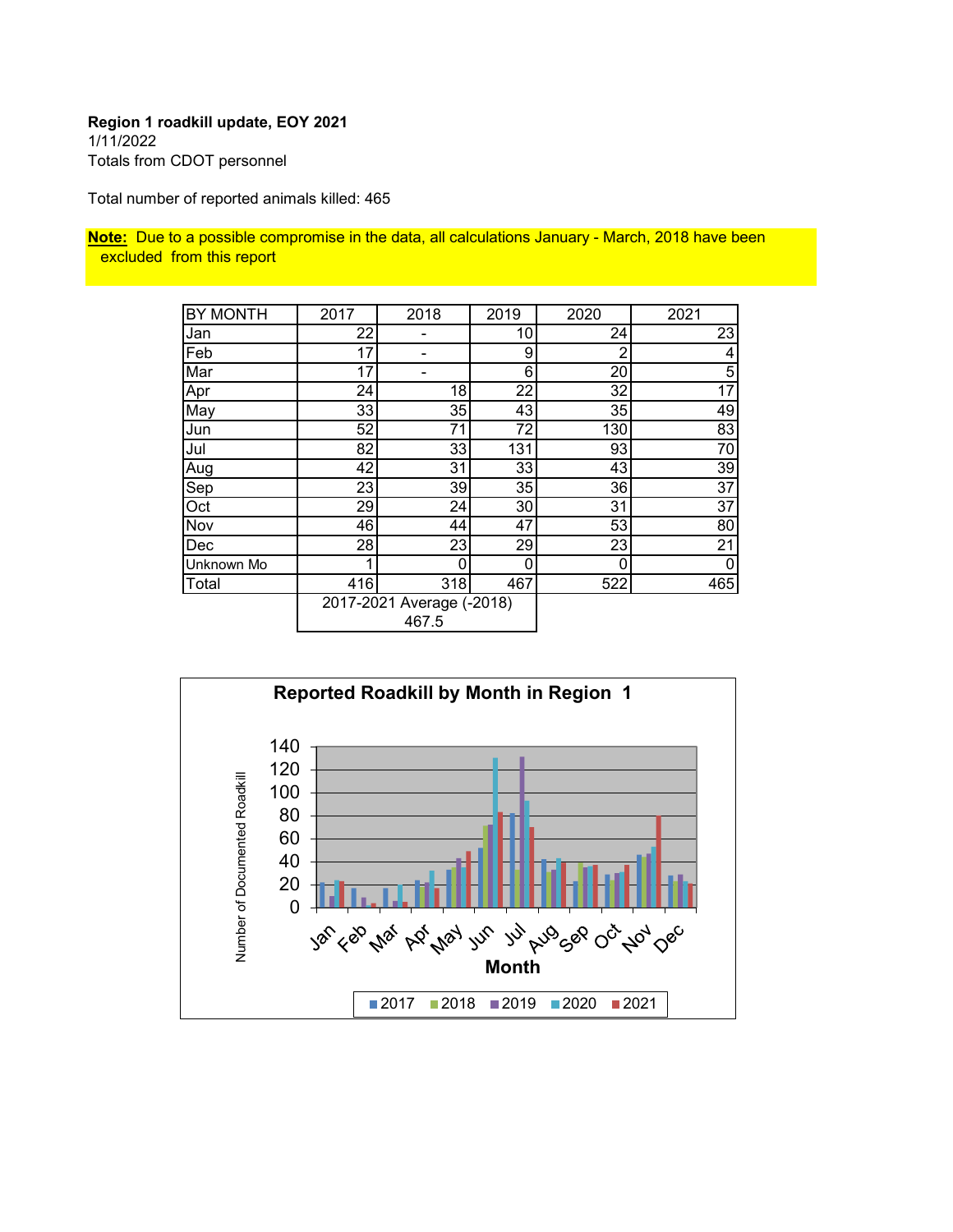1/11/2022

|                         |                | 2021 BY SPECIES  |                |                  |                           |
|-------------------------|----------------|------------------|----------------|------------------|---------------------------|
| <b>BEAR</b>             | 4              | <b>DOG</b>       | 4              | <b>MOOSE</b>     | $\overline{2}$            |
| <b>BOBCAT</b>           | 1              | <b>ELK</b>       | 60             | <b>PRONGHORN</b> | $\overline{7}$            |
| <b>CAT</b>              | 1              | <b>FOX</b>       | 4              | <b>RABBIT</b>    | 1                         |
| <b>COYOTE</b>           | 3              | <b>HAWK</b>      | 4              | <b>RACCOON</b>   | 15                        |
| <b>DEER</b>             | 295            | <b>LION</b>      | 1              | <b>SHEEP</b>     | $\overline{2}$            |
|                         |                |                  |                | <b>UNK</b>       | 61                        |
|                         |                | SPECIES BY MONTH |                |                  |                           |
| 1                       |                | $6\phantom{a}$   |                | 9                |                           |
| <b>DEER</b>             | 14             | <b>BEAR</b>      | 1              | <b>BEAR</b>      | $\overline{3}$            |
| <b>ELK</b>              | $\overline{c}$ | CAT              |                | <b>DEER</b>      | 19                        |
| <b>FOX</b>              | $\overline{1}$ | <b>DEER</b>      | 51             | <b>ELK</b>       | 5                         |
| <b>RACCOON</b>          | 3              | <b>DOG</b>       | 3              | <b>PRONGHORN</b> | $\overline{c}$            |
| <b>UNK</b>              | 3              | <b>ELK</b>       | 13             | <b>RACCOON</b>   | 1                         |
| $\overline{2}$          |                | <b>FOX</b>       | 1              | <b>UNK</b>       | $\overline{7}$            |
| <b>DEER</b>             | 1              | <b>HAWK</b>      |                | 10               |                           |
| <b>ELK</b>              | $\overline{c}$ | <b>PRONGHORN</b> |                | <b>DEER</b>      | $\overline{22}$           |
| <b>FOX</b>              | $\overline{1}$ | <b>RACCOON</b>   | $\overline{c}$ | <b>ELK</b>       | 4                         |
| $\overline{\mathbf{3}}$ |                | <b>UNK</b>       | 9              | <b>RACCOON</b>   | $\ensuremath{\mathsf{3}}$ |
| <b>DEER</b>             | 1              | $\overline{7}$   |                | <b>UNK</b>       | 8                         |
| <b>ELK</b>              | 1              | <b>BOBCAT</b>    | 1              | 11               |                           |
| <b>PRONGHOI</b>         | 1              | <b>DEER</b>      | 51             | COYOTE           | $\overline{2}$            |
| <b>UNK</b>              | $\overline{2}$ | <b>DOG</b>       | 1              | <b>DEER</b>      | 68                        |
| $\overline{4}$          |                | <b>ELK</b>       | 3              | <b>ELK</b>       | 1                         |
| <b>DEER</b>             | 11             | <b>PRONGHORN</b> | $\overline{2}$ | <b>HAWK</b>      | 1                         |
| <b>ELK</b>              | 5              | <b>RACCOON</b>   | 1              | <b>UNK</b>       | 8                         |
| <b>UNK</b>              | 1              | <b>UNK</b>       | 11             | 12               |                           |
| 5                       |                | 8                |                | <b>DEER</b>      | 16                        |
| COYOTE                  | 1              | <b>DEER</b>      | 17             | <b>ELK</b>       | $\ensuremath{\mathsf{3}}$ |
| <b>DEER</b>             | 24             | <b>ELK</b>       | 11             | <b>HAWK</b>      |                           |
| <b>ELK</b>              | 10             | <b>FOX</b>       | 1              | <b>UNK</b>       | 1                         |
| <b>PRONGHORN</b>        | 1              | <b>HAWK</b>      |                |                  |                           |
| <b>RACCOON</b>          | 3              | <b>LION</b>      |                |                  |                           |
| <b>UNK</b>              | 10             | <b>MOOSE</b>     | $\overline{2}$ |                  |                           |
|                         |                | <b>RABBIT</b>    | 1              |                  |                           |
|                         |                | <b>RACCOON</b>   | $\overline{c}$ |                  |                           |
|                         |                | <b>SHEEP</b>     | $\overline{2}$ |                  |                           |

UNK 1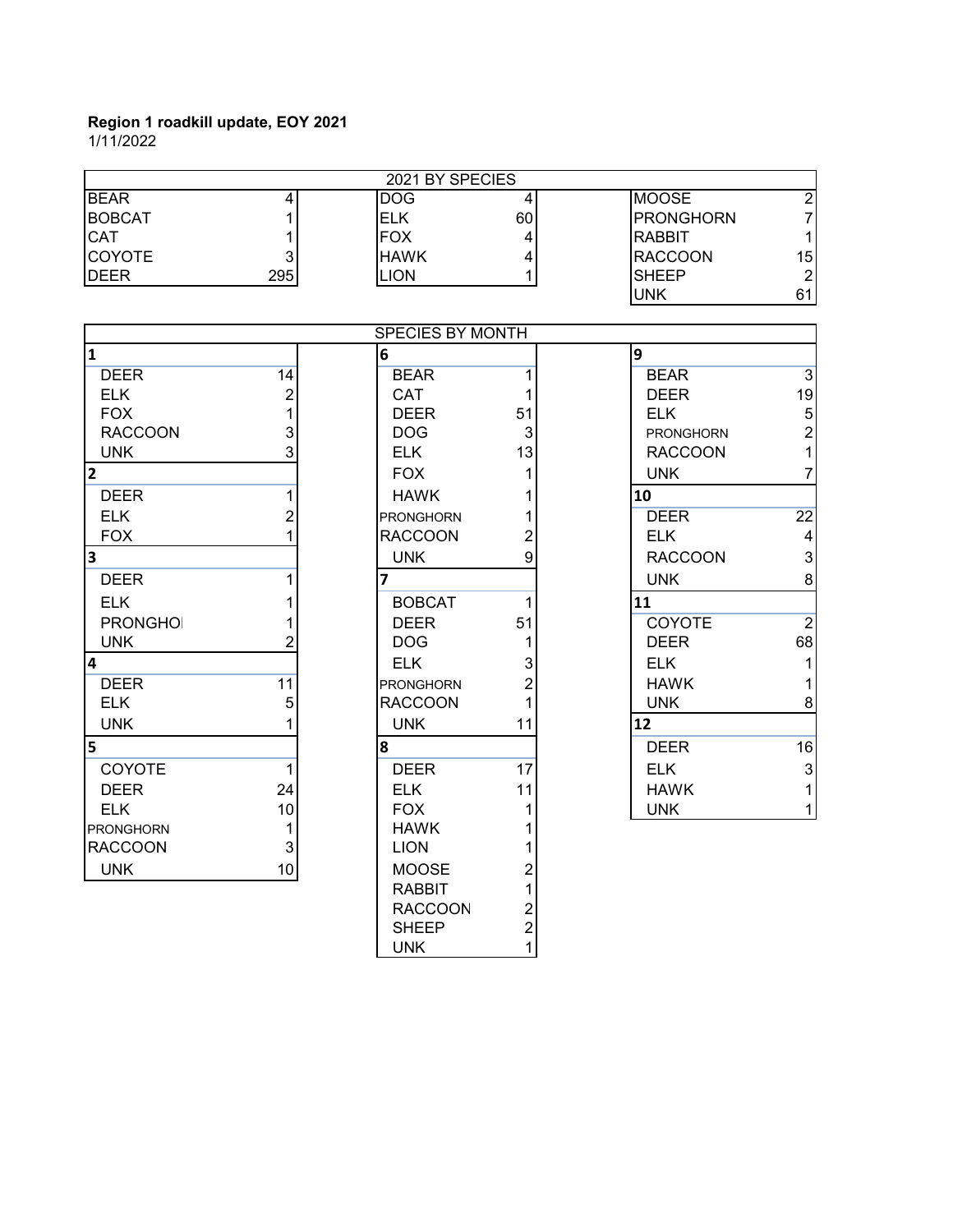#### **Region 1 roadkill update, EOY 2021** 1/11/2022

| <b>Hwy</b> |                | <b>Hwy</b> |                |
|------------|----------------|------------|----------------|
| MP range   | #              | MP range   | #              |
| 006G       |                | 083A       |                |
| 260-270    | $\mathbf{1}$   | 30-40      | 3              |
| 270-280    | $\overline{2}$ | 40-50      | 5              |
| 280-290    | 3              | 50-60      | 19             |
| 008A       |                | 60-70      | 40             |
| $0 - 10$   | $\mathbf{1}$   | 70-80      | 3              |
| 025A       |                | 085B       |                |
| 160-170    | 6              | 180-190    | $\overline{1}$ |
| 170-180    | 42             | 190-200    | 9              |
| 180-190    | 36             | 200-210    | 5              |
| 190-200    | 24             | 085C       |                |
| 200-210    | $\overline{2}$ | 230-240    | $\mathbf{1}$   |
| 210-220    | 1              | 086A       |                |
| 040A       |                | $0 - 10$   | $\overline{4}$ |
| 240-250    | $\overline{1}$ | 10-20      | 22             |
| 250-260    | 6              | 086B       |                |
| 260-270    | 1              | 100-110    | $\overline{c}$ |
| 040C       |                | 088A       |                |
| 310-320    | $\overline{2}$ | 10-20      | $\overline{c}$ |
| 070A       |                | 093A       |                |
| 210-220    | $\overline{2}$ | $0 - 10$   | $\overline{1}$ |
| 220-230    | 10             | 10-20      | $\overline{c}$ |
| 230-240    | 12             | 105B       |                |
| 240-250    | 8              | 30-40      | 1              |
| 250-260    | 21             | 119A       |                |
| 260-270    | 9              | $0 - 10$   | $\mathbf 1$    |
| 300-310    | $\overline{2}$ | 121A       |                |
| 072A       |                | $0 - 10$   | $\overline{2}$ |
| $10 - 20$  | 4              | 10-20      | 1              |
| 20-30      | $\overline{2}$ | 121B       |                |
| $30 - 40$  | 3              | $0 - 10$   | 3              |
| 074A       |                | 225A       |                |
| $0 - 10$   | 18             | $0 - 10$   | 3              |
| $10 - 20$  | 13             | $10 - 20$  | 1              |
| 076A       |                | 285D       |                |
| 20-30      | $\mathbf{1}$   | 230-240    | 22             |
| 079B       |                | 240-250    | 32             |
| $0 - 10$   | 1              | 250-260    | 10             |

| wy<br>MP range | #              | <b>Hwy</b><br>MP range | #              |
|----------------|----------------|------------------------|----------------|
| 06G            |                | 083A                   |                |
| 260-270        | 1              | 30-40                  | 3              |
| 270-280        | $\overline{c}$ | 40-50                  | 5              |
| 280-290        | 3              | 50-60                  | 19             |
| <b>)8A</b>     |                | 60-70                  | 40             |
| $0 - 10$       | 1              | 70-80                  | 3              |
| 25A            |                | 085B                   |                |
| 160-170        | 6              | 180-190                | $\mathbf{1}$   |
| 170-180        | 42             | 190-200                | 9              |
| 180-190        | 36             | 200-210                | 5              |
| 190-200        | 24             | 085C                   |                |
| 200-210        | $\overline{2}$ | 230-240                | 1              |
| 210-220        | 1              | 086A                   |                |
| 10A            |                | $0 - 10$               | 4              |
| 240-250        | 1              | $10 - 20$              | 22             |
| 250-260        | 6              | 086B                   |                |
| 260-270        | 1              | 100-110                | $\overline{c}$ |
| 10C            |                | 088A                   |                |
| 310-320        | $\overline{2}$ | 10-20                  | 2              |
| 70A            |                | 093A                   |                |
| 210-220        | $\overline{a}$ | $0 - 10$               | $\mathbf{1}$   |
| 220-230        | 10             | $10 - 20$              | 2              |
| 230-240        | 12             | 105B                   |                |
| 240-250        | 8              | 30-40                  | 1              |
| 250-260        | 21             | 119A                   |                |
| 260-270        | 9              | $0 - 10$               | $\mathbf{1}$   |
| 300-310        | $\overline{2}$ | 121A                   |                |
| 72A            |                | $0 - 10$               | $\overline{2}$ |
| 10-20          | 4              | $10 - 20$              | 1              |
| 20-30          | $\overline{2}$ | 121B                   |                |
| 30-40          | 3              | $0 - 10$               | 3              |
| 74A            |                | 225A                   |                |
| $0 - 10$       | 18             | $0 - 10$               | 3              |
| $10 - 20$      | 13             | 10-20                  | 1              |
| 76A            |                | 285D                   |                |
| 20-30          | 1              | 230-240                | 22             |
| 79B            |                | 240-250                | 32             |
| 0-10           | 1              | 250-260                | 10             |
|                |                | 287C                   |                |
|                |                | 290-300                | $\overline{2}$ |
|                |                | 470A                   |                |
|                |                | $0 - 10$               | 4              |
|                |                | 10-20                  | 27             |
|                |                | 20-30                  | 3              |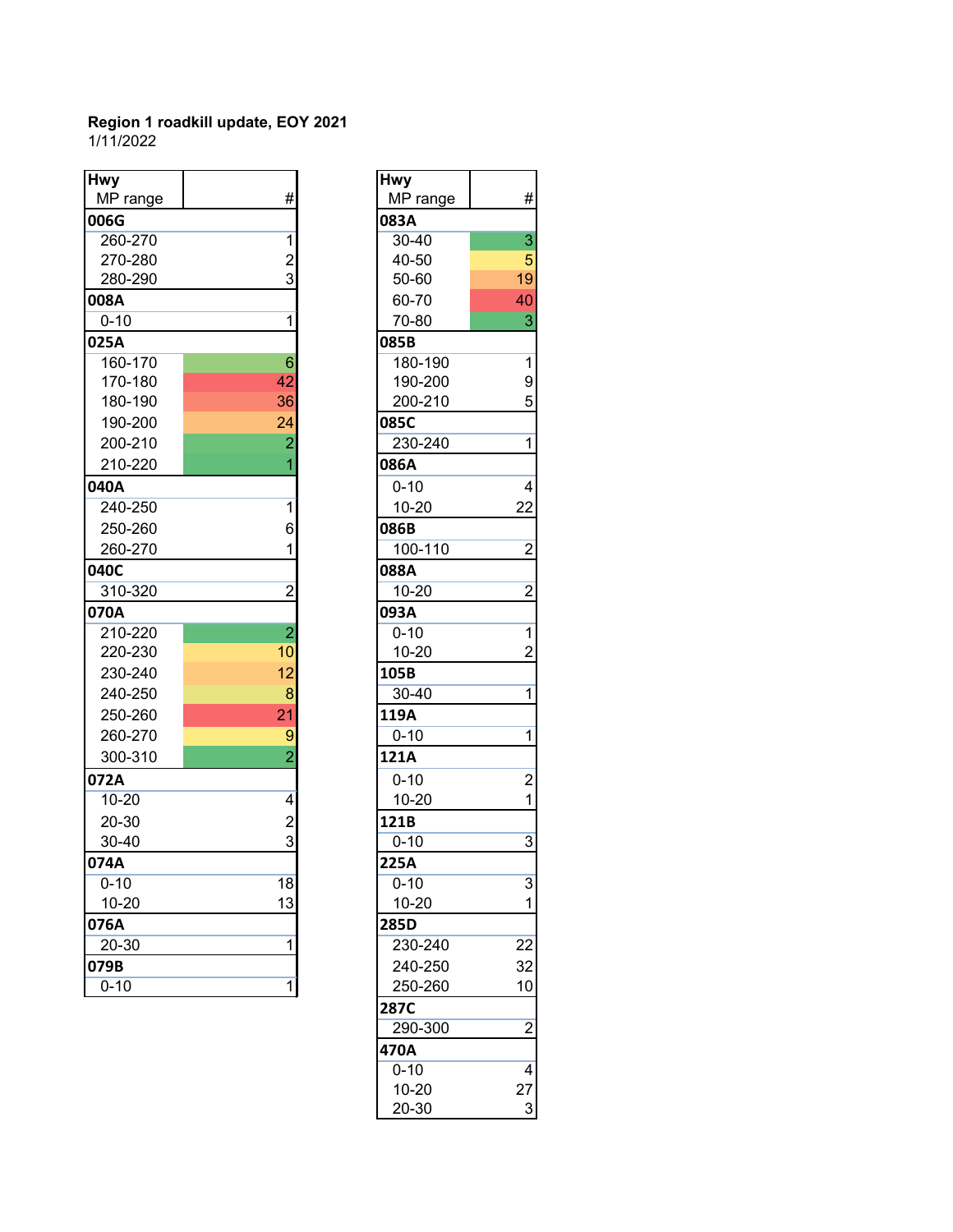#### **Region 1 roadkill update, EOY 2021** 1/11/2022

| <b>Species</b> |                | <b>Species</b> |                | <b>Species</b> |                |
|----------------|----------------|----------------|----------------|----------------|----------------|
| hwy            |                | hwy            |                | hwy            |                |
| mp             | #              | mp             | #              | mp             | #              |
| <b>BEAR</b>    |                | <b>DEER</b>    |                | <b>DEER</b>    |                |
| 025A           |                | 072A           |                | 121B           |                |
| 170-180        | 3              | $10 - 20$      | 1              | $0 - 10$       | 3              |
| 285D           |                | 20-30          | $\overline{2}$ | 225A           |                |
| 240-250        |                | 074A           |                | $0 - 10$       | $\mathbf{1}$   |
| <b>BOBCAT</b>  |                | $0 - 10$       |                | 285D           |                |
| 070A           |                | $10 - 20$      | $\overline{3}$ | 230-240        | 19             |
| 230-240        |                | 076A           |                | 240-250        | 24             |
| <b>CAT</b>     |                | 20-30          | 1              | 250-260        | 10             |
| 025A           |                | 079B           |                | 287C           |                |
| 170-180        |                | $0 - 10$       | 1              | 290-300        | $\overline{2}$ |
| <b>COYOTE</b>  |                | 083A           |                | 470A           |                |
| 025A           |                | 30-40          | 3              | $0 - 10$       | 3              |
| 160-170        |                | 40-50          | $\overline{2}$ | $10 - 20$      | 27             |
| 170-180        |                | 50-60          | 14             | 20-30          | 3              |
| 086A           |                | 60-70          | 32             | <b>DOG</b>     |                |
| $10 - 20$      |                | 70-80          | $\overline{2}$ | 006G           |                |
| <b>DEER</b>    |                | 085B           |                | 280-290        |                |
| 006G           |                | 180-190        | 1              | 070A           |                |
| 260-270        |                | 190-200        | 7              | 220-230        | 3              |
| 008A           |                | 200-210        | 5              | <b>ELK</b>     |                |
| $0 - 10$       |                | 085C           |                | 006G           |                |
| 025A           |                | 230-240        | 1              | 270-280        | $\mathbf 1$    |
| 160-170        | 3              | 086A           |                | 025A           |                |
| 170-180        | 19             | $0 - 10$       | 3              | 170-180        | 5              |
| 180-190        | 28             | $10 - 20$      | 15             | 180-190        | $\mathbf 1$    |
| 190-200        | 11             | 086B           |                | 190-200        | $\overline{7}$ |
| 200-210        |                | 100-110        | $\overline{2}$ | 040A           |                |
| 040A           |                | 088A           |                | 260-270        | 1              |
| 240-250        | 1              | $10 - 20$      | $\overline{2}$ | 070A           |                |
| 250-260        | 4              | 093A           |                | 240-250        | 1              |
| 070A           |                | $0 - 10$       | $\mathbf{1}$   | 250-260        | 7              |
| 210-220        | $\overline{c}$ | $10 - 20$      | 1              | 260-270        | 4              |
| 220-230        | 3              | 119A           |                | 072A           |                |
| 230-240        | 6              | $0 - 10$       | 1              | $10 - 20$      | $\overline{c}$ |
| 240-250        | 3              | 121A           |                | $30 - 40$      | 1              |
| 250-260        | 11             | $0 - 10$       | $\mathbf{2}$   | 074A           |                |
| 260-270        | 5              | $10 - 20$      | 1              | $0 - 10$       | 15             |

| Species     |                                                 |
|-------------|-------------------------------------------------|
| hwy         |                                                 |
| mp          | #                                               |
| <b>DEER</b> |                                                 |
| 072A        |                                                 |
| 10-20       |                                                 |
| 20-30       |                                                 |
| 074A        |                                                 |
| $0 - 10$    | $\begin{array}{c} 1 \\ 2 \\ 1 \\ 3 \end{array}$ |
| 10-20       |                                                 |
| 076A        |                                                 |
| 20-30       | 1                                               |
| 079B        |                                                 |
| $0 - 10$    | $\overline{1}$                                  |
| 083A        |                                                 |
| 30-40       |                                                 |
| 40-50       | $\begin{array}{c} 3 \\ 2 \\ 14 \end{array}$     |
| 50-60       |                                                 |
| 60-70       | 32                                              |
| 70-80       | $\overline{c}$                                  |
| 085B        |                                                 |
| 180-190     |                                                 |
| 190-200     |                                                 |
| 200-210     | $\begin{array}{c} 1 \\ 7 \\ 5 \end{array}$      |
| 085C        |                                                 |
| 230-240     | 1                                               |
| 086A        |                                                 |
| $0 - 10$    |                                                 |
| 10-20       | $\overline{15}$                                 |
| 086B        |                                                 |
| 100-110     | 2                                               |
| 088A        |                                                 |
| 10-20       |                                                 |
| 093A        |                                                 |
| $0 - 10$    | 1                                               |
| 10-20       | $\overline{1}$                                  |
| 119A        |                                                 |
| $0 - 10$    | 1                                               |
| 121A        |                                                 |
| $0 - 10$    |                                                 |
| 10-20       |                                                 |
|             |                                                 |

| ies        |                | <b>Species</b> |                | <b>Species</b> |  |
|------------|----------------|----------------|----------------|----------------|--|
| <b>nwy</b> |                | hwy            |                | hwy            |  |
| mp         | #              | mp             | #              | mp             |  |
|            |                | <b>DEER</b>    |                | <b>DEER</b>    |  |
| iА         |                | 072A           |                | 121B           |  |
| 70-180     | 3              | $10 - 20$      | 1              | $0 - 10$       |  |
| Di         |                | 20-30          | 2              | 225A           |  |
| 40-250     |                | 074A           |                | $0 - 10$       |  |
| <b>AT</b>  |                | $0 - 10$       |                | 285D           |  |
| )A         |                | $10 - 20$      | 3              | 230-240        |  |
| 30-240     |                | 076A           |                | 240-250        |  |
|            |                | 20-30          | 1              | 250-260        |  |
| ìА         |                | 079B           |                | 287C           |  |
| 70-180     |                | $0 - 10$       |                | 290-300        |  |
| <b>DTE</b> |                | 083A           |                | 470A           |  |
| ìА         |                | 30-40          | 3              | $0 - 10$       |  |
| 60-170     |                | 40-50          | $\overline{2}$ | $10 - 20$      |  |
| 70-180     |                | 50-60          | 14             | 20-30          |  |
| ìА         |                | 60-70          | 32             | <b>DOG</b>     |  |
| $0 - 20$   |                | 70-80          | $\overline{2}$ | 006G           |  |
|            |                | 085B           |                | 280-290        |  |
| iG         |                | 180-190        | 1              | 070A           |  |
| 60-270     | 1              | 190-200        | 7              | 220-230        |  |
| ìА         |                | 200-210        | 5              | <b>ELK</b>     |  |
| -10        | 1              | 085C           |                | 006G           |  |
| iΑ         |                | 230-240        |                | 270-280        |  |
| 60-170     | 3              | 086A           |                | 025A           |  |
| 70-180     | 19             | $0 - 10$       | 3              | 170-180        |  |
| 80-190     | 28             | $10 - 20$      | 15             | 180-190        |  |
| 90-200     | 11             | 086B           |                | 190-200        |  |
| 00-210     | 1              | 100-110        | 2              | 040A           |  |
| )A         |                | 088A           |                | 260-270        |  |
| 40-250     | 1              | $10 - 20$      | $\overline{c}$ | 070A           |  |
| 50-260     | 4              | 093A           |                | 240-250        |  |
| )A         |                | $0 - 10$       |                | 250-260        |  |
| 10-220     | $\overline{2}$ | $10 - 20$      |                | 260-270        |  |
| 20-230     | 3              | 119A           |                | 072A           |  |
| 30-240     | 6              | $0 - 10$       |                | $10 - 20$      |  |
| 40-250     | 3              | 121A           |                | 30-40          |  |
| 50-260     | 11             | $0 - 10$       | $\overline{2}$ | 074A           |  |
| 60-270     | 5              | $10 - 20$      | 1              | $0 - 10$       |  |
|            |                |                |                | $10 - 20$      |  |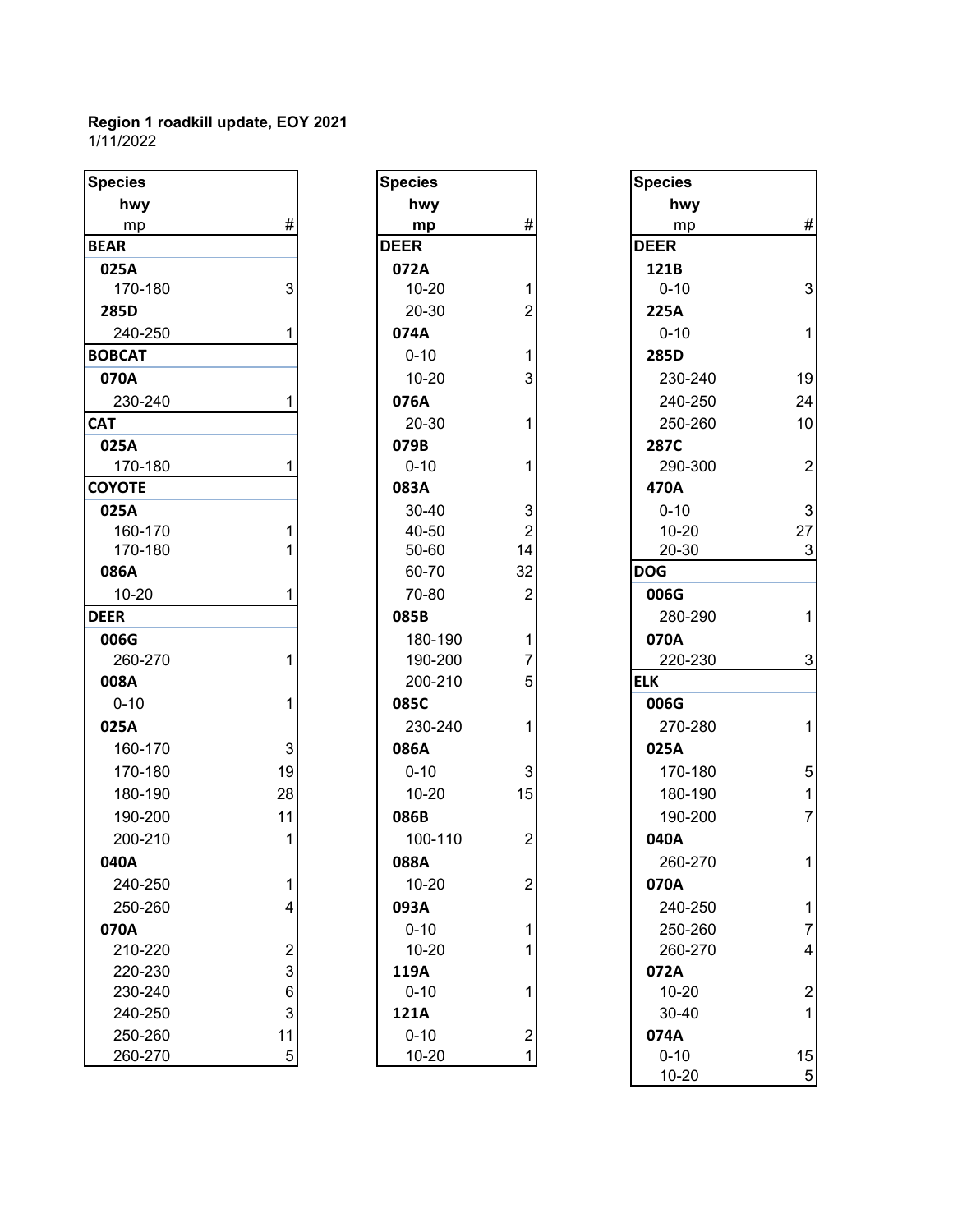1/11/2022

| <b>Species</b>   |                | <b>Species</b> |                         | <b>Species</b>     |                          |
|------------------|----------------|----------------|-------------------------|--------------------|--------------------------|
| hwy              |                | hwy            |                         | hwy                |                          |
| mp               | $\#$           | mp             | #                       | mp                 | #                        |
| <b>ELK</b>       |                | <b>RABBIT</b>  |                         | <b>UNK</b>         |                          |
| 083A             |                | 025A           |                         | 072A               |                          |
| 50-60            | 1              | 170-180        | 1                       | $10 - 20$          | 1                        |
| 085B             |                | <b>RACCOON</b> |                         | 30-40              | $\overline{2}$           |
| 190-200          | 1              | 025A           |                         | 074A               |                          |
| 093A             |                | 160-170        | 1                       | $0 - 10$           | $\overline{\mathbf{c}}$  |
| $10 - 20$        | 1              | 170-180        | 5                       | $10 - 20$          | $\overline{2}$           |
| 105B             |                | 180-190        |                         | 083A               |                          |
| 30-40            | 1              | 074A           |                         | 50-60              | $\mathbf 1$              |
| 285D             |                | $10 - 20$      | $\overline{2}$          | 60-70              | 3                        |
| 230-240          | 1              | 083A           |                         | 70-80              | $\mathbf{1}$             |
| 240-250          | 4              | 50-60          | $\overline{2}$          | 085B               |                          |
| 470A             |                | 60-70          | 3                       | 190-200            | 1                        |
| $0 - 10$         | 1              | 086A           |                         | 086A               |                          |
| <b>FOX</b>       |                | $10 - 20$      |                         | $0 - 10$           | $\mathbf{1}$             |
| 025A             |                | <b>SHEEP</b>   |                         | $10 - 20$          | $\overline{\mathcal{L}}$ |
| 170-180          | $\overline{2}$ | 070A           |                         | <b>225A</b>        |                          |
| 074A             |                | 300-310        | 2                       | $0 - 10$           | $\overline{c}$           |
| $10 - 20$        | 1              | <b>UNK</b>     |                         | $10 - 20$          | 1                        |
| 083A             |                | 006G           |                         | 285D               |                          |
| 50-60            | 1              | 270-280        |                         | 230-240            | $\overline{\mathbf{c}}$  |
| <b>HAWK</b>      |                | 280-290        |                         | 240-250            | 3                        |
| 025A             |                | 025A           |                         |                    |                          |
| 170-180          | 4              | 160-170        |                         | PATROLS REPORTING  |                          |
| <b>LION</b>      |                | 180-190        | 6                       | 1501<br>1526       |                          |
| 025A             |                | 190-200        | 6                       | 1502<br>1530       |                          |
| 170-180          |                | 200-210        |                         | 1503<br>1927       |                          |
| <b>MOOSE</b>     |                | 210-220        |                         | 1507<br>1930       |                          |
| 070A             |                | 040A           |                         | 1509<br>1934       |                          |
| 240-250          | $\overline{2}$ | 250-260        | $\overline{\mathbf{c}}$ | 1511<br>1935       |                          |
| <b>PRONGHORN</b> |                | 040C           |                         | 1516<br>1936       |                          |
| 006G             |                | 310-320        | $\overline{c}$          | 1517<br>1937       |                          |
| 280-290          | 1              | 070A           |                         | 1518<br>1940       |                          |
| 083A             |                | 220-230        | 4                       | 1519<br>1941       |                          |
| 40-50            | 3              | 230-240        | 5                       | 1520<br>1945       |                          |
| 60-70            | $\overline{2}$ | 240-250        | $\overline{\mathbf{c}}$ | 1521<br>4101       |                          |
| 086A             |                | 250-260        | $\mathbf{3}$            | 1522<br>15J3       |                          |
| $10 - 20$        | $\mathbf 1$    |                |                         | 1524<br><b>GAP</b> |                          |

| Species        |                                            |
|----------------|--------------------------------------------|
| hwy            |                                            |
| mp             | #                                          |
| RABBIT         |                                            |
| 025A           |                                            |
| 170-180        | 1                                          |
| <b>RACCOON</b> |                                            |
| 025A           |                                            |
| 160-170        |                                            |
| 170-180        | $\begin{array}{c} 1 \\ 5 \\ 1 \end{array}$ |
| 180-190        |                                            |
| 074A           |                                            |
| 10-20          |                                            |
| 083A           | $\begin{array}{c} 2 \\ 2 \\ 3 \end{array}$ |
| 50-60          |                                            |
| 60-70          |                                            |
| 086A           |                                            |
| 10-20          | 1                                          |
| <b>SHEEP</b>   |                                            |
| 070A           |                                            |
| 300-310        |                                            |
| UNK            |                                            |
| 006G           |                                            |
| 270-280        | 1                                          |
| 280-290        | 1                                          |
| 025A           |                                            |
| 160-170        | 1                                          |
| 180-190        |                                            |
| 190-200        | 6<br>6<br>1                                |
| 200-210        |                                            |
| 210-220        | $\overline{\mathbf{1}}$                    |
| 040A           |                                            |
| 250-260        |                                            |
| 040C           |                                            |
| 310-320        |                                            |
| 070A           |                                            |
| 220-230        | $\begin{array}{c} 4 \\ 5 \\ 2 \end{array}$ |
| 230-240        |                                            |
| 240-250        |                                            |
| 250-260        |                                            |

| cies       |                | <b>Species</b> |                  | <b>Species</b>    |                         |
|------------|----------------|----------------|------------------|-------------------|-------------------------|
| hwy        |                | hwy            |                  | hwy               |                         |
| mp         | $\#$           | mp             | $\#$             | mp                | $\#$                    |
|            |                | <b>RABBIT</b>  |                  | <b>UNK</b>        |                         |
| 33A        |                | 025A           |                  | 072A              |                         |
| 50-60      | 1              | 170-180        | 1                | $10 - 20$         | $\mathbf{1}$            |
| 35B        |                | <b>RACCOON</b> |                  | $30 - 40$         | $\overline{2}$          |
| 190-200    | 1              | 025A           |                  | 074A              |                         |
| 93A        |                | 160-170        | 1                | $0 - 10$          | $\overline{c}$          |
| 10-20      | 1              | 170-180        | 5                | $10 - 20$         | $\overline{2}$          |
| )5B        |                | 180-190        | 1                | 083A              |                         |
| 30-40      | 1              | 074A           |                  | 50-60             | $\mathbf{1}$            |
| 35D        |                | $10 - 20$      | $\boldsymbol{2}$ | 60-70             | $\mathbf{3}$            |
| 230-240    | 1              | 083A           |                  | 70-80             | $\mathbf{1}$            |
| 240-250    | 4              | 50-60          | $\overline{2}$   | 085B              |                         |
| 70A        |                | 60-70          | 3                | 190-200           | $\mathbf{1}$            |
| $0 - 10$   | 1              | 086A           |                  | 086A              |                         |
|            |                | $10 - 20$      | 1                | $0 - 10$          | $\mathbf{1}$            |
| 25A        |                | <b>SHEEP</b>   |                  | $10 - 20$         | $\overline{\mathbf{4}}$ |
| 170-180    | $\overline{2}$ | 070A           |                  | 225A              |                         |
| 74A        |                | 300-310        | $\overline{2}$   | $0 - 10$          | $\overline{c}$          |
| 10-20      |                | <b>UNK</b>     |                  | $10 - 20$         | $\mathbf{1}$            |
| 33A        |                | 006G           |                  | 285D              |                         |
| 50-60      | 1              | 270-280        | 1                | 230-240           | $\sqrt{2}$              |
| NΚ         |                | 280-290        |                  | 240-250           | 3                       |
| 25A        |                | 025A           |                  |                   |                         |
| 170-180    | 4              | 160-170        | 1                | PATROLS REPORTING |                         |
| N          |                | 180-190        | 6                | 1501<br>1526      |                         |
| 25A        |                | 190-200        | 6                | 1502<br>1530      |                         |
| 170-180    |                | 200-210        |                  | 1503<br>1927      |                         |
| <b>OSE</b> |                | 210-220        |                  | 1507<br>1930      |                         |
| 70A        |                | 040A           |                  | 1509<br>1934      |                         |
| つれい つらい    | <sub>2</sub>   | วรก วลก        | C.               | 1511<br>1035      |                         |

1525 PUBLIC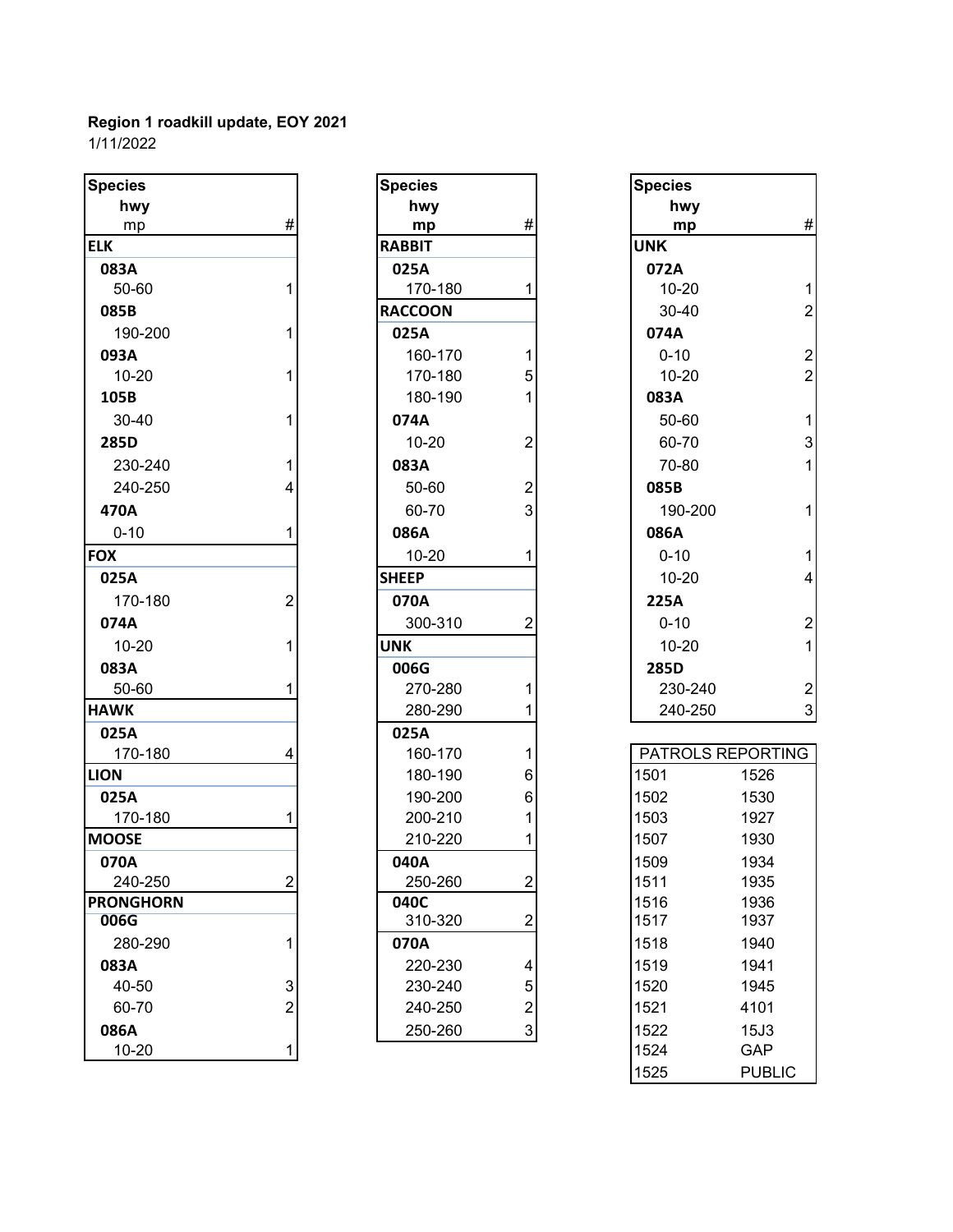#### **Region 2 roadkill update, EOY 2021** 1/11/2022 Totals from CDOT personnel

Total number of reported animals reported: 947

**Note:** Due to a possible compromise in the data, all calculations January - March, 2018, have been excluded from this report

| <b>BY MONTH</b> | 2017 | 2018                      | 2019 | 2020 | 2021 |
|-----------------|------|---------------------------|------|------|------|
| Jan             | 35   |                           | 23   | 39   | 38   |
| Feb             | 43   |                           | 39   | 8    | 23   |
| Mar             | 81   |                           | 45   | 47   | 51   |
| Apr             | 54   | 31                        | 72   | 53   | 92   |
| May             | 65   | 98                        | 97   | 54   | 66   |
| Jun             | 97   | 61                        | 75   | 96   | 124  |
| Jul             | 88   | 99                        | 81   | 83   | 99   |
| Aug             | 53   | 57                        | 48   | 77   | 71   |
| Sep             | 48   | 69                        | 67   | 86   | 72   |
| Oct             | 88   | 92                        | 36   | 73   | 103  |
| Nov             | 96   | 90                        | 35   | 93   | 122  |
| Dec             | 77   | 54                        | 38   | 45   | 86   |
| Total           | 825  | 651                       | 656  | 754  | 947  |
|                 |      | 2017-2021 Average (-2018) |      |      |      |
|                 |      | 796                       |      |      |      |

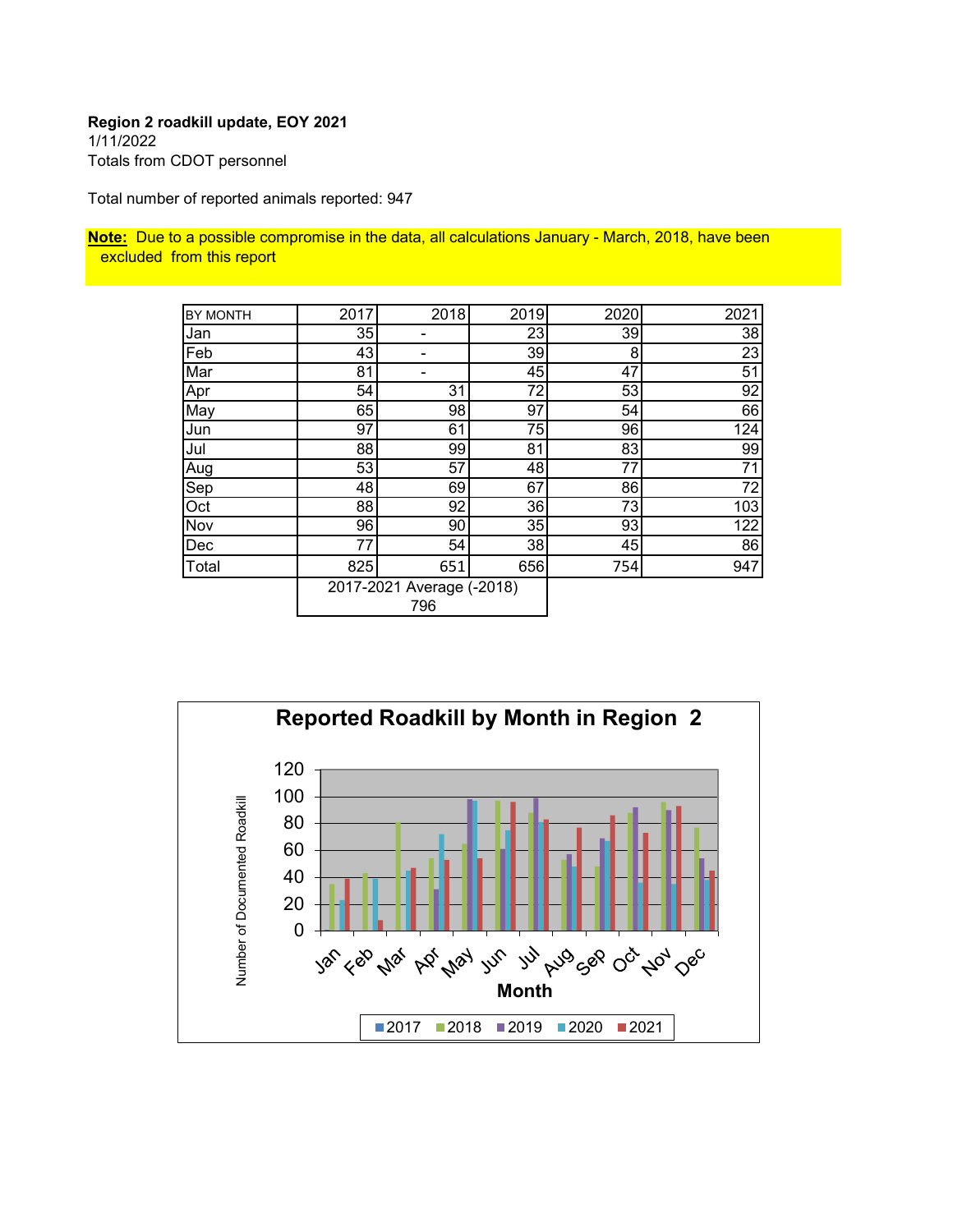| 2021 BY SPECIES         |                 | SPECIES BY MONTH |                | COW              | 1              |
|-------------------------|-----------------|------------------|----------------|------------------|----------------|
| ARMADILLO               | 1               | <b>APRIL</b>     |                | <b>DEER</b>      | 54             |
| <b>BADGER</b>           | 4               | <b>BADGER</b>    | 1              | <b>ELK</b>       | $\overline{2}$ |
| <b>BEAR</b>             | $\overline{2}$  | <b>BOBCAT</b>    | 1              | <b>PORCUPINE</b> | 1              |
| <b>BEAVER</b>           | $\overline{2}$  | <b>DEER</b>      | 62             | <b>PRONGHORN</b> | 3              |
| <b>BOBCAT</b>           | $\overline{3}$  | <b>ELK</b>       | $6\phantom{1}$ | <b>RACCOON</b>   | $\overline{7}$ |
| <b>CAT</b>              | $\overline{9}$  | <b>HORSE</b>     |                | <b>UNK</b>       | $\overline{2}$ |
| <b>COW</b>              | 3               | <b>PRONGHC</b>   | 3              | <b>SEPT</b>      |                |
| <b>COYOTE</b>           | $\overline{2}$  | <b>RACCOON</b>   | 1              | <b>BADGER</b>    | 1              |
| <b>DEER</b>             | 712             | <b>SHEEP</b>     | 2              | <b>BEAR</b>      |                |
| <b>DOG</b>              | 5               | <b>UNK</b>       | 15             | CAT              |                |
| <b>DUCK</b>             | 1               | <b>MAY</b>       |                | COYOTE           | 1              |
| <b>ELK</b>              | 58              | <b>BADGER</b>    | 1              | <b>DEER</b>      | 47             |
| <b>FOX</b>              | 5               | <b>BEAVER</b>    |                | <b>DOG</b>       | 1              |
| <b>HORSE</b>            | 4               | <b>CAT</b>       |                | <b>ELK</b>       | 6              |
| <b>LION</b>             | 1               | <b>DEER</b>      | 48             | <b>MOOSE</b>     | 1              |
| <b>MOOSE</b>            | $\overline{2}$  | <b>DOG</b>       | 1              | <b>PRONGHORN</b> | $\overline{a}$ |
| <b>OWL</b>              | $\overline{1}$  | <b>ELK</b>       | 2              | <b>RACCOON</b>   | 5              |
| <b>PORCUPINE</b>        | 3               | <b>FOX</b>       | $\overline{2}$ | <b>SQUIRREL</b>  | $\overline{2}$ |
| <b>PRONGHORI</b>        | 17              | <b>PRONGHC</b>   |                | <b>UNK</b>       | 4              |
| <b>RABBIT</b>           | 4               | <b>RACCOON</b>   | 5              | <b>OCT</b>       |                |
| <b>RACCOON</b>          | 31              | <b>UNK</b>       | 4              | <b>BADGER</b>    | 1              |
| <b>SHEEP</b>            | $\overline{c}$  | <b>JUNE</b>      |                | <b>DEER</b>      | 84             |
| <b>SKUNK</b>            | 5               | <b>BEAR</b>      | 1              | <b>ELK</b>       | 5              |
| <b>SQUIRREL</b>         | $\overline{2}$  | <b>BEAVER</b>    |                | <b>FOX</b>       | $\overline{2}$ |
| <b>UNK</b>              | 68              | <b>BOBCAT</b>    |                | <b>PRONGHORN</b> | 1              |
|                         |                 | CAT              |                | <b>RABBIT</b>    | 3              |
| <b>SPECIES BY MONTH</b> |                 | COW              |                | <b>RACCOON</b>   | $\overline{2}$ |
| <b>JAN</b>              |                 | <b>DEER</b>      | 95             | <b>SKUNK</b>     | $\overline{2}$ |
| <b>DEER</b>             | $\overline{28}$ | <b>DOG</b>       | $\overline{2}$ | <b>UNK</b>       | 3              |
| <b>ELK</b>              | $6\phantom{1}$  | <b>DUCK</b>      | 1              | <b>NOV</b>       |                |
| <b>PRONGHOI</b>         | 1               | <b>ELK</b>       | 10             | <b>BOBCAT</b>    | 1              |
| <b>RACCOON</b>          | 3               | <b>PRONGHC</b>   | 3              | <b>DEER</b>      | 101            |
| <b>FEB</b>              |                 | <b>UNK</b>       | 8              | <b>DOG</b>       | 1              |
| <b>DEER</b>             | 21              | <b>JULY</b>      |                | <b>ELK</b>       | 9              |
| <b>ELK</b>              | 1               | CAT              | $\overline{2}$ | <b>MOOSE</b>     | 1              |
| <b>SKUNK</b>            | 1               | COW              | 1              | <b>PRONGHORN</b> | 1              |
|                         |                 |                  |                |                  |                |

| 21 BY SPECIES   |                           | SPECIES BY MONTH |                  | C(               |
|-----------------|---------------------------|------------------|------------------|------------------|
| RMADILLO        | $\mathbf{1}$              | <b>APRIL</b>     |                  | DI               |
| ADGER           | 4                         | <b>BADGER</b>    | 1                | EL               |
| EAR             | $\overline{2}$            | <b>BOBCAT</b>    | 1                | P <sub>(</sub>   |
| EAVER           | $\overline{\mathbf{c}}$   | <b>DEER</b>      | 62               | $P$ F            |
| OBCAT           | 3                         | <b>ELK</b>       | 6                | R/               |
| AT              | 9                         | <b>HORSE</b>     | 1                | U                |
| OW              | $\ensuremath{\mathsf{3}}$ | <b>PRONGHC</b>   | 3                | SEP <sup>®</sup> |
| <b>OYOTE</b>    | $\overline{2}$            | <b>RACCOON</b>   | 1                | B/               |
| EER             | 712                       | <b>SHEEP</b>     | 2                | BE               |
| ОG              | 5                         | <b>UNK</b>       | 15               | C/               |
| <b>UCK</b>      | 1                         | <b>MAY</b>       |                  | C(               |
| LK              | 58                        | <b>BADGER</b>    | 1                | DI               |
| XC              | 5                         | <b>BEAVER</b>    | 1                | D <sub>(</sub>   |
| ORSE            | 4                         | <b>CAT</b>       | 1                | EL               |
| ON              | 1                         | <b>DEER</b>      | 48               | M                |
| <b>OOSE</b>     | $\overline{c}$            | <b>DOG</b>       | 1                | $P$ F            |
| WL              | $\mathbf{1}$              | <b>ELK</b>       | $\overline{2}$   | R/               |
| ORCUPINE        | 3                         | <b>FOX</b>       | $\overline{2}$   | S <sub>C</sub>   |
| RONGHORI        | 17                        | <b>PRONGHC</b>   | 1                | Uľ               |
| ABBIT           | 4                         | <b>RACCOON</b>   | 5                | <b>OCT</b>       |
| ACCOON          | 31                        | <b>UNK</b>       | 4                | B/               |
| HEEP            | $\overline{2}$            | <b>JUNE</b>      |                  | DI               |
| KUNK            | 5                         | <b>BEAR</b>      | 1                | EL               |
| QUIRREL         | $\overline{2}$            | <b>BEAVER</b>    | 1                | F <sub>C</sub>   |
| NΚ              | 68                        | <b>BOBCAT</b>    | 1                | $P$ F            |
|                 |                           | <b>CAT</b>       | 1                | R/               |
| PECIES BY MONTH |                           | COW              | 1                | R/               |
| ۱N              |                           | <b>DEER</b>      | 95               | Sł               |
| DEER            | 28                        | <b>DOG</b>       | $\overline{2}$   | U                |
| <b>ELK</b>      | 6                         | <b>DUCK</b>      | 1                | <b>NOV</b>       |
| <b>PRONGHOI</b> | 1                         | <b>ELK</b>       | 10               | B <sub>C</sub>   |
| <b>RACCOON</b>  | 3                         | <b>PRONGHC</b>   | 3                | DI               |
| EB.             |                           | <b>UNK</b>       | 8                | D <sub>(</sub>   |
| DEER            | 21                        | JULY             |                  | <u>EL</u>        |
| ELK             | 1                         | CAT              | $\boldsymbol{2}$ | M                |
| <b>SKUNK</b>    | 1                         | <b>COW</b>       | 1                | $P$ F            |
| <b>ARCH</b>     |                           | <b>DEER</b>      | 75               | R/               |
| CAT             | 4                         | <b>ELK</b>       | 5                | Uľ               |
| COYOTE          | 1                         | <b>OWL</b>       | 1                | <b>DEC</b>       |
| DEER            | 26                        | <b>PORCUPIN</b>  | $\overline{2}$   | DI               |
| ELK             | 3                         | <b>RABBIT</b>    | 1                | EL               |
| <b>PRONGHOI</b> | $\overline{c}$            | <b>RACCOON</b>   | $\overline{2}$   | F <sub>C</sub>   |
| <b>RACCOON</b>  | 4                         | <b>UNK</b>       | 10               | H <sub>(</sub>   |
|                 |                           |                  |                  |                  |

| Region 2 roadkill update, EOY 2021 |                |                  |                | <b>SPECIES BY MONTH</b>          |                           |
|------------------------------------|----------------|------------------|----------------|----------------------------------|---------------------------|
| 1/11/2022                          |                |                  |                | <b>AUG</b>                       |                           |
|                                    |                |                  |                | <b>ARMADILLO</b>                 | 1                         |
| 2021 BY SPECIES                    |                | SPECIES BY MONTH |                | <b>COW</b>                       | $\mathbf{1}$              |
| <b>ARMADILLO</b>                   |                | <b>APRIL</b>     |                | <b>DEER</b>                      | 54                        |
| <b>BADGER</b>                      |                | <b>BADGER</b>    |                | <b>ELK</b>                       | $\boldsymbol{2}$          |
| <b>BEAR</b>                        |                | <b>BOBCAT</b>    |                | <b>PORCUPINE</b>                 | 1                         |
| <b>BEAVER</b>                      | $\overline{2}$ | <b>DEER</b>      | 62             | <b>PRONGHORN</b>                 | 3                         |
| <b>BOBCAT</b>                      | 3              | <b>ELK</b>       | 6              | <b>RACCOON</b>                   | $\overline{7}$            |
| CAT                                | 9              | <b>HORSE</b>     |                | <b>UNK</b>                       | 2                         |
| COW                                | 3              | <b>PRONGHC</b>   |                | <b>SEPT</b>                      |                           |
| COYOTE                             | $\overline{2}$ | <b>RACCOON</b>   |                | <b>BADGER</b>                    | 1                         |
| <b>DEER</b>                        | 712            | <b>SHEEP</b>     |                | <b>BEAR</b>                      |                           |
| <b>DOG</b>                         | 5              | <b>UNK</b>       | 15             | CAT                              |                           |
| <b>DUCK</b>                        |                | <b>MAY</b>       |                | COYOTE                           |                           |
| <b>ELK</b>                         | 58             | <b>BADGER</b>    |                | <b>DEER</b>                      | 47                        |
| <b>FOX</b>                         | 5              | <b>BEAVER</b>    |                | <b>DOG</b>                       | 1                         |
| <b>HORSE</b>                       |                | CAT              |                | <b>ELK</b>                       | 6                         |
| <b>LION</b>                        |                | <b>DEER</b>      | 48             | <b>MOOSE</b>                     | 1                         |
| <b>MOOSE</b>                       |                | <b>DOG</b>       |                | <b>PRONGHORN</b>                 | $\overline{\mathbf{c}}$   |
| OWL                                |                | <b>ELK</b>       |                | <b>RACCOON</b>                   | 5                         |
| <b>PORCUPINE</b>                   |                | <b>FOX</b>       |                | <b>SQUIRREL</b>                  | $\overline{c}$            |
| <b>PRONGHORI</b>                   | 17             | <b>PRONGHC</b>   |                | <b>UNK</b>                       | 4                         |
| RABBIT                             | 4              | <b>RACCOON</b>   |                | <b>OCT</b>                       |                           |
| <b>RACCOON</b>                     | 31             | <b>UNK</b>       |                | <b>BADGER</b>                    | $\overline{1}$            |
| <b>SHEEP</b>                       | $\overline{2}$ | <b>JUNE</b>      |                | <b>DEER</b>                      | 84                        |
| <b>SKUNK</b>                       | 5              | <b>BEAR</b>      |                | <b>ELK</b>                       | $\mathbf 5$               |
| <b>SQUIRREL</b>                    |                | <b>BEAVER</b>    |                | <b>FOX</b>                       | $\overline{c}$            |
| <b>UNK</b>                         | 68             | <b>BOBCAT</b>    |                | <b>PRONGHORN</b>                 | 1                         |
|                                    |                | CAT              |                | <b>RABBIT</b>                    | 3                         |
| <b>SPECIES BY MONTH</b>            |                | COW              |                | <b>RACCOON</b>                   | $\overline{2}$            |
| <b>NAL</b>                         |                | <b>DEER</b>      | 95             | <b>SKUNK</b>                     | $\overline{2}$            |
| <b>DEER</b>                        | 28             | <b>DOG</b>       | 2              | <b>UNK</b>                       | 3                         |
| <b>ELK</b>                         | 6              | <b>DUCK</b>      | 1              | <b>NOV</b>                       |                           |
| <b>PRONGHOI</b>                    | 1              | <b>ELK</b>       | 10             | <b>BOBCAT</b>                    | $\mathbf{1}$              |
| <b>RACCOON</b>                     | 3              | <b>PRONGHC</b>   | 3              | <b>DEER</b>                      | 101                       |
| FEB                                |                | <b>UNK</b>       | 8              | <b>DOG</b>                       |                           |
|                                    | 21             | <b>JULY</b>      |                | <b>ELK</b>                       |                           |
| <b>DEER</b>                        |                |                  |                |                                  | 9                         |
| <b>ELK</b><br><b>SKUNK</b>         |                | CAT<br>COW       | $\overline{2}$ | <b>MOOSE</b><br><b>PRONGHORN</b> |                           |
|                                    |                | <b>DEER</b>      | 75             | <b>RACCOON</b>                   | $\overline{2}$            |
| <b>MARCH</b>                       |                |                  |                |                                  |                           |
| CAT                                | 4              | <b>ELK</b>       | 5              | <b>UNK</b>                       | $\,6$                     |
| COYOTE                             | 1              | <b>OWL</b>       |                | <b>DEC</b>                       |                           |
| <b>DEER</b>                        | 26             | <b>PORCUPIN</b>  |                | <b>DEER</b>                      | 71                        |
| <b>ELK</b>                         | $\mathbf{3}$   | <b>RABBIT</b>    |                | <b>ELK</b>                       | $\ensuremath{\mathsf{3}}$ |
| <b>PRONGHOI</b>                    | $\overline{2}$ | <b>RACCOON</b>   |                | <b>FOX</b>                       | 1                         |
| <b>RACCOON</b>                     | 4              | <b>UNK</b>       | 10             | <b>HORSE</b>                     | $\mathbf{3}$              |
| <b>SKUNK</b>                       | $\overline{c}$ |                  |                | <b>LION</b>                      | 1                         |
| <b>UNK</b>                         | 9              |                  |                | <b>UNK</b>                       | $\overline{7}$            |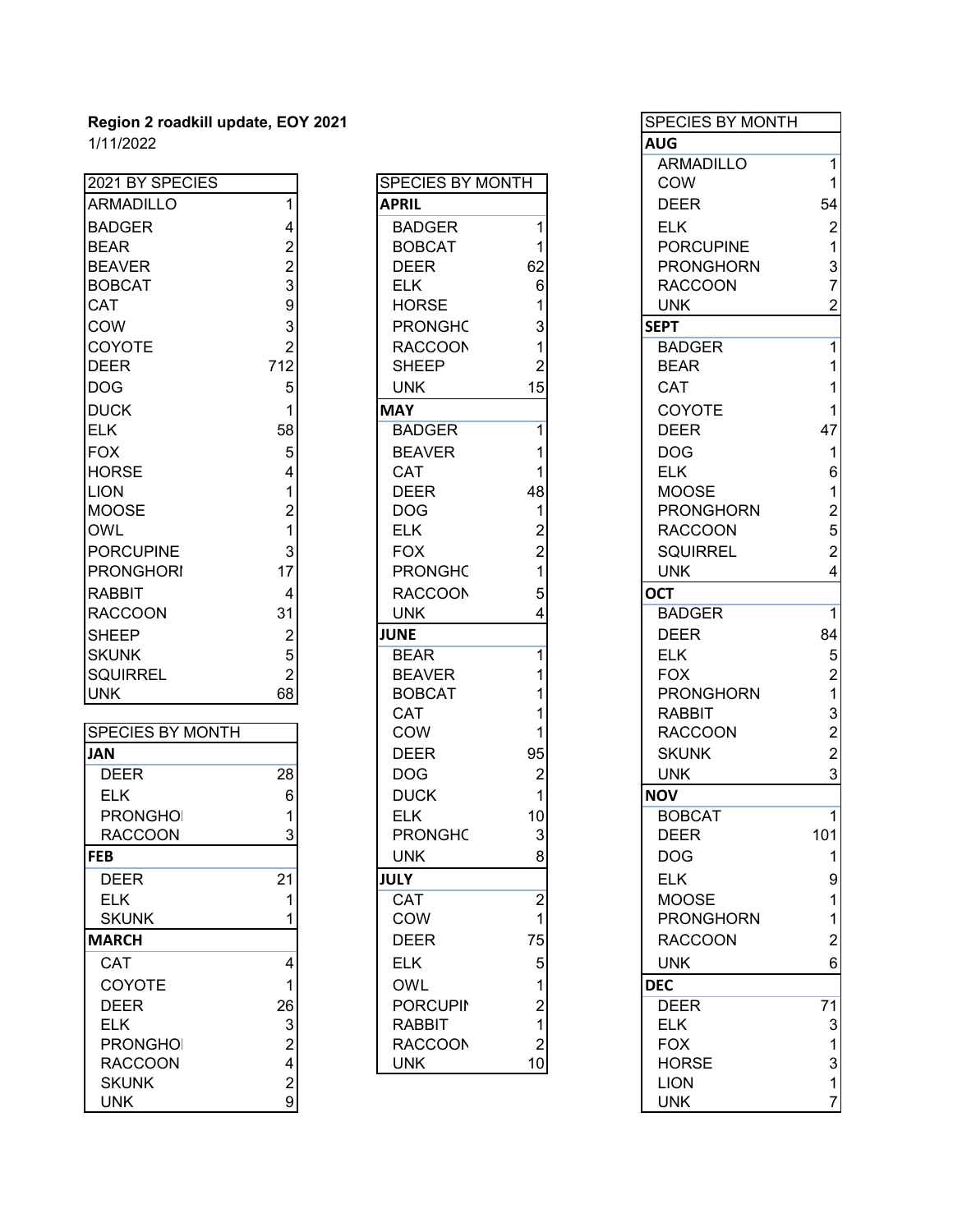| hwy       |                         | hwy       |                 | hwy       |                          |
|-----------|-------------------------|-----------|-----------------|-----------|--------------------------|
| mp        | $\#$                    | mp        | $\#$            | mp        | #                        |
| 009A      |                         | 024G      |                 | 050B      |                          |
| $0 - 10$  | 17                      | 310-320   |                 | 370-380   | 9                        |
| $10 - 20$ | 29                      | 320-330   | 5               | 430-440   | 5                        |
| 20-30     | 6                       | 330-340   | 3               | 440-450   | 9                        |
| 30-40     |                         | 340-350   | 3               | 450-460   | 12                       |
| 40-50     |                         | 350-360   |                 | 460-470   | $\overline{3}$           |
| 50-60     |                         | 025A      |                 | 470-480   | $\overline{a}$           |
| 009B      |                         | $0 - 10$  |                 | 050C      |                          |
| 50-60     | $\overline{\mathbf{c}}$ | $10 - 20$ | 6               | $0 - 10$  | $\overline{7}$           |
| 60-70     | 3                       | 20-30     |                 | $10 - 20$ | 5                        |
| 009C      |                         | 30-40     | 3               | 067A      |                          |
| 60-70     | 1                       | 40-50     | $\overline{2}$  | $0 - 10$  | 10                       |
| 70-80     | 23                      | 60-70     | 4               | $10 - 20$ | $\overline{\mathcal{A}}$ |
| 010A      |                         | 70-80     | 16              | 067B      |                          |
| $0 - 10$  | $\overline{2}$          | 80-90     | 9               | $10 - 20$ | 1                        |
| $10 - 20$ | $\overline{7}$          | 90-100    | $\overline{2}$  | 067D      |                          |
| 20-30     | 5                       | 100-110   | $6\phantom{1}6$ | 80-90     | $\overline{a}$           |
| 012A      |                         | 110-120   | 18              | 90-100    | $\overline{1}$           |
| $0 - 10$  | 6                       | 120-130   | 19              | 100-110   | 1                        |
| $10 - 20$ | 4                       | 130-140   | $\overline{7}$  | 067F      |                          |
| 20-30     |                         | 140-150   | 27              | 50-60     | $\overline{3}$           |
| 70-80     |                         | 150-160   | 13              | 70-80     | 4                        |
| 016A      |                         | 160-170   | 20              | 069A      |                          |
| $0 - 10$  | 8                       | 045A      |                 | $10 - 20$ | 1                        |
| 021A      |                         | $0 - 10$  | $\overline{2}$  | 20-30     | 4                        |
| 130-140   | 8                       | 050A      |                 | 30-40     | 1                        |
| 140-150   | $\overline{2}$          | 230-240   | 8               | 40-50     | $\overline{a}$           |
| 021B      |                         | 240-250   | 18              | 60-70     | $\overline{a}$           |
| 140-150   | $\overline{3}$          | 250-260   |                 | 70-80     | 5                        |
| 150-160   | 5                       | 270-280   | 13              | 083A      |                          |
| 024A      |                         | 280-290   | 27              | 20-30     | 5                        |
| 230-240   | $\overline{2}$          | 290-300   | $\overline{7}$  | 30-40     | 5                        |
| 240-250   | $\mathbf{3}$            | 310-320   |                 | 085A      |                          |
| 250-260   | 4                       | 050B      |                 | 130-140   | 3                        |
| 260-270   | 10                      | 320-330   |                 | 089A      |                          |
| 270-280   | 16                      | 330-340   | 4               | 20-30     | $\overline{c}$           |
| 280-290   | 32                      | 340-350   | 16              | 30-40     | 3                        |
| 290-300   | 41                      | 350-360   | 18              | 094A      |                          |
| 300-310   | 52                      | 360-370   | 3               | $0 - 10$  | 1                        |

| hwy       |                             |
|-----------|-----------------------------|
| mp        | #                           |
| 024G      |                             |
| 310-320   | $\overline{1}$              |
| 320-330   |                             |
| 330-340   |                             |
| 340-350   | $\frac{1}{3}$ $\frac{3}{2}$ |
| 350-360   |                             |
| 025A      |                             |
| $0 - 10$  | $\overline{\mathbf{1}}$     |
| $10 - 20$ |                             |
| 20-30     | 6732                        |
| 30-40     |                             |
| 40-50     |                             |
| 60-70     | 4                           |
| 70-80     | 16                          |
| 80-90     |                             |
| 90-100    | $\frac{9}{2}$               |
| 100-110   | 6                           |
| 110-120   | 18                          |
| 120-130   | 19                          |
| 130-140   | 7                           |
| 140-150   | 27                          |
| 150-160   | 13                          |
| 160-170   | 20                          |
| 045A      |                             |
| $0 - 10$  | 2                           |
| 050A      |                             |
| 230-240   | 8                           |
| 240-250   | 18                          |
| 250-260   | 1                           |
| 270-280   | 13                          |
| 280-290   | 27                          |
| 290-300   | 7                           |
| 310-320   | 1                           |
| 050B      |                             |
| 320-330   | 1                           |
| 330-340   | 4                           |
| 340-350   | 16                          |
| 350-360   | 18                          |
| 360-370   | 3                           |
|           |                             |
|           |                             |

| hwy       |                         | hwy       |                 | hwy       |                           |
|-----------|-------------------------|-----------|-----------------|-----------|---------------------------|
| mp        | #                       | mp        | #               | mp        | $\#$                      |
| )9A       |                         | 024G      |                 | 050B      |                           |
| $0 - 10$  | 17                      | 310-320   | 1               | 370-380   | $\boldsymbol{9}$          |
| $10 - 20$ | 29                      | 320-330   | 5               | 430-440   | 5                         |
| 20-30     | 6                       | 330-340   | 3               | 440-450   | $\boldsymbol{9}$          |
| 30-40     |                         | 340-350   | 3               | 450-460   | 12                        |
| 40-50     |                         | 350-360   | $\overline{2}$  | 460-470   | $\mathsf 3$               |
| 50-60     |                         | 025A      |                 | 470-480   | $\overline{2}$            |
| )9B       |                         | $0 - 10$  | 1               | 050C      |                           |
| 50-60     | 2                       | $10 - 20$ | $6\phantom{1}6$ | $0 - 10$  | $\overline{7}$            |
| 60-70     | 3                       | 20-30     | 7               | $10 - 20$ | $\sqrt{5}$                |
| )9C       |                         | 30-40     | 3               | 067A      |                           |
| 60-70     | 1                       | 40-50     | $\overline{2}$  | $0 - 10$  | 10                        |
| 70-80     | 23                      | 60-70     | $\overline{4}$  | $10 - 20$ | $\overline{\mathbf{4}}$   |
| LOA       |                         | 70-80     | 16              | 067B      |                           |
| $0 - 10$  | $\overline{\mathbf{c}}$ | 80-90     | $\overline{9}$  | $10 - 20$ | $\overline{1}$            |
| $10 - 20$ | $\overline{7}$          | 90-100    | $\overline{2}$  | 067D      |                           |
| 20-30     | 5                       | 100-110   | $6\phantom{1}$  | 80-90     | $\overline{2}$            |
| L2A       |                         | 110-120   | 18              | 90-100    | $\mathbf{1}$              |
| $0 - 10$  | 6                       | 120-130   | 19              | 100-110   | 1                         |
| $10 - 20$ | 4                       | 130-140   | $\overline{7}$  | 067F      |                           |
| 20-30     |                         | 140-150   | 27              | 50-60     | $\overline{3}$            |
| 70-80     |                         | 150-160   | 13              | 70-80     | $\overline{\mathbf{4}}$   |
| L6A       |                         | 160-170   | 20              | 069A      |                           |
| $0 - 10$  | 8                       | 045A      |                 | $10 - 20$ | $\overline{1}$            |
| 21A       |                         | $0 - 10$  | $\overline{2}$  | 20-30     | $\overline{\mathbf{4}}$   |
| 130-140   | 8                       | 050A      |                 | 30-40     | $\overline{1}$            |
| 140-150   | 2                       | 230-240   | 8               | 40-50     | $\overline{c}$            |
| 21B       |                         | 240-250   | 18              | 60-70     | $\frac{2}{5}$             |
| 140-150   | $\overline{3}$          | 250-260   | $\overline{1}$  | 70-80     |                           |
| 150-160   | 5                       | 270-280   | 13              | 083A      |                           |
| 24A       |                         | 280-290   | 27              | 20-30     | $\mathbf 5$               |
| 230-240   | $\overline{c}$          | 290-300   | 7               | 30-40     | 5                         |
| 240-250   | 3                       | 310-320   |                 | 085A      |                           |
| 250-260   | 4                       | 050B      |                 | 130-140   | $\ensuremath{\mathsf{3}}$ |
| 260-270   | 10                      | 320-330   | 1               | 089A      |                           |
| 270-280   | 16                      | 330-340   | $\overline{4}$  | 20-30     | $\overline{2}$            |
| 280-290   | 32                      | 340-350   | 16              | 30-40     | $\ensuremath{\mathsf{3}}$ |
| 290-300   | 41                      | 350-360   | 18              | 094A      |                           |
| 300-310   | 52                      | 360-370   | $\mathbf{3}$    | $0 - 10$  | $\mathbf{1}$              |
|           |                         |           |                 | $10 - 20$ | $\overline{7}$            |
|           |                         |           |                 | 20-30     | $\mathbf 5$               |
|           |                         |           |                 | 30-40     | 4                         |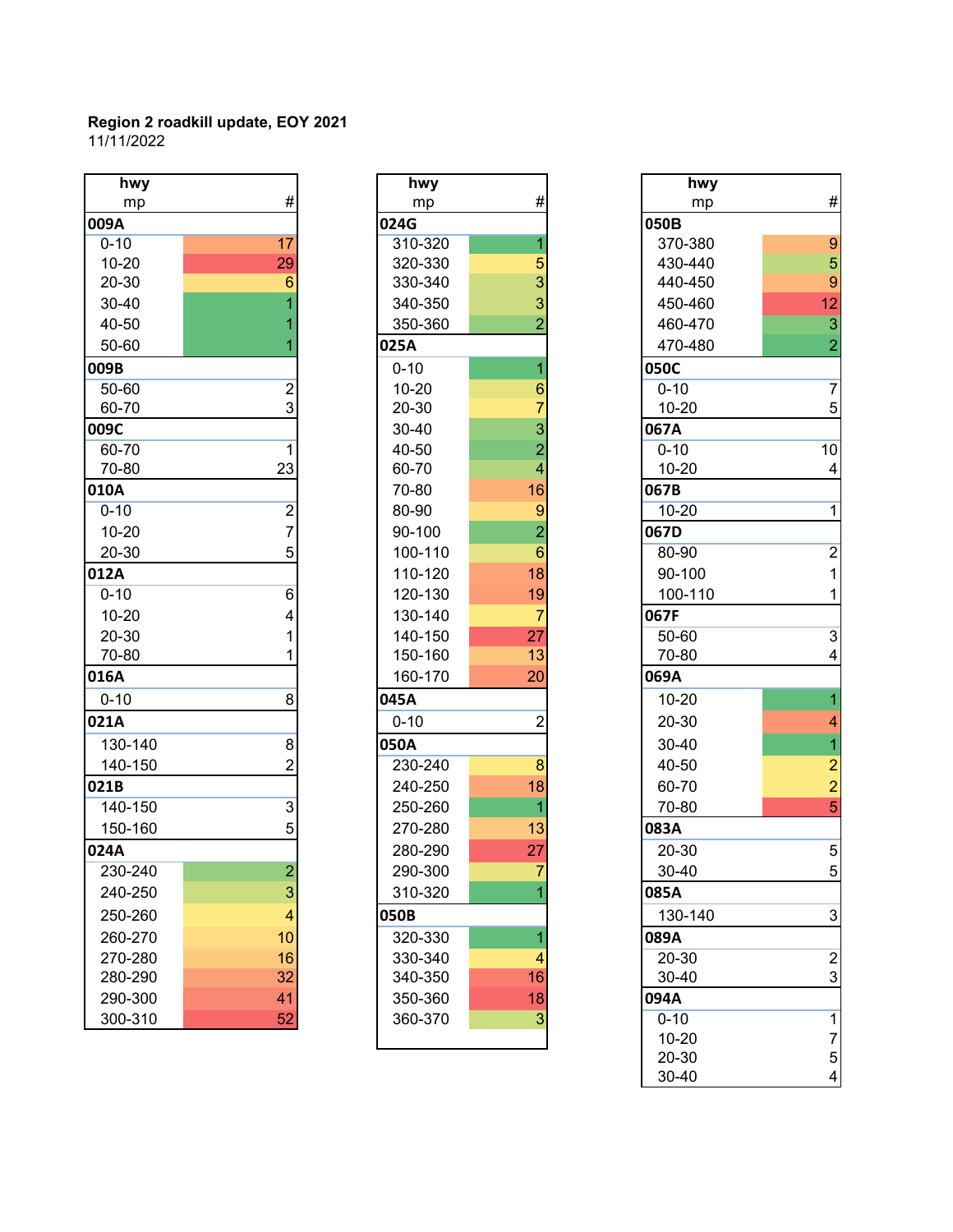| hwy         |                   | hwy              |    | <b>Species</b> |                 |
|-------------|-------------------|------------------|----|----------------|-----------------|
| mp          | $\#$              | mp               | #  | hwy            |                 |
| 096A        |                   | <b>287A</b>      |    | mp             | #               |
| $0 - 10$    | 1                 | 60-70            |    | <b>CAT</b>     |                 |
| $10 - 20$   |                   | 287B             |    | 025A           |                 |
| 20-30       |                   | 90-100           | 1  | 120-130        | 1               |
| 50-60       |                   | 110-120          | 7  | 050B           |                 |
| 096B        |                   | 100-110          | 2  | 340-350        | 1               |
| 80-90       | 1                 | 287D             |    | 350-360        | 1               |
| 096C        |                   | 200-210          | 10 | 360-370        | $\mathbf{1}$    |
| 140-150     | 1                 | 210-220          | 7  | 370-380        | 3               |
| 096D        |                   | 220-230          | 16 | 094A           |                 |
| 170-180     | 4                 | 230-240          | 12 | 20-30          | 1               |
| 180-190     | 1                 |                  |    | 207A           |                 |
| 190-200     | 5                 |                  |    | $10 - 20$      | 1               |
| 210-220     |                   | <b>Species</b>   |    | <b>COW</b>     |                 |
| 115A        |                   | hwy              |    | 010A           |                 |
| $0 - 10$    | 17                | mp               | #  | $10 - 20$      | 1               |
| $10 - 20$   | 14                | <b>ARMADILLO</b> |    | 025A           |                 |
| 20-30       | 10                | 050B             |    | 20-30          | 1               |
| 30-40       | 26                | 470-480          |    | 050A           |                 |
| 40-50       | 22                | <b>BADGER</b>    |    | 270-280        | 1               |
| 50-60       | 4                 | 050A             |    | <b>COYOTE</b>  |                 |
| 120A        |                   | 270-280          |    | 024A           |                 |
| $0 - 10$    | $\overline{2}$    | 280-290          |    | 230-240        | 1               |
| 160A        |                   | 290-300          | 2  | 050A           |                 |
| 280-290     | 3                 | <b>BEAR</b>      |    | 280-290        | 1               |
| 290-300     | 8                 | 025A             |    | <b>DEER</b>    |                 |
| 300-310     | 21                | 70-80            |    | 009A           |                 |
| <b>160C</b> |                   | 285D             |    | $0 - 10$       | 17              |
| 350-360     | $\overline{2}$    | 220-230          |    | $10 - 20$      | 27              |
| 165A        |                   | <b>BEAVER</b>    |    | 20-30          | $6\phantom{1}6$ |
| $30 - 40$   | 6                 | 050A             |    | $30 - 40$      |                 |
| 40-50       |                   | 240-250          | 1  | 50-60          |                 |
| <b>207A</b> |                   | 280-290          |    | 009B           |                 |
| $0 - 10$    | $\overline{2}$    | <b>BOBCAT</b>    |    | 50-60          |                 |
| $10 - 20$   | 3                 | 024A             |    | 009C           |                 |
| 285D        |                   | 300-310          |    | 70-80          | 13              |
| 170-180     |                   | 050A             |    | 010A           |                 |
| 180-190     | 5<br>$\mathbf{3}$ | 270-280          | 1  | $0 - 10$       | $\overline{a}$  |
| 190-200     | 8                 | 287A             |    | $10 - 20$      | 3               |
|             |                   |                  |    |                |                 |

| hwy                | #              |
|--------------------|----------------|
| mp<br>287A         |                |
|                    |                |
| 60-70              | 1              |
| 287B<br>90-100     | 1              |
| 110-120            | 7              |
| 100-110            | $\overline{2}$ |
| $\overline{287}$ D |                |
| 200-210            | 10             |
| 210-220            | 7              |
| 220-230            | 16             |
| 230-240            | 12             |
|                    |                |
|                    |                |
| <b>Species</b>     |                |
| hwy                |                |
| mp                 | #              |
| <b>ARMADILLO</b>   |                |
| 050B               |                |
| 470-480            | 1              |
| <b>BADGER</b>      |                |
| 050A               |                |
| 270-280            | 1              |
| 280-290            | 1              |
| 290-300            | $\overline{2}$ |
| <b>BEAR</b>        |                |
| 025A               |                |
| 70-80              | 1              |
| 285D               |                |
| 220-230            | 1              |
| <b>BEAVER</b>      |                |
| 050A               |                |
| 240-250            | 1              |
| 280-290            | 1              |
| <b>BOBCAT</b>      |                |
| 024A               |                |
| 300-310            | 1              |
| 050A               |                |
| 270-280            | 1              |
| 287A               |                |
| 60-70              | 1              |

| hwy       |                         | hwy              |    | <b>Species</b> |                |
|-----------|-------------------------|------------------|----|----------------|----------------|
| mp        | #                       | mp               | #  | hwy            |                |
| 96A       |                         | 287A             |    | mp             | $\#$           |
| $0 - 10$  |                         | 60-70            | 1  | <b>CAT</b>     |                |
| 10-20     |                         | 287B             |    | 025A           |                |
| 20-30     |                         | 90-100           | 1  | 120-130        | 1              |
| 50-60     |                         | 110-120          |    | 050B           |                |
| 96B       |                         | 100-110          | 2  | 340-350        | 1              |
| 80-90     |                         | 287D             |    | 350-360        |                |
| 96C       |                         | 200-210          | 10 | 360-370        | 1              |
| 140-150   |                         | 210-220          | 7  | 370-380        | $\mathbf{3}$   |
| 96D       |                         | 220-230          | 16 | 094A           |                |
| 170-180   | 4                       | 230-240          | 12 | 20-30          | 1              |
| 180-190   |                         |                  |    | 207A           |                |
| 190-200   |                         |                  |    | $10 - 20$      | 1              |
| 210-220   |                         | <b>Species</b>   |    | <b>COW</b>     |                |
| L5A       |                         | hwy              |    | 010A           |                |
| $0 - 10$  | 17                      | mp               | #  | $10 - 20$      | 1              |
| $10 - 20$ | 14                      | <b>ARMADILLO</b> |    | 025A           |                |
| 20-30     | 10                      | 050B             |    | 20-30          | 1              |
| 30-40     | 26                      | 470-480          |    | 050A           |                |
| 40-50     | 22                      | <b>BADGER</b>    |    | 270-280        | 1              |
| 50-60     | 4                       | 050A             |    | <b>COYOTE</b>  |                |
| 20A       |                         | 270-280          |    | 024A           |                |
| $0 - 10$  | 2                       | 280-290          |    | 230-240        | 1              |
| 50A       |                         | 290-300          | 2  | 050A           |                |
| 280-290   | 3                       | <b>BEAR</b>      |    | 280-290        | 1              |
| 290-300   | 8                       | 025A             |    | <b>DEER</b>    |                |
| 300-310   | 21                      | 70-80            |    | 009A           |                |
| 50C       |                         | 285D             |    | $0 - 10$       | 17             |
| 350-360   | $\overline{2}$          | 220-230          | 1  | $10 - 20$      | 27             |
| 55A       |                         | <b>BEAVER</b>    |    | 20-30          | $\,6$          |
| 30-40     | 6                       | 050A             |    | 30-40          |                |
| 40-50     |                         | 240-250          | 1  | 50-60          | 1              |
| )7A       |                         | 280-290          |    | 009B           |                |
| $0 - 10$  | $\overline{\mathbf{c}}$ | <b>BOBCAT</b>    |    | 50-60          | 1              |
| $10 - 20$ | 3                       | 024A             |    | 009C           |                |
| 35D       |                         | 300-310          | 1  | 70-80          | 13             |
| 170-180   | 5                       | 050A             |    | 010A           |                |
| 180-190   | 3                       | 270-280          |    | $0 - 10$       | $\overline{2}$ |
| 190-200   | 8                       | 287A             |    | $10 - 20$      | $\mathsf 3$    |
|           |                         | 60-70            | 1  | 20-30          | $\mathbf{3}$   |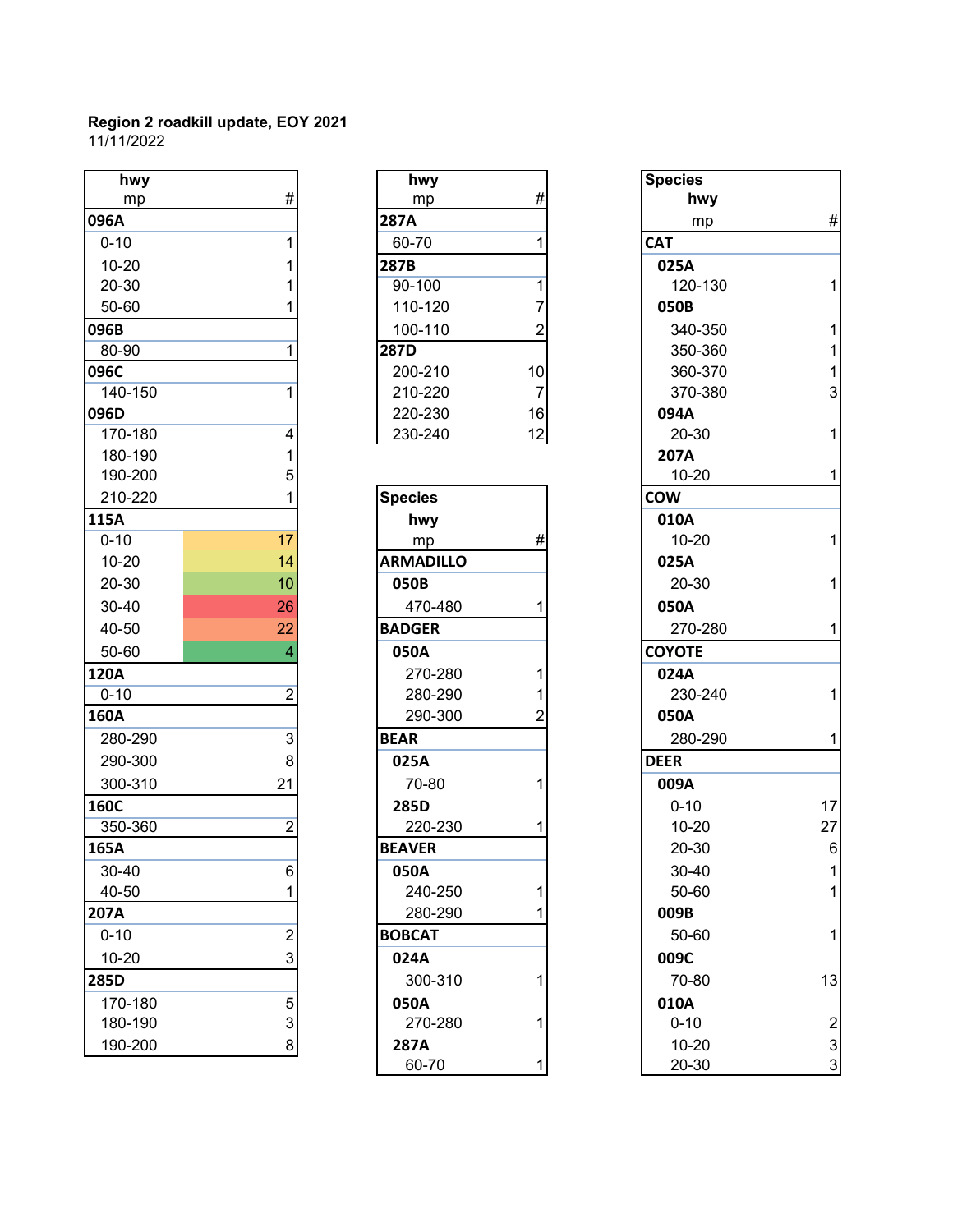| <b>Species</b> |                           | <b>Species</b> |                         | <b>Species</b> |                          |
|----------------|---------------------------|----------------|-------------------------|----------------|--------------------------|
| hwy            |                           | hwy            |                         | hwy            |                          |
| mp             | #                         | mp             | #                       | mp             | #                        |
| <b>DEER</b>    |                           | <b>DEER</b>    |                         | <b>DEER</b>    |                          |
| 012A           |                           | 025A           |                         | 069A           |                          |
| $0 - 10$       | 6                         | 130-140        | 5                       | $10 - 20$      | 1                        |
| $10 - 20$      | 3                         | 140-150        | 27                      | 20-30          | 4                        |
| 20-30          | 1                         | 150-160        | 10                      | 30-40          |                          |
| 70-80          | 1                         | 160-170        | 19                      | 60-70          | 1                        |
| 016A           |                           | 045A           |                         | 70-80          | $\overline{4}$           |
| $0 - 10$       | 4                         | $0 - 10$       | $\boldsymbol{2}$        | 083A           |                          |
| 021A           |                           | 050A           |                         | 20-30          | 3                        |
| 130-140        | 7                         | 230-240        | 7                       | 30-40          | $\overline{\mathcal{A}}$ |
| 140-150        | 1                         | 240-250        | 15                      | 089A           |                          |
| 021B           |                           | 270-280        | 9                       | 30-40          | $\overline{2}$           |
| 140-150        | $\ensuremath{\mathsf{3}}$ | 280-290        | 23                      | 094A           |                          |
| 150-160        | 5                         | 290-300        | 4                       | $10 - 20$      | 4                        |
| 024A           |                           | 050B           |                         | 20-30          | $\overline{a}$           |
| 240-250        | 1                         | 320-330        | 1                       | 30-40          | 3                        |
| 250-260        | 2                         | 330-340        | 3                       | 096A           |                          |
| 260-270        | 9                         | 340-350        | 3                       | $10 - 20$      | 1                        |
| 270-280        | 15                        | 350-360        | $\overline{2}$          | 20-30          | 1                        |
| 280-290        | 28                        | 360-370        | 1                       | 50-60          | 1                        |
| 290-300        | 40                        | 430-440        | 5                       | 096C           |                          |
| 300-310        | 51                        | 440-450        | 9                       | 140-150        |                          |
| 024G           |                           | 450-460        | 6                       | 096D           |                          |
| 310-320        | 1                         | 460-470        | 3                       | 170-180        | 1                        |
| 320-330        | 4                         | 470-480        | 1                       | 180-190        | 1                        |
| 330-340        | $\overline{c}$            | 050C           |                         | 190-200        | 1                        |
| 340-350        | 3                         | $0 - 10$       | 7                       | 115A           |                          |
| 350-360        | $\overline{2}$            | $10 - 20$      | 5                       | $0 - 10$       | 13                       |
| 025A           |                           | 067A           |                         | $10 - 20$      | 10                       |
| $10 - 20$      | 4                         | $0 - 10$       | 8                       | 20-30          | 9                        |
| $20 - 30$      | 6 <sup>1</sup>            | $10 - 20$      | $\overline{4}$          | 30-40          | 21                       |
| 30-40          | $\ensuremath{\mathsf{3}}$ | 067D           |                         | 40-50          | 22                       |
| 40-50          | 1                         | 100-110        | 1                       | 50-60          | $\overline{4}$           |
| 60-70          | 3                         | 80-90          | $\overline{\mathbf{c}}$ | 120A           |                          |
| 70-80          | 14                        | 90-100         | 1                       | $0 - 10$       | 1                        |
| 80-90          | 8                         | 067F           |                         | 160A           |                          |
| 90-100         | 1                         | 50-60          | $\mathbf{3}$            | 280-290        | $\overline{a}$           |
| 100-110        | 4                         | 70-80          | $\overline{3}$          | 290-300        | 4                        |
| 110-120        | 17                        |                |                         | 300-310        | 16                       |
| 120-130        | $\overline{9}$            |                |                         | <b>160C</b>    |                          |
|                |                           |                |                         | 350-360        | $\overline{c}$           |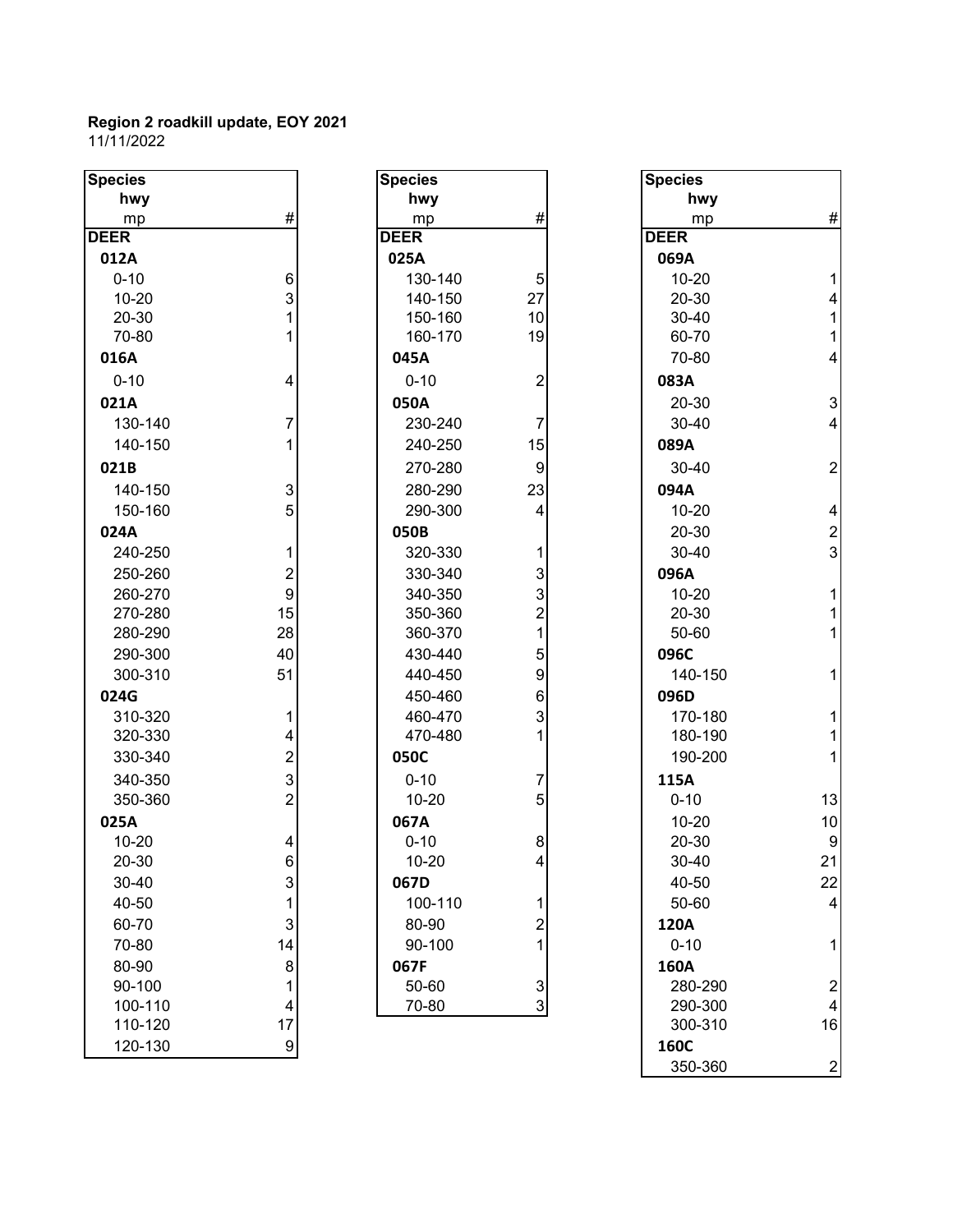| hwy<br>hwy<br>hwy<br>#<br>#<br>mp<br>mp<br>mp<br><b>ELK</b><br><b>FOX</b><br><b>DEER</b><br>024A<br>009A<br>165A<br>6<br>240-250<br>$\overline{c}$<br>$10 - 20$<br>$30 - 40$<br>1<br>40-50<br>1<br>260-270<br>025A<br>285D<br>280-290<br>4<br>120-130<br>170-180<br>025A<br>1<br>285D<br>$0 - 10$<br>180-190<br>1<br>220-230<br>1<br>3<br>230-240<br>190-200<br>$10 - 20$<br>1<br>4<br>40-50<br><b>HORSE</b><br>200-210<br>1<br>$\overline{7}$<br>210-220<br>60-70<br>1<br>285D<br>70-80<br>220-230<br>14<br>170-180<br>1<br>8<br>80-90<br>230-240<br>1<br>200-210<br>90-100<br>1<br><b>LION</b><br>287B<br>90-100<br>1<br>120-130<br>3<br>115A<br>100-110<br>$\overline{2}$<br>150-160<br>1<br>20-30<br>$\overline{2}$<br>110-120<br><b>MOOSE</b><br>050A<br><b>DOG</b><br>$\overline{2}$<br>240-250<br>009C<br>067F<br>70-80<br>012A<br>1<br><b>OWL</b><br>$10 - 20$<br>70-80<br>1<br>024A<br>069A<br>285D<br>$\overline{2}$<br>270-280<br>40-50<br>180-190<br>1<br>1<br><b>PORCUPINE</b><br>025A<br>60-70<br>$10 - 20$<br>083A<br>1<br>009B<br>120-130<br>30-40<br>60-70<br>1<br>115A<br>096A<br>050B<br>$10 - 20$<br>$0 - 10$<br>1<br>370-380<br>1<br><b>DUCK</b><br>160A<br>096B<br>80-90<br>094A<br>1<br>280-290<br>30-40<br>115A<br><b>PRONGHORN</b><br>1<br>3<br><b>ELK</b><br>30-40<br>010A<br>20-30<br>009B<br>160A<br>3<br>1<br>021A<br>50-60<br>290-300<br>1<br>140-150<br>60-70<br>300-310<br>1<br>009C<br>024A<br>285D<br>60-70<br>1<br>170-180<br>1<br>230-240<br>8<br>70-80<br>180-190<br>1<br>250-260<br>3<br>010A<br>024G<br>190-200<br>3<br>$\overline{c}$<br>$10 - 20$<br>200-210<br>320-330 | <b>Species</b> | <b>Species</b> | <b>Species</b> |
|------------------------------------------------------------------------------------------------------------------------------------------------------------------------------------------------------------------------------------------------------------------------------------------------------------------------------------------------------------------------------------------------------------------------------------------------------------------------------------------------------------------------------------------------------------------------------------------------------------------------------------------------------------------------------------------------------------------------------------------------------------------------------------------------------------------------------------------------------------------------------------------------------------------------------------------------------------------------------------------------------------------------------------------------------------------------------------------------------------------------------------------------------------------------------------------------------------------------------------------------------------------------------------------------------------------------------------------------------------------------------------------------------------------------------------------------------------------------------------------------------------------------------------------------------------------------------------------------------------------|----------------|----------------|----------------|
|                                                                                                                                                                                                                                                                                                                                                                                                                                                                                                                                                                                                                                                                                                                                                                                                                                                                                                                                                                                                                                                                                                                                                                                                                                                                                                                                                                                                                                                                                                                                                                                                                  |                |                |                |
|                                                                                                                                                                                                                                                                                                                                                                                                                                                                                                                                                                                                                                                                                                                                                                                                                                                                                                                                                                                                                                                                                                                                                                                                                                                                                                                                                                                                                                                                                                                                                                                                                  |                |                |                |
|                                                                                                                                                                                                                                                                                                                                                                                                                                                                                                                                                                                                                                                                                                                                                                                                                                                                                                                                                                                                                                                                                                                                                                                                                                                                                                                                                                                                                                                                                                                                                                                                                  |                |                |                |
|                                                                                                                                                                                                                                                                                                                                                                                                                                                                                                                                                                                                                                                                                                                                                                                                                                                                                                                                                                                                                                                                                                                                                                                                                                                                                                                                                                                                                                                                                                                                                                                                                  |                |                |                |
|                                                                                                                                                                                                                                                                                                                                                                                                                                                                                                                                                                                                                                                                                                                                                                                                                                                                                                                                                                                                                                                                                                                                                                                                                                                                                                                                                                                                                                                                                                                                                                                                                  |                |                |                |
|                                                                                                                                                                                                                                                                                                                                                                                                                                                                                                                                                                                                                                                                                                                                                                                                                                                                                                                                                                                                                                                                                                                                                                                                                                                                                                                                                                                                                                                                                                                                                                                                                  |                |                |                |
|                                                                                                                                                                                                                                                                                                                                                                                                                                                                                                                                                                                                                                                                                                                                                                                                                                                                                                                                                                                                                                                                                                                                                                                                                                                                                                                                                                                                                                                                                                                                                                                                                  |                |                |                |
|                                                                                                                                                                                                                                                                                                                                                                                                                                                                                                                                                                                                                                                                                                                                                                                                                                                                                                                                                                                                                                                                                                                                                                                                                                                                                                                                                                                                                                                                                                                                                                                                                  |                |                |                |
|                                                                                                                                                                                                                                                                                                                                                                                                                                                                                                                                                                                                                                                                                                                                                                                                                                                                                                                                                                                                                                                                                                                                                                                                                                                                                                                                                                                                                                                                                                                                                                                                                  |                |                |                |
|                                                                                                                                                                                                                                                                                                                                                                                                                                                                                                                                                                                                                                                                                                                                                                                                                                                                                                                                                                                                                                                                                                                                                                                                                                                                                                                                                                                                                                                                                                                                                                                                                  |                |                |                |
|                                                                                                                                                                                                                                                                                                                                                                                                                                                                                                                                                                                                                                                                                                                                                                                                                                                                                                                                                                                                                                                                                                                                                                                                                                                                                                                                                                                                                                                                                                                                                                                                                  |                |                |                |
|                                                                                                                                                                                                                                                                                                                                                                                                                                                                                                                                                                                                                                                                                                                                                                                                                                                                                                                                                                                                                                                                                                                                                                                                                                                                                                                                                                                                                                                                                                                                                                                                                  |                |                |                |
|                                                                                                                                                                                                                                                                                                                                                                                                                                                                                                                                                                                                                                                                                                                                                                                                                                                                                                                                                                                                                                                                                                                                                                                                                                                                                                                                                                                                                                                                                                                                                                                                                  |                |                |                |
|                                                                                                                                                                                                                                                                                                                                                                                                                                                                                                                                                                                                                                                                                                                                                                                                                                                                                                                                                                                                                                                                                                                                                                                                                                                                                                                                                                                                                                                                                                                                                                                                                  |                |                |                |
|                                                                                                                                                                                                                                                                                                                                                                                                                                                                                                                                                                                                                                                                                                                                                                                                                                                                                                                                                                                                                                                                                                                                                                                                                                                                                                                                                                                                                                                                                                                                                                                                                  |                |                |                |
|                                                                                                                                                                                                                                                                                                                                                                                                                                                                                                                                                                                                                                                                                                                                                                                                                                                                                                                                                                                                                                                                                                                                                                                                                                                                                                                                                                                                                                                                                                                                                                                                                  |                |                |                |
|                                                                                                                                                                                                                                                                                                                                                                                                                                                                                                                                                                                                                                                                                                                                                                                                                                                                                                                                                                                                                                                                                                                                                                                                                                                                                                                                                                                                                                                                                                                                                                                                                  |                |                |                |
|                                                                                                                                                                                                                                                                                                                                                                                                                                                                                                                                                                                                                                                                                                                                                                                                                                                                                                                                                                                                                                                                                                                                                                                                                                                                                                                                                                                                                                                                                                                                                                                                                  |                |                |                |
|                                                                                                                                                                                                                                                                                                                                                                                                                                                                                                                                                                                                                                                                                                                                                                                                                                                                                                                                                                                                                                                                                                                                                                                                                                                                                                                                                                                                                                                                                                                                                                                                                  |                |                |                |
|                                                                                                                                                                                                                                                                                                                                                                                                                                                                                                                                                                                                                                                                                                                                                                                                                                                                                                                                                                                                                                                                                                                                                                                                                                                                                                                                                                                                                                                                                                                                                                                                                  |                |                |                |
|                                                                                                                                                                                                                                                                                                                                                                                                                                                                                                                                                                                                                                                                                                                                                                                                                                                                                                                                                                                                                                                                                                                                                                                                                                                                                                                                                                                                                                                                                                                                                                                                                  |                |                |                |
|                                                                                                                                                                                                                                                                                                                                                                                                                                                                                                                                                                                                                                                                                                                                                                                                                                                                                                                                                                                                                                                                                                                                                                                                                                                                                                                                                                                                                                                                                                                                                                                                                  |                |                |                |
|                                                                                                                                                                                                                                                                                                                                                                                                                                                                                                                                                                                                                                                                                                                                                                                                                                                                                                                                                                                                                                                                                                                                                                                                                                                                                                                                                                                                                                                                                                                                                                                                                  |                |                |                |
|                                                                                                                                                                                                                                                                                                                                                                                                                                                                                                                                                                                                                                                                                                                                                                                                                                                                                                                                                                                                                                                                                                                                                                                                                                                                                                                                                                                                                                                                                                                                                                                                                  |                |                |                |
|                                                                                                                                                                                                                                                                                                                                                                                                                                                                                                                                                                                                                                                                                                                                                                                                                                                                                                                                                                                                                                                                                                                                                                                                                                                                                                                                                                                                                                                                                                                                                                                                                  |                |                |                |
|                                                                                                                                                                                                                                                                                                                                                                                                                                                                                                                                                                                                                                                                                                                                                                                                                                                                                                                                                                                                                                                                                                                                                                                                                                                                                                                                                                                                                                                                                                                                                                                                                  |                |                |                |
|                                                                                                                                                                                                                                                                                                                                                                                                                                                                                                                                                                                                                                                                                                                                                                                                                                                                                                                                                                                                                                                                                                                                                                                                                                                                                                                                                                                                                                                                                                                                                                                                                  |                |                |                |
|                                                                                                                                                                                                                                                                                                                                                                                                                                                                                                                                                                                                                                                                                                                                                                                                                                                                                                                                                                                                                                                                                                                                                                                                                                                                                                                                                                                                                                                                                                                                                                                                                  |                |                |                |
|                                                                                                                                                                                                                                                                                                                                                                                                                                                                                                                                                                                                                                                                                                                                                                                                                                                                                                                                                                                                                                                                                                                                                                                                                                                                                                                                                                                                                                                                                                                                                                                                                  |                |                |                |
|                                                                                                                                                                                                                                                                                                                                                                                                                                                                                                                                                                                                                                                                                                                                                                                                                                                                                                                                                                                                                                                                                                                                                                                                                                                                                                                                                                                                                                                                                                                                                                                                                  |                |                |                |
|                                                                                                                                                                                                                                                                                                                                                                                                                                                                                                                                                                                                                                                                                                                                                                                                                                                                                                                                                                                                                                                                                                                                                                                                                                                                                                                                                                                                                                                                                                                                                                                                                  |                |                |                |
|                                                                                                                                                                                                                                                                                                                                                                                                                                                                                                                                                                                                                                                                                                                                                                                                                                                                                                                                                                                                                                                                                                                                                                                                                                                                                                                                                                                                                                                                                                                                                                                                                  |                |                |                |
|                                                                                                                                                                                                                                                                                                                                                                                                                                                                                                                                                                                                                                                                                                                                                                                                                                                                                                                                                                                                                                                                                                                                                                                                                                                                                                                                                                                                                                                                                                                                                                                                                  |                |                |                |
|                                                                                                                                                                                                                                                                                                                                                                                                                                                                                                                                                                                                                                                                                                                                                                                                                                                                                                                                                                                                                                                                                                                                                                                                                                                                                                                                                                                                                                                                                                                                                                                                                  |                |                |                |
|                                                                                                                                                                                                                                                                                                                                                                                                                                                                                                                                                                                                                                                                                                                                                                                                                                                                                                                                                                                                                                                                                                                                                                                                                                                                                                                                                                                                                                                                                                                                                                                                                  |                |                |                |
|                                                                                                                                                                                                                                                                                                                                                                                                                                                                                                                                                                                                                                                                                                                                                                                                                                                                                                                                                                                                                                                                                                                                                                                                                                                                                                                                                                                                                                                                                                                                                                                                                  |                |                |                |
|                                                                                                                                                                                                                                                                                                                                                                                                                                                                                                                                                                                                                                                                                                                                                                                                                                                                                                                                                                                                                                                                                                                                                                                                                                                                                                                                                                                                                                                                                                                                                                                                                  |                |                |                |
|                                                                                                                                                                                                                                                                                                                                                                                                                                                                                                                                                                                                                                                                                                                                                                                                                                                                                                                                                                                                                                                                                                                                                                                                                                                                                                                                                                                                                                                                                                                                                                                                                  |                |                |                |
|                                                                                                                                                                                                                                                                                                                                                                                                                                                                                                                                                                                                                                                                                                                                                                                                                                                                                                                                                                                                                                                                                                                                                                                                                                                                                                                                                                                                                                                                                                                                                                                                                  |                |                |                |
|                                                                                                                                                                                                                                                                                                                                                                                                                                                                                                                                                                                                                                                                                                                                                                                                                                                                                                                                                                                                                                                                                                                                                                                                                                                                                                                                                                                                                                                                                                                                                                                                                  |                |                |                |
| $\overline{c}$<br>$\mathbf{1}$<br>20-30<br>230-240<br>330-340                                                                                                                                                                                                                                                                                                                                                                                                                                                                                                                                                                                                                                                                                                                                                                                                                                                                                                                                                                                                                                                                                                                                                                                                                                                                                                                                                                                                                                                                                                                                                    |                |                |                |

| <b>Species</b> |                                                   |
|----------------|---------------------------------------------------|
| hwy            |                                                   |
| mp             | #                                                 |
| ELK            |                                                   |
| 024A           |                                                   |
| 240-250        | 2<br>1                                            |
| 260-270        |                                                   |
| 280-290        | 4                                                 |
| 025A           |                                                   |
| $0 - 10$       | 1                                                 |
| 10-20          | 1                                                 |
| 40-50          | 1                                                 |
| 60-70          | 1                                                 |
| 70-80          | 1                                                 |
| 80-90          | 1                                                 |
| 90-100         |                                                   |
| 120-130        | $\begin{array}{c} 1 \\ 3 \\ 1 \end{array}$        |
| 150-160        |                                                   |
| 050A           |                                                   |
| 240-250        | 2                                                 |
| 067F           |                                                   |
| 70-80          | 1                                                 |
| 069A           |                                                   |
| 40-50          | 2<br>1                                            |
| 60-70          |                                                   |
| 083A           |                                                   |
| 30-40          | 1                                                 |
| 096A           |                                                   |
| $0 - 10$       | 1                                                 |
| 096B           |                                                   |
| 80-90          | 1                                                 |
| 115A           |                                                   |
| 30-40          |                                                   |
| 160A           |                                                   |
| 290-300        |                                                   |
| 300-310        | 3<br>1                                            |
| 285D           |                                                   |
| 170-180        |                                                   |
| 180-190        | $\begin{array}{c}\n1 \\ 1 \\ 3 \\ 2\n\end{array}$ |
| 190-200        |                                                   |
| 200-210        |                                                   |
| 230-240        |                                                   |

| pecies      |                         | <b>Species</b> |                | <b>Species</b>   |                |
|-------------|-------------------------|----------------|----------------|------------------|----------------|
| hwy         |                         | hwy            |                | hwy              |                |
| mp          | $\#$                    | mp             | #              | mp               | #              |
| <b>DEER</b> |                         | <b>ELK</b>     |                | <b>FOX</b>       |                |
| 165A        |                         | 024A           |                | 009A             |                |
| 30-40       | 6                       | 240-250        | 2              | $10 - 20$        | $\overline{2}$ |
| 40-50       |                         | 260-270        | 1              | 025A             |                |
| 285D        |                         | 280-290        | 4              | 120-130          | $\mathbf{1}$   |
| 170-180     | 1                       | 025A           |                | 285D             |                |
| 180-190     |                         | $0 - 10$       |                | 220-230          | $\mathbf{1}$   |
| 190-200     | 3                       | $10 - 20$      |                | 230-240          | $\mathbf 1$    |
| 200-210     | 4                       | 40-50          |                | <b>HORSE</b>     |                |
| 210-220     | 7                       | 60-70          |                | 285D             |                |
| 220-230     | 14                      | 70-80          |                | 170-180          | 3              |
| 230-240     | 8                       | 80-90          |                | 200-210          | $\mathbf 1$    |
| 287B        |                         | 90-100         |                | <b>LION</b>      |                |
| 90-100      | 1                       | 120-130        | 3              | 115A             |                |
| 100-110     | $\overline{\mathbf{c}}$ | 150-160        |                | 20-30            | $\mathbf 1$    |
| 110-120     | $\overline{2}$          | 050A           |                | <b>MOOSE</b>     |                |
| ОG          |                         | 240-250        | 2              | 009C             |                |
| 012A        |                         | 067F           |                | 70-80            | $\overline{2}$ |
| $10 - 20$   |                         | 70-80          | 1              | <b>OWL</b>       |                |
| 024A        |                         | 069A           |                | 285D             |                |
| 270-280     |                         | 40-50          | 2              | 180-190          | $\mathbf 1$    |
| 025A        |                         | 60-70          |                | <b>PORCUPINE</b> |                |
| $10 - 20$   |                         | 083A           |                | 009B             |                |
| 120-130     |                         | 30-40          | 1              | 60-70            | $\mathbf 1$    |
| 115A        |                         | 096A           |                | 050B             |                |
| $10 - 20$   |                         | $0 - 10$       |                | 370-380          | $\mathbf 1$    |
| <b>UCK</b>  |                         | 096B           |                | 160A             |                |
| 094A        |                         | 80-90          | 1              | 280-290          | $\mathbf 1$    |
| 30-40       |                         | 115A           |                | <b>PRONGHORN</b> |                |
| K.          |                         | 30-40          | 3              | 010A             |                |
| 009B        |                         | 160A           |                | 20-30            | 1              |
| 50-60       | 1                       | 290-300        | 3              | 021A             |                |
| 60-70       |                         | 300-310        |                | 140-150          | 1              |
| 009C        |                         | 285D           |                | 024A             |                |
| 60-70       | 1                       | 170-180        | 1              | 230-240          | 1              |
| 70-80       | 8                       | 180-190        |                | 250-260          | $\overline{2}$ |
| 010A        |                         | 190-200        | 3              | 024G             |                |
| $10 - 20$   | $\overline{\mathbf{c}}$ | 200-210        | 3              | 320-330          | 1              |
| 20-30       | 1                       | 230-240        | $\overline{2}$ | 330-340          | $\mathbf 1$    |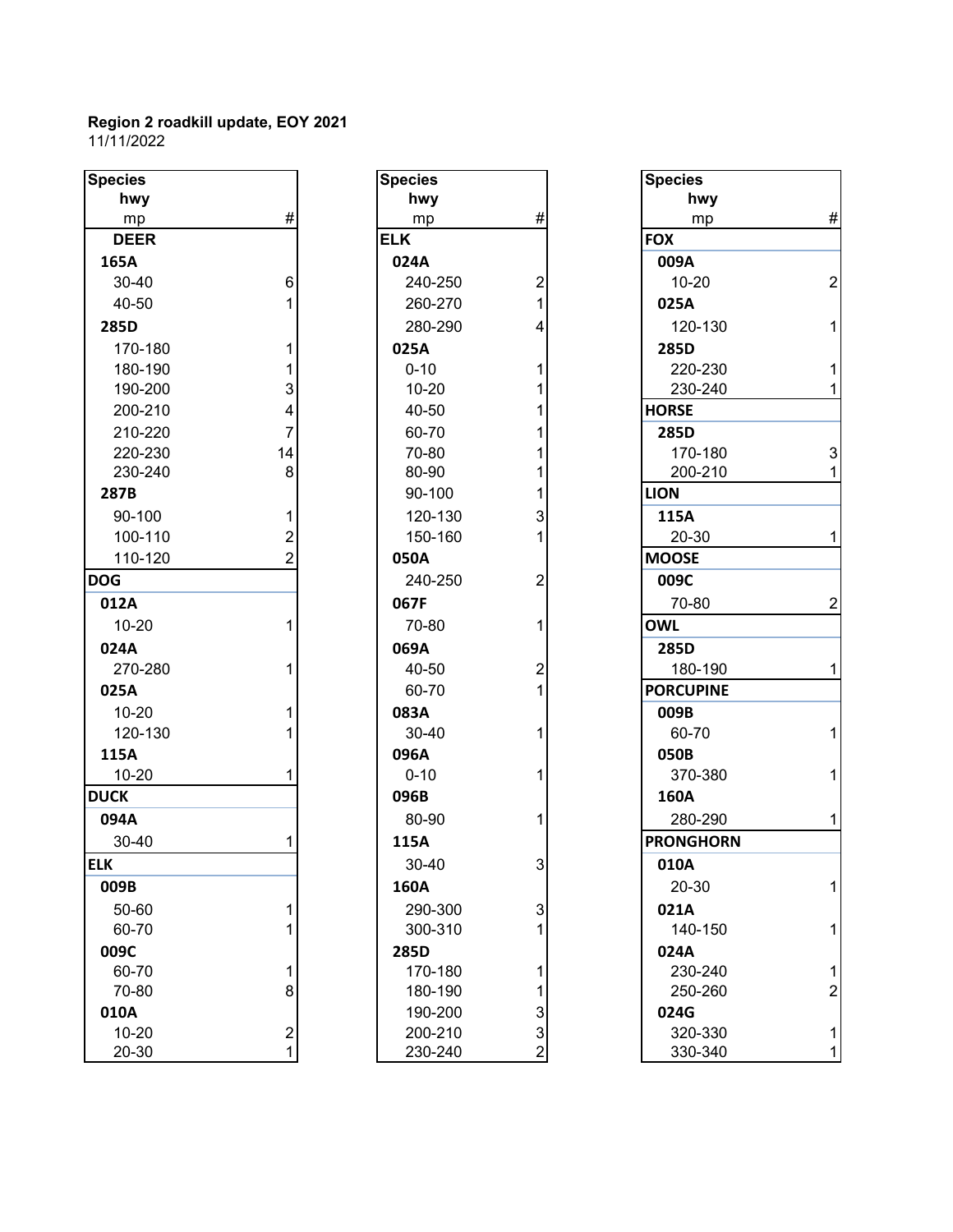| <b>Species</b>   |                         | <b>Species</b>  |                  | <b>Species</b> |                |
|------------------|-------------------------|-----------------|------------------|----------------|----------------|
| hwy              |                         | hwy             |                  | hwy            |                |
| mp               | $\#$                    | mp              | $\#$             | mp             | #              |
| <b>PRONGHORN</b> |                         | <b>RACCOON</b>  |                  | <b>UNK</b>     |                |
| 050A             |                         | 094A            |                  | 050A           |                |
| 230-240          | 1                       | $0 - 10$        |                  | 250-260        | 1              |
| 067A             |                         | $10 - 20$       |                  | 280-290        | 1              |
| $0 - 10$         | 1                       | 115A            |                  | 310-320        | 1              |
| 083A             |                         | $10 - 20$       | $\overline{2}$   | 050B           |                |
| 20-30            | $\overline{2}$          | 160A            |                  | 330-340        | 1              |
| 094A             |                         | 300-310         | 3                | 340-350        | 8              |
| 20-30            | $\overline{2}$          | 207A            |                  | 350-360        | 12             |
| 160A             |                         | $0 - 10$        | $\overline{2}$   | 360-370        | $\mathbf 1$    |
| 300-310          | 1                       | <b>SHEEP</b>    |                  | 370-380        | $\overline{4}$ |
| 285D             |                         | 094A            |                  | 450-460        | $6\phantom{a}$ |
| 190-200          | 1                       | $10 - 20$       | 2                | 067A           |                |
| 200-210          | 2                       | <b>SKUNK</b>    |                  | $0 - 10$       | 1              |
| <b>RABBIT</b>    |                         | 050B            |                  | 067B           |                |
| 009B             |                         | 340-350         | 2                | $10 - 20$      | 1              |
| 60-70            | 1                       | 096D            |                  | 069A           |                |
| 096D             |                         | 170-180         | 2                | 70-80          | 1              |
| 190-200          | 3                       | 115A            |                  | 096D           |                |
| <b>RACCOON</b>   |                         | $0 - 10$        |                  | 170-180        | 1              |
| 016A             |                         | <b>SQUIRREL</b> |                  | 190-200        | 1              |
| $0 - 10$         | 1                       | 207A            |                  | 210-220        | 1              |
| 021A             |                         | $10 - 20$       | $\boldsymbol{2}$ | 115A           |                |
| 130-140          | 1                       | <b>UNK</b>      |                  | $0 - 10$       | 3              |
| 025A             |                         | 009A            |                  | $10 - 20$      | $\mathbf{1}$   |
| 100-110          | $\overline{c}$          | 40-50           |                  | 30-40          | $\overline{c}$ |
| 120-130          | $\overline{3}$          | 010A            |                  | 120A           |                |
| 160-170          | 1                       | $10 - 20$       |                  | $0 - 10$       | 1              |
| 050A             |                         | 016A            |                  | 160A           |                |
| 270-280          | 1                       | $0 - 10$        | 3                | 290-300        | 1              |
| 290-300          | 1                       | 024A            |                  | 285D           |                |
| 050B             |                         | 290-300         | 1                | 190-200        |                |
| 340-350          | $\mathbf 2$             | 025A            |                  | 230-240        | 1              |
| 350-360          | 3                       | 110-120         | 1                | 287B           |                |
| 370-380          | 1                       | 120-130         | 1                | 110-120        | 5              |
| 085A             |                         | 130-140         | $\overline{c}$   |                |                |
| 130-140          | 3                       | 150-160         | $\overline{a}$   |                |                |
| 089A             |                         |                 |                  |                |                |
| 20-30            | $\overline{\mathbf{c}}$ |                 |                  |                |                |
| 30-40            | $\mathbf 1$             |                 |                  |                |                |

| $\overline{\text{cies}}$ |                         | <b>Species</b>  |                | <b>Species</b> |
|--------------------------|-------------------------|-----------------|----------------|----------------|
| hwy                      |                         | hwy             |                | hwy            |
| mp                       | #                       | mp              | $\#$           | mp             |
| <b>NGHORN</b>            |                         | <b>RACCOON</b>  |                | <b>UNK</b>     |
| ΟА                       |                         | 094A            |                | 050A           |
| 30-240                   | $\mathbf{1}$            | $0 - 10$        | $\mathbf{1}$   | 250-26         |
| 7Α                       |                         | $10 - 20$       | 1              | 280-29         |
| $-10$                    | 1                       | 115A            |                | 310-32         |
| ЗΑ                       |                         | 10-20           | $\overline{2}$ | 050B           |
| $20-30$                  | $\overline{2}$          | 160A            |                | 330-34         |
| 4Α                       |                         | 300-310         | 3              | 340-35         |
| $20 - 30$                | $\mathbf 2$             | 207A            |                | 350-36         |
| ΟА                       |                         | $0 - 10$        | $\overline{2}$ | 360-37         |
| 00-310                   | 1                       | <b>SHEEP</b>    |                | 370-38         |
| 5D                       |                         | 094A            |                | 450-46         |
| 90-200                   | 1                       | 10-20           | $\overline{2}$ | 067A           |
| $200 - 210$              | $\overline{2}$          | <b>SKUNK</b>    |                | $0 - 10$       |
| BIT                      |                         | 050B            |                | 067B           |
| 9В                       |                         | 340-350         | $\overline{2}$ | $10 - 20$      |
| $0 - 70$                 | 1                       | 096D            |                | 069A           |
| 6D                       |                         | 170-180         | $\overline{2}$ | 70-80          |
| 90-200                   | 3                       | 115A            |                | 096D           |
| COON                     |                         | $0 - 10$        | 1              | 170-18         |
| 6А                       |                         | <b>SQUIRREL</b> |                | 190-20         |
| $-10$                    | 1                       | 207A            |                | 210-22         |
| 1А                       |                         | 10-20           | $\overline{2}$ | 115A           |
| 30-140                   | 1                       | <b>UNK</b>      |                | $0 - 10$       |
| 5Α                       |                         | 009A            |                | $10 - 20$      |
| 00-110                   | $\overline{2}$          | 40-50           | 1              | $30 - 40$      |
| 20-130                   | 3                       | 010A            |                | 120A           |
| 60-170                   | $\mathbf{1}$            | $10 - 20$       | 1              | $0 - 10$       |
| 0A                       |                         | 016A            |                | 160A           |
| 270-280                  | 1                       | $0 - 10$        | 3              | 290-30         |
| 90-300                   | 1                       | 024A            |                | 285D           |
| OВ                       |                         | 290-300         | 1              | 190-20         |
| 140-350                  | $\overline{\mathbf{c}}$ | 025A            |                | 230-24         |
| 50-360                   | 3                       | 110-120         | 1              | 287B           |
| 370-380                  | 1                       | 120-130         | 1              | 110-12         |
| 5Α                       |                         | 130-140         | 2              |                |
| 30-140                   | 3                       | 150-160         | $\overline{2}$ |                |

| pecies          |                         | <b>Species</b>  |                | <b>Species</b> |                |
|-----------------|-------------------------|-----------------|----------------|----------------|----------------|
| hwy             |                         | hwy             |                | hwy            |                |
| mp              | $\#$                    | mp              | $\#$           | mp             | $\#$           |
| <b>RONGHORN</b> |                         | <b>RACCOON</b>  |                | <b>UNK</b>     |                |
| 050A            |                         | 094A            |                | 050A           |                |
| 230-240         |                         | $0 - 10$        | 1              | 250-260        |                |
| 067A            |                         | $10 - 20$       | 1              | 280-290        |                |
| $0 - 10$        |                         | 115A            |                | 310-320        |                |
| 083A            |                         | $10 - 20$       | $\overline{2}$ | 050B           |                |
| 20-30           | $\overline{2}$          | 160A            |                | 330-340        |                |
| 094A            |                         | 300-310         | 3              | 340-350        | 8              |
| 20-30           | $\overline{2}$          | 207A            |                | 350-360        | 12             |
| 160A            |                         | $0 - 10$        | 2              | 360-370        | 1              |
| 300-310         |                         | <b>SHEEP</b>    |                | 370-380        | 4              |
| 285D            |                         | 094A            |                | 450-460        | 6              |
| 190-200         |                         | $10 - 20$       | $\overline{c}$ | 067A           |                |
| 200-210         | 2                       | <b>SKUNK</b>    |                | $0 - 10$       |                |
| <b>ABBIT</b>    |                         | 050B            |                | 067B           |                |
| 009B            |                         | 340-350         | 2              | $10 - 20$      |                |
| 60-70           |                         | 096D            |                | 069A           |                |
| 096D            |                         | 170-180         | $\overline{2}$ | 70-80          | 1              |
| 190-200         | 3                       | 115A            |                | 096D           |                |
| <b>ACCOON</b>   |                         | $0 - 10$        | 1              | 170-180        |                |
| 016A            |                         | <b>SQUIRREL</b> |                | 190-200        |                |
| $0 - 10$        |                         | 207A            |                | 210-220        | 1              |
| 021A            |                         | $10 - 20$       | $\overline{2}$ | 115A           |                |
| 130-140         |                         | <b>UNK</b>      |                | $0 - 10$       | 3              |
| 025A            |                         | 009A            |                | $10 - 20$      |                |
| 100-110         | $\overline{\mathbf{c}}$ | 40-50           | 1              | 30-40          | $\overline{2}$ |
| 120-130         | 3                       | 010A            |                | <b>120A</b>    |                |
| 160-170         |                         | $10 - 20$       | 1              | $0 - 10$       |                |
| 050A            |                         | 016A            |                | 160A           |                |
| 270-280         |                         | $0 - 10$        | 3              | 290-300        | 1              |
| 290-300         |                         | 024A            |                | 285D           |                |
| 050B            |                         | 290-300         | 1              | 190-200        |                |
| 340-350         | $\mathbf 2$             | 025A            |                | 230-240        |                |
| 350-360         | 3                       | 110-120         | 1              | 287B           |                |
| 370-380         | 1                       | 120-130         | 1              | 110-120        | 5              |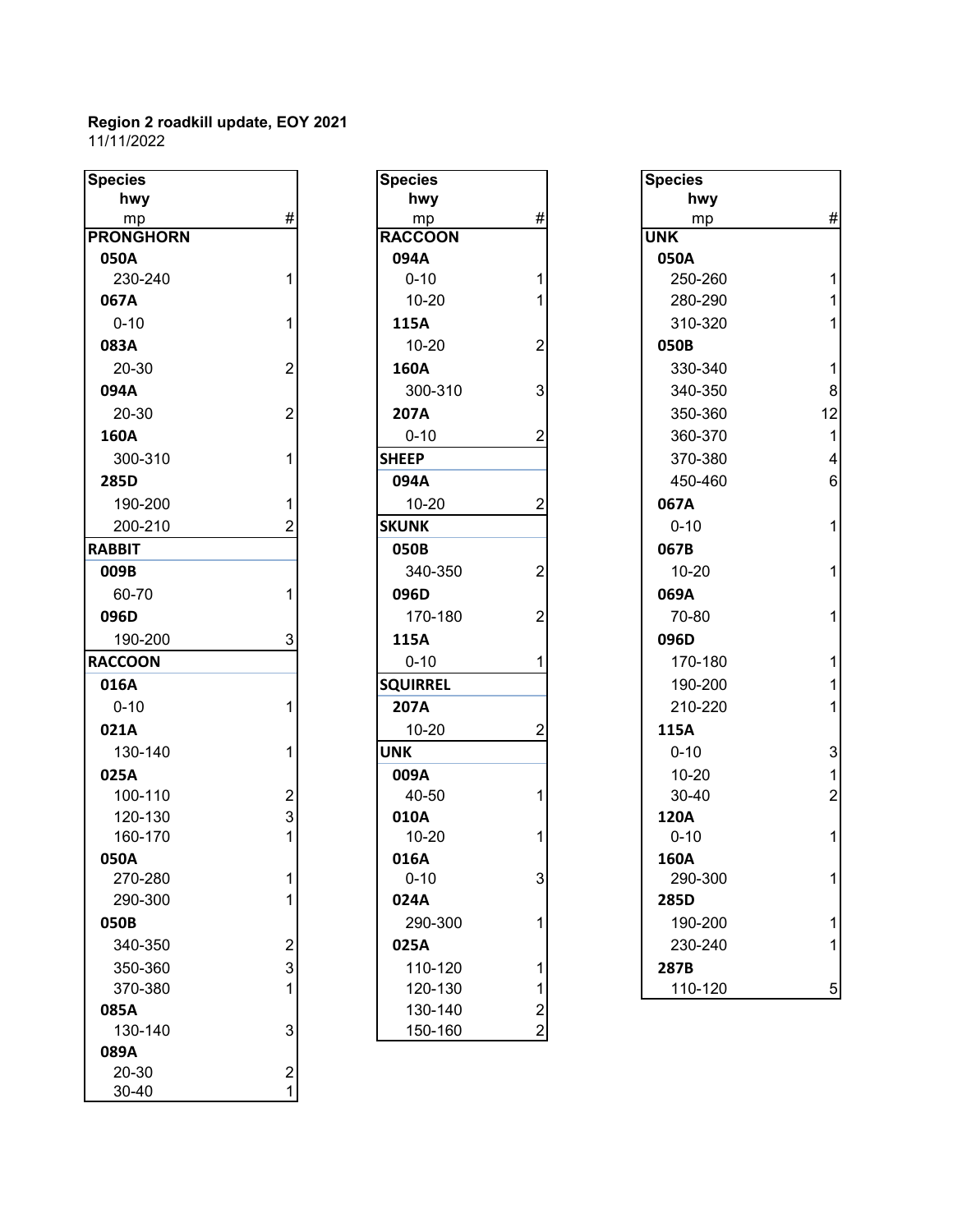|      | PATROLS REPORTING |
|------|-------------------|
| 1503 | 2430              |
| 2401 | 2431              |
| 2402 | 2432              |
| 2403 | 2433              |
| 2404 | 2435              |
| 2405 | 2436              |
| 2406 | 2437              |
| 2407 | 2438              |
| 2408 | 2439              |
| 2409 | 2441              |
| 2410 | 2452              |
| 2411 | 2453              |
| 2412 | 2458              |
| 2415 | 2459              |
| 2416 | 2465              |
| 2418 | 2467              |
| 2419 | 2468              |
| 2420 | 2469              |
| 2422 | 2472              |
| 2423 | 2475              |
| 2424 | 2476              |
| 2425 | 3243              |
| 2426 | 5302              |
| 2427 | 5709              |
| 2428 | GAP.              |
| 2429 | PUBLIC            |
|      | REGION            |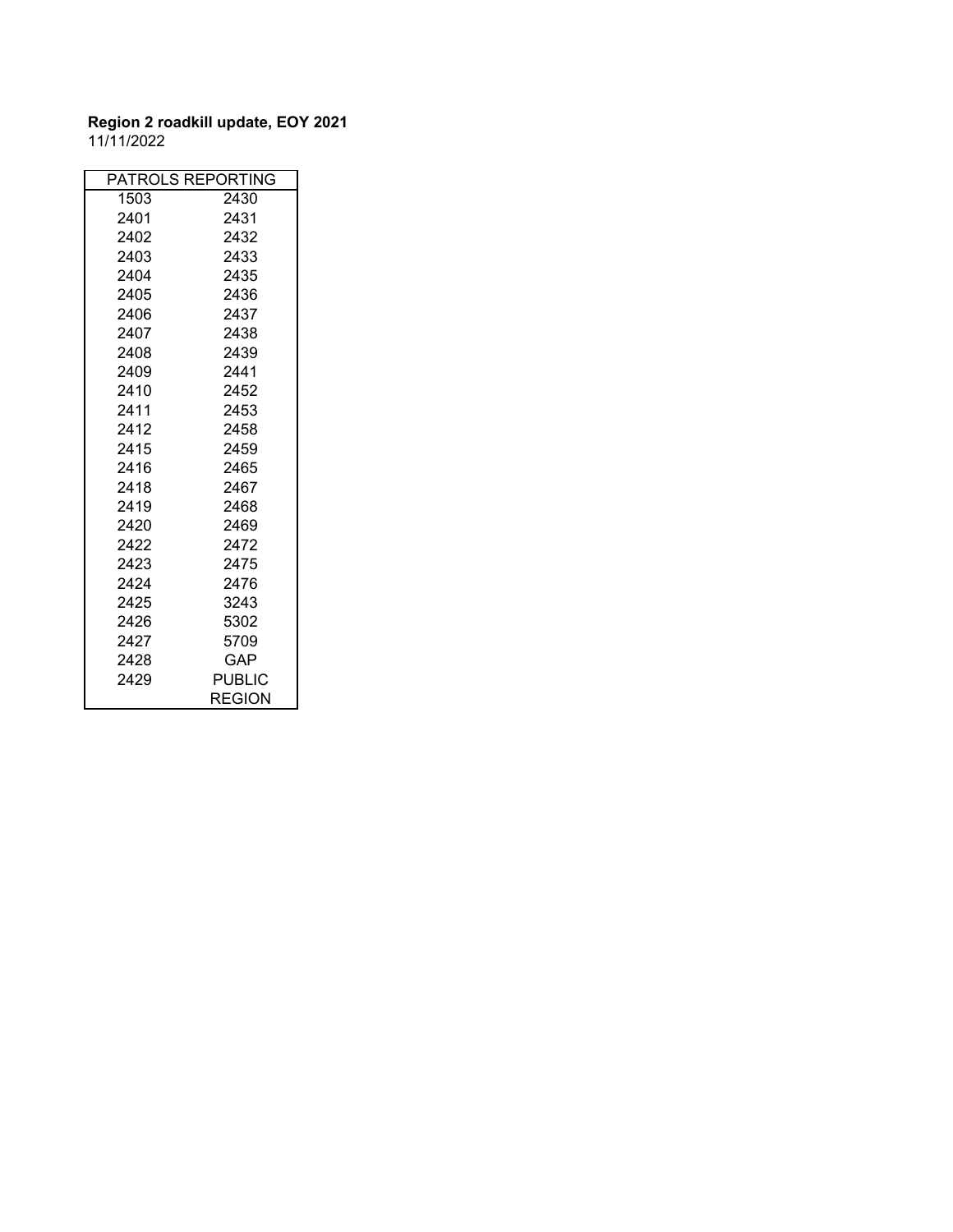### **Region 3 roadkill update, EOY 2021** 1/12/2022 Totals from CDOT personnel

Total number of reported animals killed: 1691

**Note:** Due to a possible compromise in the data, all calculations January - March, 2018, have been excluded from this report

| <b>BY MONTH</b> | 2017 | 2018                      | 2019 | 2020 | 2021 |
|-----------------|------|---------------------------|------|------|------|
| Jan             | 108  |                           | 62   | 129  | 142  |
| Feb             | 210  |                           | 155  | 98   | 121  |
| Mar             | 298  |                           | 414  | 159  | 224  |
| Apr             | 96   | 83                        | 312  | 193  | 186  |
| May             | 81   | 88                        | 81   | 63   | 77   |
| Jun             | 90   | 70                        | 63   | 105  | 130  |
| Jul             | 86   | 86                        | 92   | 114  | 102  |
| Aug             | 78   | 92                        | 65   | 118  | 111  |
| Sep             | 123  | 103                       | 154  | 112  | 120  |
| Oct             | 139  | 217                       | 90   | 127  | 162  |
| Nov             | 246  | 196                       | 144  | 252  | 217  |
| Dec             | 221  | 120                       | 142  | 129  | 99   |
| Total           | 1776 | 1055                      | 1774 | 1599 | 1691 |
|                 |      | 2017-2021 Average (-2018) |      |      |      |
|                 |      | 1710                      |      |      |      |

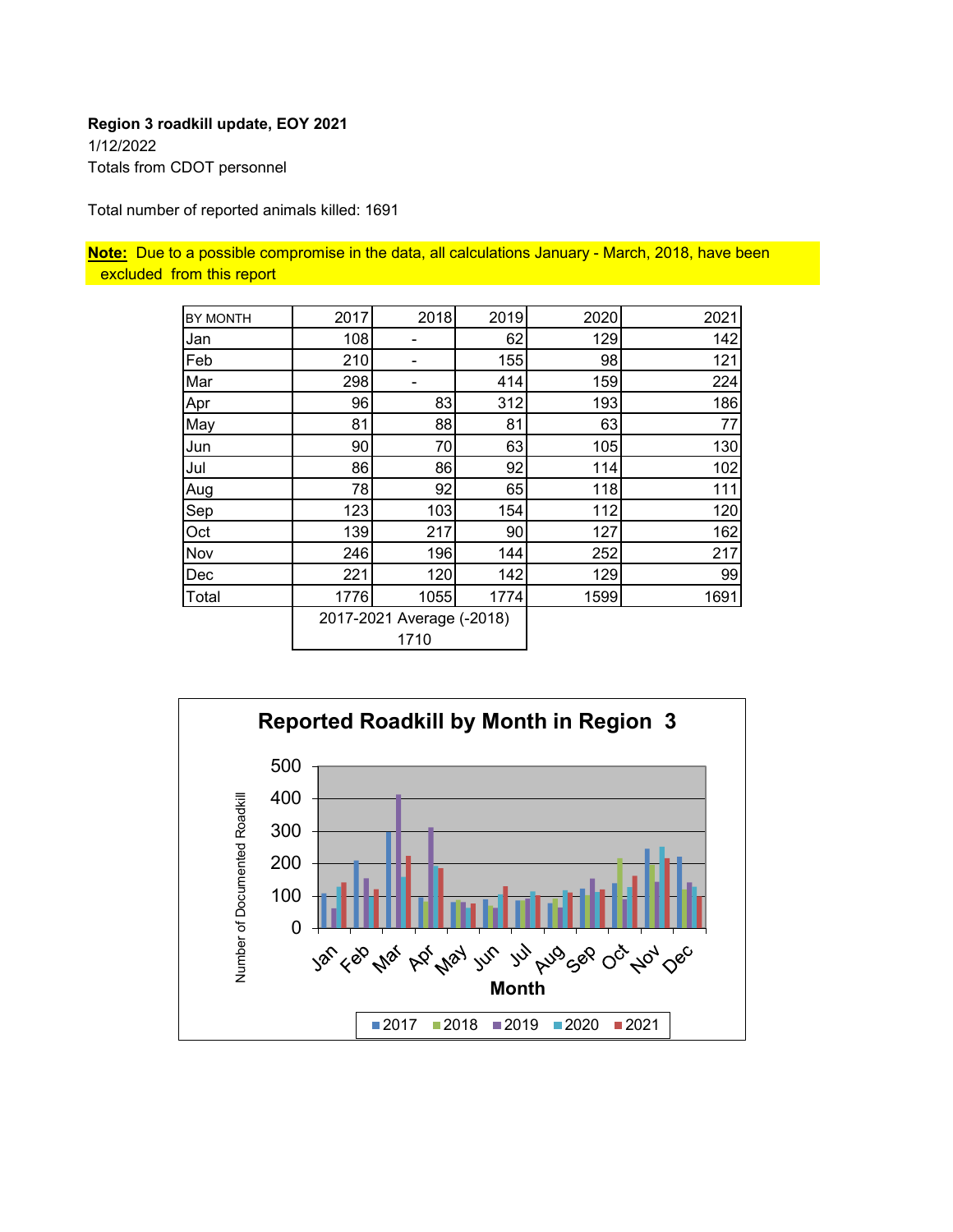| 2021 BY SPECIES  |                | SPECIES BY MONTH |     | <b>SPECIES BY MONTH</b> |                |
|------------------|----------------|------------------|-----|-------------------------|----------------|
| <b>BADGER</b>    | $\overline{2}$ | <b>FEB</b>       |     | <b>MAY</b>              |                |
| <b>BEAR</b>      | 16             | <b>BOBCAT</b>    |     | <b>BEAVER</b>           |                |
| <b>BEAVER</b>    | 2              | COYOTE           | 3   | <b>BIRD</b>             |                |
| <b>BIRD</b>      |                | <b>DEER</b>      | 94  | <b>CAT</b>              | $\overline{2}$ |
| <b>BOBCAT</b>    | 4              | <b>DOG</b>       |     | <b>COW</b>              |                |
| <b>CAT</b>       | 10             | <b>ELK</b>       | 12  | <b>COYOTE</b>           |                |
| <b>COW</b>       | $\overline{2}$ | <b>FOX</b>       | 2   | <b>DEER</b>             | 46             |
| <b>COYOTE</b>    | 19             | <b>RACCOO</b>    |     | <b>ELK</b>              | 11             |
| <b>IDEER</b>     | 1162           | <b>UNK</b>       |     | <b>FOX</b>              |                |
| <b>DOG</b>       |                | <b>MARCH</b>     |     | <b>MOOSE</b>            |                |
| <b>IELK</b>      | 140            | <b>BADGER</b>    |     | <b>PRONGHORN</b>        | $\overline{2}$ |
| <b>ERMINE</b>    |                | <b>CAT</b>       |     | <b>RACCOON</b>          |                |
| <b>FOX</b>       | 13             | <b>DEER</b>      | 155 | <b>SKUNK</b>            |                |
| <b>HORSE</b>     | 1              | <b>ELK</b>       | 15  | <b>UNK</b>              | 8              |
| <b>MOOSE</b>     | 10             | <b>FOX</b>       | 3   | <b>JUNE</b>             |                |
| <b>PORCUPINE</b> | 5              | <b>PRONGH</b>    |     | <b>CAT</b>              | $\overline{2}$ |
| <b>PRONGHORI</b> | 9              | <b>RABBIT</b>    | 3   | COYOTE                  | $\overline{2}$ |
| <b>RABBIT</b>    | 5              | <b>RACCOO</b>    | 3   | <b>DEER</b>             | 94             |
| <b>RACCOON</b>   | 25             | <b>SKUNK</b>     | 5   | <b>ELK</b>              | 4              |
| <b>SHEEP</b>     | $\overline{2}$ | <b>UNK</b>       | 37  | <b>FOX</b>              |                |
| <b>SKUNK</b>     | 20             | <b>APRIL</b>     |     | <b>MOOSE</b>            | 5              |
| <b>TURKEY</b>    | 3              | CAT              | 2   | <b>PORCUPINE</b>        | 3              |
| <b>UNK</b>       | 235            | <b>COYOTE</b>    | 2   | <b>PRONGHORN</b>        |                |
| <b>WEASEL</b>    | 3 <sup>1</sup> | <b>DEER</b>      | 132 | <b>RACCOON</b>          | 6              |

| <b>FOX</b><br>ŋ<br><b>SKUNK</b><br><b>SPECIES BY MONTH</b><br><b>RACCOO</b><br>3<br><b>UNK</b><br><b>JAN</b><br><b>COYOTE</b><br><b>SHEEP</b><br><b>JULY</b><br>6<br><b>BEAR</b><br>90<br><b>SKUNK</b><br><b>DEER</b><br>29<br><b>BOBCAT</b><br><b>ELK</b><br><b>UNK</b><br>14<br><b>FOX</b><br><b>WEASEL</b><br>3<br><b>DEER</b><br><b>HORSE</b><br><b>ELK</b><br><b>PRONGHOI</b><br><b>PORCUPINE</b><br><b>RACCOON</b><br><b>RABBIT</b><br>18<br><b>RACCOON</b><br><b>UNK</b> |  | --- | <u>.</u> . | ----- |    |
|---------------------------------------------------------------------------------------------------------------------------------------------------------------------------------------------------------------------------------------------------------------------------------------------------------------------------------------------------------------------------------------------------------------------------------------------------------------------------------|--|-----|------------|-------|----|
|                                                                                                                                                                                                                                                                                                                                                                                                                                                                                 |  |     |            |       | 2  |
|                                                                                                                                                                                                                                                                                                                                                                                                                                                                                 |  |     |            |       | 9  |
|                                                                                                                                                                                                                                                                                                                                                                                                                                                                                 |  |     |            |       |    |
|                                                                                                                                                                                                                                                                                                                                                                                                                                                                                 |  |     |            |       | 3  |
|                                                                                                                                                                                                                                                                                                                                                                                                                                                                                 |  |     |            |       |    |
|                                                                                                                                                                                                                                                                                                                                                                                                                                                                                 |  |     |            |       | 69 |
|                                                                                                                                                                                                                                                                                                                                                                                                                                                                                 |  |     |            |       | 10 |
|                                                                                                                                                                                                                                                                                                                                                                                                                                                                                 |  |     |            |       |    |
|                                                                                                                                                                                                                                                                                                                                                                                                                                                                                 |  |     |            |       |    |
|                                                                                                                                                                                                                                                                                                                                                                                                                                                                                 |  |     |            |       | 5  |

| SPECIES BY MONTH |                                                      |
|------------------|------------------------------------------------------|
| <b>FEB</b>       |                                                      |
| <b>BOBCAT</b>    | 1                                                    |
| COYOTE           | 3                                                    |
| <b>DEER</b>      | 94                                                   |
| <b>DOG</b>       | 1                                                    |
| <b>ELK</b>       | 12                                                   |
| <b>FOX</b>       |                                                      |
| <b>RACCOO</b>    | $\begin{array}{c} 2 \\ 1 \\ 7 \end{array}$           |
| UNK              |                                                      |
| <b>MARCH</b>     |                                                      |
| <b>BADGER</b>    | 1                                                    |
| CAT              | 1                                                    |
| <b>DEER</b>      | 155                                                  |
| <b>ELK</b>       | 15                                                   |
| <b>FOX</b>       |                                                      |
| <b>PRONGH</b>    | $\begin{array}{c} 3 \\ 1 \\ 3 \\ 3 \\ 5 \end{array}$ |
| RABBIT           |                                                      |
| <b>RACCOO</b>    |                                                      |
| <b>SKUNK</b>     |                                                      |
| UNK              | 37                                                   |
| <b>APRIL</b>     |                                                      |
| CAT              | $\overline{2}$                                       |
| COYOTE           | $\overline{c}$                                       |
| <b>DEER</b>      | 132                                                  |
| <b>ELK</b>       | 21                                                   |
| <b>FOX</b>       | $\overline{c}$                                       |
| <b>RACCOO</b>    | 3<br>1                                               |
| <b>SHEEP</b>     |                                                      |
| <b>SKUNK</b>     | 6                                                    |
| <b>UNK</b>       | 14                                                   |
| <b>WEASEL</b>    | 3                                                    |

| 2021 BY SPECIES  |                | SPECIES BY MONTH |                | <b>SPECIES BY MONTH</b> |                  |
|------------------|----------------|------------------|----------------|-------------------------|------------------|
| <b>BADGER</b>    | $\overline{2}$ | <b>FEB</b>       |                | <b>MAY</b>              |                  |
| <b>BEAR</b>      | 16             | <b>BOBCAT</b>    | 1              | <b>BEAVER</b>           | 1                |
| <b>BEAVER</b>    | $\overline{2}$ | COYOTE           | 3              | <b>BIRD</b>             | 1                |
| <b>BIRD</b>      |                | <b>DEER</b>      | 94             | <b>CAT</b>              | $\overline{2}$   |
| <b>BOBCAT</b>    | 4              | DOG              | 1              | COW                     | 1                |
| <b>CAT</b>       | 10             | <b>ELK</b>       | 12             | COYOTE                  | 1                |
| COW              | $\overline{2}$ | <b>FOX</b>       | 2              | <b>DEER</b>             | 46               |
| <b>COYOTE</b>    | 19             | <b>RACCOO</b>    |                | <b>ELK</b>              | 11               |
| <b>DEER</b>      | 1162           | <b>UNK</b>       |                | <b>FOX</b>              | 1                |
| DOG              | 1              | <b>MARCH</b>     |                | <b>MOOSE</b>            | 1                |
| ELK              | 140            | <b>BADGER</b>    |                | <b>PRONGHORN</b>        | $\overline{c}$   |
| <b>ERMINE</b>    | 1              | CAT              |                | <b>RACCOON</b>          | 1                |
| <b>FOX</b>       | 13             | <b>DEER</b>      | 155            | <b>SKUNK</b>            | 1                |
| <b>HORSE</b>     | $\mathbf{1}$   | <b>ELK</b>       | 15             | <b>UNK</b>              | 8                |
| <b>MOOSE</b>     | 10             | <b>FOX</b>       | 3              | <b>JUNE</b>             |                  |
| <b>PORCUPINE</b> | 5              | <b>PRONGH</b>    |                | CAT                     | $\boldsymbol{2}$ |
| <b>PRONGHORI</b> | 9              | <b>RABBIT</b>    | 3              | COYOTE                  | $\overline{2}$   |
| RABBIT           | 5              | <b>RACCOO</b>    | 3              | <b>DEER</b>             | 94               |
| <b>RACCOON</b>   | 25             | <b>SKUNK</b>     | 5              | <b>ELK</b>              | 4                |
| <b>SHEEP</b>     | $\overline{2}$ | <b>UNK</b>       | 37             | <b>FOX</b>              | $\mathbf{1}$     |
| <b>SKUNK</b>     | 20             | <b>APRIL</b>     |                | <b>MOOSE</b>            | 5                |
| <b>TURKEY</b>    | $\mathbf{3}$   | <b>CAT</b>       | $\overline{2}$ | <b>PORCUPINE</b>        | 3                |
| <b>UNK</b>       | 235            | COYOTE           | $\overline{c}$ | <b>PRONGHORN</b>        | $\mathbf{1}$     |
| WEASEL           | $\mathbf{3}$   | <b>DEER</b>      | 132            | <b>RACCOON</b>          | $\,6$            |
|                  |                | <b>ELK</b>       | 21             | <b>SHEEP</b>            | $\mathbf{1}$     |
| SPECIES BY MONTH |                | <b>FOX</b>       | $\overline{c}$ | <b>SKUNK</b>            | $\boldsymbol{2}$ |
| JAN              |                | <b>RACCOO</b>    | 3              | <b>UNK</b>              | $\boldsymbol{9}$ |
| COYOTE           | 1              | <b>SHEEP</b>     |                | <b>JULY</b>             |                  |
| <b>DEER</b>      | 90             | <b>SKUNK</b>     | 6              | <b>BEAR</b>             | $\sqrt{3}$       |
| <b>ELK</b>       | 29             | <b>UNK</b>       | 14             | <b>BOBCAT</b>           | 1                |
| <b>FOX</b>       | $\mathbf{1}$   | <b>WEASEL</b>    | 3 <sup>1</sup> | <b>DEER</b>             | 69               |
| <b>HORSE</b>     |                |                  |                | <b>ELK</b>              | 10               |
| <b>PRONGHOI</b>  |                |                  |                | <b>PORCUPINE</b>        | 1                |
| <b>RACCOON</b>   |                |                  |                | <b>RABBIT</b>           | 1                |
| <b>UNK</b>       | 18             |                  |                | <b>RACCOON</b>          | 5                |
|                  |                |                  |                | <b>SKUNK</b>            | 1                |
|                  |                |                  |                | <b>UNK</b>              | 11               |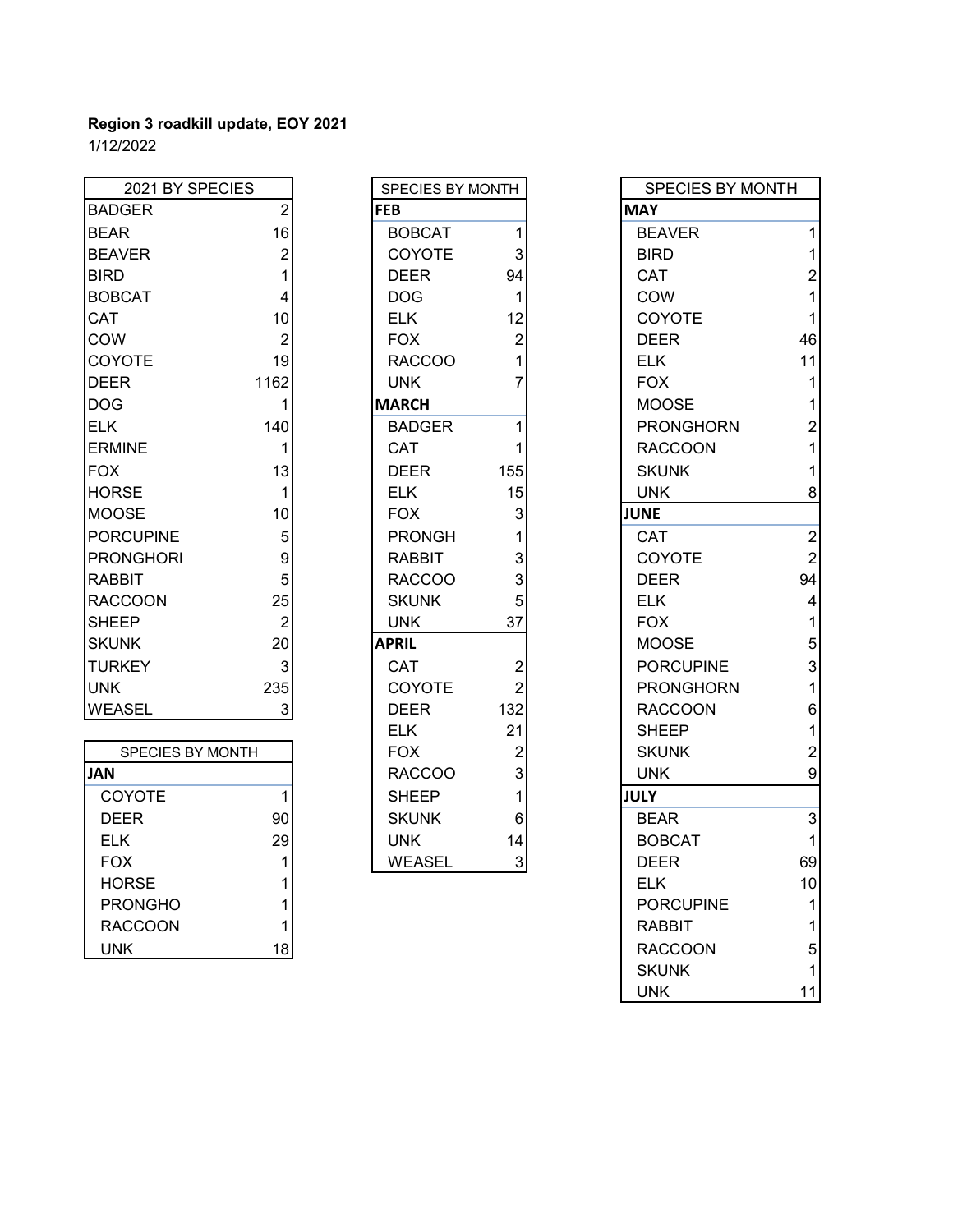| SPECIES BY MONTH |                 | <b>SPECIES BY MONTH</b> |                | hwy       |                          |
|------------------|-----------------|-------------------------|----------------|-----------|--------------------------|
| <b>AUG</b>       |                 | <b>NOV</b>              |                | mp        | #                        |
| <b>BEAR</b>      | $\overline{2}$  | <b>BADGER</b>           | $\mathbf{1}$   | 009C      |                          |
| COW              | 1               | COYOTE                  | $\mathbf{3}$   | 80-90     | $\overline{7}$           |
| COYOTE           | 3               | <b>DEER</b>             | 171            | 90-100    | 10                       |
| <b>DEER</b>      | 77              | <b>ELK</b>              | 11             | 100-110   | $\overline{\mathcal{A}}$ |
| <b>ELK</b>       | 8               | <b>FOX</b>              | 1              | 009D      |                          |
| <b>ERMINE</b>    | 1               | <b>MOOSE</b>            | $\overline{2}$ | 100-110   | $\overline{7}$           |
| <b>MOOSE</b>     | 1               | <b>RABBIT</b>           | 1              | 110-120   | 19                       |
| <b>RACCOON</b>   | 1               | <b>UNK</b>              | 27             | 120-130   | 17                       |
| <b>SKUNK</b>     |                 | <b>DEC</b>              |                | 130-140   | 13                       |
| <b>TURKEY</b>    | 3               | COYOTE                  | $\mathbf{1}$   | 140-150   | $\overline{1}$           |
| <b>UNK</b>       | 13              | <b>DEER</b>             | 72             | 013A      |                          |
| <b>SEPT</b>      |                 | <b>ELK</b>              | 10             | $0 - 10$  | 8                        |
| <b>BEAR</b>      | $6\phantom{1}6$ | <b>PRONGH</b>           | $\overline{2}$ | $10 - 20$ | 17                       |
| <b>BOBCAT</b>    | 1               | <b>UNK</b>              | 14             | 20-30     | 15                       |
| COYOTE           | 1               |                         |                | $30 - 40$ | 5                        |
| <b>DEER</b>      | 58              | hwy                     |                | 40-50     | $\overline{7}$           |
| <b>ELK</b>       | 4               | mp                      | #              | 50-60     | $\overline{6}$           |
| <b>FOX</b>       | 1               | 001A                    |                | 60-70     | 26                       |
| <b>MOOSE</b>     | 1               | 40-50                   | 3              | 70-80     | $\overline{7}$           |
| <b>PRONGHOI</b>  | $\overline{2}$  | 006A                    |                | 80-90     | 12                       |
| <b>RACCOON</b>   | 3               | $0 - 10$                | 1              | 90-100    | 10                       |
| <b>UNK</b>       | 43              | 20-30                   | 3              | 013B      |                          |
| <b>OCT</b>       |                 | 30-40                   | 1              | $10 - 20$ | $\overline{1}$           |
| <b>BEAR</b>      | 5               | 006C                    |                | 90-100    | 40                       |
| <b>BEAVER</b>    | 1               | 40-50                   | 4              | 100-110   | 25                       |
| <b>BOBCAT</b>    | 1               | 50-60                   | 1              | 110-120   | 14                       |
| CAT              | 3               | 006D                    |                | 120-130   | 5                        |
| COYOTE           | $\overline{2}$  | 90-100                  | $\overline{2}$ | 130-140   | 12                       |
| <b>DEER</b>      | 104             | 100-110                 | $\overline{7}$ | 014A      |                          |
| <b>ELK</b>       | 5               | 006E                    |                | $0 - 10$  | 5                        |
| <b>FOX</b>       | 1               | 140-150                 | 1              | $10 - 20$ | $\overline{2}$           |
| <b>PORCUPIN</b>  |                 | 150-160                 | 4              | 20-30     | 3                        |
| <b>RACCOON</b>   |                 | 160-170                 | $\overline{2}$ | 30-40     | 3                        |
| <b>SKUNK</b>     | 4               | 170-180                 | 8              | 014B      |                          |
| <b>UNK</b>       | 34              | 006F                    |                | 60-70     | $\overline{4}$           |

| SPECIES BY MONTH |                                            |
|------------------|--------------------------------------------|
| <b>NOV</b>       |                                            |
| <b>BADGER</b>    | 1                                          |
| COYOTE           | 3                                          |
| <b>DEER</b>      | 171                                        |
| <b>ELK</b>       | 11                                         |
| <b>FOX</b>       |                                            |
| <b>MOOSE</b>     | $\begin{array}{c} 1 \\ 2 \\ 1 \end{array}$ |
| <b>RABBIT</b>    |                                            |
| UNK              | 27                                         |
| <b>DEC</b>       |                                            |
| COYOTE           | 1                                          |
| DEER             | 72                                         |
| ELK              | 10                                         |
| <b>PRONGH</b>    | 2                                          |
| UNK              | 14                                         |
|                  |                                            |
| hwy              |                                            |
| <u>mp</u>        | #                                          |
| 001A             |                                            |
| 40-50            | 3                                          |
| 006A             |                                            |
| $0 - 10$         | 1                                          |
| 20-30            | 3                                          |
| 30-40            | 1                                          |
| 006C             |                                            |
| 40-50            | 4                                          |
| 50-60            | 1                                          |
| 006D             |                                            |
| 90-100           | $\overline{c}$                             |
| 100-110          |                                            |
| 006E             |                                            |
| 140-150          | 1                                          |
| 150-160          | 4                                          |
| 160-170          | $\overline{c}$                             |
| 170-180          | 8                                          |
| 006F             |                                            |
| 210-220          | 5                                          |
| 220-230          | 1                                          |
| 006M             |                                            |
| 60-70            | 1                                          |

| SPECIES BY MONTH |                | SPECIES BY MONTH |                  | hwy       |                           |
|------------------|----------------|------------------|------------------|-----------|---------------------------|
| UG               |                | <b>NOV</b>       |                  | mp        | $\#$                      |
| <b>BEAR</b>      | $\overline{2}$ | <b>BADGER</b>    | 1                | 009C      |                           |
| COW              | 1              | COYOTE           | 3                | 80-90     | $\overline{7}$            |
| COYOTE           | 3              | <b>DEER</b>      | 171              | 90-100    | 10                        |
| <b>DEER</b>      | 77             | <b>ELK</b>       | 11               | 100-110   | $\overline{\mathbf{4}}$   |
| ELK              | 8              | <b>FOX</b>       |                  | 009D      |                           |
| <b>ERMINE</b>    |                | <b>MOOSE</b>     | 2                | 100-110   | $\overline{7}$            |
| <b>MOOSE</b>     |                | <b>RABBIT</b>    | 1                | 110-120   | 19                        |
| <b>RACCOON</b>   |                | <b>UNK</b>       | 27               | 120-130   | 17                        |
| <b>SKUNK</b>     |                | <b>DEC</b>       |                  | 130-140   | 13                        |
| <b>TURKEY</b>    | 3              | COYOTE           | 1                | 140-150   | $\overline{1}$            |
| UNK              | 13             | <b>DEER</b>      | 72               | 013A      |                           |
| <b>PT:</b>       |                | <b>ELK</b>       | 10               | $0 - 10$  | $\bf{8}$                  |
| <b>BEAR</b>      | 6              | <b>PRONGH</b>    | $\boldsymbol{2}$ | $10 - 20$ | 17                        |
| <b>BOBCAT</b>    |                | <b>UNK</b>       | 14               | 20-30     | 15                        |
| COYOTE           |                |                  |                  | $30 - 40$ | $\overline{5}$            |
| <b>DEER</b>      | 58             | hwy              |                  | 40-50     | $\overline{7}$            |
| ELK              | 4              | mp               | #                | 50-60     | $6\phantom{1}$            |
| <b>FOX</b>       |                | 001A             |                  | 60-70     | 26                        |
| <b>MOOSE</b>     |                | 40-50            | 3                | 70-80     | $\overline{7}$            |
| <b>PRONGHOI</b>  | 2              | 006A             |                  | 80-90     | 12                        |
| <b>RACCOON</b>   | 3              | $0 - 10$         | 1                | 90-100    | 10                        |
| UNK              | 43             | 20-30            | 3                | 013B      |                           |
| CТ               |                | $30 - 40$        |                  | $10 - 20$ | $\overline{1}$            |
| <b>BEAR</b>      | 5              | 006C             |                  | 90-100    | 40                        |
| <b>BEAVER</b>    |                | 40-50            | 4                | 100-110   | 25                        |
| <b>BOBCAT</b>    |                | 50-60            |                  | 110-120   | 14                        |
| CAT              | 3              | 006D             |                  | 120-130   | $\overline{5}$            |
| COYOTE           | $\overline{2}$ | 90-100           | 2                | 130-140   | 12                        |
| <b>DEER</b>      | 104            | 100-110          | $\overline{7}$   | 014A      |                           |
| ELK              | 5              | 006E             |                  | $0 - 10$  | $\mathbf 5$               |
| FOX              | 1              | 140-150          | 1                | $10 - 20$ | $\overline{\mathbf{c}}$   |
| <b>PORCUPIN</b>  |                | 150-160          | 4                | 20-30     | 3                         |
| <b>RACCOON</b>   |                | 160-170          | 2                | 30-40     | $\ensuremath{\mathsf{3}}$ |
| <b>SKUNK</b>     | 4              | 170-180          | 8                | 014B      |                           |
| <b>UNK</b>       | 34             | 006F             |                  | 60-70     | 4                         |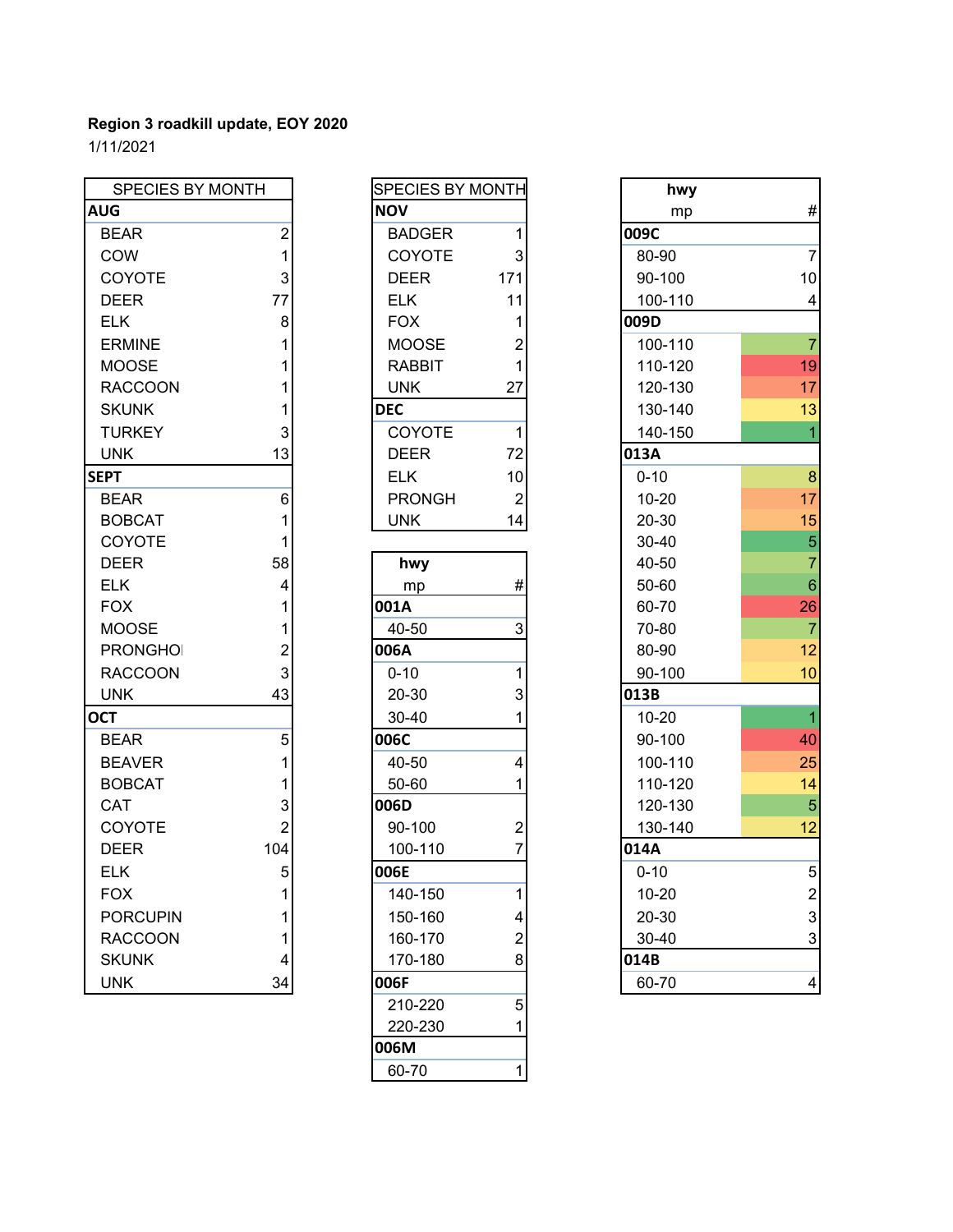| hwy       |                         | hwy       |                         | hwy       |                |
|-----------|-------------------------|-----------|-------------------------|-----------|----------------|
| mp        | #                       | mp        | $\#$                    | mp        | #              |
| 024A      |                         | 050A      |                         | 070A      |                |
| 140-150   | $\overline{2}$          | 40-50     | 3                       | 90-100    | $\overline{6}$ |
| 160-170   | $\overline{2}$          | 50-60     | 5                       | 100-110   | $\overline{7}$ |
| 170-180   | 3                       | 60-70     | $\overline{2}$          | 110-120   | 10             |
| 180-190   | $\overline{2}$          | 70-80     | 14                      | 120-130   | 10             |
| 190-200   | 5                       | 80-90     | $\overline{\mathbf{4}}$ | 130-140   | $\overline{7}$ |
| 034A      |                         | 90-100    | 15                      | 140-150   | 11             |
| $0 - 10$  | 5                       | 120-130   | $\overline{\mathbf{4}}$ | 150-160   | 17             |
| 040A      |                         | 130-140   | $\overline{4}$          | 160-170   | 13             |
| $0 - 10$  | $\overline{\mathbf{4}}$ | 140-150   | 61                      | 170-180   | 49             |
| $10 - 20$ | 7                       | 150-160   | 14                      | 180-190   | 13             |
| 20-30     | 8                       | 160-170   | 25                      | 190-200   | 19             |
| 30-40     | $6\phantom{1}6$         | 170-180   | 22                      | 200-210   | 23             |
| 40-50     | 10                      | 180-190   | $\overline{2}$          | 210-220   | 8              |
| 50-60     | 12                      | 064A      |                         | 070B      |                |
| 60-70     | 46                      | $0 - 10$  | $\overline{1}$          | $10 - 20$ | 1              |
| 70-80     | 35                      | 20-30     | 12                      | 082A      |                |
| 80-90     | 26                      | 30-40     | $\mathbf{3}$            | $0 - 10$  | 25             |
| 90-100    | 12                      | 40-50     | 15                      | $10 - 20$ | 11             |
| 100-110   | 54                      | 50-60     | $\overline{a}$          | 20-30     | 41             |
| 110-120   | 16                      | 60-70     | $\bf8$                  | 30-40     | 19             |
| 120-130   | 29                      | 70-80     | 4                       | 40-50     | 11             |
| 130-140   | 28                      | 065A      |                         | 090A      |                |
| 140-150   | 17                      | $0 - 10$  | 5                       | 130-140   | 1              |
| 150-160   | 13                      | $10 - 20$ | $\overline{a}$          | 090B      |                |
| 160-170   | $\overline{1}$          | 20-30     | $\overline{1}$          | 80-90     | 3              |
| 170-180   | $\overline{a}$          | 50-60     | 4                       | 90-100    | 5              |
| 190-200   | $\overline{\mathbf{4}}$ | 60-70     | $\overline{2}$          | 091A      |                |
| 200-210   |                         | 070A      |                         | $0 - 10$  | $\overline{2}$ |
| 210-220   | $\overline{3}$          | $10 - 20$ | 3                       | $10 - 20$ | 10             |
| 220-230   |                         | 20-30     | 7                       | 20-30     | 10             |
| 240-250   |                         | 30-40     | 3                       | 092A      |                |
| 040Z      |                         | 40-50     | $\,6\,$                 | $0 - 10$  | 8              |
| 90-100    | 1                       | 50-60     | 13                      | $10 - 20$ | 8              |
| 050A      |                         | 60-70     | 11                      | 20-30     | 32             |
| 100-110   | 11                      | 70-80     | $\,6\,$                 | 30-40     | 8              |
| 110-120   | 14                      | 80-90     | $\mathsf 3$             | 40-50     | 5              |

|                | hwy       |                |
|----------------|-----------|----------------|
| #              | mp        | #              |
|                | 050A      |                |
| $\overline{2}$ | 40-50     | 3              |
| $\overline{a}$ | 50-60     | 5              |
| 3              | 60-70     | $\overline{a}$ |
| $\overline{2}$ | 70-80     | 14             |
| 5              | 80-90     | 4              |
|                | 90-100    | 15             |
| 5              | 120-130   | 4              |
|                | 130-140   | 4              |
| 4              | 140-150   | 61             |
| $\overline{7}$ | 150-160   | 14             |
| 8              | 160-170   | 25             |
| 6              | 170-180   | 22             |
| 10             | 180-190   | $\overline{2}$ |
| 12             | 064A      |                |
| 46             | $0 - 10$  | $\overline{1}$ |
| 35             | 20-30     | 12             |
| 26             | 30-40     | 3              |
| 12             | 40-50     | 15             |
| 54             | 50-60     | $\overline{a}$ |
| 16             | 60-70     | 8              |
| 29             | 70-80     | 4              |
| 28             | 065A      |                |
| 17             | $0 - 10$  | 5              |
| 13             | $10 - 20$ | $\overline{c}$ |
| $\overline{1}$ | 20-30     | $\overline{1}$ |
| $\overline{a}$ | 50-60     | 4              |
| 4              | 60-70     | $\overline{c}$ |
| $\overline{1}$ | 070A      |                |
| 3              | $10 - 20$ | 3              |
| 1              | 20-30     | 7              |
| 1              | 30-40     | 3              |
|                | 40-50     | 6              |
| 1              | 50-60     | 13             |
|                | 60-70     | 11             |
| 11             | 70-80     | 6              |
| 14             | 80-90     | 3              |

| hwy       |                 | hwy       |                           | hwy       |                           |
|-----------|-----------------|-----------|---------------------------|-----------|---------------------------|
| mp        | $\#$            | mp        | $\#$                      | mp        | #                         |
| 24A       |                 | 050A      |                           | 070A      |                           |
| 140-150   | $\overline{2}$  | 40-50     | 3                         | 90-100    | $\,$ 6 $\,$               |
| 160-170   | 2               | 50-60     | 5                         | 100-110   | $\overline{7}$            |
| 170-180   | 3               | 60-70     | $\overline{2}$            | 110-120   | 10                        |
| 180-190   | $\overline{2}$  | 70-80     | 14                        | 120-130   | 10                        |
| 190-200   | 5               | 80-90     | $\overline{4}$            | 130-140   | $\overline{7}$            |
| 34A       |                 | 90-100    | 15                        | 140-150   | 11                        |
| $0 - 10$  | 5               | 120-130   | 4                         | 150-160   | 17                        |
| 10A       |                 | 130-140   | 4                         | 160-170   | 13                        |
| $0 - 10$  | 4               | 140-150   | 61                        | 170-180   | 49                        |
| $10 - 20$ | 7               | 150-160   | 14                        | 180-190   | 13                        |
| 20-30     | 8               | 160-170   | 25                        | 190-200   | 19                        |
| 30-40     | $6\phantom{1}6$ | 170-180   | 22                        | 200-210   | 23                        |
| 40-50     | 10              | 180-190   | $\overline{2}$            | 210-220   | 8                         |
| 50-60     | 12              | 064A      |                           | 070B      |                           |
| 60-70     | 46              | $0 - 10$  | 1                         | $10 - 20$ | 1                         |
| 70-80     | 35              | 20-30     | 12                        | 082A      |                           |
| 80-90     | 26              | 30-40     | 3                         | $0 - 10$  | 25                        |
| 90-100    | 12              | 40-50     | 15                        | $10 - 20$ | 11                        |
| 100-110   | 54              | 50-60     | $\overline{2}$            | 20-30     | 41                        |
| 110-120   | 16              | 60-70     | 8                         | 30-40     | 19                        |
| 120-130   | 29              | 70-80     | 4                         | 40-50     | 11                        |
| 130-140   | 28              | 065A      |                           | 090A      |                           |
| 140-150   | 17              | $0 - 10$  | 5                         | 130-140   | 1                         |
| 150-160   | 13              | $10 - 20$ | $\overline{2}$            | 090B      |                           |
| 160-170   |                 | 20-30     |                           | 80-90     | $\ensuremath{\mathsf{3}}$ |
| 170-180   | 2               | 50-60     | 4                         | 90-100    | 5                         |
| 190-200   | 4               | 60-70     | $\overline{2}$            | 091A      |                           |
| 200-210   |                 | 070A      |                           | $0 - 10$  | $\overline{2}$            |
| 210-220   | 3               | $10 - 20$ | $\overline{3}$            | $10 - 20$ | 10 <sup>1</sup>           |
| 220-230   |                 | 20-30     | 7                         | 20-30     | 10                        |
| 240-250   |                 | 30-40     | 3                         | 092A      |                           |
| 10Z       |                 | 40-50     | $\,6\,$                   | $0 - 10$  | 8                         |
| 90-100    |                 | 50-60     | 13                        | $10 - 20$ | $\boldsymbol{8}$          |
| 50A       |                 | 60-70     | 11                        | 20-30     | 32                        |
| 100-110   | 11              | 70-80     | $6\phantom{1}6$           | 30-40     | $\boldsymbol{8}$          |
| 110-120   | 14              | 80-90     | $\ensuremath{\mathsf{3}}$ | 40-50     | 5                         |
|           |                 |           |                           | 50-60     | 1                         |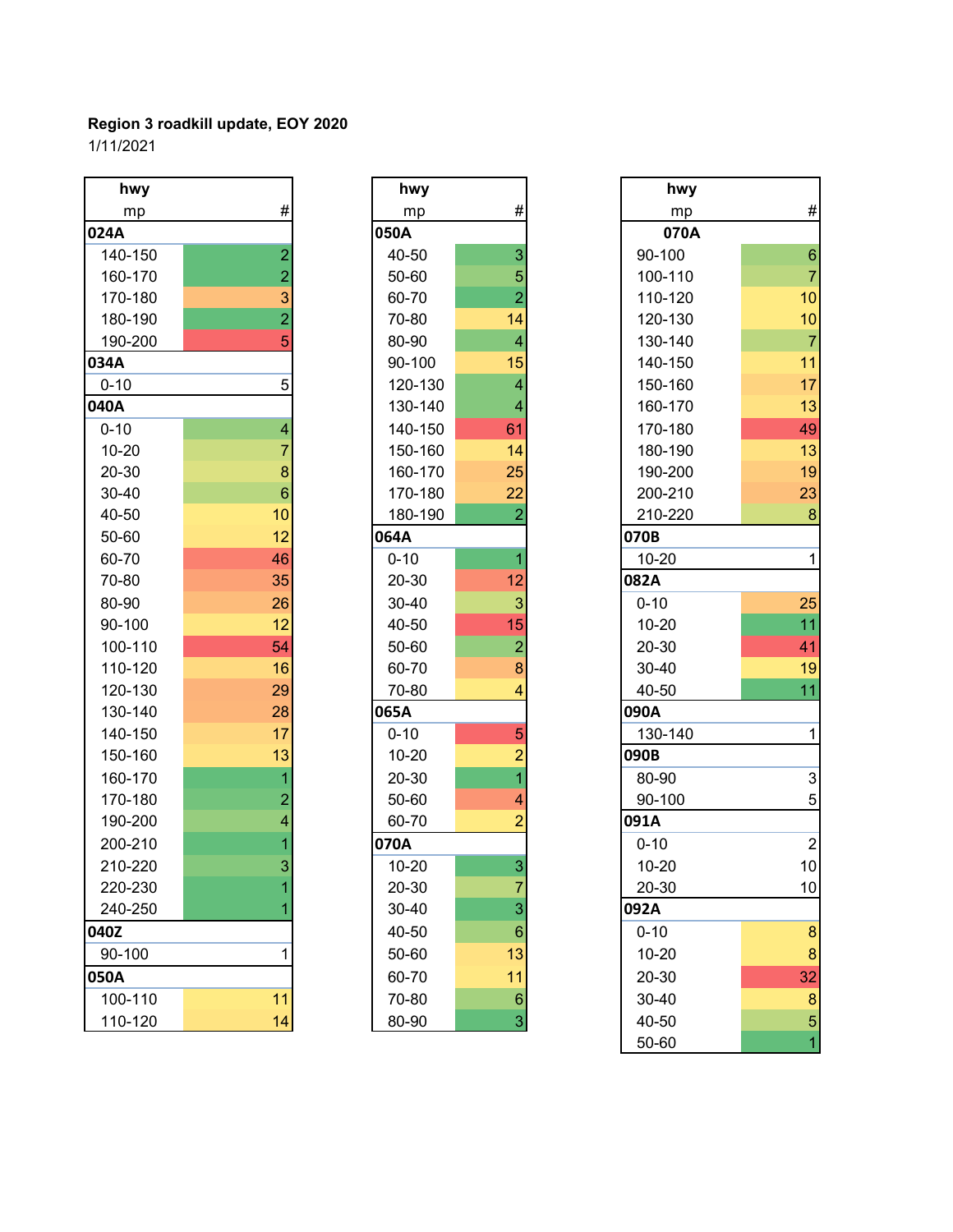| hwy       |                           | hwy       |                | <b>Species</b> |                |
|-----------|---------------------------|-----------|----------------|----------------|----------------|
| mp        | $\#$                      | mp        | $\#$           | hwy            |                |
| 114A      |                           | 149A      |                | mp             | #              |
| $10 - 20$ | 1                         | 40-50     | 1              | <b>BADGER</b>  |                |
| 125A      |                           | 50-60     |                | 040A           |                |
| 40-50     | 1                         | 70-80     | 3              | 100-110        | 1              |
| 60-70     | $\overline{c}$            | 80-90     | $\overline{2}$ | 070A           |                |
| 70-80     | 7                         | 90-100    | 4              | 150-160        | 1              |
| 127A      |                           | 100-110   | 5              | <b>BEAR</b>    |                |
| $0 - 10$  | 3                         | 120-130   | 4              | 006F           |                |
| $10 - 20$ | 1                         | 318A      |                | 210-220        | 1              |
| 131B      |                           | 20-30     | $\overline{2}$ | 009D           |                |
| $0 - 10$  | 1                         | 40-50     | 5              | 130-140        | 1              |
| $10 - 20$ |                           | 50-60     | 19             | 040A           |                |
| 20-30     | 4                         | 60-70     | 13             | 120-130        | 1              |
| 40-50     | 7                         | 325A      |                | 070A           |                |
| 60-70     | 3                         | $0 - 10$  | $\overline{2}$ | 50-60          | $\overline{4}$ |
| 133A      |                           | 330A      |                | 100-110        | 1              |
| $0 - 10$  | 8                         | $0 - 10$  | 7              | 110-120        | 1              |
| $10 - 20$ | 5                         | $10 - 20$ | 4              | 120-130        | $\overline{a}$ |
| $20 - 30$ | $\overline{c}$            | 340A      |                | 160-170        | $\mathbf{1}$   |
| 30-40     |                           | $10 - 20$ | 4              | 170-180        | $\mathbf{1}$   |
| 40-50     |                           | 348A      |                | 180-190        | $\overline{2}$ |
| 50-60     |                           | $10 - 20$ | 1              | 190-200        | 1              |
| 70-80     | 5                         | 550B      |                | <b>BEAVER</b>  |                |
| 135A      |                           | 120-130   | 73             | 070A           |                |
| $0 - 10$  | $\ensuremath{\mathsf{3}}$ | 130-140   | 25             | 120-130        | 1              |
| $10 - 20$ | 25                        |           |                | 091A           |                |
| 20-30     | 8                         |           |                | 20-30          | 1              |
| 30-40     | 4                         |           |                | <b>BIRD</b>    |                |
| 139A      |                           |           |                | 070A           |                |
| $0 - 10$  |                           |           |                | 50-60          |                |
| $10 - 20$ |                           |           |                | <b>BOBCAT</b>  |                |
| 40-50     |                           |           |                | 070A           |                |
| 50-60     | 2                         |           |                | 120-130        |                |
| 60-70     |                           |           |                | 150-160        |                |
| 141A      |                           |           |                | 160-170        |                |
| 130-140   | $\overline{c}$            |           |                | 200-210        | 1              |
| 141B      |                           |           |                |                |                |
| 160-170   | 4                         |           |                |                |                |

| hwy       |                         |
|-----------|-------------------------|
| mp        | #                       |
| 149A      |                         |
| 40-50     | $\overline{1}$          |
| 50-60     | $\overline{\mathbf{1}}$ |
| 70-80     |                         |
| 80-90     | $\frac{3}{2}$           |
| 90-100    | $\overline{4}$          |
| 100-110   | 5                       |
| 120-130   | $\overline{4}$          |
| 318A      |                         |
| 20-30     |                         |
| 40-50     | $\frac{2}{5}$           |
| 50-60     | 19                      |
| 60-70     | 13                      |
| 325A      |                         |
| $0 - 10$  | $\overline{c}$          |
| 330A      |                         |
| $0 - 10$  | 7                       |
| 10-20     | 4                       |
| 340A      |                         |
| 10-20     | 4                       |
| 348A      |                         |
| $10 - 20$ | 1                       |
| 550B      |                         |
| 120-130   | 73                      |
| 130-140   | 25                      |

| hwy       |                           | hwy       |                         | <b>Species</b> |                         |
|-----------|---------------------------|-----------|-------------------------|----------------|-------------------------|
| mp        | #                         | mp        | #                       | hwy            |                         |
| L4A       |                           | 149A      |                         | mp             | $\#$                    |
| $10 - 20$ | 1                         | 40-50     |                         | <b>BADGER</b>  |                         |
| 25A       |                           | 50-60     |                         | 040A           |                         |
| 40-50     | 1                         | 70-80     | 3                       | 100-110        | $\mathbf{1}$            |
| 60-70     | 2                         | 80-90     | $\overline{2}$          | 070A           |                         |
| 70-80     | 7                         | 90-100    | 4                       | 150-160        | $\mathbf{1}$            |
| 27A       |                           | 100-110   | 5                       | <b>BEAR</b>    |                         |
| $0 - 10$  | 3                         | 120-130   | 4                       | 006F           |                         |
| $10 - 20$ |                           | 318A      |                         | 210-220        | $\mathbf 1$             |
| 31B       |                           | 20-30     | $\overline{\mathbf{c}}$ | 009D           |                         |
| $0 - 10$  |                           | 40-50     | 5                       | 130-140        | $\mathbf{1}$            |
| $10 - 20$ |                           | 50-60     | 19                      | 040A           |                         |
| 20-30     | 4                         | 60-70     | 13                      | 120-130        | $\mathbf{1}$            |
| 40-50     | 7                         | 325A      |                         | 070A           |                         |
| 60-70     | 3                         | $0 - 10$  | $\overline{2}$          | 50-60          | $\overline{\mathbf{4}}$ |
| 33A       |                           | 330A      |                         | 100-110        | $\mathbf{1}$            |
| $0 - 10$  | 8                         | $0 - 10$  | 7                       | 110-120        | $\mathbf{1}$            |
| $10 - 20$ | 5                         | $10 - 20$ | 4                       | 120-130        | $\overline{\mathbf{c}}$ |
| 20-30     |                           | 340A      |                         | 160-170        | $\mathbf{1}$            |
| 30-40     |                           | $10 - 20$ | 4                       | 170-180        | $\mathbf{1}$            |
| 40-50     |                           | 348A      |                         | 180-190        | $\overline{\mathbf{c}}$ |
| 50-60     |                           | 10-20     | 1                       | 190-200        | $\mathbf{1}$            |
| 70-80     | 5                         | 550B      |                         | <b>BEAVER</b>  |                         |
| 35A       |                           | 120-130   | 73                      | 070A           |                         |
| $0 - 10$  | $\ensuremath{\mathsf{3}}$ | 130-140   | 25                      | 120-130        | $\mathbf 1$             |
| $10 - 20$ | 25                        |           |                         | 091A           |                         |
| 20-30     | 8                         |           |                         | 20-30          | $\mathbf{1}$            |
| 30-40     |                           |           |                         | <b>BIRD</b>    |                         |
| 39A       |                           |           |                         | 070A           |                         |
| $0 - 10$  | 1                         |           |                         | 50-60          | $\mathbf{1}$            |
| $10 - 20$ |                           |           |                         | <b>BOBCAT</b>  |                         |
| 40-50     |                           |           |                         | 070A           |                         |
| 50-60     |                           |           |                         | 120-130        | 1                       |
| 60-70     |                           |           |                         | 150-160        | 1                       |
| 11A       |                           |           |                         | 160-170        | 1                       |
| 130-140   | $\overline{c}$            |           |                         | 200-210        | 1                       |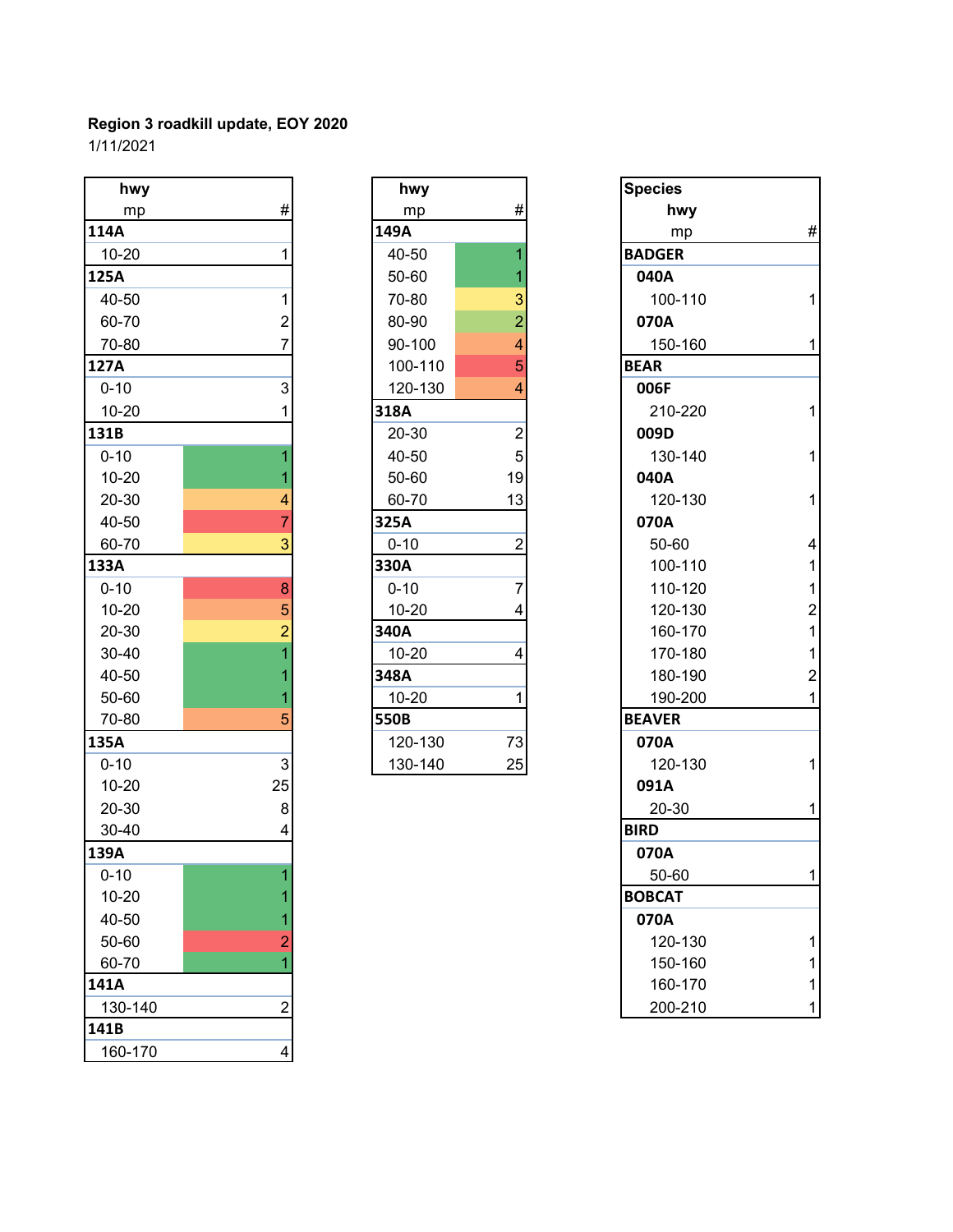| <b>Species</b> |                                       | <b>Species</b> |                           | <b>Species</b> |                          |
|----------------|---------------------------------------|----------------|---------------------------|----------------|--------------------------|
| hwy            |                                       | hwy            |                           | hwy            |                          |
| mp             | #                                     | mp             | #                         | mp             | #                        |
| <b>CAT</b>     |                                       | <b>COYOTE</b>  |                           | <b>DEER</b>    |                          |
| 040A           |                                       | 082A           |                           | 013A           |                          |
| 70-80          | 1                                     | 20-30          |                           | $0 - 10$       | $\overline{7}$           |
| 070A           |                                       | 40-50          | 1                         | $10 - 20$      | 8                        |
| 120-130        | $\overline{2}$                        | <b>DEER</b>    |                           | 20-30          | 14                       |
| 130-140        | 1                                     | 001A           |                           | 30-40          | 5                        |
| 150-160        | 1                                     | 40-50          | $\ensuremath{\mathsf{3}}$ | 40-50          | 5                        |
| 170-180        |                                       | 006A           |                           | 50-60          | 5                        |
| 200-210        |                                       | $0 - 10$       | 1                         | 60-70          | 14                       |
| 210-220        |                                       | 20-30          | $\boldsymbol{2}$          | 70-80          | 5                        |
| 141B           |                                       | 30-40          | 1                         | 80-90          | 12                       |
| 160-170        | 2                                     | 006C           |                           | 90-100         | $6\phantom{a}$           |
| <b>COW</b>     |                                       | 40-50          | 4                         | 013B           |                          |
| 050A           |                                       | 50-60          | 1                         | $10 - 20$      | 1                        |
| 140-150        |                                       | 006D           |                           | 100-110        | 15                       |
| 070A           |                                       | 100-110        | 7                         | 110-120        | 10                       |
| 110-120        |                                       | 90-100         | $\overline{2}$            | 120-130        | 3                        |
| <b>COYOTE</b>  |                                       | 006E           |                           | 130-140        | $6\phantom{1}6$          |
| 009D           |                                       | 140-150        | 1                         | 90-100         | 28                       |
| 120-130        | 1                                     | 150-160        | 4                         | 014A           |                          |
| 013A           |                                       | 160-170        | 1                         | $0 - 10$       | 3                        |
| $10 - 20$      | 1                                     | 170-180        | $\,6$                     | $10 - 20$      | $\overline{a}$           |
| 014A           |                                       | 006F           |                           | 014B           |                          |
| 20-30          | 1                                     | 210-220        | $\overline{\mathbf{c}}$   | 60-70          | $\overline{\mathcal{A}}$ |
| 040A           |                                       | 220-230        | 1                         | 024A           |                          |
| 60-70          |                                       | 009C           |                           | 140-150        | $\overline{\mathbf{c}}$  |
| 70-80          |                                       | 80-90          | 3                         | 160-170        | $\overline{a}$           |
| 050A           |                                       | 90-100         | 4                         | 170-180        | 3                        |
| 170-180        | 1                                     | 100-110        | 1                         | 180-190        |                          |
| 180-190        | 1                                     | 009D           |                           | 190-200        | $\overline{a}$           |
| 070A           |                                       | 100-110        | $\overline{c}$            | 034A           |                          |
| 100-110        | $\overline{\mathbf{c}}$               | 110-120        | $\bf 8$                   | $0 - 10$       | $\overline{4}$           |
| 130-140        | 1                                     | 120-130        | 11                        | 040A           |                          |
| 140-150        |                                       | 130-140        | 10                        | $0 - 10$       | $\overline{a}$           |
| 150-160        | $\begin{array}{c} 2 \\ 1 \end{array}$ |                |                           | $10 - 20$      | $\overline{c}$           |
| 160-170        | $\mathfrak{S}$                        |                |                           | 100-110        | 21                       |
| 170-180        |                                       |                |                           | 110-120        | 6                        |

| Species       |                                            |
|---------------|--------------------------------------------|
| hwy           |                                            |
| mp            | #                                          |
| <b>COYOTE</b> |                                            |
| 082A          |                                            |
| 20-30         | 1                                          |
| 40-50         | 1                                          |
| <b>DEER</b>   |                                            |
| 001A          |                                            |
| 40-50         | 3                                          |
| 006A          |                                            |
| $0 - 10$      | $\begin{array}{c} 1 \\ 2 \\ 1 \end{array}$ |
| 20-30         |                                            |
| 30-40         |                                            |
| 006C          |                                            |
| 40-50         | 4                                          |
| 50-60         | 1                                          |
| 006D          |                                            |
| 100-110       | $\frac{7}{2}$                              |
| 90-100        |                                            |
| 006E          |                                            |
| 140-150       | $\mathbf{1}$                               |
| 150-160       | $\begin{array}{c} 4 \\ 1 \\ 6 \end{array}$ |
| 160-170       |                                            |
| 170-180       |                                            |
| 006F          |                                            |
| 210-220       | $\begin{array}{c} 2 \\ 1 \end{array}$      |
| 220-230       |                                            |
| 009C          |                                            |
| 80-90         | 3<br>4                                     |
| 90-100        |                                            |
| 100-110       | 1                                          |
| 009D          |                                            |
| 100-110       |                                            |
| 110-120       | 8                                          |
| 120-130       | 11                                         |
| 130-140       | 10                                         |

| pecies    |                         | <b>Species</b> |                           | <b>Species</b> |                         |
|-----------|-------------------------|----------------|---------------------------|----------------|-------------------------|
| hwy       |                         | hwy            |                           | hwy            |                         |
| mp        | #                       | mp             | $\#$                      | mp             | $\#$                    |
| АT        |                         | <b>COYOTE</b>  |                           | <b>DEER</b>    |                         |
| 040A      |                         | 082A           |                           | 013A           |                         |
| 70-80     | 1                       | 20-30          | 1                         | $0 - 10$       | $\overline{7}$          |
| 070A      |                         | 40-50          |                           | $10 - 20$      | 8                       |
| 120-130   | $\overline{2}$          | <b>DEER</b>    |                           | 20-30          | 14                      |
| 130-140   | 1                       | 001A           |                           | 30-40          | $\overline{5}$          |
| 150-160   |                         | 40-50          | 3                         | 40-50          | $\overline{5}$          |
| 170-180   |                         | 006A           |                           | 50-60          | $\overline{5}$          |
| 200-210   |                         | $0 - 10$       | 1                         | 60-70          | 14                      |
| 210-220   |                         | 20-30          | $\overline{2}$            | 70-80          | $\overline{5}$          |
| 141B      |                         | 30-40          |                           | 80-90          | 12                      |
| 160-170   | 2                       | 006C           |                           | 90-100         | $\,6\,$                 |
| WC        |                         | 40-50          | 4                         | 013B           |                         |
| 050A      |                         | 50-60          | 1                         | $10 - 20$      | $\mathbf{1}$            |
| 140-150   | 1                       | 006D           |                           | 100-110        | 15                      |
| 070A      |                         | 100-110        | $\overline{7}$            | 110-120        | 10                      |
| 110-120   | 1                       | 90-100         | $\overline{2}$            | 120-130        | $\mathbf{3}$            |
| ϽϒΟΤΕ     |                         | 006E           |                           | 130-140        | 6                       |
| 009D      |                         | 140-150        | 1                         | 90-100         | 28                      |
| 120-130   | 1                       | 150-160        | 4                         | 014A           |                         |
| 013A      |                         | 160-170        |                           | $0 - 10$       | $\mathbf{3}$            |
| $10 - 20$ | 1                       | 170-180        | 6                         | $10 - 20$      | $\boldsymbol{2}$        |
| 014A      |                         | 006F           |                           | 014B           |                         |
| 20-30     |                         | 210-220        | $\overline{c}$            | 60-70          | $\overline{\mathbf{4}}$ |
| 040A      |                         | 220-230        | 1                         | 024A           |                         |
| 60-70     |                         | 009C           |                           | 140-150        | $\boldsymbol{2}$        |
| 70-80     |                         | 80-90          | $\ensuremath{\mathsf{3}}$ | 160-170        | $\boldsymbol{2}$        |
| 050A      |                         | 90-100         | 4                         | 170-180        | $\mathbf 3$             |
| 170-180   |                         | 100-110        |                           | 180-190        | $\mathbf{1}$            |
| 180-190   | 1                       | 009D           |                           | 190-200        | $\boldsymbol{2}$        |
| 070A      |                         | 100-110        | $\boldsymbol{2}$          | 034A           |                         |
| 100-110   | $\overline{\mathbf{c}}$ | 110-120        | 8                         | $0 - 10$       | $\overline{\mathbf{4}}$ |
| 130-140   | 1                       | 120-130        | 11                        | 040A           |                         |
| 140-150   | $\overline{\mathbf{c}}$ | 130-140        | 10                        | $0 - 10$       | $\boldsymbol{2}$        |
| 150-160   | 1                       |                |                           | $10 - 20$      | $\overline{c}$          |
| 160-170   | $\mathbf{3}$            |                |                           | 100-110        | 21                      |
| 170-180   | 1                       |                |                           | 110-120        | 6                       |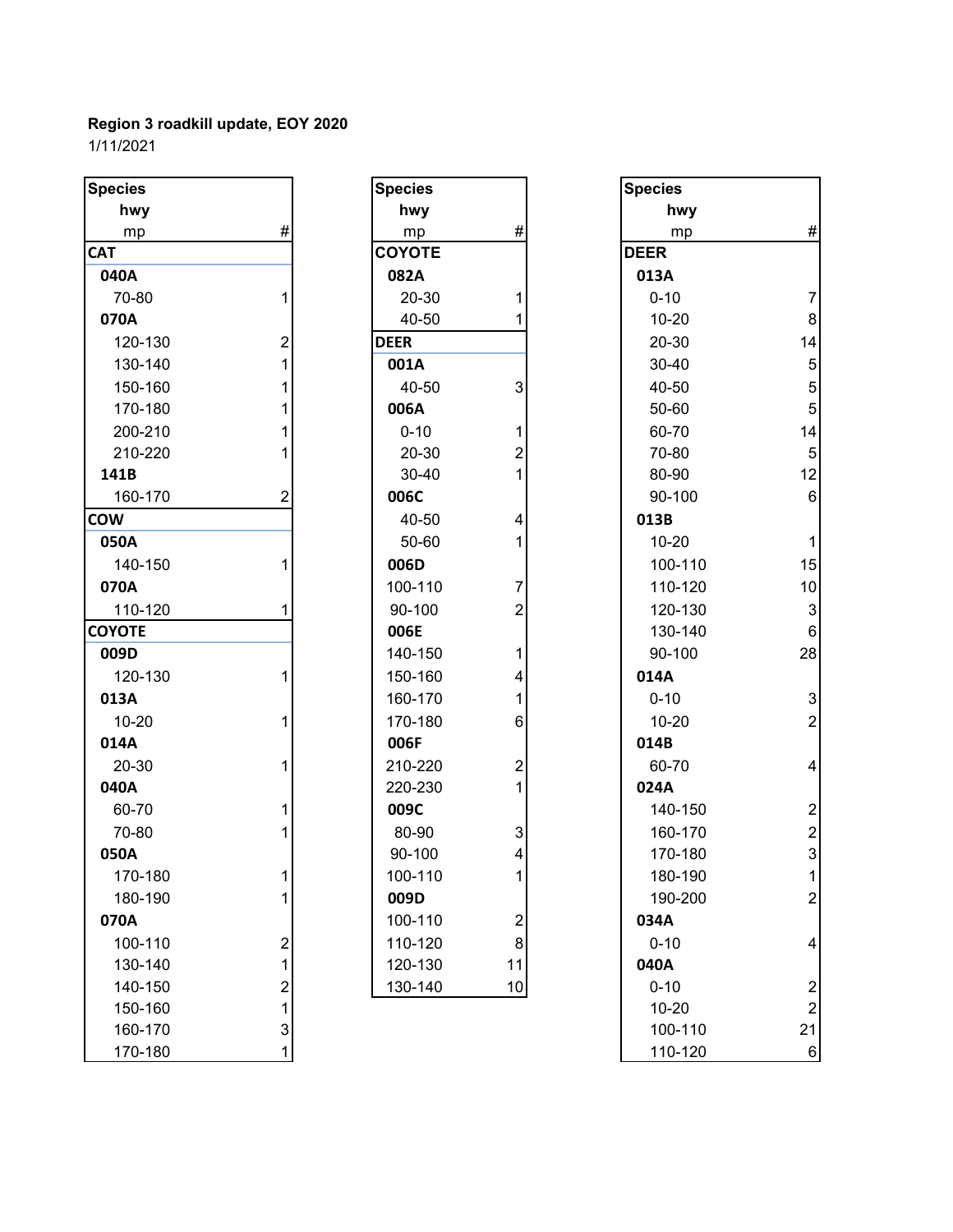| <b>Species</b> |                         | <b>Species</b> |                         | <b>Species</b> |                           |
|----------------|-------------------------|----------------|-------------------------|----------------|---------------------------|
| hwy            |                         | hwy            |                         | hwy            |                           |
| mp             | #                       | mp             | $\#$                    | mp             | $\#$                      |
| <b>DEER</b>    |                         | <b>DEER</b>    |                         | <b>DEER</b>    |                           |
| 040A           |                         | 064A           |                         | 082A           |                           |
| 40-50          | 3                       | 40-50          | 13                      | $0 - 10$       | 24                        |
| 50-60          | 8                       | 50-60          | $\overline{\mathbf{c}}$ | $10 - 20$      | 10                        |
| 60-70          | 41                      | 60-70          | $\overline{7}$          | 20-30          | 27                        |
| 70-80          | 27                      | 70-80          | 4                       | 30-40          | 18                        |
| 80-90          | 16                      | 065A           |                         | 40-50          | 8                         |
| 90-100         | 10                      | $0 - 10$       | 5                       | 090B           |                           |
| 120-130        | 10                      | $10 - 20$      | $\overline{2}$          | 80-90          |                           |
| 130-140        | $\overline{7}$          | 20-30          | 1                       | 90-100         | 4                         |
| 140-150        | 8                       | 50-60          | 2                       | 091A           |                           |
| 150-160        | 9                       | 60-70          |                         | $10 - 20$      | $\ensuremath{\mathsf{3}}$ |
| 170-180        | $\overline{c}$          | 070A           |                         | 20-30          | 5                         |
| 190-200        | 4                       | $10 - 20$      | 1                       | 092A           |                           |
| 200-210        | 1                       | 20-30          | 6                       | $0 - 10$       | 8                         |
| 210-220        | 3                       | 30-40          | 3                       | $10 - 20$      | $\overline{7}$            |
| 240-250        | 1                       | 40-50          | 5                       | 20-30          | 31                        |
| 040Z           |                         | 50-60          | 8                       | 30-40          | $\bf 8$                   |
| 90-100         | 1                       | 60-70          | 9                       | 40-50          | 4                         |
| 050A           |                         | 70-80          |                         | 50-60          |                           |
| 40-50          | 1                       | 80-90          | 2                       | 114A           |                           |
| 50-60          | 4                       | 90-100         | 6                       | $10 - 20$      |                           |
| 70-80          | 1                       | 100-110        | 4                       | 125A           |                           |
| 80-90          | 4                       | 110-120        | 8                       | 70-80          | 3                         |
| 90-100         | 11                      | 120-130        | 2                       | 127A           |                           |
| 100-110        | $\overline{7}$          | 130-140        | 5                       | $0 - 10$       | $\overline{\mathbf{c}}$   |
| 110-120        | 12                      | 140-150        | 5                       | $10 - 20$      |                           |
| 120-130        | $\overline{\mathbf{c}}$ | 150-160        | 11                      | 131B           |                           |
| 130-140        | $\overline{2}$          | 160-170        | 8                       | $0 - 10$       | 1                         |
| 140-150        | 60                      | 170-180        | 43                      | $10 - 20$      | 1                         |
| 150-160        | 6                       | 180-190        | 10                      | 20-30          | $\ensuremath{\mathsf{3}}$ |
| 160-170        | 20                      | 190-200        | 9                       | 40-50          | 3                         |
| 170-180        | 19                      | 200-210        | 14                      | 60-70          | $\overline{2}$            |
| 180-190        | 1                       | 210-220        | 4                       | 133A           |                           |
| 064A           |                         | 070B           |                         | $0 - 10$       | 7                         |
| $0 - 10$       | 1                       | $10 - 20$      | 1                       | $10 - 20$      | 5                         |
| 20-30          | 9                       |                |                         | 30-40          |                           |
| 30-40          | $\mathbf{3}$            |                |                         | 50-60          | 1                         |
|                |                         |                |                         | 70-80          | $\mathbf 5$               |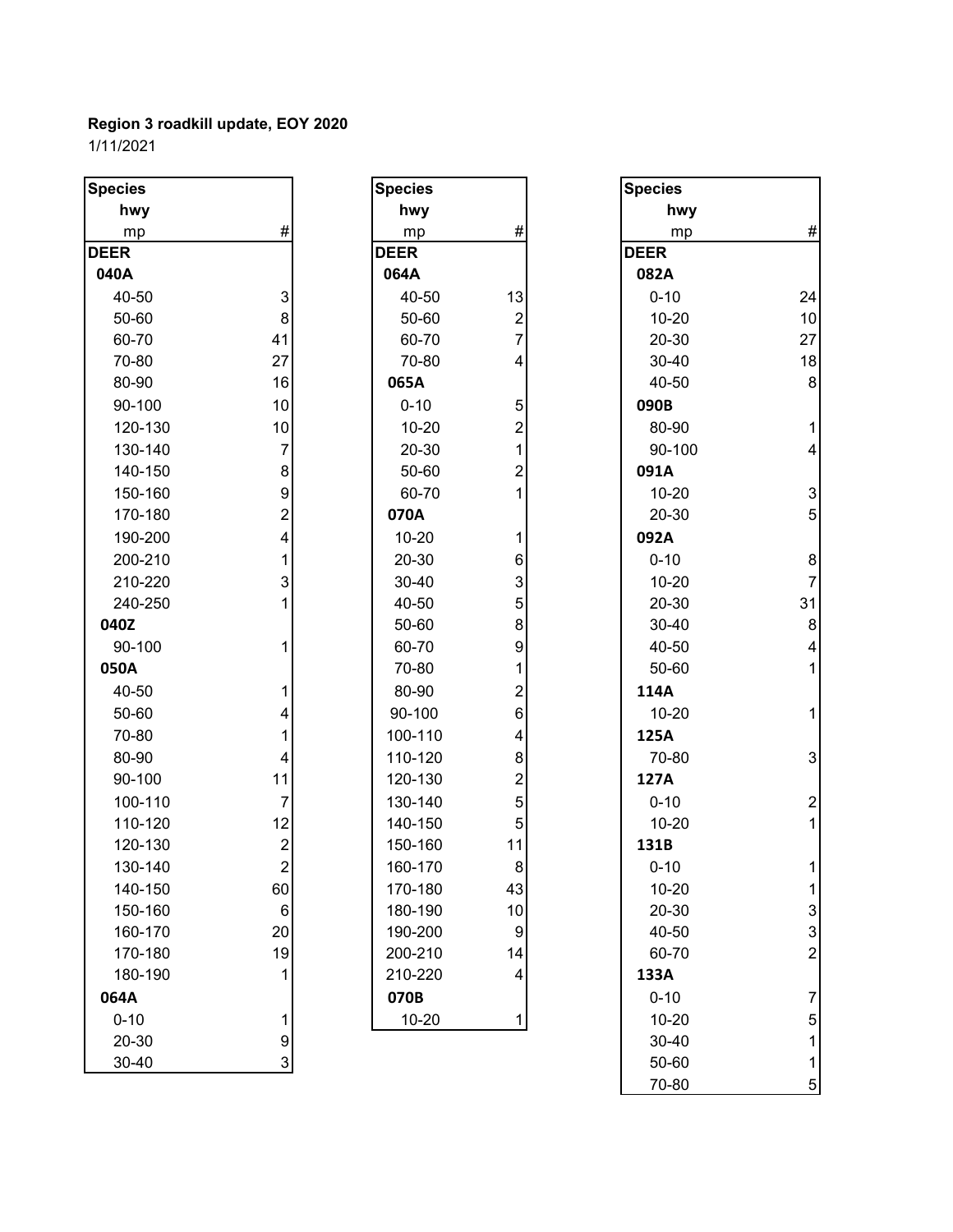| <b>Species</b> |                         | <b>Species</b> |                           | <b>Species</b> |                          |
|----------------|-------------------------|----------------|---------------------------|----------------|--------------------------|
| hwy            |                         | hwy            |                           | hwy            |                          |
| mp             | #                       | mp             | $\#$                      | mp             | #                        |
| <b>DEER</b>    |                         | <b>DOG</b>     |                           | <b>ELK</b>     |                          |
| 135A           |                         | 070A           |                           | 040A           |                          |
| $0 - 10$       | 3                       | 40-50          | 1                         | 20-30          | 8                        |
| $10 - 20$      | 22                      | <b>ELK</b>     |                           | 30-40          | $\boldsymbol{6}$         |
| 20-30          | 8                       | 006E           |                           | 40-50          | $\overline{7}$           |
| 30-40          | 3                       | 160-170        | 1                         | 50-60          | 3                        |
| 139A           |                         | 009C           |                           | 70-80          | $\overline{\mathcal{A}}$ |
| $0 - 10$       | 1                       | 80-90          | 1                         | 120-130        | $\overline{c}$           |
| 50-60          | $\overline{2}$          | 90-100         | 1                         | 050A           |                          |
| 60-70          | 1                       | 009D           |                           | 60-70          | 1                        |
| 141B           |                         | 100-110        | 1                         | 100-110        | 1                        |
| 160-170        | $\overline{\mathbf{c}}$ | 110-120        | 2                         | 110-120        | $\overline{\mathbf{c}}$  |
| 149A           |                         | 120-130        | 1                         | 120-130        | $\overline{1}$           |
| 50-60          | 1                       | 130-140        | 1                         | 130-140        | $\overline{\mathbf{c}}$  |
| 70-80          | $\overline{c}$          | 140-150        | 1                         | 150-160        | $\overline{\mathcal{A}}$ |
| 80-90          | 1                       | 013A           |                           | 160-170        | 3                        |
| 90-100         | 4                       | $10 - 20$      | $\ensuremath{\mathsf{3}}$ | 170-180        | $\overline{a}$           |
| 100-110        | 5                       | 20-30          | 1                         | 064A           |                          |
| 120-130        | 3                       | 40-50          | 1                         | 40-50          | 1                        |
| 318A           |                         | 50-60          | 1                         | 070A           |                          |
| 20-30          | 1                       | 60-70          | 8                         | 60-70          | $\overline{a}$           |
| 40-50          | 3                       | 013B           |                           | 70-80          | 3                        |
| 50-60          | 18                      | 90-100         | 3                         | 80-90          | 1                        |
| 60-70          | 12                      | 100-110        | 4                         | 120-130        |                          |
| 325A           |                         | 110-120        | $\overline{2}$            | 170-180        |                          |
| $0 - 10$       | 1                       | 120-130        | 1                         | 180-190        |                          |
| 330A           |                         | 130-140        | 1                         | 190-200        |                          |
| $0 - 10$       |                         | 014A           |                           | 200-210        | 3                        |
| $10 - 20$      | $\mathfrak{p}$          | $0 - 10$       | 1                         | 082A           |                          |
| 340A           |                         | 20-30          | 1                         | $10 - 20$      |                          |
| $10 - 20$      | 4                       | 024A           |                           | 20-30          | 6                        |
| 348A           |                         | 180-190        | $\mathbf 1$               | 30-40          | 1                        |
| $10 - 20$      | 1                       | 190-200        | $\boldsymbol{2}$          | 40-50          | $\overline{c}$           |
| 550B           |                         | 040A           |                           | 090A           |                          |
| 120-130        | 52                      | $0 - 10$       | $\mathbf 1$               | 130-140        |                          |
| 130-140        | 19                      | $10 - 20$      | 5                         | 091A           |                          |

| Species   |                                            |
|-----------|--------------------------------------------|
| hwy       |                                            |
| mp        | #                                          |
| DOG       |                                            |
| 070A      |                                            |
| 40-50     | 1                                          |
| ELK       |                                            |
| 006E      |                                            |
| 160-170   | 1                                          |
| 009C      |                                            |
| 80-90     | 1                                          |
| 90-100    | 1                                          |
| 009D      |                                            |
| 100-110   | 1                                          |
| 110-120   | $\begin{array}{c} 2 \\ 1 \\ 1 \end{array}$ |
| 120-130   |                                            |
| 130-140   |                                            |
| 140-150   | $\overline{1}$                             |
| 013A      |                                            |
| 10-20     |                                            |
| 20-30     |                                            |
| 40-50     | $\begin{array}{c} 3 \\ 1 \\ 1 \end{array}$ |
| 50-60     | $\overline{\mathbf{1}}$                    |
| 60-70     | 8                                          |
| 013B      |                                            |
| 90-100    |                                            |
| 100-110   | $\begin{array}{c} 3 \\ 4 \\ 2 \end{array}$ |
| 110-120   |                                            |
| 120-130   | $\overline{\mathbf{1}}$                    |
| 130-140   | $\overline{1}$                             |
| 014A      |                                            |
| $0 - 10$  | 1                                          |
| 20-30     | 1                                          |
| 024A      |                                            |
| 180-190   |                                            |
| 190-200   |                                            |
| 040A      | $\begin{array}{c} 1 \\ 2 \\ 1 \end{array}$ |
| $0 - 10$  |                                            |
| $10 - 20$ |                                            |

| cies      |                           | <b>Species</b> |                | <b>Species</b> |                           |
|-----------|---------------------------|----------------|----------------|----------------|---------------------------|
| hwy       |                           | hwy            |                | hwy            |                           |
| mp        | $\#$                      | mp             | #              | mp             | $\#$                      |
| ER.       |                           | <b>DOG</b>     |                | <b>ELK</b>     |                           |
| 35A       |                           | 070A           |                | 040A           |                           |
| $0 - 10$  | $\ensuremath{\mathsf{3}}$ | 40-50          | 1              | 20-30          | $\bf 8$                   |
| 10-20     | 22                        | <b>ELK</b>     |                | 30-40          | 6                         |
| 20-30     | $\bf 8$                   | 006E           |                | 40-50          | $\overline{7}$            |
| 30-40     | 3                         | 160-170        | 1              | 50-60          | $\ensuremath{\mathsf{3}}$ |
| 39A       |                           | 009C           |                | 70-80          | $\overline{\mathbf{4}}$   |
| $0 - 10$  | 1                         | 80-90          |                | 120-130        | $\overline{\mathbf{c}}$   |
| 50-60     | 2                         | 90-100         |                | 050A           |                           |
| 60-70     |                           | 009D           |                | 60-70          | $\mathbf{1}$              |
| 11 B      |                           | 100-110        | 1              | 100-110        | 1                         |
| 160-170   | $\overline{\mathbf{c}}$   | 110-120        | $\overline{c}$ | 110-120        | $\overline{c}$            |
| 19A       |                           | 120-130        | 1              | 120-130        | 1                         |
| 50-60     | 1                         | 130-140        |                | 130-140        | $\overline{2}$            |
| 70-80     | $\overline{c}$            | 140-150        | 1              | 150-160        | 4                         |
| 80-90     |                           | 013A           |                | 160-170        | $\mathfrak{B}$            |
| 90-100    | 4                         | $10 - 20$      | 3              | 170-180        | $\overline{c}$            |
| 100-110   | 5                         | 20-30          |                | 064A           |                           |
| 120-130   | 3                         | 40-50          |                | 40-50          | $\mathbf{1}$              |
| L8A       |                           | 50-60          | 1              | 070A           |                           |
| 20-30     | 1                         | 60-70          | 8              | 60-70          | $\overline{2}$            |
| 40-50     | 3                         | 013B           |                | 70-80          | $\mathfrak{B}$            |
| 50-60     | 18                        | 90-100         | 3              | 80-90          |                           |
| 60-70     | 12                        | 100-110        | 4              | 120-130        |                           |
| 25A       |                           | 110-120        | 2              | 170-180        |                           |
| $0 - 10$  | 1                         | 120-130        | 1              | 180-190        |                           |
| 30A       |                           | 130-140        |                | 190-200        |                           |
| $0 - 10$  | 7                         | 014A           |                | 200-210        | 3                         |
| $10 - 20$ | $\overline{2}$            | $0 - 10$       | $\mathbf{1}$   | 082A           |                           |
| 10A       |                           | 20-30          | 1              | $10 - 20$      | 1                         |
| 10-20     | 4                         | 024A           |                | 20-30          | 6                         |
| 18A       |                           | 180-190        | 1              | 30-40          | 1                         |
| 10-20     |                           | 190-200        | 2              | 40-50          | $\overline{c}$            |
| 50B       |                           | 040A           |                | 090A           |                           |
| 120-130   | 52                        | $0 - 10$       | 1              | 130-140        |                           |
| 130-140   | 19                        | $10 - 20$      | $\sqrt{5}$     | 091A           |                           |
|           |                           |                |                | $0 - 10$       | 1                         |
|           |                           |                |                | $10 - 20$      | 5                         |
|           |                           |                |                | 20-30          | 3                         |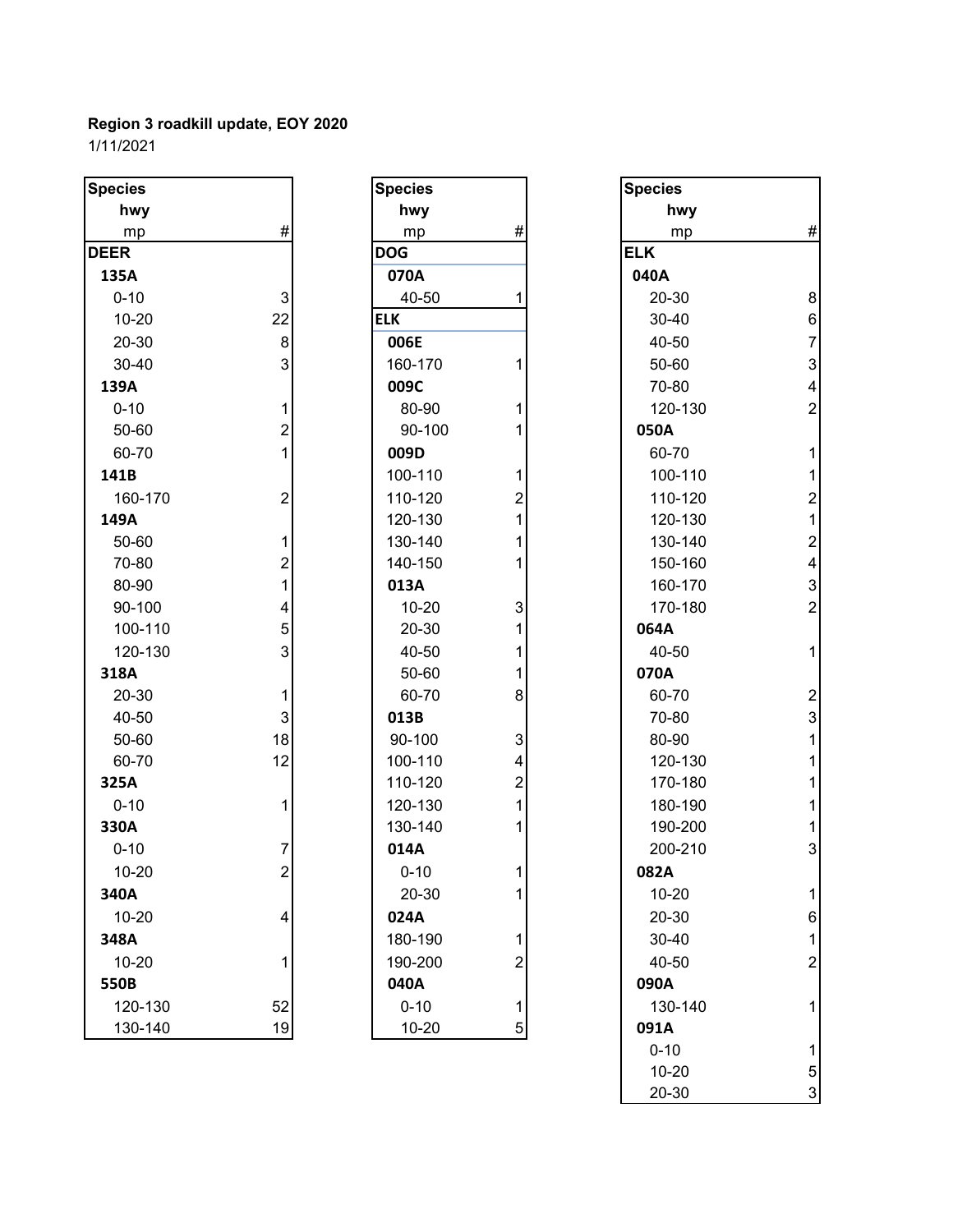| <b>Species</b> |                         | <b>Species</b>   |                         | <b>Species</b> |                |
|----------------|-------------------------|------------------|-------------------------|----------------|----------------|
| hwy            |                         | hwy              |                         | hwy            |                |
| mp             | #                       | mp               | #                       | mp             | #              |
| <b>ELK</b>     |                         | <b>HORSE</b>     |                         | <b>RABBIT</b>  |                |
| 131B           |                         | 050A             |                         | 013A           |                |
| 60-70          | 1                       | 40-50            |                         | 60-70          | 3              |
| 133A           |                         | <b>MOOSE</b>     |                         | 040A           |                |
| 20-30          | $\overline{c}$          | 009C             |                         | 100-110        | 1              |
| 40-50          | 1                       | 80-90            | 1                       | 318A           |                |
| 135A           |                         | 070A             |                         | 40-50          | 1              |
| $10 - 20$      | 3                       | 170-180          | 1                       | <b>RACCOON</b> |                |
| 139A           |                         | 190-200          | 4                       | 009C           |                |
| $10 - 20$      | 1                       | 210-220          | $\overline{2}$          | 80-90          | 1              |
| 40-50          |                         | 082A             |                         | 90-100         | 3              |
| 318A           |                         | $0 - 10$         | 1                       | 009D           |                |
| 50-60          | 1                       | 091A             |                         | 110-120        | 1              |
| 60-70          |                         | $0 - 10$         |                         | 013A           |                |
| 550B           |                         | <b>PORCUPINE</b> |                         | 90-100         | 1              |
| 120-130        | 4                       | 013B             |                         | 040A           |                |
| <b>ERMINE</b>  |                         | 100-110          | 1                       | 60-70          | 1              |
| 040A           |                         | 040A             |                         | 130-140        | 3              |
| 130-140        |                         | 60-70            | $\overline{2}$          | 140-150        | 4              |
| <b>FOX</b>     |                         | 091A             |                         | 150-160        | 1              |
| 006A           |                         | 20-30            | 1                       | 160-170        | 1              |
| $20 - 30$      | 1                       | 318A             |                         | 050A           |                |
| 009C           |                         | 40-50            | 1                       | 40-50          | 1              |
| 100-110        | $\overline{c}$          | <b>PRONGHORN</b> |                         | 50-60          | 1              |
| 80-90          | 1                       | 013B             |                         | 070A           |                |
| 009D           |                         | 90-100           | 1                       | 140-150        | 3              |
| 110-120        | $\overline{\mathbf{c}}$ | 050A             |                         | 150-160        | $\overline{a}$ |
| 120-130        | 1                       | 60-70            | 1                       | 170-180        | 1              |
| 040A           |                         | 064A             |                         | 318A           |                |
| 130-140        | 1                       | 20-30            | 1                       | 20-30          | 1              |
| 50-60          | 1                       | 125A             |                         | <b>SHEEP</b>   |                |
| 050A           |                         | 40-50            | 1                       | 064A           |                |
| 90-100         | 1                       | 60-70            | $\overline{\mathbf{c}}$ | 20-30          | 1              |
| 070A           |                         | 70-80            | $\overline{2}$          | 070A           |                |
| 200-210        | 1                       | 127A             |                         | 120-130        | 1              |
| 091A           |                         | $0 - 10$         | 1                       |                |                |
| $10 - 20$      | $\overline{2}$          |                  |                         |                |                |

| <b>Species</b>   |                |
|------------------|----------------|
| hwy              |                |
| mp               | #              |
| <b>HORSE</b>     |                |
| 050A             |                |
| 40-50            | 1              |
| <b>MOOSE</b>     |                |
| 009C             |                |
| 80-90            | 1              |
| 070A             |                |
| 170-180          | 1              |
| 190-200          | 4              |
| 210-220          | $\overline{c}$ |
| 082A             |                |
| $0 - 10$         | 1              |
| 091A             |                |
| $0 - 10$         | 1              |
| <b>PORCUPINE</b> |                |
| 013B             |                |
| 100-110          | 1              |
| 040A             |                |
| 60-70            | 2              |
| 091A             |                |
| 20-30            | 1              |
| 318A             |                |
| 40-50            | 1              |
| <b>PRONGHORN</b> |                |
| 013B             |                |
| 90-100           | 1              |
| 050A             |                |
| 60-70            | 1              |
| 064A             |                |
| 20-30            | 1              |
| 125A             |                |
| 40-50            | 1              |
| 60-70            | $\frac{2}{2}$  |
| 70-80            |                |
| 127A             |                |
| $0 - 10$         | 1              |

| pecies       |                | <b>Species</b>   |                | <b>Species</b> |                         |
|--------------|----------------|------------------|----------------|----------------|-------------------------|
| hwy          |                | hwy              |                | hwy            |                         |
| mp           | $\#$           | mp               | $\#$           | mp             | $\#$                    |
| LK.          |                | <b>HORSE</b>     |                | <b>RABBIT</b>  |                         |
| 131B         |                | 050A             |                | 013A           |                         |
| 60-70        |                | 40-50            | 1              | 60-70          | $\mathbf{3}$            |
| 133A         |                | <b>MOOSE</b>     |                | 040A           |                         |
| 20-30        | $\overline{2}$ | 009C             |                | 100-110        | $\mathbf{1}$            |
| 40-50        |                | 80-90            | 1              | 318A           |                         |
| 135A         |                | 070A             |                | 40-50          | $\mathbf{1}$            |
| $10 - 20$    | 3              | 170-180          | 1              | <b>RACCOON</b> |                         |
| 139A         |                | 190-200          | 4              | 009C           |                         |
| $10 - 20$    | 1              | 210-220          | $\overline{2}$ | 80-90          | $\mathbf{1}$            |
| 40-50        |                | 082A             |                | 90-100         | 3                       |
| 318A         |                | $0 - 10$         | 1              | 009D           |                         |
| 50-60        |                | 091A             |                | 110-120        | $\mathbf{1}$            |
| 60-70        |                | $0 - 10$         | 1              | 013A           |                         |
| 550B         |                | <b>PORCUPINE</b> |                | 90-100         | $\mathbf{1}$            |
| 120-130      | 4              | 013B             |                | 040A           |                         |
| <b>RMINE</b> |                | 100-110          | 1              | 60-70          | $\mathbf{1}$            |
| 040A         |                | 040A             |                | 130-140        | $\mathbf{3}$            |
| 130-140      |                | 60-70            | $\overline{2}$ | 140-150        | $\overline{\mathbf{4}}$ |
| ЭX           |                | 091A             |                | 150-160        | $\mathbf{1}$            |
| 006A         |                | 20-30            | 1              | 160-170        | $\mathbf{1}$            |
| 20-30        | 1              | 318A             |                | 050A           |                         |
| 009C         |                | 40-50            | 1              | 40-50          | $\mathbf{1}$            |
| 100-110      | 2              | <b>PRONGHORN</b> |                | 50-60          | $\mathbf{1}$            |
| 80-90        |                | 013B             |                | 070A           |                         |
| 009D         |                | 90-100           | 1              | 140-150        | 3                       |
| 110-120      | $\overline{c}$ | 050A             |                | 150-160        | $\sqrt{2}$              |
| 120-130      | 1              | 60-70            | 1              | 170-180        | $\mathbf{1}$            |
| 040A         |                | 064A             |                | 318A           |                         |
| 130-140      | 1              | 20-30            | 1              | 20-30          | $\mathbf{1}$            |
| 50-60        | 1              | 125A             |                | <b>SHEEP</b>   |                         |
| 050A         |                | 40-50            | 1              | 064A           |                         |
| 90-100       | 1              | 60-70            | 2              | 20-30          | $\mathbf{1}$            |
| 070A         |                | 70-80            | 2              | 070A           |                         |
| 200-210      | 1              | 127A             |                | 120-130        | $\mathbf{1}$            |
|              |                |                  |                |                |                         |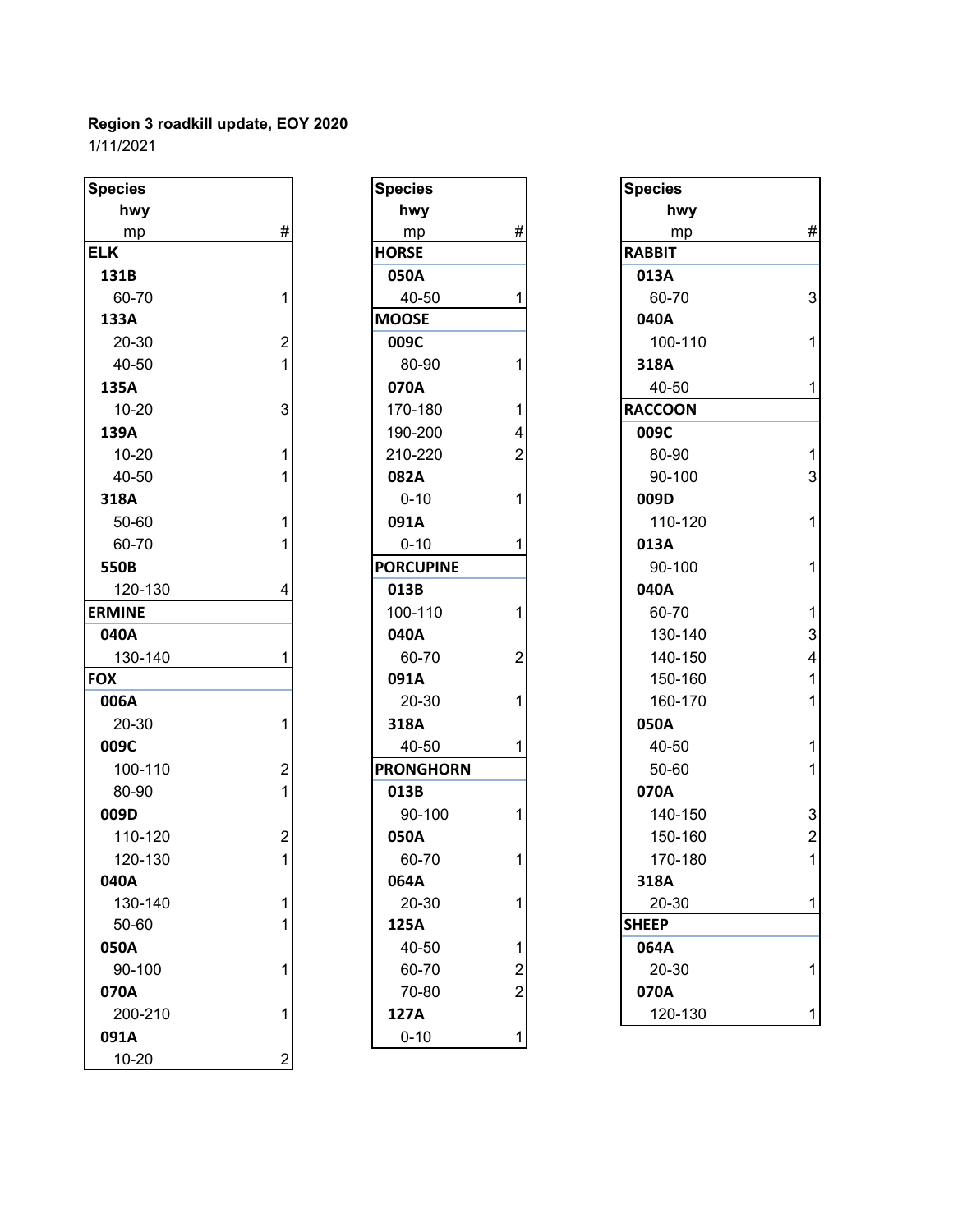| <b>Species</b> |                           | <b>Species</b> |                           | <b>Species</b> |                          |
|----------------|---------------------------|----------------|---------------------------|----------------|--------------------------|
| hwy            |                           | hwy            |                           | hwy            |                          |
| mp             | #                         | mp             | #                         | mp             | #                        |
| <b>SKUNK</b>   |                           | <b>UNK</b>     |                           | <b>UNK</b>     |                          |
| 013A           |                           | 013B           |                           | 065A           |                          |
| 70-80          | $\overline{\mathbf{c}}$   | 120-130        | 1                         | 50-60          | $\overline{2}$           |
| 90-100         | $\overline{3}$            | 130-140        | 5                         | 60-70          | 1                        |
| 013B           |                           | 90-100         | 8                         | 070A           |                          |
| 100-110        | $\overline{2}$            | 014A           |                           | $10 - 20$      | $\overline{a}$           |
| 040A           |                           | $0 - 10$       | 1                         | 20-30          | 1                        |
| 120-130        | $\overline{2}$            | 20-30          | 1                         | 70-80          | $\overline{a}$           |
| 130-140        | 8                         | 30-40          | 3                         | 140-150        | $\overline{1}$           |
| 140-150        | $\overline{2}$            | 024A           |                           | 190-200        | $\overline{\mathcal{A}}$ |
| 325A           |                           | 190-200        | 1                         | 200-210        | 3                        |
| $0 - 10$       | 1                         | 034A           |                           | 210-220        | 1                        |
| <b>TURKEY</b>  |                           | $0 - 10$       | 1                         | 082A           |                          |
| 013A           |                           | 040A           |                           | $20 - 30$      | $\overline{7}$           |
| $10 - 20$      | 3                         | $0 - 10$       | 1                         | 090B           |                          |
| <b>UNK</b>     |                           | 60-70          | 1                         | 80-90          | $\overline{a}$           |
| 006E           |                           | 70-80          | $\overline{2}$            | 90-100         | 1                        |
| 170-180        | $\overline{2}$            | 80-90          | 10                        | 092A           |                          |
| 006F           |                           | 90-100         | $\overline{2}$            | $10 - 20$      | 1                        |
| 210-220        | $\boldsymbol{2}$          | 100-110        | 31                        | 20-30          | 1                        |
| 006M           |                           | 110-120        | 10                        | 40-50          | 1                        |
| 60-70          | 1                         | 120-130        | 14                        | 125A           |                          |
| 009C           |                           | 130-140        | 8                         | 70-80          | $\overline{c}$           |
| 90-100         | $\boldsymbol{2}$          | 150-160        | $\mathbf{3}$              | 131B           |                          |
| 100-110        | $\mathbf{1}$              | 220-230        | $\mathbf{1}$              | 20-30          | 1                        |
| 009D           |                           | 050A           |                           | 40-50          | $\overline{\mathcal{A}}$ |
| 100-110        | 4                         | 70-80          | 13                        | 133A           |                          |
| 110-120        | 6                         | 90-100         | $\mathsf 3$               | $0 - 10$       | 1                        |
| 120-130        | $\ensuremath{\mathsf{3}}$ | 100-110        | $\ensuremath{\mathsf{3}}$ | 135A           |                          |
| 130-140        | 1                         | 120-130        | $\mathbf 1$               | 30-40          | 1                        |
| 013A           |                           | 150-160        | 4                         | 141A           |                          |
| $0 - 10$       | 1                         | 160-170        | $\overline{2}$            | 130-140        | $\overline{a}$           |
| $10 - 20$      | $\overline{c}$            | 064A           |                           | 149A           |                          |
| 40-50          | 1                         | 20-30          | 1                         | 40-50          |                          |
| 60-70          | 1                         | 40-50          | 1                         | 70-80          |                          |
| 013B           |                           | 60-70          | 1                         | 80-90          |                          |
| 100-110        | $\ensuremath{\mathsf{3}}$ |                |                           | 120-130        |                          |
| 110-120        | $\overline{2}$            |                |                           | 330A           |                          |

| <b>Species</b> |                                                  |
|----------------|--------------------------------------------------|
| hwy            |                                                  |
| mp             | #                                                |
| <b>UNK</b>     |                                                  |
| 013B           |                                                  |
| 120-130        | $\begin{array}{c} 1 \\ 5 \\ 8 \end{array}$       |
| 130-140        |                                                  |
| 90-100         |                                                  |
| 014A           |                                                  |
| $0 - 10$       | $\begin{array}{c} 1 \\ 1 \\ 3 \end{array}$       |
| 20-30          |                                                  |
| 30-40          |                                                  |
| 024A           |                                                  |
| 190-200        | $\overline{\mathbf{1}}$                          |
| 034A           |                                                  |
| $0 - 10$       | 1                                                |
| 040A           |                                                  |
| $0 - 10$       |                                                  |
| 60-70          | $\begin{array}{c} 1 \\ 1 \\ 2 \\ 10 \end{array}$ |
| 70-80          |                                                  |
| 80-90          |                                                  |
| 90-100         | $\overline{\mathbf{c}}$                          |
| 100-110        | 31                                               |
| 110-120        | 10                                               |
| 120-130        | 14                                               |
| 130-140        | 8                                                |
| 150-160        | 3                                                |
| 220-230        | $\overline{\mathbf{1}}$                          |
| 050A           |                                                  |
| 70-80          | 13                                               |
| 90-100         | 3                                                |
| 100-110        | 3                                                |
| 120-130        | $\frac{1}{4}$                                    |
| 150-160        |                                                  |
| 160-170        | $\overline{c}$                                   |
| 064A           |                                                  |
| 20-30          | 1                                                |
| 40-50          | 1<br>1                                           |
| 60-70          |                                                  |

| cies                     |                         | <b>Species</b> |                | <b>Species</b> |                          |
|--------------------------|-------------------------|----------------|----------------|----------------|--------------------------|
| hwy                      |                         | hwy            |                | hwy            |                          |
| mp                       | $\#$                    | mp             | #              | mp             | $\#$                     |
| <b>INK</b>               |                         | <b>UNK</b>     |                | <b>UNK</b>     |                          |
| L3A                      |                         | 013B           |                | 065A           |                          |
| 70-80                    | $\boldsymbol{2}$        | 120-130        | 1              | 50-60          | $\overline{\mathbf{c}}$  |
| 90-100                   | 3                       | 130-140        | 5              | 60-70          | $\overline{1}$           |
| L3B                      |                         | 90-100         | 8              | 070A           |                          |
| 100-110                  | $\overline{c}$          | 014A           |                | $10 - 20$      | $\overline{\mathbf{c}}$  |
| 10A                      |                         | $0 - 10$       | 1              | 20-30          | $\mathbf{1}$             |
| 120-130                  | $\boldsymbol{2}$        | 20-30          |                | 70-80          | $\sqrt{2}$               |
| 130-140                  | 8                       | 30-40          | 3              | 140-150        | $\overline{1}$           |
| 140-150                  | $\overline{2}$          | 024A           |                | 190-200        | $\overline{\mathbf{4}}$  |
| 25A                      |                         | 190-200        |                | 200-210        | $\mathsf 3$              |
| $0 - 10$                 |                         | 034A           |                | 210-220        | $\mathbf{1}$             |
| <b>RKEY</b>              |                         | $0 - 10$       | 1              | 082A           |                          |
| L3A                      |                         | 040A           |                | 20-30          | $\overline{\mathcal{I}}$ |
| 10-20                    | 3                       | $0 - 10$       | 1              | 090B           |                          |
| $\overline{\phantom{0}}$ |                         | 60-70          |                | 80-90          | $\overline{\mathbf{c}}$  |
| 06E                      |                         | 70-80          | $\overline{2}$ | 90-100         | $\mathbf{1}$             |
| 170-180                  | $\overline{c}$          | 80-90          | 10             | 092A           |                          |
| )6F                      |                         | 90-100         | $\overline{2}$ | $10 - 20$      | $\mathbf{1}$             |
| 210-220                  | $\overline{c}$          | 100-110        | 31             | 20-30          | $\mathbf{1}$             |
| 06M                      |                         | 110-120        | 10             | 40-50          | $\mathbf{1}$             |
| 60-70                    | 1                       | 120-130        | 14             | 125A           |                          |
| )9C                      |                         | 130-140        | 8              | 70-80          | $\boldsymbol{2}$         |
| 90-100                   | $\overline{\mathbf{c}}$ | 150-160        | 3              | 131B           |                          |
| 100-110                  |                         | 220-230        | 1              | 20-30          | $\mathbf{1}$             |
| )9D                      |                         | 050A           |                | 40-50          | $\overline{\mathbf{4}}$  |
| 100-110                  | 4                       | 70-80          | 13             | 133A           |                          |
| 110-120                  | 6                       | 90-100         | $\mathbf{3}$   | $0 - 10$       | $\mathbf{1}$             |
| 120-130                  | 3                       | 100-110        | 3              | 135A           |                          |
| 130-140                  |                         | 120-130        | 1              | 30-40          | 1                        |
| L3A                      |                         | 150-160        | 4              | 141A           |                          |
| $0 - 10$                 | 1.                      | 160-170        | $\overline{2}$ | 130-140        | $\boldsymbol{2}$         |
| 10-20                    | 2                       | 064A           |                | 149A           |                          |
| 40-50                    |                         | 20-30          | 1              | 40-50          | 1                        |
| 60-70                    |                         | 40-50          | 1              | 70-80          | 1                        |
| L3B                      |                         | 60-70          | 1              | 80-90          | 1                        |
| 100-110                  | 3                       |                |                | 120-130        | 1                        |
| 110-120                  | $\overline{2}$          |                |                | 330A           |                          |
|                          |                         |                |                | 10-20          | $\boldsymbol{2}$         |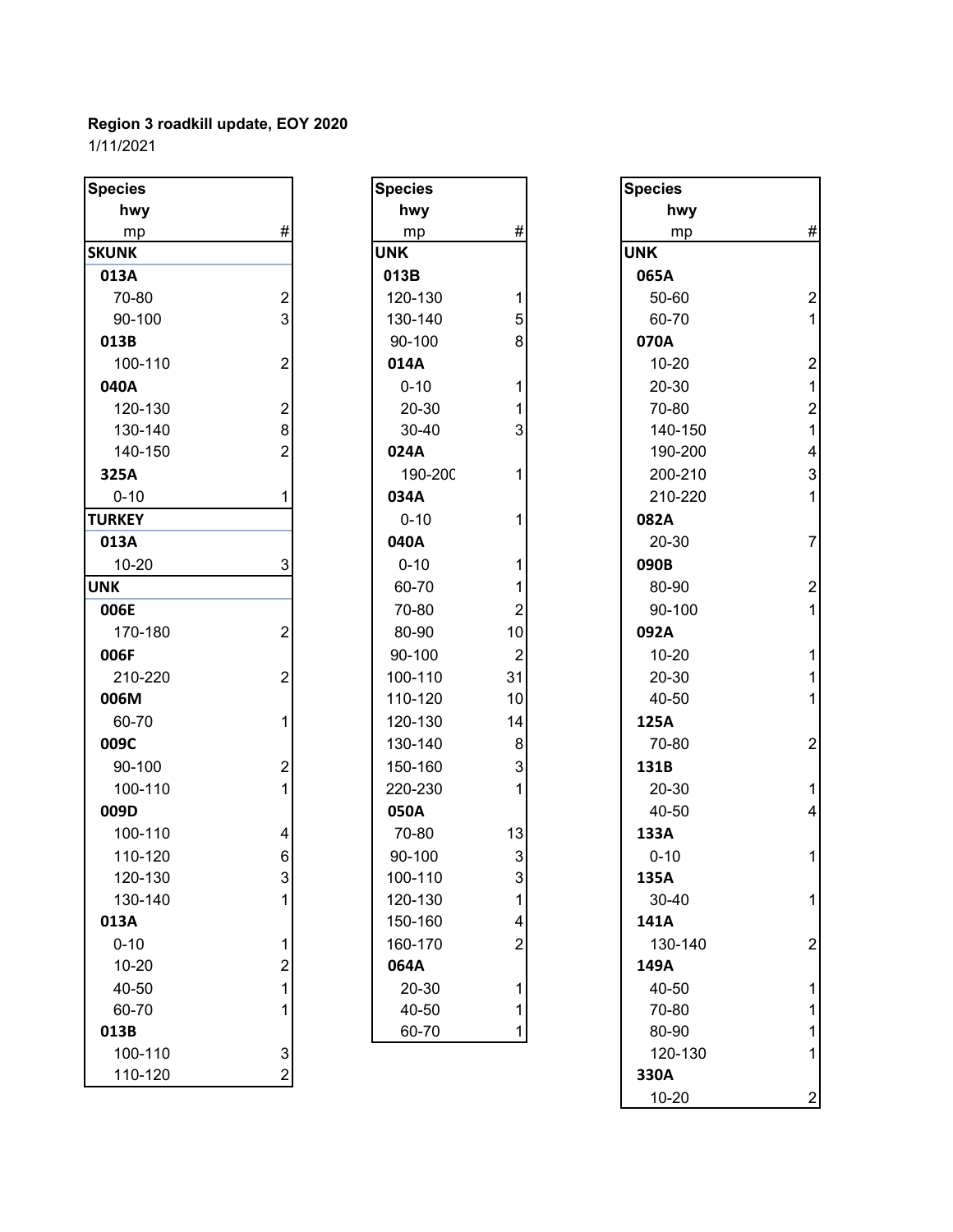# **Region 3 roadkill update, EOY 2020** 1/11/2021

| <b>Species</b> |    |
|----------------|----|
| hwy            |    |
| mp             | #  |
| <b>UNK</b>     |    |
| 550B           |    |
| 120-130        | 17 |
| 130-140        | 6  |
| <b>WEASEL</b>  |    |
| 040A           |    |
| 140-150        |    |

| <b>Species</b> |                           |  | <b>PATROLS REPORTING</b> |               |
|----------------|---------------------------|--|--------------------------|---------------|
| hwy            |                           |  | 1903                     | 3242          |
| mp             | $\#$                      |  | 3201                     | 3243          |
| <b>UNK</b>     |                           |  | 3202                     | 3244          |
| 550B           |                           |  | 3203                     | 3246          |
| 120-130        | 17                        |  | 3204                     | 3247          |
| 130-140        | $\,6$                     |  | 3205                     | 3252          |
| <b>WEASEL</b>  |                           |  | 3206                     | 3253          |
| 040A           |                           |  | 3207                     | 3283          |
| 140-150        | $\ensuremath{\mathsf{3}}$ |  | 3208                     | 3603          |
|                |                           |  | 3209                     | 3604          |
|                |                           |  | 3210                     | 3605          |
|                |                           |  | 3211                     | 3608          |
|                |                           |  | 3212                     | 3612          |
|                |                           |  | 3214                     | 3613          |
|                |                           |  | 3215                     | 3614          |
|                |                           |  | 3216                     | 3619          |
|                |                           |  | 3217                     | 3621          |
|                |                           |  | 3218                     | 3623          |
|                |                           |  | 3219                     | 3627          |
|                |                           |  | 3220                     | 3633          |
|                |                           |  | 3221                     | 3636          |
|                |                           |  | 3222                     | 3637          |
|                |                           |  | 3223                     | 3639          |
|                |                           |  | 3225                     | 3692          |
|                |                           |  | 3226                     | 3694          |
|                |                           |  | 3227                     | 4103          |
|                |                           |  | 3228                     | 4104          |
|                |                           |  | 3229                     | 4134          |
|                |                           |  | 3230                     | 5711          |
|                |                           |  | 3232                     | 5727          |
|                |                           |  | 3233                     | 32K1          |
|                |                           |  | 3239                     | 36PL          |
|                |                           |  | 3240                     | <b>PUBLIC</b> |
|                |                           |  | 3241                     |               |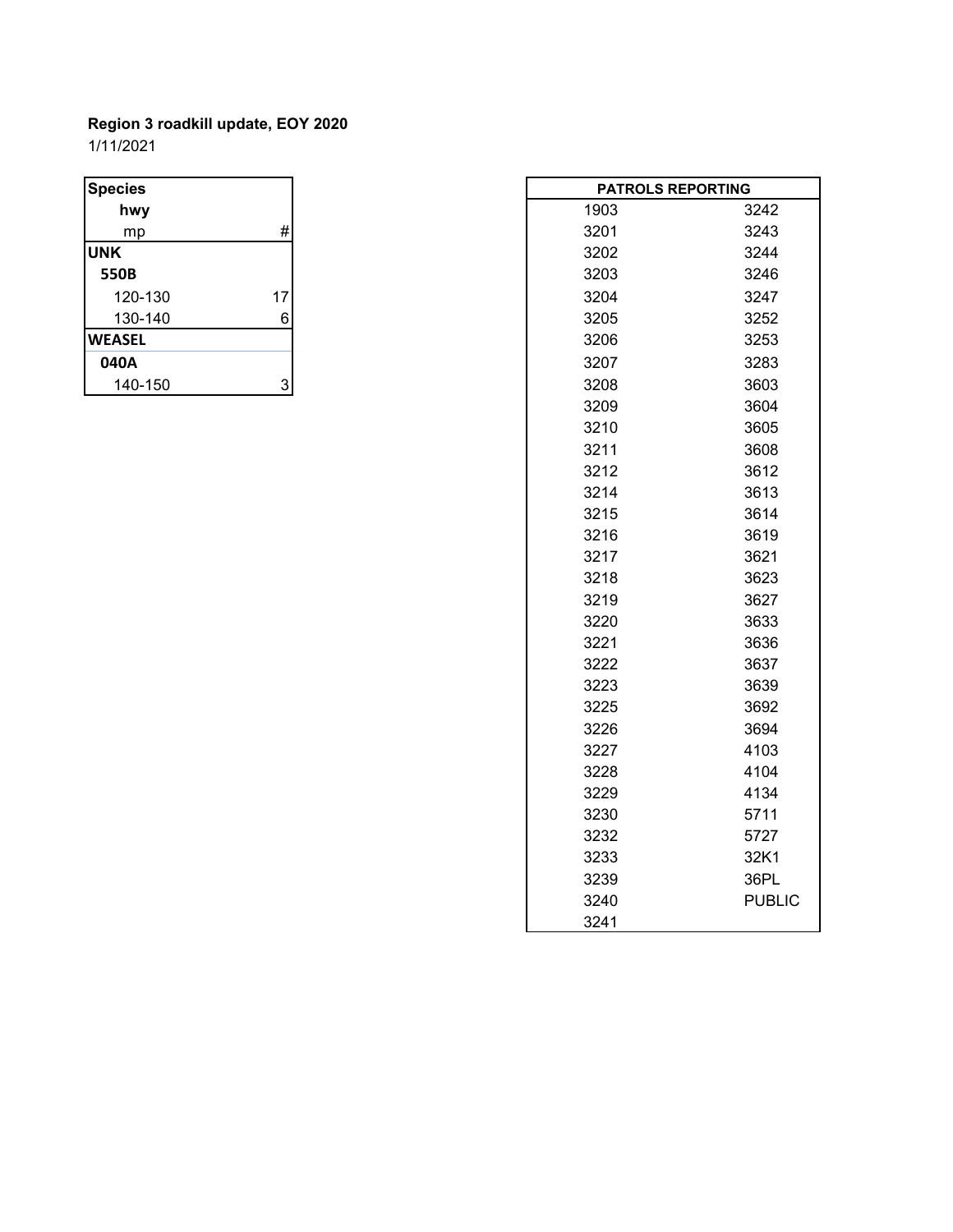1/12/2022 Totals from CDOT personnel

Total number of reported animals killed: 810

**Note:** Due to a possible compromise in the data, all calculations January - March, 2018, have been excluded from this report

| BY MONTH | 2017 | 2018                              | 2019 | 2020 | 2021 |
|----------|------|-----------------------------------|------|------|------|
| Jan      | 68   | -                                 | 50   | 55   | 53   |
| Feb      | 53   |                                   | 56   | 35   | 39   |
| Mar      | 71   |                                   | 51   | 84   | 78   |
| Apr      | 89   | 82                                | 79   | 94   | 68   |
| May      | 112  | 77                                | 91   | 69   | 88   |
| Jun      | 205  | 95                                | 145  | 130  | 67   |
| Jul      | 136  | 100                               | 110  | 67   | 51   |
| Aug      | 93   | 118                               | 80   | 136  | 68   |
| Sep      | 77   | 94                                | 79   | 66   | 67   |
| Oct      | 78   | 73                                | 59   | 77   | 110  |
| Nov      | 176  | 97                                | 109  | 105  | 65   |
| Dec      | 84   | 78                                | 84   | 89   | 56   |
| Total    | 1242 | 814                               | 993  | 1007 | 810  |
|          |      | 2017-2021 Average (-2018)<br>1013 |      |      |      |

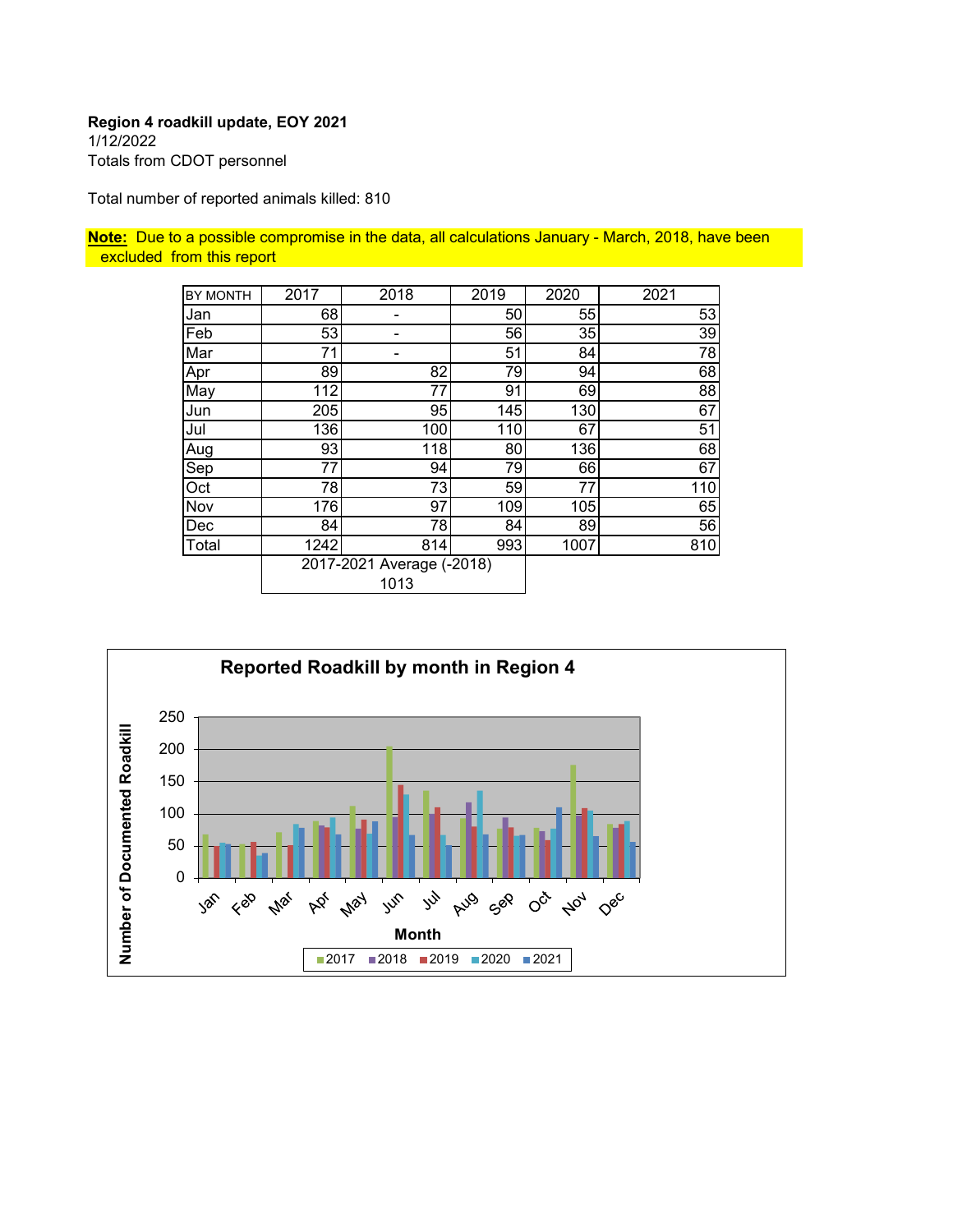| <b>BADGER</b><br>6<br>$\begin{array}{c} 3 \\ 1 \\ 13 \\ 2 \end{array}$<br>BIRD<br><b>BOBCAT</b><br>CAT<br>COW<br>20<br>COYOTE<br>338<br>DEER<br><b>DUCK</b><br>1<br><b>ELK</b><br>20<br><b>FOX</b><br>16<br>$\begin{array}{c} 2 \\ 3 \\ 1 \end{array}$<br><b>HAWK</b><br><b>MOOSE</b><br>PHEASANT<br>1<br>PRAIRIE DOC<br><b>PRONGHORI</b><br>16 |
|-------------------------------------------------------------------------------------------------------------------------------------------------------------------------------------------------------------------------------------------------------------------------------------------------------------------------------------------------|
|                                                                                                                                                                                                                                                                                                                                                 |
|                                                                                                                                                                                                                                                                                                                                                 |
|                                                                                                                                                                                                                                                                                                                                                 |
|                                                                                                                                                                                                                                                                                                                                                 |
|                                                                                                                                                                                                                                                                                                                                                 |
|                                                                                                                                                                                                                                                                                                                                                 |
|                                                                                                                                                                                                                                                                                                                                                 |
|                                                                                                                                                                                                                                                                                                                                                 |
|                                                                                                                                                                                                                                                                                                                                                 |
|                                                                                                                                                                                                                                                                                                                                                 |
|                                                                                                                                                                                                                                                                                                                                                 |
|                                                                                                                                                                                                                                                                                                                                                 |
|                                                                                                                                                                                                                                                                                                                                                 |
|                                                                                                                                                                                                                                                                                                                                                 |
|                                                                                                                                                                                                                                                                                                                                                 |
|                                                                                                                                                                                                                                                                                                                                                 |
| 14<br><b>RABBIT</b>                                                                                                                                                                                                                                                                                                                             |
| <b>RACCOON</b><br>40                                                                                                                                                                                                                                                                                                                            |
| <b>SHEEP</b><br>3                                                                                                                                                                                                                                                                                                                               |
| <b>SKUNK</b><br>18                                                                                                                                                                                                                                                                                                                              |
| TURKEY<br>$\overline{c}$                                                                                                                                                                                                                                                                                                                        |
| <b>UNK</b><br>290                                                                                                                                                                                                                                                                                                                               |
|                                                                                                                                                                                                                                                                                                                                                 |
| Species by Month                                                                                                                                                                                                                                                                                                                                |
| <b>JAN</b>                                                                                                                                                                                                                                                                                                                                      |
| $\overline{CAT}$                                                                                                                                                                                                                                                                                                                                |
| COYOTE                                                                                                                                                                                                                                                                                                                                          |
| $\begin{array}{c} 3 \\ 2 \\ 22 \\ 1 \end{array}$<br><b>DEER</b>                                                                                                                                                                                                                                                                                 |
| <b>FOX</b>                                                                                                                                                                                                                                                                                                                                      |
| $\overline{\mathbf{1}}$<br>RABBIT                                                                                                                                                                                                                                                                                                               |
| <b>SKUNK</b><br>1                                                                                                                                                                                                                                                                                                                               |
| 23<br><b>UNK</b>                                                                                                                                                                                                                                                                                                                                |
| <b>FEB</b>                                                                                                                                                                                                                                                                                                                                      |
| <b>DEER</b><br>20                                                                                                                                                                                                                                                                                                                               |
| 3<br>PRONGHOI                                                                                                                                                                                                                                                                                                                                   |
| <b>SHEEP</b><br>3                                                                                                                                                                                                                                                                                                                               |
| <b>UNK</b>                                                                                                                                                                                                                                                                                                                                      |
| <b>MARCH</b>                                                                                                                                                                                                                                                                                                                                    |
| COYOTE                                                                                                                                                                                                                                                                                                                                          |
| <b>DEER</b>                                                                                                                                                                                                                                                                                                                                     |
| <b>ELK</b>                                                                                                                                                                                                                                                                                                                                      |
| <b>FOX</b>                                                                                                                                                                                                                                                                                                                                      |
| <b>PRONGHORN</b>                                                                                                                                                                                                                                                                                                                                |
| <b>RABBIT</b>                                                                                                                                                                                                                                                                                                                                   |
| <b>RACCOON</b>                                                                                                                                                                                                                                                                                                                                  |
| <b>SKUNK</b>                                                                                                                                                                                                                                                                                                                                    |
| 1253122323<br><b>UNK</b>                                                                                                                                                                                                                                                                                                                        |

|                    |                |             | Species by Month |                |                  |
|--------------------|----------------|-------------|------------------|----------------|------------------|
| 2021 BY SPECIES    |                |             | <b>APRIL</b>     |                | Species by Month |
| <b>BADGER</b>      | 6              |             | <b>BADGER</b>    | 1              | <b>AUG</b>       |
| <b>BIRD</b>        | 3              |             | COYOTE           | $\overline{2}$ | <b>COW</b>       |
| <b>BOBCAT</b>      | 1              |             | <b>DEER</b>      | 22             | <b>DEER</b>      |
| <b>CAT</b>         | 13             |             | <b>ELK</b>       | 3              | <b>ELK</b>       |
| <b>COW</b>         | $\overline{2}$ |             | <b>HAWK</b>      |                | <b>RABBIT</b>    |
| COYOTE             | 20             |             | <b>MOOSE</b>     |                | <b>RACCOON</b>   |
| <b>DEER</b>        | 338            |             | PHEASANT         |                | <b>UNK</b>       |
| <b>DUCK</b>        | 1              |             | <b>PRONGHORN</b> | 5              | <b>SEPT</b>      |
| <b>ELK</b>         | 20             |             | <b>RABBIT</b>    | 3              | COYOTE           |
| <b>FOX</b>         | 16             |             | <b>RACCOON</b>   |                | <b>DEER</b>      |
| <b>HAWK</b>        | $\overline{2}$ |             | <b>SKUNK</b>     |                | <b>ELK</b>       |
| <b>MOOSE</b>       | 3              |             | <b>UNK</b>       | 27             | <b>FOX</b>       |
| PHEASANT           | 1              | <b>MAY</b>  |                  |                | <b>PRONGHORN</b> |
| <b>PRAIRIE DOC</b> | 1              |             | <b>CAT</b>       | 1              | <b>RABBIT</b>    |
| <b>PRONGHORI</b>   | 16             |             | <b>COW</b>       |                | <b>RACCOON</b>   |
| <b>RABBIT</b>      | 14             |             | <b>DEER</b>      | 36             | <b>SKUNK</b>     |
| <b>RACCOON</b>     | 40             |             | <b>ELK</b>       |                | <b>UNK</b>       |
|                    |                |             |                  |                |                  |
| <b>SHEEP</b>       | 3              |             | <b>FOX</b>       |                | <b>OCT</b>       |
| <b>SKUNK</b>       | 18             |             | <b>MOOSE</b>     |                | <b>BADGER</b>    |
| <b>TURKEY</b>      | $\overline{2}$ |             | <b>RACCOON</b>   |                | <b>BIRD</b>      |
| <b>UNK</b>         | 290            |             | <b>UNK</b>       | 46             | <b>CAT</b>       |
|                    |                |             | <b>JUNE</b>      |                | COYOTE           |
| Species by Month   |                |             | <b>BADGER</b>    | 1              | <b>DEER</b>      |
| <b>JAN</b>         |                |             | <b>CAT</b>       | 5              | <b>ELK</b>       |
| CAT                | $\overline{3}$ |             | COYOTE           |                | <b>FOX</b>       |
| COYOTE             | $\overline{2}$ |             | <b>DEER</b>      | 32             | <b>PRONGHORN</b> |
| <b>DEER</b>        | 22             |             | <b>DUCK</b>      |                | <b>RABBIT</b>    |
| <b>FOX</b>         | 1              |             | <b>ELK</b>       |                | <b>RACCOON</b>   |
| <b>RABBIT</b>      | 1              |             | <b>MOOSE</b>     |                | <b>SKUNK</b>     |
| <b>SKUNK</b>       | 1              |             | PRAIRIE DOG      |                | <b>TURKEY</b>    |
| <b>UNK</b>         | 23             |             | <b>PRONGHORN</b> | 3              | <b>UNK</b>       |
| <b>FEB</b>         |                |             | <b>RABBIT</b>    | 2              | <b>NOV</b>       |
| <b>DEER</b>        | 20             |             | <b>RACCOON</b>   | $\mathbf{1}$   | <b>BOBCAT</b>    |
| <b>PRONGHOI</b>    | 3              |             | <b>SKUNK</b>     |                | COYOTE           |
| <b>SHEEP</b>       | 3              |             | <b>TURKEY</b>    |                | <b>DEER</b>      |
| <b>UNK</b>         | 13             |             | <b>UNK</b>       | 15             | <b>RACCOON</b>   |
| <b>MARCH</b>       |                | <b>JULY</b> |                  |                | <b>UNK</b>       |
| COYOTE             | 1              |             | <b>BADGER</b>    |                | <b>DEC</b>       |
| <b>DEER</b>        | 25             |             | <b>BIRD</b>      |                | <b>DEER</b>      |
| <b>ELK</b>         | 3              |             | <b>CAT</b>       |                | <b>ELK</b>       |
| <b>FOX</b>         |                |             | <b>DEER</b>      | 22             | <b>UNK</b>       |
| <b>PRONGHORN</b>   | 2              |             | <b>FOX</b>       |                |                  |
| <b>RABBIT</b>      | $\overline{2}$ |             | <b>HAWK</b>      |                |                  |
| <b>RACCOON</b>     | 3              |             | <b>RACCOON</b>   | 3              |                  |
| <b>SKUNK</b>       | $\overline{2}$ |             | <b>SKUNK</b>     | $\overline{2}$ |                  |
| <b>UNK</b>         | 39             |             | <b>UNK</b>       | 19             |                  |
|                    |                |             |                  |                |                  |

|                  |                           | opooloo by mornin |                |                  |                           |
|------------------|---------------------------|-------------------|----------------|------------------|---------------------------|
| 2021 BY SPECIES  |                           | <b>APRIL</b>      |                | Species by Month |                           |
| <b>BADGER</b>    | 6                         | <b>BADGER</b>     |                | <b>AUG</b>       |                           |
| <b>BIRD</b>      | 3                         | COYOTE            | $\overline{2}$ | COW              | $\overline{1}$            |
| <b>BOBCAT</b>    | 1                         | <b>DEER</b>       | 22             | <b>DEER</b>      | 22                        |
| CAT              | 13                        | <b>ELK</b>        | 3              | <b>ELK</b>       | $\sqrt{3}$                |
| COW              | $\overline{2}$            | <b>HAWK</b>       |                | <b>RABBIT</b>    | $\frac{2}{7}$             |
| COYOTE           | 20                        | <b>MOOSE</b>      |                | <b>RACCOON</b>   |                           |
| DEER             | 338                       | <b>PHEASANT</b>   |                | <b>UNK</b>       | 33                        |
| <b>DUCK</b>      | 1                         | <b>PRONGHORN</b>  | 5              | <b>SEPT</b>      |                           |
| ELK              | 20                        | <b>RABBIT</b>     | 3              | <b>COYOTE</b>    | $\overline{1}$            |
| <b>FOX</b>       | 16                        | <b>RACCOON</b>    |                | <b>DEER</b>      | 27                        |
| <b>HAWK</b>      | $\overline{2}$            | <b>SKUNK</b>      |                | <b>ELK</b>       | $\ensuremath{\mathsf{3}}$ |
| MOOSE            | 3                         | <b>UNK</b>        | 27             | <b>FOX</b>       | $\overline{3}$            |
| PHEASANT         |                           | <b>MAY</b>        |                | <b>PRONGHORN</b> | $\mathbf{1}$              |
| PRAIRIE DOC      | 1                         | <b>CAT</b>        |                | <b>RABBIT</b>    | $\mathbf{1}$              |
| <b>PRONGHORI</b> | 16                        | COW               |                | <b>RACCOON</b>   | $\boldsymbol{9}$          |
| RABBIT           | 14                        | <b>DEER</b>       | 36             | <b>SKUNK</b>     | $\mathbf{1}$              |
| <b>RACCOON</b>   | 40                        | <b>ELK</b>        |                | <b>UNK</b>       | 21                        |
| <b>SHEEP</b>     | $\mathbf{3}$              | <b>FOX</b>        |                | <b>OCT</b>       |                           |
| <b>SKUNK</b>     | 18                        | <b>MOOSE</b>      |                | <b>BADGER</b>    | $\overline{3}$            |
| <b>TURKEY</b>    | $\overline{2}$            | <b>RACCOON</b>    |                | <b>BIRD</b>      | $\frac{2}{3}$             |
| <b>UNK</b>       | 290                       | <b>UNK</b>        | 46             | <b>CAT</b>       |                           |
|                  |                           | <b>JUNE</b>       |                | COYOTE           | 11                        |
| Species by Month |                           | <b>BADGER</b>     |                | <b>DEER</b>      | 37                        |
| JAN              |                           | <b>CAT</b>        | 5              | <b>ELK</b>       | $\sqrt{2}$                |
| CAT              | $\overline{3}$            | COYOTE            | $\overline{2}$ | <b>FOX</b>       | $\boldsymbol{9}$          |
| COYOTE           | $\overline{2}$            | <b>DEER</b>       | 32             | <b>PRONGHORN</b> | $\sqrt{2}$                |
| <b>DEER</b>      | 22                        | <b>DUCK</b>       |                | <b>RABBIT</b>    | $\mathbf{3}$              |
| <b>FOX</b>       | 1                         | <b>ELK</b>        |                | <b>RACCOON</b>   | 13                        |
| <b>RABBIT</b>    |                           | <b>MOOSE</b>      |                | <b>SKUNK</b>     | 10                        |
| <b>SKUNK</b>     | 1                         | PRAIRIE DOG       |                | <b>TURKEY</b>    | $\mathbf{1}$              |
| <b>UNK</b>       | 23                        | <b>PRONGHORN</b>  | 3              | <b>UNK</b>       | 14                        |
| FEB              |                           | <b>RABBIT</b>     | 2              | <b>NOV</b>       |                           |
| <b>DEER</b>      | 20                        | <b>RACCOON</b>    |                | <b>BOBCAT</b>    | $\mathbf{1}$              |
| <b>PRONGHOI</b>  | $\overline{3}$            | <b>SKUNK</b>      |                | COYOTE           | $\mathbf{1}$              |
| <b>SHEEP</b>     | 3                         | <b>TURKEY</b>     |                | <b>DEER</b>      | 40                        |
| <b>UNK</b>       | 13                        | <b>UNK</b>        | 15             | <b>RACCOON</b>   | $\overline{c}$            |
| <b>MARCH</b>     |                           | <b>JULY</b>       |                | <b>UNK</b>       | 21                        |
| <b>COYOTE</b>    | $\mathbf{1}$              | <b>BADGER</b>     |                | <b>DEC</b>       |                           |
| <b>DEER</b>      | 25                        | <b>BIRD</b>       |                | <b>DEER</b>      | 33                        |
| <b>ELK</b>       | $\ensuremath{\mathsf{3}}$ | <b>CAT</b>        |                | <b>ELK</b>       | 4                         |
| <b>FOX</b>       | 1                         | <b>DEER</b>       | 22             | <b>UNK</b>       | 19                        |
|                  |                           |                   |                |                  |                           |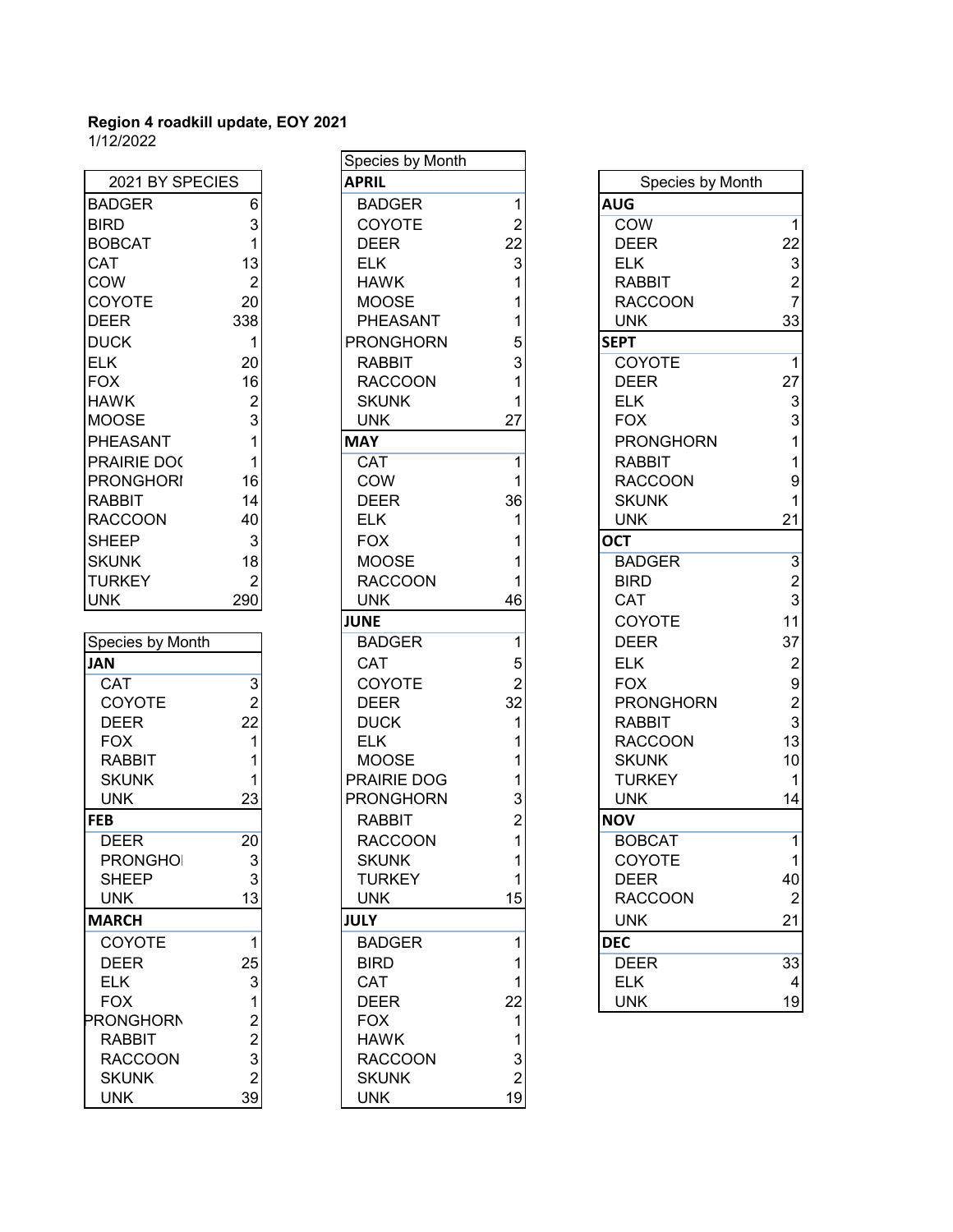| hwy       |                                                                                   |
|-----------|-----------------------------------------------------------------------------------|
| mp        | #                                                                                 |
| 001A      |                                                                                   |
| $0 - 10$  | $\frac{3}{3}$                                                                     |
| $10 - 20$ |                                                                                   |
| 006J      |                                                                                   |
| 370-380   | 1                                                                                 |
| 380-390   | 11                                                                                |
| 390-400   | 17                                                                                |
| 400-410   |                                                                                   |
| 420-430   | $\frac{9}{7}$                                                                     |
| 430-440   |                                                                                   |
| 440-450   | $\frac{1}{1}$                                                                     |
| 450-460   |                                                                                   |
| 007A      |                                                                                   |
| $0 - 10$  | $\overline{1}$                                                                    |
| 30-40     | 3                                                                                 |
| 014B      |                                                                                   |
| 60-70     | $\overline{\mathbf{1}}$                                                           |
| 80-90     |                                                                                   |
| 90-100    |                                                                                   |
| 100-110   | $\frac{1}{2}$ $\frac{2}{6}$ $\frac{6}{1}$ $\frac{3}{2}$                           |
| 110-120   |                                                                                   |
| 120-130   |                                                                                   |
| 014C      |                                                                                   |
| 140-150   |                                                                                   |
| 150-160   |                                                                                   |
| 160-170   |                                                                                   |
| 180-190   |                                                                                   |
| 200-210   |                                                                                   |
| 210-220   |                                                                                   |
| 220-230   | $\frac{5}{4}$<br>$\frac{4}{2}$<br>$\frac{5}{1}$<br>$\frac{1}{2}$<br>$\frac{1}{4}$ |
| 230-240   |                                                                                   |
| 240-250   | $\overline{1}$                                                                    |
| 024B      |                                                                                   |
| 430-440   |                                                                                   |
| 024C      |                                                                                   |
| 440-450   | 3                                                                                 |
| 450-460   | 1                                                                                 |
| 024G      |                                                                                   |
| 350-360   | $\overline{\mathbf{1}}$                                                           |
| 360-370   | $\overline{c}$                                                                    |
| 370-380   |                                                                                   |

| hwy       |                | hwy       |                | hwy       |
|-----------|----------------|-----------|----------------|-----------|
| mp        | #              | mp        | #              | mp        |
| 001A      |                | 025A      |                | 040H      |
| $0 - 10$  | $\overline{3}$ | 230-240   |                | 390-400   |
| $10 - 20$ | 3              | 240-250   | 1              | 400-410   |
| 006J      |                | 250-260   | 3              | 430-440   |
| 370-380   | 1              | 260-270   | $\overline{2}$ | 440-450   |
| 380-390   | 11             | 270-280   | $\overline{4}$ | 450-460   |
| 390-400   | 17             | 290-300   | 1              | 460-470   |
| 400-410   | 9              | 300-310   | 4              | 470-480   |
| 420-430   | 3              | 034A      |                | 490-500   |
| 430-440   | 7              | 70-80     | 1              | 042A      |
| 440-450   | 1              | 80-90     | 4              | $0 - 10$  |
| 450-460   |                | 90-100    | 8              | 052A      |
| 007A      |                | 110-120   | 5              | 10-20     |
| $0 - 10$  | $\mathbf{1}$   | 120-130   | $\overline{1}$ | $20 - 30$ |
| 30-40     | 3              | 140-150   | 9              | 60-70     |
| 014B      |                | 034B      |                | 052B      |
| 60-70     | 1              | 150-160   | 1              | 90-100    |
| 80-90     | 1              | 160-170   | 5              | 059A      |
| 90-100    | $\overline{2}$ | 170-180   | 3              | $0 - 10$  |
| 100-110   | $\overline{6}$ | 180-190   | 8              | $10 - 20$ |
| 110-120   | $\overline{1}$ | 210-220   | 5              | 50-60     |
| 120-130   | 3              | 220-230   | 5              | 60-70     |
| 014C      |                | 230-240   | $\overline{2}$ | 059B      |
| 140-150   | 5              | 240-250   | $\overline{7}$ | 70-80     |
| 150-160   | 4              | 250-260   | 6              | 80-90     |
| 160-170   | $\overline{2}$ | 260-270   | 5              | 100-110   |
| 180-190   | 5              | 036A      |                | 130-140   |
| 200-210   | 1              | $10 - 20$ | 1              | 140-150   |
| 210-220   | 1              | 036B      |                | 150-160   |
| 220-230   | $\overline{2}$ | 10-20     | 5              | 160-170   |
| 230-240   | 4              | 20-30     | 11             | 060B      |
| 240-250   | $\overline{1}$ | 30-40     | 13             | $10 - 20$ |
| 024B      |                | 036D      |                | 20-30     |
| 430-440   | $\overline{2}$ | 140-150   | 19             | 061A      |
| 024C      |                | 150-160   | 4              | 20-30     |
| 440-450   | 3              | 160-170   | 7              | 30-40     |
| 450-460   | 1              | 170-180   | 5              | 063A      |
| 024G      |                | 180-190   | 19             | $0 - 10$  |
| 350-360   | 1              | 190-200   | 8              | 10-20     |
| 360-370   | $\overline{2}$ | 200-210   |                | 20-30     |
| 370-380   | $\mathbf{1}$   | 210-220   | $\overline{c}$ |           |
|           |                | 220-230   | 9              |           |

| hwy         |                | hwy       |                | hwy       |                           |
|-------------|----------------|-----------|----------------|-----------|---------------------------|
| mp          | #              | mp        | #              | mp        | $\#$                      |
| 001A        |                | 025A      |                | 040H      |                           |
| $0 - 10$    | $\overline{3}$ | 230-240   |                | 390-400   | $\overline{c}$            |
| $10 - 20$   | 3              | 240-250   |                | 400-410   | $\overline{1}$            |
| <b>006J</b> |                | 250-260   | 3              | 430-440   | 9                         |
| 370-380     | 1              | 260-270   | $\overline{2}$ | 440-450   | $\frac{3}{5}$             |
| 380-390     | 11             | 270-280   | 4              | 450-460   |                           |
| 390-400     | 17             | 290-300   |                | 460-470   |                           |
| 400-410     | 9              | 300-310   | 4              | 470-480   | $\overline{1}$            |
| 420-430     | 3              | 034A      |                | 490-500   | $\overline{2}$            |
| 430-440     |                | 70-80     |                | 042A      |                           |
| 440-450     |                | 80-90     | 4              | $0 - 10$  | $\overline{3}$            |
| 450-460     |                | 90-100    | 8              | 052A      |                           |
| 007A        |                | 110-120   | 5              | $10 - 20$ | 4                         |
| $0 - 10$    | 1              | 120-130   |                | 20-30     | 4                         |
| 30-40       | 3              | 140-150   | 9              | 60-70     | $\overline{2}$            |
| 014B        |                | 034B      |                | 052B      |                           |
| 60-70       |                | 150-160   |                | 90-100    | $\overline{2}$            |
| 80-90       |                | 160-170   | 5              | 059A      |                           |
| 90-100      | 2              | 170-180   | 3              | $0 - 10$  | $\overline{5}$            |
| 100-110     | 6              | 180-190   | 8              | $10 - 20$ | $\overline{\mathbf{c}}$   |
| 110-120     |                | 210-220   | 5              | 50-60     | 1                         |
| 120-130     | 3              | 220-230   | 5              | 60-70     | 1                         |
| 014C        |                | 230-240   | $\overline{2}$ | 059B      |                           |
| 140-150     | 5              | 240-250   | 7              | 70-80     | $6\phantom{1}6$           |
| 150-160     | 4              | 250-260   | 6              | 80-90     |                           |
| 160-170     | $\overline{2}$ | 260-270   | 5              | 100-110   | $6\phantom{1}6$           |
| 180-190     | 5              | 036A      |                | 130-140   | $\boldsymbol{6}$          |
| 200-210     |                | $10 - 20$ | 1              | 140-150   | 1                         |
| 210-220     |                | 036B      |                | 150-160   | 1                         |
| 220-230     | 2              | $10 - 20$ | 5              | 160-170   | 2                         |
| 230-240     | 4              | 20-30     | 11             | 060B      |                           |
| 240-250     |                | 30-40     | 13             | $10 - 20$ | $\mathbf{1}$              |
| 024B        |                | 036D      |                | 20-30     | $\overline{\mathbf{4}}$   |
| 430-440     | $\overline{c}$ | 140-150   | 19             | 061A      |                           |
| 024C        |                | 150-160   | 4              | 20-30     | $\overline{\mathbf{c}}$   |
| 440-450     | 3              | 160-170   | 7              | 30-40     | $\overline{c}$            |
| 450-460     | 1              | 170-180   | 5              | 063A      |                           |
| 024G        |                | 180-190   | 19             | $0 - 10$  | 1                         |
| 350-360     | 1              | 190-200   | 8              | $10 - 20$ | $\ensuremath{\mathsf{3}}$ |
| 360-370     | $\overline{c}$ | 200-210   |                | 20-30     | $\mathbf 5$               |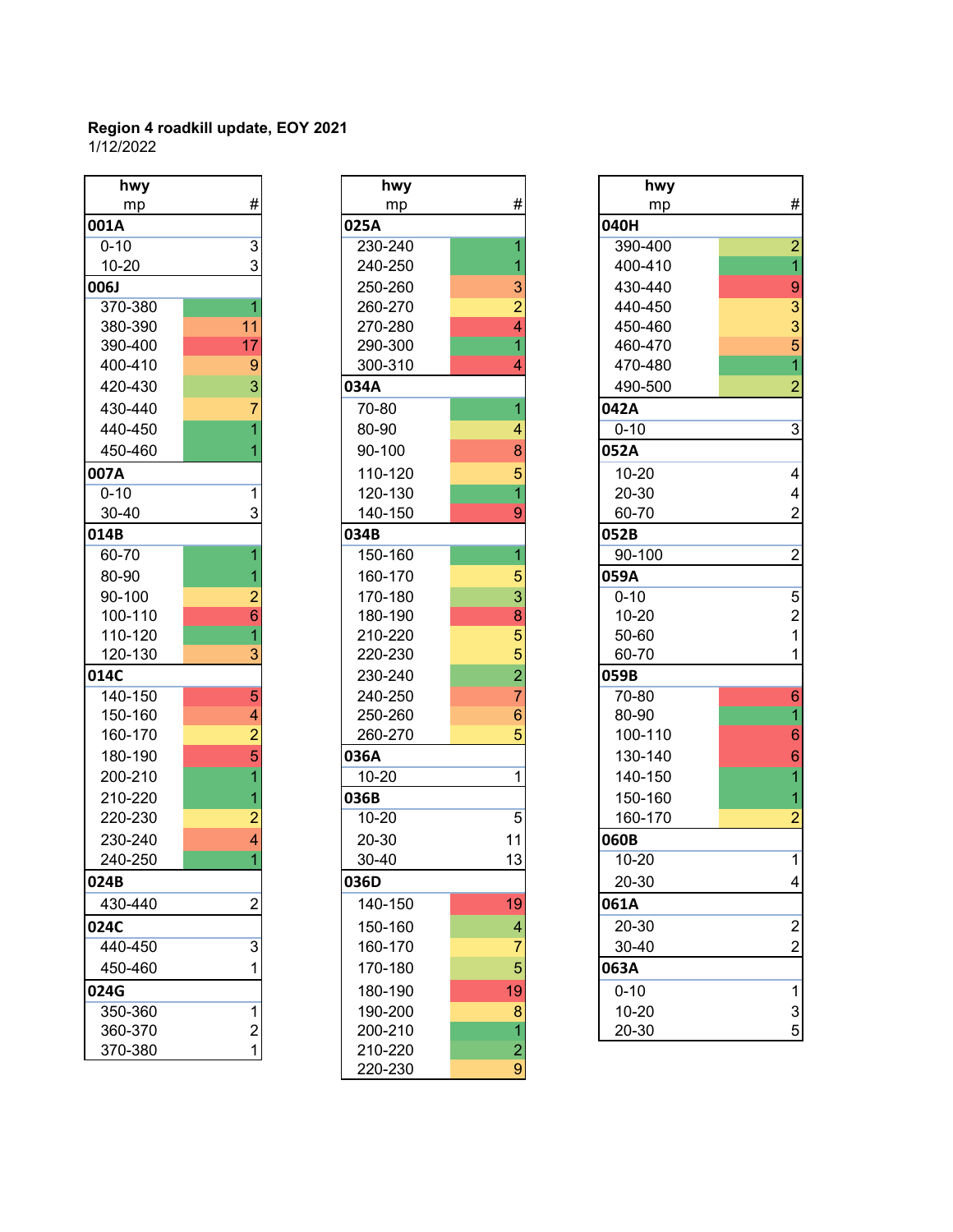| hwy                |                               |                  |
|--------------------|-------------------------------|------------------|
| mp                 | #                             |                  |
| 066B               |                               | 085L             |
| 30-40              | 22                            | 270              |
| 40-50              | 1                             | 280              |
| 50-60              | $\overline{2}$                | 290              |
| 070A               |                               | 300              |
| 340-350            | $\overline{3}$                | 310              |
| 350-360            | $\overline{2}$                | 086A             |
| 360-370            | $\overline{1}$                | $20 -$           |
| 410-420            | $\overline{1}$                | $30 -$           |
| 420-430            | $\overline{1}$                | 40-              |
| 430-440            | $\overline{1}$                | $50-$            |
| 071C               |                               | $60 -$           |
| 100-110            | $\overline{1}$                | 093A             |
| 80-90              | $\overline{2}$                | $10 -$           |
| 071D               |                               | 094A             |
| 120-130            | $\overline{1}$                | $40 -$           |
| 140-150            | $\overline{7}$                | 113A             |
| 150-160            | 28                            | $10 -$           |
| 160-170            | 5                             | 119A             |
| 170-180            | 18                            | $40 -$           |
| 071E               |                               | 119B             |
| 180-190            | 7                             | $40 -$           |
| 190-200            | 5                             | $50-$            |
| 071F               |                               | 119C             |
| 230-240            | 5                             | $50-$            |
| 076A               |                               | 60-              |
| 30-40              | $\overline{1}$                | 138A             |
| 80-90              | 4                             | $0 - 1$          |
| 90-100             | 14                            | $10 -$           |
| 100-110            | 3                             | $30 -$           |
| 110-120            | 7<br>$\overline{\mathcal{A}}$ | $50-$            |
| 130-140            |                               | 60-              |
| 160-170            | 1                             | 144A             |
| 170-180<br>180-190 | $\overline{2}$<br>11          | $10 -$<br>$20 -$ |
| 085C               |                               |                  |
|                    |                               | $30 -$           |
| 240-250            | 5                             | 157A             |
| 250-260            | 6                             | $0 - 1$          |
| 260-270            | 6                             | 170A             |

| hwy     |                | hwy       |                  | hwy      |
|---------|----------------|-----------|------------------|----------|
| mp      | #              | mp        | #                | mp       |
| 066B    |                | 085L      |                  | 287B     |
| 30-40   | 22             | 270-280   | 3                | 130-140  |
| 40-50   | $\mathbf{1}$   | 280-290   | 8                | 287C     |
| 50-60   | $\overline{2}$ | 290-300   | 4                | 270-280  |
| 070A    |                | 300-310   | $\overline{2}$   | 310-320  |
| 340-350 | $\overline{3}$ | 310-320   | $\overline{2}$   | 320-330  |
| 350-360 | $\overline{2}$ | 086A      |                  | 350-360  |
| 360-370 |                | 20-30     | 13               | 360-370  |
| 410-420 |                | 30-40     | 1                | 370-380  |
| 420-430 |                | 40-50     | 3                | 380-390  |
| 430-440 |                | 50-60     | 3                | 390-400  |
| 071C    |                | 60-70     | $\overline{2}$   | 385C     |
| 100-110 | 1              | 093A      |                  | 150-160  |
| 80-90   | $\overline{2}$ | $10 - 20$ | 1                | 160-170  |
| 071D    |                | 094A      |                  | 170-180  |
| 120-130 | 1              | 40-50     | $\overline{3}$   | 200-210  |
| 140-150 | $\overline{7}$ | 113A      |                  | 210-220  |
| 150-160 | 28             | $10 - 20$ | 1                | 220-230  |
| 160-170 | 5              | 119A      |                  | 385D     |
| 170-180 | 18             | 40-50     | $\overline{3}$   | 220-230  |
| 071E    |                | 119B      |                  | 230-240  |
| 180-190 | $\overline{7}$ | 40-50     | 6                | 240-250  |
| 190-200 | 5              | 50-60     | 5                | 250-260  |
| 071F    |                | 119C      |                  | 260-270  |
| 230-240 | 5              | $50 - 60$ | 4                | 270-280  |
| 076A    |                | 60-70     | $\overline{2}$   | 310-320  |
| 30-40   | 1              | 138A      |                  | 402A     |
| 80-90   | 4              | $0 - 10$  | 5                | $0 - 10$ |
| 90-100  | 14             | 10-20     | $\boldsymbol{6}$ |          |
| 100-110 | 3              | 30-40     | 1                |          |
| 110-120 | $\overline{7}$ | 50-60     | 3                |          |
| 130-140 | 4              | 60-70     | $\overline{2}$   |          |
| 160-170 | 1              | 144A      |                  |          |
| 170-180 | $\overline{a}$ | $10 - 20$ | 5                |          |
| 180-190 | 11             | 20-30     | 1                |          |
| 085C    |                | 30-40     | 1                |          |
| 240-250 | 5              | 157A      |                  |          |
| 250-260 | 6              | $0 - 10$  | 5                |          |
| 260-270 | 6              | 170A      |                  |          |
|         |                | $0 - 10$  | $\overline{2}$   |          |

| hwy           |                 | hwy       |                | hwy         |                  |
|---------------|-----------------|-----------|----------------|-------------|------------------|
| mp            | #               | mp        | $\#$           | mp          | $\#$             |
| 066B          |                 | 085L      |                | 287B        |                  |
| 30-40         | $\overline{22}$ | 270-280   | 3              | 130-140     | 1                |
| 40-50         | 1               | 280-290   | 8              | <b>287C</b> |                  |
| 50-60         | 2               | 290-300   | 4              | 270-280     |                  |
| 070A          |                 | 300-310   | 2              | 310-320     |                  |
| 340-350       | 3               | 310-320   | $\overline{2}$ | 320-330     | 5                |
| 350-360       |                 | 086A      |                | 350-360     |                  |
| 360-370       |                 | 20-30     | 13             | 360-370     | 24               |
| 410-420       |                 | $30 - 40$ |                | 370-380     | 13               |
| 420-430       |                 | 40-50     | 3              | 380-390     | 24               |
| 430-440       |                 | 50-60     | 3              | 390-400     | 3                |
| 071C          |                 | 60-70     | $\overline{2}$ | 385C        |                  |
| 100-110       | 1               | 093A      |                | 150-160     | $\overline{2}$   |
| 80-90         |                 | $10 - 20$ | 1              | 160-170     | $\overline{c}$   |
| 071D          |                 | 094A      |                | 170-180     | $\overline{c}$   |
| 120-130       |                 | 40-50     | 3              | 200-210     | 3                |
| 140-150       |                 | 113A      |                | 210-220     | 20               |
| 150-160       | 28              | $10 - 20$ |                | 220-230     | 8                |
| 160-170       | 5               | 119A      |                | 385D        |                  |
| 170-180       | 18              | $40 - 50$ | $\overline{3}$ | 220-230     | $\overline{3}$   |
| 071E          |                 | 119B      |                | 230-240     | $\overline{c}$   |
| 180-190       | 7               | 40-50     | 6              | 240-250     | $\overline{c}$   |
| 190-200       | 5               | 50-60     | 5              | 250-260     |                  |
| 071F          |                 | 119C      |                | 260-270     | 5                |
| 230-240       | 5               | 50-60     | 4              | 270-280     | 3                |
| 076A          |                 | 60-70     | 2              | 310-320     |                  |
| 30-40         |                 | 138A      |                | 402A        |                  |
| 80-90         |                 | $0 - 10$  | 5              | $0 - 10$    | $\boldsymbol{2}$ |
| $\sim$ $\sim$ |                 | $\sim$ 00 |                |             |                  |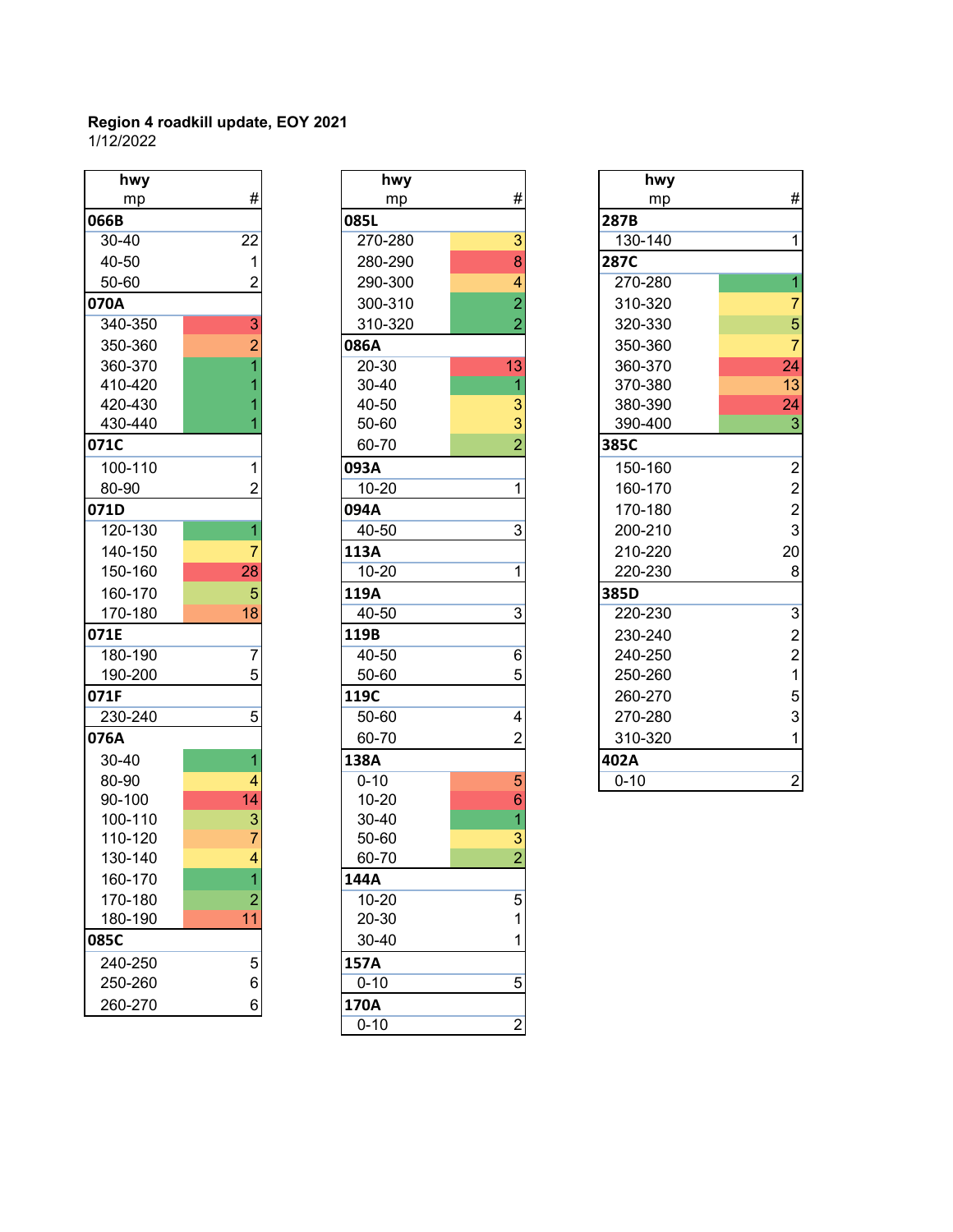| <b>Species</b> |                |
|----------------|----------------|
| hwy            |                |
| mp             | #              |
| <b>BADGER</b>  |                |
| <b>006J</b>    |                |
| 430-440        | 1              |
| 036D           |                |
| 180-190        | 1              |
| 076A           |                |
| 110-120        | 3              |
| 085L           |                |
| 270-280        | 1              |
| <b>BIRD</b>    |                |
| 071D           |                |
| 150-160        | 1              |
| 076A           |                |
| 110-120        |                |
| <b>BOBCAT</b>  |                |
| 036B           |                |
| 30-40          | 1              |
| <b>CAT</b>     |                |
| 036D           |                |
| 180-190        |                |
| 190-200        |                |
| 210-220        |                |
| 071D           | $222$ $12$     |
| 150-160        |                |
| 160-170        |                |
| 076A           |                |
| 90-100         | $\overline{1}$ |
| 085L           |                |
| 280-290        | 3              |
| <b>COW</b>     |                |
| 059A           |                |
| 50-60          | 1              |
| 070A           |                |
| 350-360        | 1              |
| <b>COYOTE</b>  |                |
| 014C           |                |
| 180-190        |                |

| <b>Species</b> |                         | <b>Species</b> |                           | <b>Species</b> |
|----------------|-------------------------|----------------|---------------------------|----------------|
| hwy            |                         | hwy            |                           | hwy            |
| mp             | $\#$                    | mp             | #                         | mp             |
| <b>BADGER</b>  |                         | <b>COYOTE</b>  |                           | <b>DEER</b>    |
| 006J           |                         | 036D           |                           | 014C           |
| 430-440        | 1                       | 140-150        | $\overline{2}$            | 140-15         |
| 036D           |                         | 220-230        | $\overline{2}$            | 150-16         |
| 180-190        | 1                       | 040H           |                           | 220-23         |
| 076A           |                         | 490-500        | 1                         | 230-24         |
| 110-120        | 3                       | 071D           |                           | 240-25         |
| 085L           |                         | 170-180        | 5                         | 024G           |
| 270-280        | 1                       | 076A           |                           | 360-37         |
| <b>BIRD</b>    |                         | 110-120        | 1                         | 370-38         |
| 071D           |                         | 90-100         | 5                         | 025A           |
| 150-160        | 1                       | 138A           |                           | 240-25         |
| 076A           |                         | $10 - 20$      | 1                         | 250-26         |
| 110-120        | 2                       | 385C           |                           | 260-27         |
| <b>BOBCAT</b>  |                         | 160-170        | 1                         | 270-28         |
| 036B           |                         | <b>DEER</b>    |                           | 290-30         |
| 30-40          | 1                       | 001A           |                           | 300-31         |
| <b>CAT</b>     |                         | $0 - 10$       | $\ensuremath{\mathsf{3}}$ | 034A           |
| 036D           |                         | $10 - 20$      | $\overline{2}$            | 70-80          |
| 180-190        | $\overline{\mathbf{c}}$ | 006J           |                           | 80-90          |
| 190-200        | $\overline{c}$          | 380-390        | 3                         | 90-100         |
| 210-220        | $\overline{2}$          | 390-400        | 7                         | 110-12         |
| 071D           |                         | 400-410        | 5                         | 140-15         |
| 150-160        | 1                       | 420-430        | 1                         | 034B           |
| 160-170        | $\overline{2}$          | 430-440        | 1                         | 150-16         |
| 076A           |                         | 450-460        | 1                         | 180-19         |
| 90-100         | 1                       | 007A           |                           | 220-23         |
| 085L           |                         | $0 - 10$       | 1                         | 230-24         |
| 280-290        | 3                       | 30-40          | 1                         | 240-25         |
| COW            |                         | 014B           |                           | 250-26         |
| 059A           |                         | 60-70          | 1                         | 260-27         |
| 50-60          | 1                       | 80-90          | 1                         | 036A           |
| 070A           |                         | 90-100         | 1                         | $10 - 20$      |
| 350-360        | 1                       | 100-110        | 5                         | 036B           |
| <b>COYOTE</b>  |                         | 110-120        | 1                         | $10 - 20$      |
| 01AC           |                         |                |                           | _ חפ_חפ        |

| <b>Species</b> |                         | <b>Species</b> |                | <b>Species</b> |                         |
|----------------|-------------------------|----------------|----------------|----------------|-------------------------|
| hwy            |                         | hwy            |                | hwy            |                         |
| mp             | $\#$                    | mp             | #              | mp             | $\#$                    |
| <b>BADGER</b>  |                         | <b>COYOTE</b>  |                | <b>DEER</b>    |                         |
| 006J           |                         | 036D           |                | 014C           |                         |
| 430-440        | 1                       | 140-150        | 2              | 140-150        | $\mathbf{1}$            |
| 036D           |                         | 220-230        | $\overline{2}$ | 150-160        | $\overline{2}$          |
| 180-190        | 1                       | 040H           |                | 220-230        | $\mathbf{1}$            |
| 076A           |                         | 490-500        | 1              | 230-240        | $\overline{\mathbf{4}}$ |
| 110-120        | 3                       | 071D           |                | 240-250        | $\mathbf{1}$            |
| 085L           |                         | 170-180        | 5              | 024G           |                         |
| 270-280        | 1                       | 076A           |                | 360-370        | $\mathbf{1}$            |
| <b>BIRD</b>    |                         | 110-120        |                | 370-380        | $\mathbf{1}$            |
| 071D           |                         | 90-100         | 5              | 025A           |                         |
| 150-160        | 1                       | 138A           |                | 240-250        | $\mathbf{1}$            |
| 076A           |                         | $10 - 20$      |                | 250-260        | $\boldsymbol{2}$        |
| 110-120        | 2                       | 385C           |                | 260-270        | $\overline{2}$          |
| <b>BOBCAT</b>  |                         | 160-170        |                | 270-280        | $\overline{\mathbf{4}}$ |
| 036B           |                         | <b>DEER</b>    |                | 290-300        | $\mathbf{1}$            |
| 30-40          | 1                       | 001A           |                | 300-310        | $\overline{\mathbf{4}}$ |
| <b>CAT</b>     |                         | $0 - 10$       | 3              | 034A           |                         |
| 036D           |                         | $10 - 20$      | 2              | 70-80          | $\mathbf{1}$            |
| 180-190        | $\overline{c}$          | 006J           |                | 80-90          | $\overline{\mathbf{c}}$ |
| 190-200        | $\overline{c}$          | 380-390        | 3              | 90-100         | 3                       |
| 210-220        | $\overline{2}$          | 390-400        | $\overline{7}$ | 110-120        | $\overline{\mathbf{4}}$ |
| 071D           |                         | 400-410        | 5              | 140-150        | $\overline{\mathbf{4}}$ |
| 150-160        | $\mathbf{1}$            | 420-430        | 1              | 034B           |                         |
| 160-170        | $\overline{2}$          | 430-440        |                | 150-160        | $\mathbf{1}$            |
| 076A           |                         | 450-460        |                | 180-190        | $\mathbf{1}$            |
| 90-100         | 1                       | 007A           |                | 220-230        | $\mathbf{1}$            |
| 085L           |                         | $0 - 10$       |                | 230-240        | $\mathbf{1}$            |
| 280-290        | $\overline{3}$          | 30-40          | 1              | 240-250        | 5                       |
| <b>COW</b>     |                         | 014B           |                | 250-260        | 6                       |
| 059A           |                         | 60-70          | 1              | 260-270        | 5                       |
| 50-60          | 1                       | 80-90          | 1              | 036A           |                         |
| 070A           |                         | 90-100         |                | $10 - 20$      | $\mathbf{1}$            |
| 350-360        | 1                       | 100-110        | 5              | 036B           |                         |
| <b>COYOTE</b>  |                         | 110-120        | 1              | $10 - 20$      | 4                       |
| 014C           |                         |                |                | 20-30          | 9                       |
| 180-190        | $\overline{\mathbf{c}}$ |                |                | 30-40          | 4                       |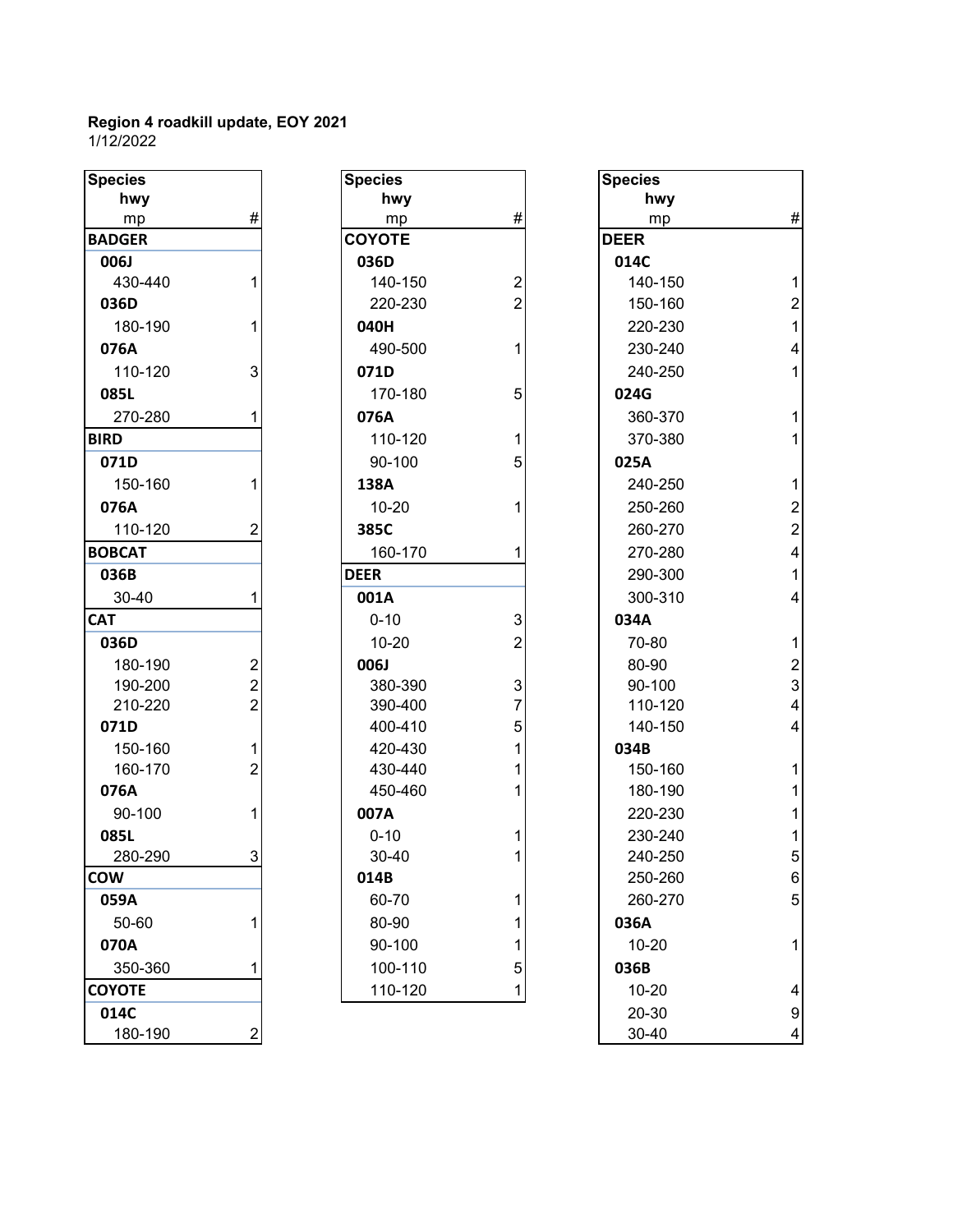| hwy<br>hwy<br>hwy<br>$\#$<br>#<br>#<br>mp<br>mp<br>mp<br><b>DEER</b><br><b>DEER</b><br>144A<br>036D<br>071D<br>140-150<br>$\ensuremath{\mathsf{3}}$<br>$10 - 20$<br>150-160<br>4<br>6<br>$\overline{2}$<br>3<br>20-30<br>170-180<br>170-180<br>$\mathbf 1$<br>180-190<br>1<br>30-40<br>$\mathbf{1}$<br>071E<br>040H<br>190-200<br>$\overline{2}$<br>157A<br>$\overline{2}$<br>071F<br>390-400<br>$0 - 10$<br>1<br>1<br>400-410<br>230-240<br>$\overline{c}$<br><b>287C</b><br>430-440<br>$\mathbf 1$<br>6<br>076A<br>270-280<br>$\overline{2}$<br>$\overline{4}$<br>440-450<br>100-110<br>310-320<br>1<br>3<br>1<br>110-120<br>450-460<br>320-330<br>5<br>460-470<br>160-170<br>1<br>350-360<br>23<br>470-480<br>170-180<br>$\overline{2}$<br>360-370<br>$\overline{7}$<br>13<br>490-500<br>180-190<br>370-380<br>21<br>$\overline{2}$<br>052A<br>90-100<br>380-390<br>$\overline{2}$<br>085C<br>390-400<br>$10 - 20$<br>1<br>20-30<br>240-250<br>385C<br>4<br>4<br>5<br>60-70<br>$\overline{2}$<br>250-260<br>150-160<br>$\mathbf{1}$<br>052B<br>260-270<br>170-180<br>4<br>90-100<br>$\overline{2}$<br>085L<br>200-210<br>$\mathbf{1}$<br>$\overline{c}$<br>059A<br>280-290<br>210-220<br>1<br>$0 - 10$<br>$\overline{2}$<br>290-300<br>220-230<br>1<br>1<br>$\overline{2}$<br>$10 - 20$<br>310-320<br>385D<br>086A<br>060B<br>230-240<br>$\mathbf{1}$<br>$\overline{c}$<br>20-30<br>20-30<br>9<br>240-250<br>4<br>$\overline{1}$<br>$\overline{2}$<br>061A<br>40-50<br>250-260<br>$\overline{2}$<br>$\overline{\mathcal{A}}$<br>30-40<br>50-60<br>260-270<br>1<br>066B<br>60-70<br>1<br>270-280<br>30-40<br>093A<br>402A<br>8<br>1<br>$10 - 20$<br>$\overline{2}$<br>40-50<br>1<br>$0 - 10$<br>$\overline{2}$<br>50-60<br><b>DUCK</b><br>119A<br>070A<br>036D<br>40-50<br>$\overline{2}$<br>$\mathbf{3}$<br>340-350<br>119B<br>160-170<br>1<br>50-60<br>350-360<br>3<br><b>ELK</b><br>119C<br>014B<br>360-370<br>410-420<br>60-70<br>90-100<br>$\overline{2}$<br>1<br>138A<br>071C<br>025A<br>100-110<br>$0 - 10$<br>250-260<br>1<br>5<br>1<br>80-90<br>$10 - 20$<br>1 | <b>Species</b> | <b>Species</b> |   | <b>Species</b> |  |
|---------------------------------------------------------------------------------------------------------------------------------------------------------------------------------------------------------------------------------------------------------------------------------------------------------------------------------------------------------------------------------------------------------------------------------------------------------------------------------------------------------------------------------------------------------------------------------------------------------------------------------------------------------------------------------------------------------------------------------------------------------------------------------------------------------------------------------------------------------------------------------------------------------------------------------------------------------------------------------------------------------------------------------------------------------------------------------------------------------------------------------------------------------------------------------------------------------------------------------------------------------------------------------------------------------------------------------------------------------------------------------------------------------------------------------------------------------------------------------------------------------------------------------------------------------------------------------------------------------------------------------------------------------------------------------------------------------------------------------------------------------------------------------------------------------------------------------------------------------------------------------------------------------------------------------------------------------------------------------------------------------------------------------------------------------------------------|----------------|----------------|---|----------------|--|
|                                                                                                                                                                                                                                                                                                                                                                                                                                                                                                                                                                                                                                                                                                                                                                                                                                                                                                                                                                                                                                                                                                                                                                                                                                                                                                                                                                                                                                                                                                                                                                                                                                                                                                                                                                                                                                                                                                                                                                                                                                                                           |                |                |   |                |  |
|                                                                                                                                                                                                                                                                                                                                                                                                                                                                                                                                                                                                                                                                                                                                                                                                                                                                                                                                                                                                                                                                                                                                                                                                                                                                                                                                                                                                                                                                                                                                                                                                                                                                                                                                                                                                                                                                                                                                                                                                                                                                           |                |                |   |                |  |
|                                                                                                                                                                                                                                                                                                                                                                                                                                                                                                                                                                                                                                                                                                                                                                                                                                                                                                                                                                                                                                                                                                                                                                                                                                                                                                                                                                                                                                                                                                                                                                                                                                                                                                                                                                                                                                                                                                                                                                                                                                                                           | <b>DEER</b>    |                |   |                |  |
|                                                                                                                                                                                                                                                                                                                                                                                                                                                                                                                                                                                                                                                                                                                                                                                                                                                                                                                                                                                                                                                                                                                                                                                                                                                                                                                                                                                                                                                                                                                                                                                                                                                                                                                                                                                                                                                                                                                                                                                                                                                                           |                |                |   |                |  |
|                                                                                                                                                                                                                                                                                                                                                                                                                                                                                                                                                                                                                                                                                                                                                                                                                                                                                                                                                                                                                                                                                                                                                                                                                                                                                                                                                                                                                                                                                                                                                                                                                                                                                                                                                                                                                                                                                                                                                                                                                                                                           |                |                |   |                |  |
|                                                                                                                                                                                                                                                                                                                                                                                                                                                                                                                                                                                                                                                                                                                                                                                                                                                                                                                                                                                                                                                                                                                                                                                                                                                                                                                                                                                                                                                                                                                                                                                                                                                                                                                                                                                                                                                                                                                                                                                                                                                                           |                |                |   |                |  |
|                                                                                                                                                                                                                                                                                                                                                                                                                                                                                                                                                                                                                                                                                                                                                                                                                                                                                                                                                                                                                                                                                                                                                                                                                                                                                                                                                                                                                                                                                                                                                                                                                                                                                                                                                                                                                                                                                                                                                                                                                                                                           |                |                |   |                |  |
|                                                                                                                                                                                                                                                                                                                                                                                                                                                                                                                                                                                                                                                                                                                                                                                                                                                                                                                                                                                                                                                                                                                                                                                                                                                                                                                                                                                                                                                                                                                                                                                                                                                                                                                                                                                                                                                                                                                                                                                                                                                                           |                |                |   |                |  |
|                                                                                                                                                                                                                                                                                                                                                                                                                                                                                                                                                                                                                                                                                                                                                                                                                                                                                                                                                                                                                                                                                                                                                                                                                                                                                                                                                                                                                                                                                                                                                                                                                                                                                                                                                                                                                                                                                                                                                                                                                                                                           |                |                |   |                |  |
|                                                                                                                                                                                                                                                                                                                                                                                                                                                                                                                                                                                                                                                                                                                                                                                                                                                                                                                                                                                                                                                                                                                                                                                                                                                                                                                                                                                                                                                                                                                                                                                                                                                                                                                                                                                                                                                                                                                                                                                                                                                                           |                |                |   |                |  |
|                                                                                                                                                                                                                                                                                                                                                                                                                                                                                                                                                                                                                                                                                                                                                                                                                                                                                                                                                                                                                                                                                                                                                                                                                                                                                                                                                                                                                                                                                                                                                                                                                                                                                                                                                                                                                                                                                                                                                                                                                                                                           |                |                |   |                |  |
|                                                                                                                                                                                                                                                                                                                                                                                                                                                                                                                                                                                                                                                                                                                                                                                                                                                                                                                                                                                                                                                                                                                                                                                                                                                                                                                                                                                                                                                                                                                                                                                                                                                                                                                                                                                                                                                                                                                                                                                                                                                                           |                |                |   |                |  |
|                                                                                                                                                                                                                                                                                                                                                                                                                                                                                                                                                                                                                                                                                                                                                                                                                                                                                                                                                                                                                                                                                                                                                                                                                                                                                                                                                                                                                                                                                                                                                                                                                                                                                                                                                                                                                                                                                                                                                                                                                                                                           |                |                |   |                |  |
|                                                                                                                                                                                                                                                                                                                                                                                                                                                                                                                                                                                                                                                                                                                                                                                                                                                                                                                                                                                                                                                                                                                                                                                                                                                                                                                                                                                                                                                                                                                                                                                                                                                                                                                                                                                                                                                                                                                                                                                                                                                                           |                |                |   |                |  |
|                                                                                                                                                                                                                                                                                                                                                                                                                                                                                                                                                                                                                                                                                                                                                                                                                                                                                                                                                                                                                                                                                                                                                                                                                                                                                                                                                                                                                                                                                                                                                                                                                                                                                                                                                                                                                                                                                                                                                                                                                                                                           |                |                |   |                |  |
|                                                                                                                                                                                                                                                                                                                                                                                                                                                                                                                                                                                                                                                                                                                                                                                                                                                                                                                                                                                                                                                                                                                                                                                                                                                                                                                                                                                                                                                                                                                                                                                                                                                                                                                                                                                                                                                                                                                                                                                                                                                                           |                |                |   |                |  |
|                                                                                                                                                                                                                                                                                                                                                                                                                                                                                                                                                                                                                                                                                                                                                                                                                                                                                                                                                                                                                                                                                                                                                                                                                                                                                                                                                                                                                                                                                                                                                                                                                                                                                                                                                                                                                                                                                                                                                                                                                                                                           |                |                |   |                |  |
|                                                                                                                                                                                                                                                                                                                                                                                                                                                                                                                                                                                                                                                                                                                                                                                                                                                                                                                                                                                                                                                                                                                                                                                                                                                                                                                                                                                                                                                                                                                                                                                                                                                                                                                                                                                                                                                                                                                                                                                                                                                                           |                |                |   |                |  |
|                                                                                                                                                                                                                                                                                                                                                                                                                                                                                                                                                                                                                                                                                                                                                                                                                                                                                                                                                                                                                                                                                                                                                                                                                                                                                                                                                                                                                                                                                                                                                                                                                                                                                                                                                                                                                                                                                                                                                                                                                                                                           |                |                |   |                |  |
|                                                                                                                                                                                                                                                                                                                                                                                                                                                                                                                                                                                                                                                                                                                                                                                                                                                                                                                                                                                                                                                                                                                                                                                                                                                                                                                                                                                                                                                                                                                                                                                                                                                                                                                                                                                                                                                                                                                                                                                                                                                                           |                |                |   |                |  |
|                                                                                                                                                                                                                                                                                                                                                                                                                                                                                                                                                                                                                                                                                                                                                                                                                                                                                                                                                                                                                                                                                                                                                                                                                                                                                                                                                                                                                                                                                                                                                                                                                                                                                                                                                                                                                                                                                                                                                                                                                                                                           |                |                |   |                |  |
|                                                                                                                                                                                                                                                                                                                                                                                                                                                                                                                                                                                                                                                                                                                                                                                                                                                                                                                                                                                                                                                                                                                                                                                                                                                                                                                                                                                                                                                                                                                                                                                                                                                                                                                                                                                                                                                                                                                                                                                                                                                                           |                |                |   |                |  |
|                                                                                                                                                                                                                                                                                                                                                                                                                                                                                                                                                                                                                                                                                                                                                                                                                                                                                                                                                                                                                                                                                                                                                                                                                                                                                                                                                                                                                                                                                                                                                                                                                                                                                                                                                                                                                                                                                                                                                                                                                                                                           |                |                |   |                |  |
|                                                                                                                                                                                                                                                                                                                                                                                                                                                                                                                                                                                                                                                                                                                                                                                                                                                                                                                                                                                                                                                                                                                                                                                                                                                                                                                                                                                                                                                                                                                                                                                                                                                                                                                                                                                                                                                                                                                                                                                                                                                                           |                |                |   |                |  |
|                                                                                                                                                                                                                                                                                                                                                                                                                                                                                                                                                                                                                                                                                                                                                                                                                                                                                                                                                                                                                                                                                                                                                                                                                                                                                                                                                                                                                                                                                                                                                                                                                                                                                                                                                                                                                                                                                                                                                                                                                                                                           |                |                |   |                |  |
|                                                                                                                                                                                                                                                                                                                                                                                                                                                                                                                                                                                                                                                                                                                                                                                                                                                                                                                                                                                                                                                                                                                                                                                                                                                                                                                                                                                                                                                                                                                                                                                                                                                                                                                                                                                                                                                                                                                                                                                                                                                                           |                |                |   |                |  |
|                                                                                                                                                                                                                                                                                                                                                                                                                                                                                                                                                                                                                                                                                                                                                                                                                                                                                                                                                                                                                                                                                                                                                                                                                                                                                                                                                                                                                                                                                                                                                                                                                                                                                                                                                                                                                                                                                                                                                                                                                                                                           |                |                |   |                |  |
|                                                                                                                                                                                                                                                                                                                                                                                                                                                                                                                                                                                                                                                                                                                                                                                                                                                                                                                                                                                                                                                                                                                                                                                                                                                                                                                                                                                                                                                                                                                                                                                                                                                                                                                                                                                                                                                                                                                                                                                                                                                                           |                |                |   |                |  |
|                                                                                                                                                                                                                                                                                                                                                                                                                                                                                                                                                                                                                                                                                                                                                                                                                                                                                                                                                                                                                                                                                                                                                                                                                                                                                                                                                                                                                                                                                                                                                                                                                                                                                                                                                                                                                                                                                                                                                                                                                                                                           |                |                |   |                |  |
|                                                                                                                                                                                                                                                                                                                                                                                                                                                                                                                                                                                                                                                                                                                                                                                                                                                                                                                                                                                                                                                                                                                                                                                                                                                                                                                                                                                                                                                                                                                                                                                                                                                                                                                                                                                                                                                                                                                                                                                                                                                                           |                |                |   |                |  |
|                                                                                                                                                                                                                                                                                                                                                                                                                                                                                                                                                                                                                                                                                                                                                                                                                                                                                                                                                                                                                                                                                                                                                                                                                                                                                                                                                                                                                                                                                                                                                                                                                                                                                                                                                                                                                                                                                                                                                                                                                                                                           |                |                |   |                |  |
|                                                                                                                                                                                                                                                                                                                                                                                                                                                                                                                                                                                                                                                                                                                                                                                                                                                                                                                                                                                                                                                                                                                                                                                                                                                                                                                                                                                                                                                                                                                                                                                                                                                                                                                                                                                                                                                                                                                                                                                                                                                                           |                |                |   |                |  |
|                                                                                                                                                                                                                                                                                                                                                                                                                                                                                                                                                                                                                                                                                                                                                                                                                                                                                                                                                                                                                                                                                                                                                                                                                                                                                                                                                                                                                                                                                                                                                                                                                                                                                                                                                                                                                                                                                                                                                                                                                                                                           |                |                |   |                |  |
|                                                                                                                                                                                                                                                                                                                                                                                                                                                                                                                                                                                                                                                                                                                                                                                                                                                                                                                                                                                                                                                                                                                                                                                                                                                                                                                                                                                                                                                                                                                                                                                                                                                                                                                                                                                                                                                                                                                                                                                                                                                                           |                |                |   |                |  |
|                                                                                                                                                                                                                                                                                                                                                                                                                                                                                                                                                                                                                                                                                                                                                                                                                                                                                                                                                                                                                                                                                                                                                                                                                                                                                                                                                                                                                                                                                                                                                                                                                                                                                                                                                                                                                                                                                                                                                                                                                                                                           |                |                |   |                |  |
|                                                                                                                                                                                                                                                                                                                                                                                                                                                                                                                                                                                                                                                                                                                                                                                                                                                                                                                                                                                                                                                                                                                                                                                                                                                                                                                                                                                                                                                                                                                                                                                                                                                                                                                                                                                                                                                                                                                                                                                                                                                                           |                |                |   |                |  |
|                                                                                                                                                                                                                                                                                                                                                                                                                                                                                                                                                                                                                                                                                                                                                                                                                                                                                                                                                                                                                                                                                                                                                                                                                                                                                                                                                                                                                                                                                                                                                                                                                                                                                                                                                                                                                                                                                                                                                                                                                                                                           |                |                |   |                |  |
|                                                                                                                                                                                                                                                                                                                                                                                                                                                                                                                                                                                                                                                                                                                                                                                                                                                                                                                                                                                                                                                                                                                                                                                                                                                                                                                                                                                                                                                                                                                                                                                                                                                                                                                                                                                                                                                                                                                                                                                                                                                                           |                |                |   |                |  |
|                                                                                                                                                                                                                                                                                                                                                                                                                                                                                                                                                                                                                                                                                                                                                                                                                                                                                                                                                                                                                                                                                                                                                                                                                                                                                                                                                                                                                                                                                                                                                                                                                                                                                                                                                                                                                                                                                                                                                                                                                                                                           |                |                |   |                |  |
|                                                                                                                                                                                                                                                                                                                                                                                                                                                                                                                                                                                                                                                                                                                                                                                                                                                                                                                                                                                                                                                                                                                                                                                                                                                                                                                                                                                                                                                                                                                                                                                                                                                                                                                                                                                                                                                                                                                                                                                                                                                                           |                |                |   |                |  |
|                                                                                                                                                                                                                                                                                                                                                                                                                                                                                                                                                                                                                                                                                                                                                                                                                                                                                                                                                                                                                                                                                                                                                                                                                                                                                                                                                                                                                                                                                                                                                                                                                                                                                                                                                                                                                                                                                                                                                                                                                                                                           |                |                |   |                |  |
|                                                                                                                                                                                                                                                                                                                                                                                                                                                                                                                                                                                                                                                                                                                                                                                                                                                                                                                                                                                                                                                                                                                                                                                                                                                                                                                                                                                                                                                                                                                                                                                                                                                                                                                                                                                                                                                                                                                                                                                                                                                                           |                | 50-60          | 2 |                |  |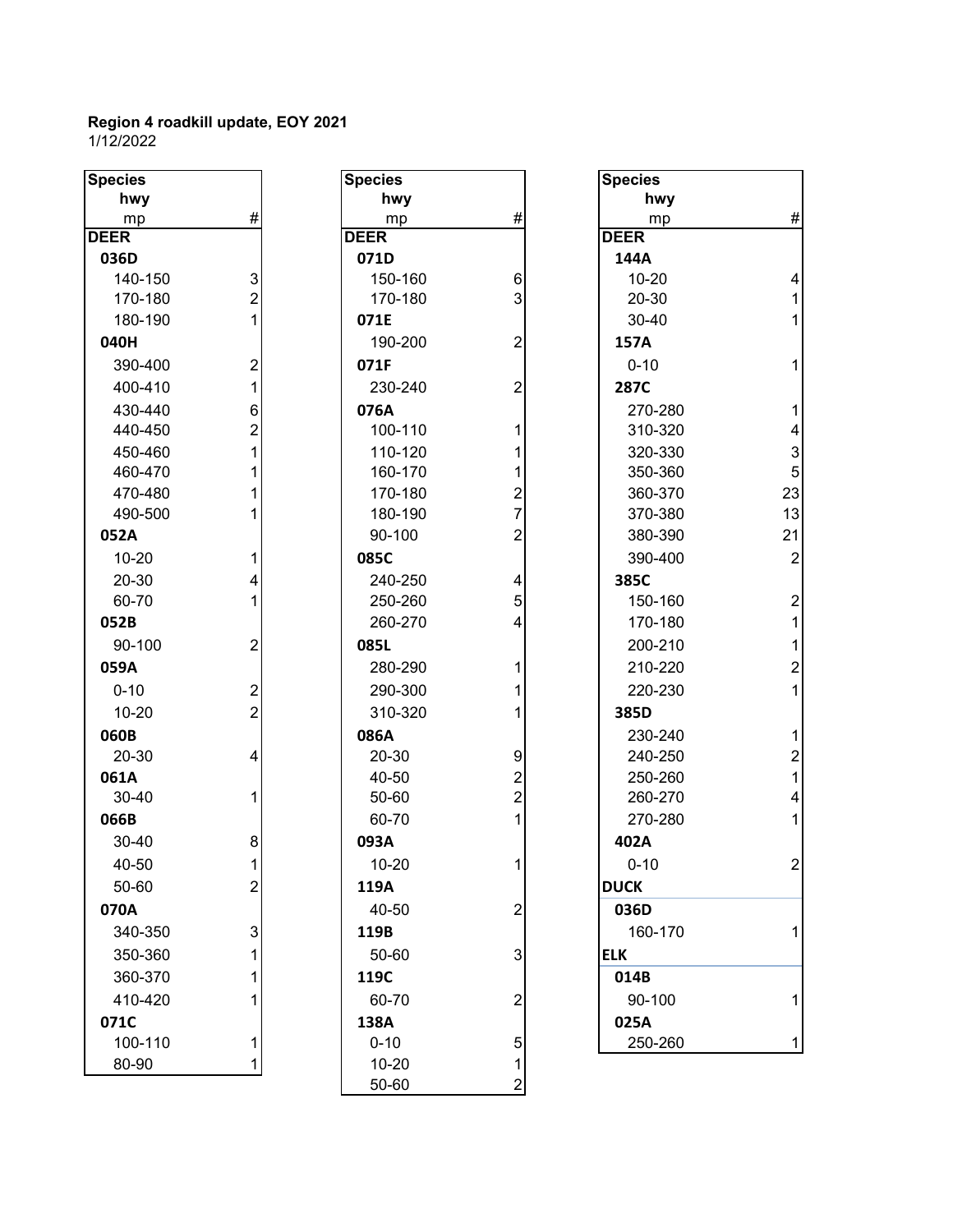| <b>Species</b> |                                                 |
|----------------|-------------------------------------------------|
| hwy            |                                                 |
| mp             | #                                               |
| <b>ELK</b>     |                                                 |
| 034A           |                                                 |
| 80-90          |                                                 |
| 90-100         |                                                 |
| 036B           | $\begin{array}{c} 2 \\ 5 \\ 2 \\ 4 \end{array}$ |
| 20-30          |                                                 |
| 30-40          |                                                 |
| 066B           |                                                 |
| 30-40          | $\overline{2}$                                  |
| 119B           |                                                 |
| 50-60          | 1                                               |
| 287C           |                                                 |
| 350-360        | 1                                               |
| 380-390        | 1                                               |
| <b>FOX</b>     |                                                 |
| 014B           |                                                 |
| 100-110        | 1                                               |
| 036D           |                                                 |
| 160-170        | $\overline{c}$                                  |
| 040H           |                                                 |
| 460-470        | $\overline{1}$                                  |
| 071D           |                                                 |
| 150-160        | $\begin{array}{c} 2 \\ 1 \\ 7 \end{array}$      |
| 160-170        |                                                 |
| 170-180        |                                                 |
| 076A           |                                                 |
| 100-110        | 1                                               |
| 085L           |                                                 |
| 290-300        | 1                                               |
| <b>HAWK</b>    |                                                 |
| 006J           |                                                 |
| 430-440        | 1                                               |
| 085L           |                                                 |
| 300-310        | 1                                               |

| <b>Species</b> |                  | <b>Species</b>     |                | <b>Species</b> |
|----------------|------------------|--------------------|----------------|----------------|
| hwy            |                  | hwy                |                | hwy            |
| mp             | $\#$             | mp                 | #              | mp             |
| <b>ELK</b>     |                  | <b>MOOSE</b>       |                | <b>RABBIT</b>  |
| 034A           |                  | 007A               |                | 036D           |
| 80-90          | $\boldsymbol{2}$ | 30-40              | 1              | 140-15         |
| 90-100         | 5                | 119A               |                | 150-16         |
| 036B           |                  | 40-50              | 1              | 160-17         |
| 20-30          | $\boldsymbol{2}$ | 287C               |                | 180-19         |
| 30-40          | $\overline{4}$   | 380-390            | 1              | 040H           |
| 066B           |                  | <b>PHEASANT</b>    |                | 460-47         |
| 30-40          | $\overline{2}$   | 036D               |                | 059B           |
| 119B           |                  | 160-170            | 1              | 100-11         |
| 50-60          | 1                | <b>PRAIRIE DOG</b> |                | 071D           |
| 287C           |                  | 059B               |                | 150-16         |
| 350-360        | 1                | 130-140            | 1              | 144A           |
| 380-390        | 1                | <b>PRONGHORN</b>   |                | $10 - 20$      |
| <b>FOX</b>     |                  | 001A               |                | 385C           |
| 014B           |                  | $10 - 20$          | 1              | 160-17         |
| 100-110        | 1                | 014C               |                | <b>RACCOON</b> |
| 036D           |                  | 140-150            | 1              | 006J           |
| 160-170        | $\overline{2}$   | 160-170            | 1              | 380-39         |
| 040H           |                  | 071C               |                | 390-40         |
| 460-470        | 1                | 80-90              | 1              | 400-41         |
| 071D           |                  | 071D               |                | 014B           |
| 150-160        | $\overline{2}$   | 170-180            | 1              | 120-13         |
| 160-170        | $\mathbf{1}$     | 085L               |                | 034A           |
| 170-180        | $\overline{7}$   | 270-280            | 1              | 140-15         |
| 076A           |                  | 280-290            | 1              | 066B           |
| 100-110        | 1                | 290-300            | 1              | 30-40          |
| 085L           |                  | 300-310            | 1              | 071D           |
| 290-300        | 1                | 086A               |                | 140-15         |
| <b>HAWK</b>    |                  | $20 - 30$          | $\overline{c}$ | 150-16         |
| 006J           |                  | 30-40              | 1              | 160-17         |
| 430-440        | 1                | 40-50              | 1              | 085L           |
| 085L           |                  | 50-60              | 1              | 280-29         |
| 300-310        | 1                | 60-70              | 1              | 290-30         |
|                |                  | 287B               |                | <b>SHEEP</b>   |
|                |                  | 130-140            | 1              | 094A           |

| <b>Species</b> |                  | <b>Species</b>     |                | <b>Species</b> |                           |
|----------------|------------------|--------------------|----------------|----------------|---------------------------|
| hwy            |                  | hwy                |                | hwy            |                           |
| mp             | $\#$             | mp                 | #              | mp             | $\#$                      |
| <b>ELK</b>     |                  | <b>MOOSE</b>       |                | <b>RABBIT</b>  |                           |
| 034A           |                  | 007A               |                | 036D           |                           |
| 80-90          | $\overline{c}$   | 30-40              |                | 140-150        | $\mathbf{1}$              |
| 90-100         | 5                | 119A               |                | 150-160        | $\mathbf{1}$              |
| 036B           |                  | 40-50              |                | 160-170        | $\mathbf{1}$              |
| 20-30          | $\overline{2}$   | 287C               |                | 180-190        | $\overline{2}$            |
| 30-40          | $\overline{4}$   | 380-390            |                | 040H           |                           |
| 066B           |                  | <b>PHEASANT</b>    |                | 460-470        | $\overline{2}$            |
| 30-40          | $\overline{2}$   | 036D               |                | 059B           |                           |
| 119B           |                  | 160-170            |                | 100-110        | $\mathbf{1}$              |
| 50-60          | 1                | <b>PRAIRIE DOG</b> |                | 071D           |                           |
| 287C           |                  | 059B               |                | 150-160        | $\overline{\mathbf{4}}$   |
| 350-360        | 1                | 130-140            |                | 144A           |                           |
| 380-390        |                  | <b>PRONGHORN</b>   |                | $10 - 20$      | $\mathbf{1}$              |
| <b>FOX</b>     |                  | 001A               |                | 385C           |                           |
| 014B           |                  | $10 - 20$          |                | 160-170        | $\mathbf{1}$              |
| 100-110        | 1                | 014C               |                | <b>RACCOON</b> |                           |
| 036D           |                  | 140-150            |                | 006J           |                           |
| 160-170        | $\overline{2}$   | 160-170            |                | 380-390        | 3                         |
| 040H           |                  | 071C               |                | 390-400        | 3                         |
| 460-470        | 1                | 80-90              |                | 400-410        | $\overline{2}$            |
| 071D           |                  | 071D               |                | 014B           |                           |
| 150-160        | $\boldsymbol{2}$ | 170-180            |                | 120-130        | 3                         |
| 160-170        | $\mathbf{1}$     | 085L               |                | 034A           |                           |
| 170-180        | $\overline{7}$   | 270-280            |                | 140-150        | $\mathbf{1}$              |
| 076A           |                  | 280-290            |                | 066B           |                           |
| 100-110        | 1                | 290-300            |                | 30-40          | 12                        |
| 085L           |                  | 300-310            |                | 071D           |                           |
| 290-300        | $\mathbf 1$      | 086A               |                | 140-150        | 3                         |
| <b>HAWK</b>    |                  | 20-30              | $\overline{c}$ | 150-160        | 9                         |
| 006J           |                  | 30-40              | 1              | 160-170        | $\mathbf{1}$              |
| 430-440        | 1                | 40-50              |                | 085L           |                           |
| 085L           |                  | 50-60              |                | 280-290        | $\boldsymbol{2}$          |
| 300-310        | 1                | 60-70              |                | 290-300        | $\mathbf{1}$              |
|                |                  | 287B               |                | <b>SHEEP</b>   |                           |
|                |                  | 130-140            | 1              | 094A           |                           |
|                |                  |                    |                | 40-50          | $\ensuremath{\mathsf{3}}$ |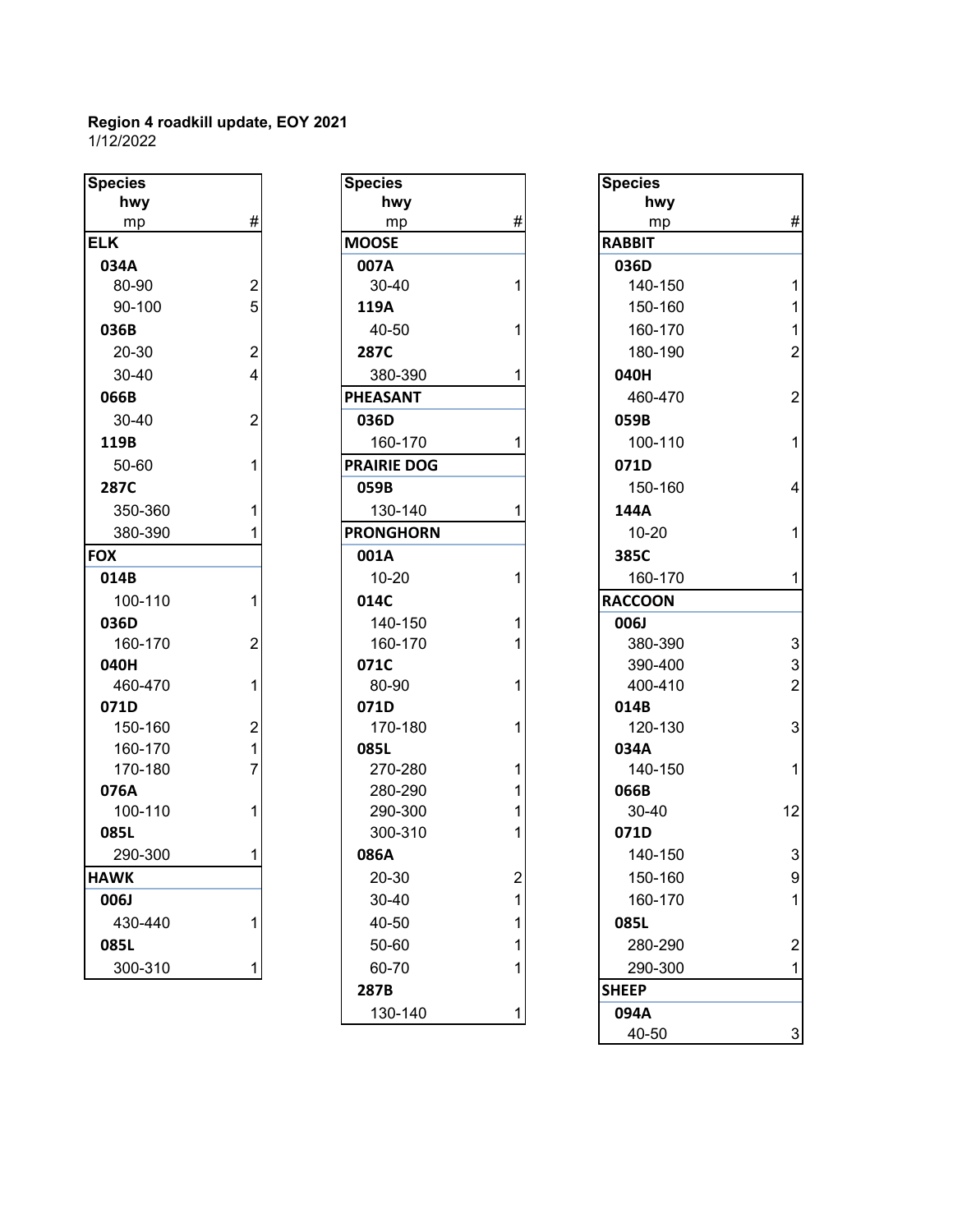| <b>Species</b> |                                                 |
|----------------|-------------------------------------------------|
| hwy            |                                                 |
| mp             | #                                               |
| <b>SKUNK</b>   |                                                 |
| <b>006J</b>    |                                                 |
| 430-440        | 1                                               |
| 034A           |                                                 |
| 140-150        | $\overline{c}$                                  |
| 036D           |                                                 |
| 140-150        | 1                                               |
| 170-180        | 1                                               |
| 220-230        | 1                                               |
| 071D           |                                                 |
| 140-150        | 1                                               |
| 150-160        | $\frac{5}{1}$                                   |
| 160-170        |                                                 |
| 076A           |                                                 |
| 90-100         | 3                                               |
| 085L           |                                                 |
| 310-320        | 1                                               |
| 385C           |                                                 |
| 170-180        | 1                                               |
| <b>TURKEY</b>  |                                                 |
| 036D           |                                                 |
| 180-190        | 1                                               |
| 059B           |                                                 |
| 80-90          | 1                                               |
| <b>UNK</b>     |                                                 |
| 006J           |                                                 |
| 370-380        |                                                 |
| 380-390        | $\begin{array}{c} 1 \\ 5 \\ 7 \end{array}$      |
| 390-400        |                                                 |
| 400-410        |                                                 |
| 420-430        | $\begin{array}{c} 2 \\ 2 \\ 3 \\ 1 \end{array}$ |
| 430-440        |                                                 |
| 440-450        |                                                 |
| 007A           |                                                 |
| 30-40          | 1                                               |
| 014C           |                                                 |
| 140-150        |                                                 |
| 150-160        | $\begin{array}{c} 3 \\ 2 \\ 1 \\ 3 \end{array}$ |
| 160-170        |                                                 |
| 180-190        |                                                 |

| <b>Species</b> |                         | <b>Species</b> |                | <b>Species</b> |
|----------------|-------------------------|----------------|----------------|----------------|
| hwy            |                         | hwy            |                | hwy            |
| mp             | #                       | mp             | #              | mp             |
| <b>SKUNK</b>   |                         | <b>UNK</b>     |                | <b>UNK</b>     |
| <b>006J</b>    |                         | 014C           |                | 040H           |
| 430-440        | 1                       | 200-210        | 1              | 430-44         |
| 034A           |                         | 210-220        | 1              | 440-45         |
| 140-150        | $\overline{2}$          | 220-230        | 1              | 450-46         |
| 036D           |                         | 024B           |                | 460-47         |
| 140-150        | 1                       | 430-440        | $\overline{2}$ | 042A           |
| 170-180        | 1                       | 024C           |                | $0 - 10$       |
| 220-230        | 1                       | 440-450        | 3              | 052A           |
| 071D           |                         | 450-460        | 1              | $10 - 20$      |
| 140-150        | 1                       | 024G           |                | 60-70          |
| 150-160        | 5                       | 350-360        | 1              | 059A           |
| 160-170        | 1                       | 360-370        | 1              | $0 - 10$       |
| 076A           |                         | 025A           |                | 60-70          |
| 90-100         | 3                       | 230-240        | 1              | 059B           |
| 085L           |                         | 034A           |                | 70-80          |
| 310-320        | 1                       | 110-120        | 1              | 100-11         |
| 385C           |                         | 120-130        | 1              | 130-14         |
| 170-180        | 1                       | 140-150        | $\overline{2}$ | 140-15         |
| <b>TURKEY</b>  |                         | 034B           |                | 150-16         |
| 036D           |                         | 160-170        | 5              | 160-17         |
| 180-190        | 1                       | 170-180        | 3              | 060B           |
| 059B           |                         | 180-190        | 7              | $10 - 20$      |
| 80-90          | 1                       | 210-220        | 5              | 061A           |
| <b>UNK</b>     |                         | 220-230        | 4              | 20-30          |
| 006J           |                         | 230-240        | 1              | 30-40          |
| 370-380        | 1                       | 240-250        | $\overline{2}$ | 063A           |
| 380-390        | 5                       | 036B           |                | $0 - 10$       |
| 390-400        | $\overline{7}$          | 10-20          | 1              | $10 - 20$      |
| 400-410        | 2                       | 30-40          | 4              | 20-30          |
| 420-430        | $\overline{\mathbf{c}}$ | 036D           |                | 070A           |
| 430-440        | 3                       | 140-150        | 12             | 420-43         |
| 440-450        | 1                       | 150-160        | 3              | 430-44         |
| 007A           |                         | 160-170        | 2              | 071D           |
| 30-40          | 1                       | 170-180        | $\overline{c}$ | 120-13         |
| 014C           |                         | 180-190        | 12             | 140-15         |
| 140-150        | 3                       | 190-200        | 6              | 170-18         |
| 150-160        | $\overline{2}$          | 200-210        | 1              | 071E           |
| 160-170        | $\mathbf{1}$            | 220-230        | 6              | 180-19         |

| <b>Species</b> |                         | <b>Species</b> |                | <b>Species</b> |                           |
|----------------|-------------------------|----------------|----------------|----------------|---------------------------|
| hwy            |                         | hwy            |                | hwy            |                           |
| mp             | #                       | mp             | #              | mp             | $\#$                      |
| <b>SKUNK</b>   |                         | <b>UNK</b>     |                | <b>UNK</b>     |                           |
| 006J           |                         | 014C           |                | 040H           |                           |
| 430-440        | 1                       | 200-210        |                | 430-440        | 3                         |
| 034A           |                         | 210-220        |                | 440-450        | 1                         |
| 140-150        | $\overline{2}$          | 220-230        |                | 450-460        | $\overline{\mathbf{c}}$   |
| 036D           |                         | 024B           |                | 460-470        | 1                         |
| 140-150        | 1                       | 430-440        | 2              | 042A           |                           |
| 170-180        | 1                       | 024C           |                | $0 - 10$       | 3                         |
| 220-230        |                         | 440-450        | 3              | 052A           |                           |
| 071D           |                         | 450-460        |                | $10 - 20$      | $\ensuremath{\mathsf{3}}$ |
| 140-150        | 1                       | 024G           |                | 60-70          | 1                         |
| 150-160        | 5                       | 350-360        |                | 059A           |                           |
| 160-170        | 1                       | 360-370        |                | $0 - 10$       | $\mathsf 3$               |
| 076A           |                         | 025A           |                | 60-70          | 1                         |
| 90-100         | 3                       | 230-240        |                | 059B           |                           |
| 085L           |                         | 034A           |                | 70-80          | 6                         |
| 310-320        | 1                       | 110-120        |                | 100-110        | 5                         |
| 385C           |                         | 120-130        |                | 130-140        | 5                         |
| 170-180        | 1                       | 140-150        | $\overline{2}$ | 140-150        | 1                         |
| <b>TURKEY</b>  |                         | 034B           |                | 150-160        | 1                         |
| 036D           |                         | 160-170        | 5              | 160-170        | $\overline{2}$            |
| 180-190        | 1                       | 170-180        | 3              | 060B           |                           |
| 059B           |                         | 180-190        | 7              | $10 - 20$      | 1                         |
| 80-90          | 1                       | 210-220        | 5              | 061A           |                           |
| <b>UNK</b>     |                         | 220-230        | 4              | 20-30          | $\boldsymbol{2}$          |
| 006J           |                         | 230-240        | 1              | 30-40          | $\mathbf{1}$              |
| 370-380        | 1                       | 240-250        | $\overline{2}$ | 063A           |                           |
| 380-390        | 5                       | 036B           |                | $0 - 10$       | 1                         |
| 390-400        | $\overline{7}$          | $10 - 20$      |                | $10 - 20$      | 3                         |
| 400-410        | $\mathbf{z}$            | 30-40          | 4              | 20-30          | 5                         |
| 420-430        | $\overline{\mathbf{c}}$ | 036D           |                | 070A           |                           |
| 430-440        | 3                       | 140-150        | 12             | 420-430        | 1                         |
| 440-450        | 1                       | 150-160        | 3              | 430-440        | 1                         |
| 007A           |                         | 160-170        | $\overline{c}$ | 071D           |                           |
| 30-40          | 1                       | 170-180        | $\overline{c}$ | 120-130        | 1                         |
| 014C           |                         | 180-190        | 12             | 140-150        | 3                         |
| 140-150        | 3                       | 190-200        | 6              | 170-180        | $\overline{2}$            |
| 150-160        | $\overline{2}$          | 200-210        | $\mathbf 1$    | 071E           |                           |
| 160-170        | $\mathbf{1}$            | 220-230        | 6              | 180-190        | $\overline{7}$            |
| 180-190        | $\mathbf{3}$            |                |                | 190-200        | 3                         |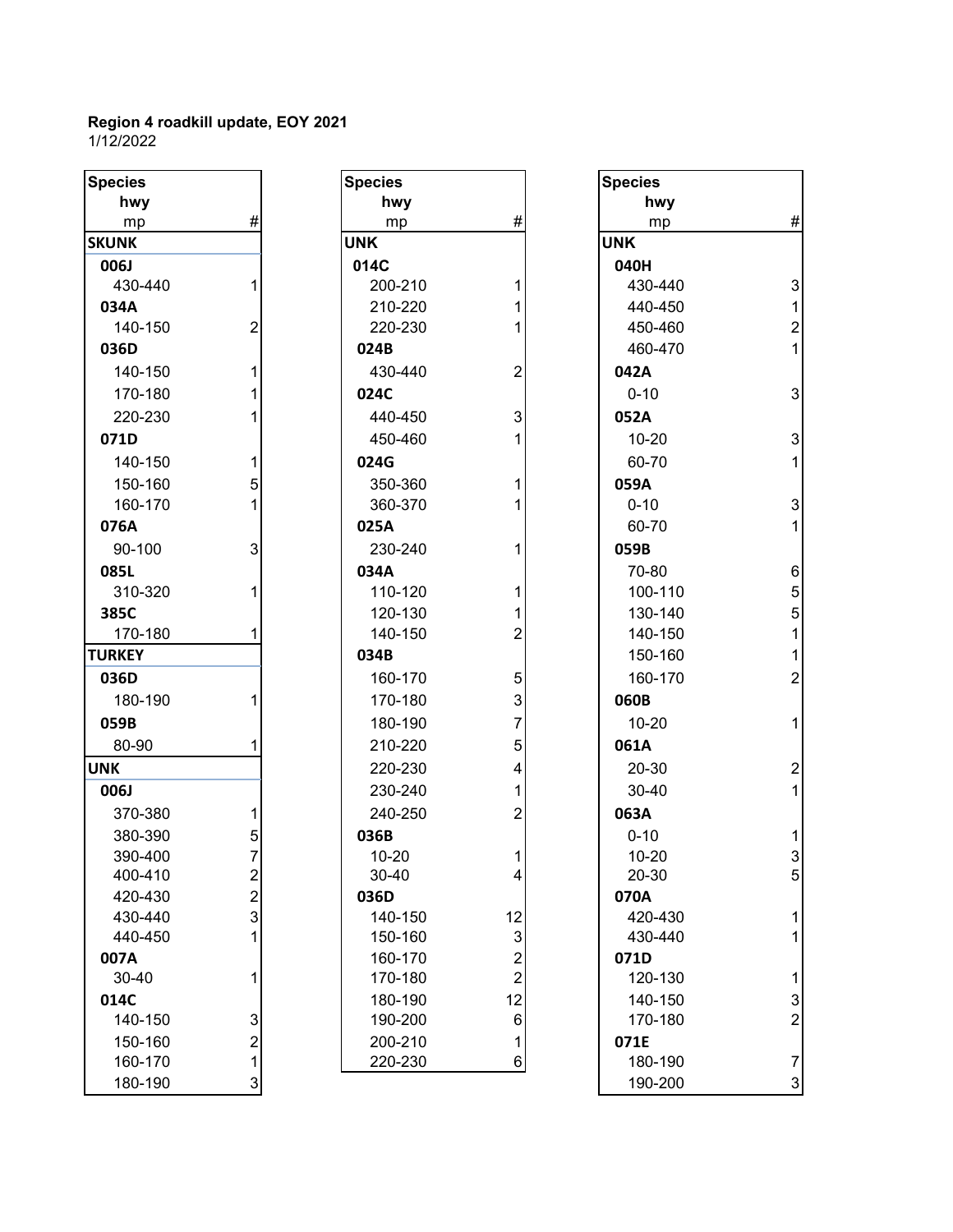1/12/2022

| <b>Species</b>   |                | <b>Species</b>     |                          |      |
|------------------|----------------|--------------------|--------------------------|------|
|                  |                |                    |                          |      |
| hwy              | #              | hwy                | #                        |      |
| mp<br><b>UNK</b> |                | mp<br><b>UNK</b>   |                          |      |
| 071F             |                | 287C               |                          |      |
|                  | 3              |                    | 3                        |      |
| 230-240          |                | 310-320            |                          |      |
| 076A             |                | 320-330            | $\overline{2}$           |      |
| 30-40            | 1              | 350-360            | $\mathbf{1}$             |      |
| 80-90<br>90-100  | 4<br>3         | 360-370<br>380-390 | 1<br>1                   |      |
| 100-110          | 1              | 390-400            | 1                        |      |
|                  |                |                    |                          |      |
| 130-140          | 4              | 385C               |                          |      |
| 180-190          | 4              | 200-210            | $\overline{2}$           |      |
| 085C             |                | 210-220            | 18                       |      |
| 240-250          | 1              | 220-230            | $\overline{7}$           |      |
| 250-260          | 1              | 385D               |                          |      |
| 260-270          | $\overline{2}$ | 220-230            | 3                        |      |
| 085L             |                | 230-240            | 1                        |      |
| 270-280          | 1              | 260-270            | 1                        |      |
| 280-290          | 1              | 270-280            | $\overline{c}$           |      |
| 086A             |                | 310-320            | 1                        |      |
| 20-30            | $\overline{2}$ |                    |                          |      |
| 113A             |                |                    | <b>PATROLS REPORTING</b> |      |
| 10-20            | 1              | 1501               | 4122                     | 4146 |
| 119B             |                | 1503               | 4123                     | 4147 |
| 40-50            | 6              | 2411               | 4124                     | 4152 |
| 50-60            | 1              | 3623               | 4125                     | 4153 |
| 119C             |                | 4101               | 4126                     |      |
| 50-60            | 4              | 4102               | 4127                     |      |
| 138A             |                | 4103               | 4128                     |      |
| $10 - 20$        | 4              | 4104               | 4130                     |      |
| 30-40            | 1              | 4105               | 4131                     |      |
| 50-60            | 1              | 4107               | 4132                     |      |
| 60-70            | $\overline{2}$ | 4108               | 4133                     |      |
| 157A             |                | 4109               | 4134                     |      |
| $0 - 10$         | 4              | 4110               | 4135                     |      |
| 170A             |                | 4111               | 4136                     |      |
| $0 - 10$         | $\overline{2}$ | 4113               | 4137                     |      |
|                  |                | 4114               | 4138                     |      |
|                  |                | 4115               | 4139                     |      |
|                  |                | 4116               | 4140                     |      |
|                  |                | 4118               | 4141                     |      |
|                  |                | 4119               | 4142                     |      |
|                  |                | 4120               | 4143                     |      |
|                  |                |                    |                          |      |

4121 4144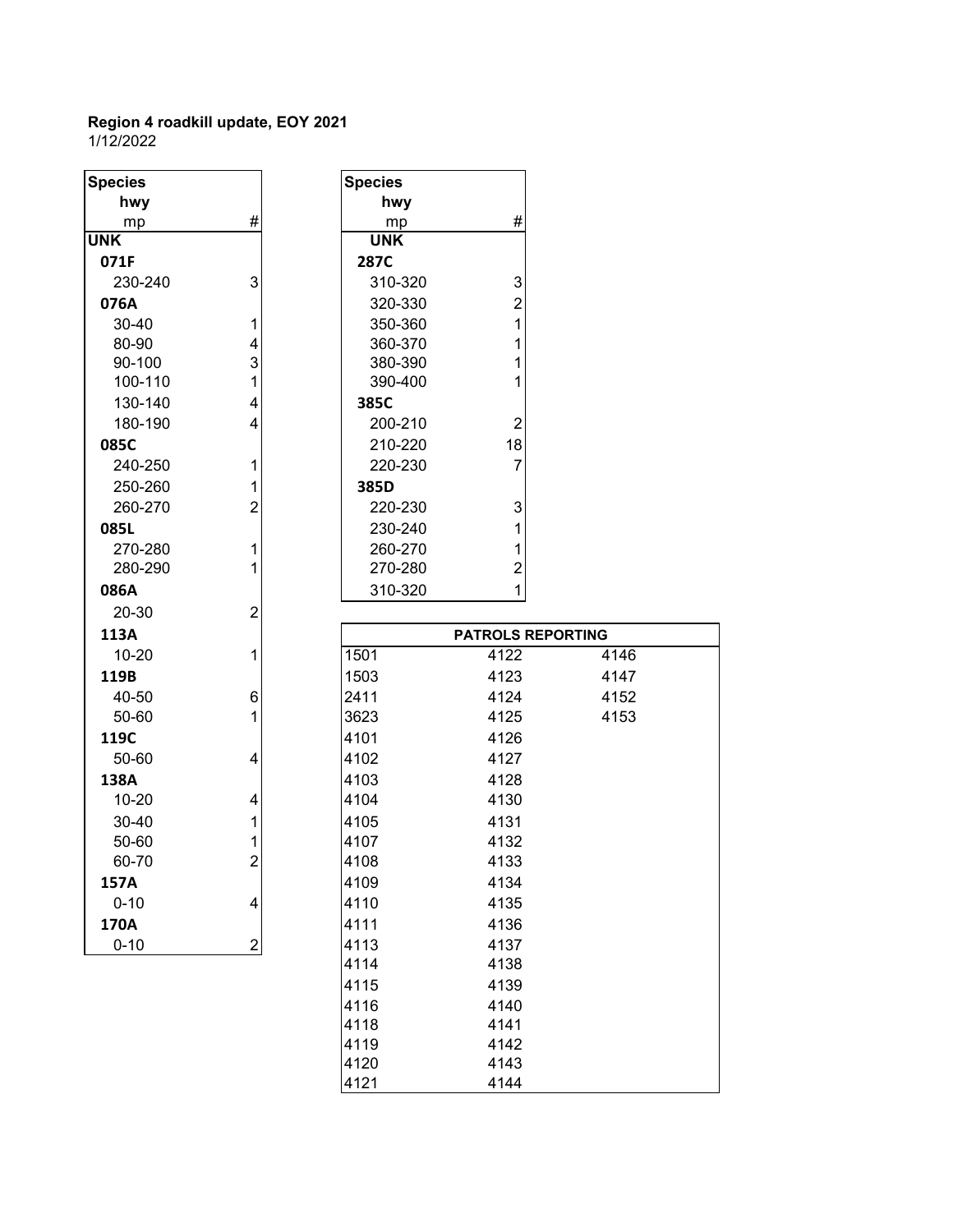#### **Region 5 roadkill update, EOY 2021** 1/12/2022 Totals from CDOT personnel

Total number of reported animals killed 2171

**Note:** Due to a possible compromise in the data, all calculations January - March, 2018, have been excluded from this report

| <b>BY MONTH</b> | 2017                              | 2018 | 2019 | 2020 | 2021 |
|-----------------|-----------------------------------|------|------|------|------|
| Jan             | 95                                |      | 97   | 188  | 158  |
| Feb             | 119                               | -    | 44   | 144  | 155  |
| Mar             | 132                               |      | 141  | 238  | 150  |
| Apr             | 103                               | 131  | 177  | 177  | 159  |
| May             | 169                               | 209  | 135  | 149  | 177  |
| Jun             | 104                               | 106  | 101  | 185  | 168  |
| Jul             | 123                               | 158  | 141  | 172  | 149  |
| Aug             | 173                               | 152  | 117  | 183  | 154  |
| Sep             | 160                               | 157  | 142  | 202  | 194  |
| Oct             | 295                               | 312  | 185  | 259  | 248  |
| Nov             | 263                               | 251  | 227  | 336  | 275  |
| Dec             | 229                               | 196  | 198  | 212  | 184  |
| Total           | 1965                              | 1672 | 1705 | 2445 | 2171 |
|                 | 2017-20121Average (-2018)<br>2072 |      |      |      |      |

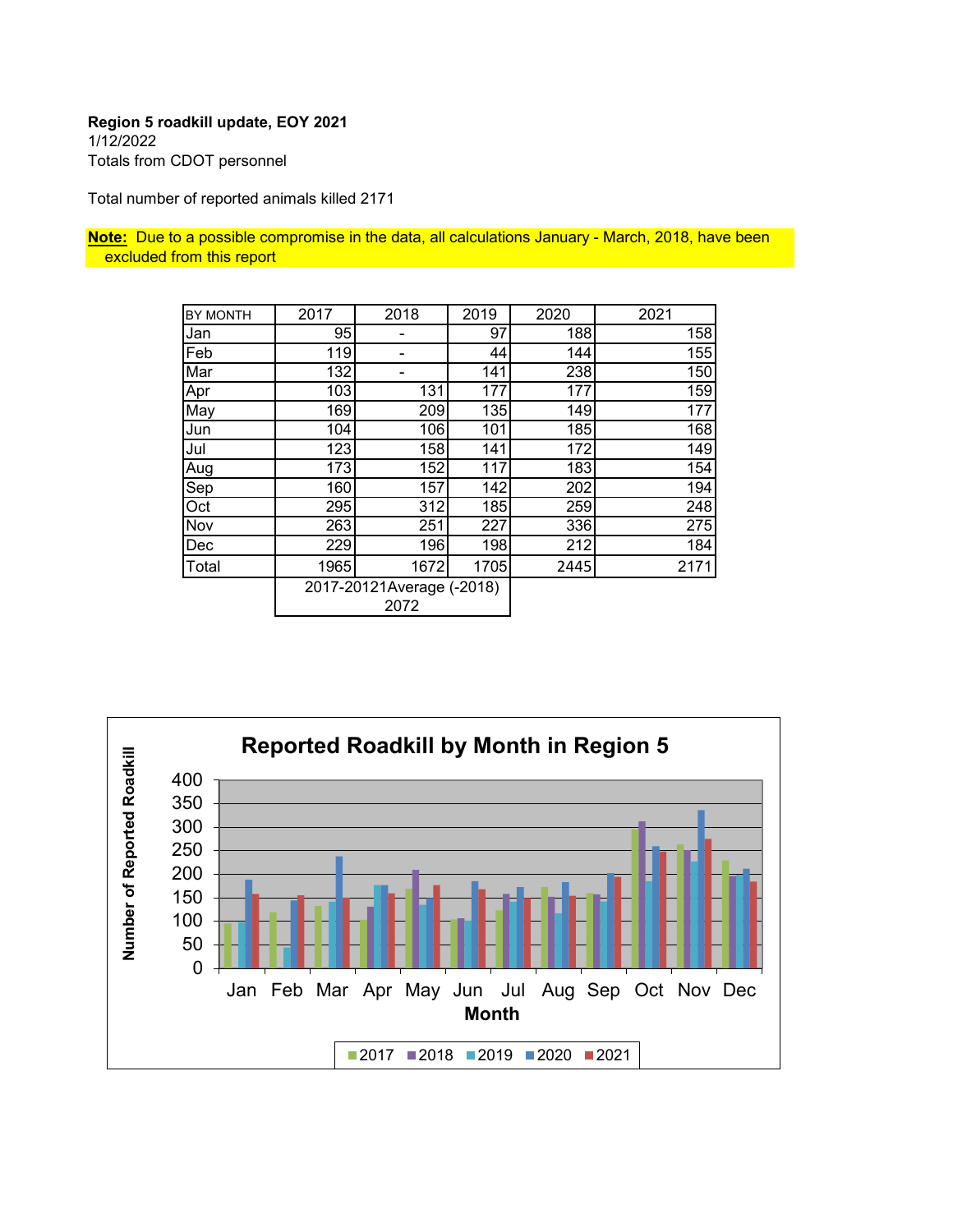|                         | 2021 BY SPECIES |                  |                |                  |                         |  |
|-------------------------|-----------------|------------------|----------------|------------------|-------------------------|--|
| <b>BEAR</b>             | $\overline{c}$  | <b>DUCK</b>      |                | <b>PRONGHORN</b> | $\overline{2}$          |  |
| <b>BEAVER</b>           | 1               | <b>ELK</b>       | 118            | <b>RABBIT</b>    | $\overline{\mathbf{4}}$ |  |
| <b>BOBCAT</b>           | 5               | <b>FOX</b>       | 6              | <b>RACCOON</b>   | 25                      |  |
| <b>CAT</b>              | 17              | <b>HORSE</b>     | 6              | <b>SKUNK</b>     | 31                      |  |
| COW                     | 8               | <b>HOUSE CAT</b> |                | <b>TURKEY</b>    |                         |  |
| <b>COYOTE</b>           | 6               | <b>MOOSE</b>     |                | <b>UNK</b>       | 128                     |  |
| <b>DEER</b>             | 1797            | <b>OWL</b>       |                |                  |                         |  |
| <b>DOG</b>              | 6               | <b>PORCUPINE</b> | 4              |                  |                         |  |
| <b>SPECIES BY MONTH</b> |                 | SPECIES BY MONTH |                | SPECIES BY MONTH |                         |  |
| <b>JAN</b>              |                 | <b>MAY</b>       |                | <b>AUG</b>       |                         |  |
| <b>BOBCAT</b>           | $\overline{2}$  | <b>COW</b>       | 2              | <b>BEAR</b>      | 1                       |  |
| <b>DEER</b>             | 128             | <b>COYOTE</b>    |                | <b>BOBCAT</b>    |                         |  |
| <b>ELK</b>              | 20              | <b>DEER</b>      | 153            | <b>DEER</b>      | 125                     |  |
| <b>OWL</b>              | 1               | <b>ELK</b>       | 13             | <b>ELK</b>       | $\overline{c}$          |  |
| <b>UNK</b>              | 7               | <b>HORSE</b>     | 2              | <b>PRONGHORN</b> | 1                       |  |
|                         |                 |                  |                |                  |                         |  |
| <b>FEB</b>              |                 | <b>HOUSE CAT</b> |                | <b>RACCOON</b>   | 3                       |  |
| CAT                     | 5               | <b>PRONGHORN</b> |                | <b>SKUNK</b>     | 3                       |  |
| <b>DEER</b>             | 122             | <b>TURKEY</b>    |                | <b>UNK</b>       | 18                      |  |
| <b>DOG</b>              | 1               | <b>UNK</b>       | 3              | <b>SEPT</b>      |                         |  |
| <b>ELK</b>              | 12              | <b>JUNE</b>      |                | <b>BOBCAT</b>    | 1                       |  |
| <b>FOX</b>              | 1               | COYOTE           | 1              | CAT              | 6                       |  |
| <b>HORSE</b>            | $\overline{2}$  | <b>DEER</b>      | 135            | COYOTE           |                         |  |
| <b>PORCUPIN</b>         |                 | <b>ELK</b>       | 6              | <b>DEER</b>      | 137                     |  |
| <b>RACCOON</b>          | 3               | <b>HORSE</b>     |                | <b>ELK</b>       | 13                      |  |
| <b>SKUNK</b>            | 3               | <b>RACCOON</b>   |                | <b>FOX</b>       | $\overline{\mathbf{c}}$ |  |
| <b>UNK</b>              | 5               | <b>UNK</b>       | 22             | <b>PORCUPINE</b> | 1                       |  |
| <b>MARCH</b>            |                 | <b>JULY</b>      |                | <b>RACCOON</b>   | 8                       |  |
| <b>DEER</b>             | 126             | <b>BEAR</b>      | 1              | <b>SKUNK</b>     | 3                       |  |
| <b>DOG</b>              | 1               | COW              |                | <b>UNK</b>       | 22                      |  |
| <b>ELK</b>              | 6               | COYOTE           | 2              | <b>OCT</b>       |                         |  |
| <b>FOX</b>              |                 | <b>DEER</b>      | 116            | <b>BEAVER</b>    | 1                       |  |
| <b>HORSE</b>            |                 | <b>DOG</b>       | $\overline{2}$ | <b>BOBCAT</b>    | 1                       |  |
| <b>RABBIT</b>           | $\overline{c}$  | <b>DUCK</b>      | 1              | CAT              | 3                       |  |
| <b>SKUNK</b>            | 6               | <b>ELK</b>       | 5              | <b>COYOTE</b>    |                         |  |
| <b>UNK</b>              | 7               | <b>MOOSE</b>     |                | <b>DEER</b>      | 214                     |  |
| <b>APRIL</b>            |                 | <b>RACCOON</b>   | 3              | <b>DOG</b>       |                         |  |
| <b>DEER</b>             | 125             | <b>SKUNK</b>     | $\mathbf{3}$   | <b>ELK</b>       |                         |  |
| <b>ELK</b>              | 15              | <b>UNK</b>       | 14             | <b>FOX</b>       |                         |  |
| <b>PORCUPIN</b>         |                 |                  |                | <b>PORCUPINE</b> |                         |  |
| <b>RABBIT</b>           |                 |                  |                | <b>RABBIT</b>    |                         |  |
| <b>SKUNK</b>            | 5               |                  |                | <b>RACCOON</b>   |                         |  |
| <b>UNK</b>              | 12              |                  |                | <b>SKUNK</b>     | 4                       |  |
|                         |                 |                  |                | <b>UNK</b>       | $\boldsymbol{9}$        |  |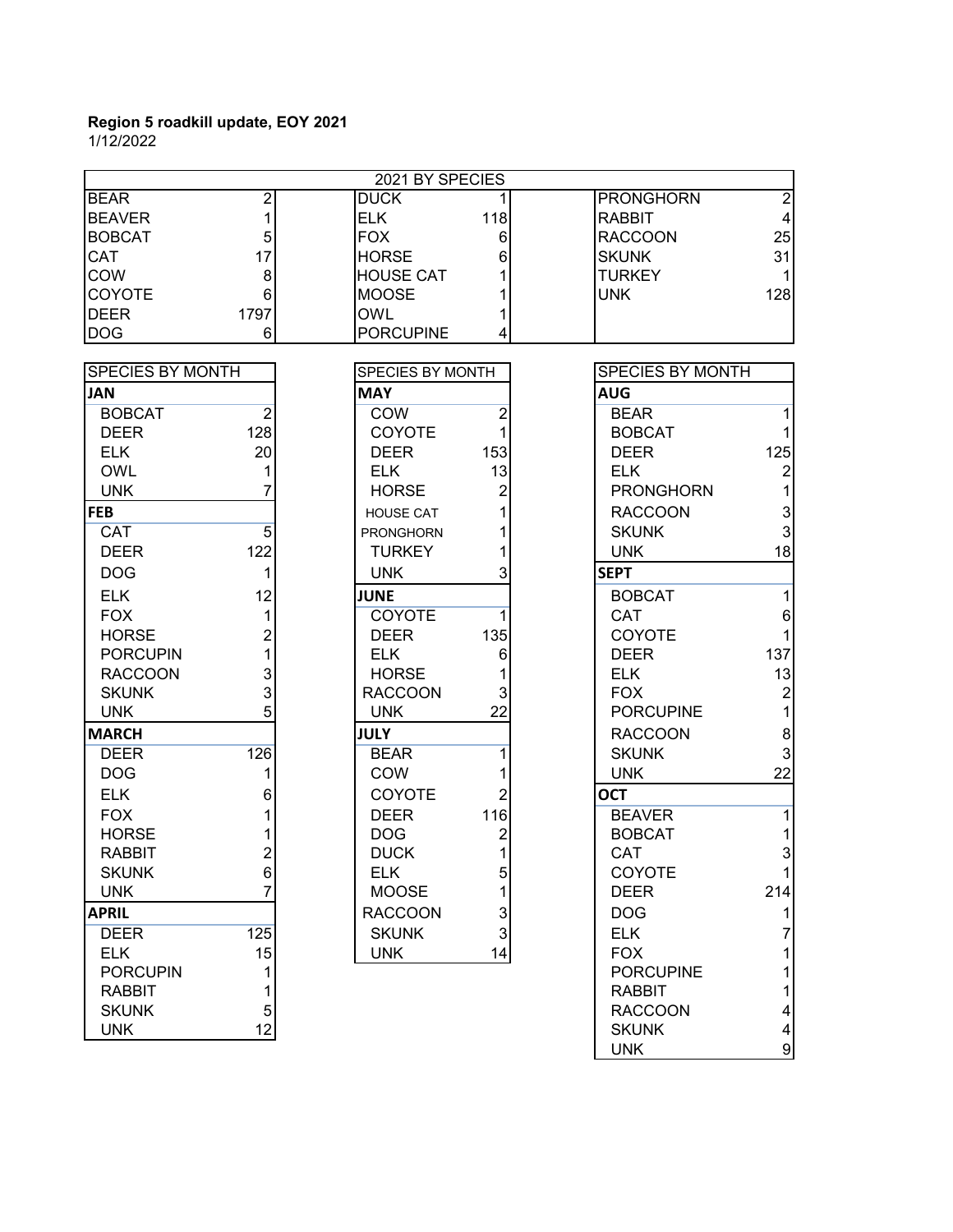| <b>SPECIES BY MONTH</b> |                | hwy       |                | hwy       |
|-------------------------|----------------|-----------|----------------|-----------|
| <b>NOV</b>              |                | mp        | #              | mp        |
| <b>CAT</b>              | $\overline{2}$ | 003A      |                | 114A      |
| COW                     | 4              | $0 - 10$  | 24             | $30 - 40$ |
| <b>DEER</b>             | 248            | 015A      |                | 40-50     |
| <b>ELK</b>              | 8              | $0 - 10$  |                | 50-60     |
| <b>RACCOON</b>          |                | 10-20     | 10             | 60-70     |
| <b>SKUNK</b>            | 3              | 017A      |                | 136A      |
| <b>UNK</b>              | 9              | 20-30     | 3              | $0 - 10$  |
| <b>DEC</b>              |                | $30 - 40$ | 2              | 140A      |
| <b>CAT</b>              |                | 017B      |                | $0 - 10$  |
| COW                     |                | 100-110   |                | $10 - 20$ |
| <b>DEER</b>             | 168            | 70-80     | $\overline{2}$ | 20-30     |
| <b>DOG</b>              |                | 80-90     |                | 141A      |
| <b>ELK</b>              | 11             | 90-100    |                | $0 - 10$  |
| <b>FOX</b>              |                | 024A      |                | $10 - 20$ |
| <b>SKUNK</b>            |                | 200-210   | 24             | 20-30     |

| hwy       |                |                 |
|-----------|----------------|-----------------|
| mp        | #              |                 |
| 003A      |                | 114A            |
| $0 - 10$  | 24             | $30 -$          |
| 015A      |                | $40 -$          |
| $0 - 10$  | 1              | $50-$           |
| 10-20     | 10             | 60-             |
| 017A      |                | 136A            |
| 20-30     | 3              | $0 - 1$         |
| 30-40     | $\overline{c}$ | 140A            |
| 017B      |                | $0 - 1$         |
| 100-110   | 1              | $10 -$          |
| 70-80     | $\overline{c}$ | $20 -$          |
| 80-90     | 1              | 141A            |
| 90-100    | 1              | $0 - 1$         |
| 024A      |                | $10 -$          |
| 200-210   | 24             | $20 -$          |
| 210-220   | 51             | $60-$           |
| 220-230   | 39             | $70-$           |
| 230-240   | 6              | 142A            |
| 050A      |                | $0 - 1$         |
| 180-190   | 3              | $10 -$          |
| 190-200   | 7              | $20-$           |
| 210-220   | 27             | 145A            |
| 220-230   | 33             | $0 - 1$         |
| 230-240   | 1              | $10 -$          |
| 062A      |                | $20 -$          |
| $0 - 10$  | 1              | $30 -$          |
| 10-20     | 1              | $40 -$          |
| 20-30     | 7              | $50-$           |
| 084A      |                | 60-             |
| $0 - 10$  | 17             | 80-             |
| 10-20     | 32             | 10 <sub>C</sub> |
| 20-30     | 27             | 110             |
| 30-40     | 14             | 149A            |
| 090A      |                | $0 - 1$         |
| $10 - 20$ | 7              | $10 -$          |
| 097A      |                | $20 -$          |
| $0 - 10$  | $\overline{2}$ | $30-$           |
| 112A      |                | 40-             |
| $0 - 10$  | 6              | 150A            |
| 10-20     | 1              | $10 -$          |

| <b>SPECIES BY MONTH</b> |                         | hwy       |                           | hwy       |                |
|-------------------------|-------------------------|-----------|---------------------------|-----------|----------------|
| <b>NOV</b>              |                         | mp        | #                         | mp        | #              |
| CAT                     | $\overline{c}$          | 003A      |                           | 114A      |                |
| COW                     | $\overline{\mathbf{4}}$ | $0 - 10$  | 24                        | 30-40     | $\overline{3}$ |
| <b>DEER</b>             | 248                     | 015A      |                           | 40-50     | 11             |
| <b>ELK</b>              | 8                       | $0 - 10$  | 1                         | 50-60     | 21             |
| <b>RACCOON</b>          |                         | $10 - 20$ | 10                        | 60-70     | $\overline{c}$ |
| <b>SKUNK</b>            | 3                       | 017A      |                           | 136A      |                |
| <b>UNK</b>              | 9                       | 20-30     | $\ensuremath{\mathsf{3}}$ | $0 - 10$  | $\mathbf 1$    |
| <b>DEC</b>              |                         | 30-40     | $\overline{c}$            | 140A      |                |
| CAT                     | 1                       | 017B      |                           | $0 - 10$  | 3              |
| COW                     | 1                       | 100-110   | 1                         | $10 - 20$ | 11             |
| <b>DEER</b>             | 168                     | 70-80     | $\overline{c}$            | 20-30     | 24             |
| <b>DOG</b>              | 1                       | 80-90     | 1                         | 141A      |                |
| <b>ELK</b>              | 11                      | 90-100    | 1                         | $0 - 10$  | $\overline{1}$ |
| <b>FOX</b>              | 1                       | 024A      |                           | $10 - 20$ | 3              |
| <b>SKUNK</b>            | 1                       | 200-210   | 24                        | 20-30     | $\overline{2}$ |
|                         |                         | 210-220   | 51                        | 60-70     | $\overline{2}$ |
|                         |                         | 220-230   | 39                        | 70-80     | $\overline{1}$ |
|                         |                         | 230-240   | 6                         | 142A      |                |
|                         |                         | 050A      |                           | $0 - 10$  | $\overline{2}$ |
|                         |                         | 180-190   | $\ensuremath{\mathsf{3}}$ | $10 - 20$ | $\overline{4}$ |
|                         |                         | 190-200   | $\overline{7}$            | 20-30     | $\mathbf 1$    |
|                         |                         | 210-220   | 27                        | 145A      |                |
|                         |                         | 220-230   | 33                        | $0 - 10$  | 13             |
|                         |                         | 230-240   |                           | $10 - 20$ | 28             |
|                         |                         | 062A      |                           | $20 - 30$ | 11             |
|                         |                         | $0 - 10$  | 1                         | 30-40     | 5              |
|                         |                         | $10 - 20$ | 1                         | 40-50     | $\overline{1}$ |
|                         |                         | 20-30     | 7                         | 50-60     | $\overline{a}$ |
|                         |                         | 084A      |                           | 60-70     | $6\phantom{a}$ |
|                         |                         | $0 - 10$  | 17                        | 80-90     | $\overline{3}$ |
|                         |                         | $10 - 20$ | 32                        | 100-110   | $\overline{4}$ |
|                         |                         | 20-30     | 27                        | 110-120   | $\overline{1}$ |
|                         |                         | 30-40     | 14                        | 149A      |                |
|                         |                         | 090A      |                           | $0 - 10$  | $\overline{7}$ |
|                         |                         | $10 - 20$ | 7                         | $10 - 20$ | 5              |
|                         |                         | 097A      |                           | 20-30     | 8              |
|                         |                         | $0 - 10$  | $\overline{\mathbf{c}}$   | 30-40     | $\overline{1}$ |
|                         |                         | 112A      |                           | 40-50     | 1              |
|                         |                         | $0 - 10$  | 6                         | 150A      |                |
|                         |                         | $10 - 20$ | 1                         | $10 - 20$ | $\overline{2}$ |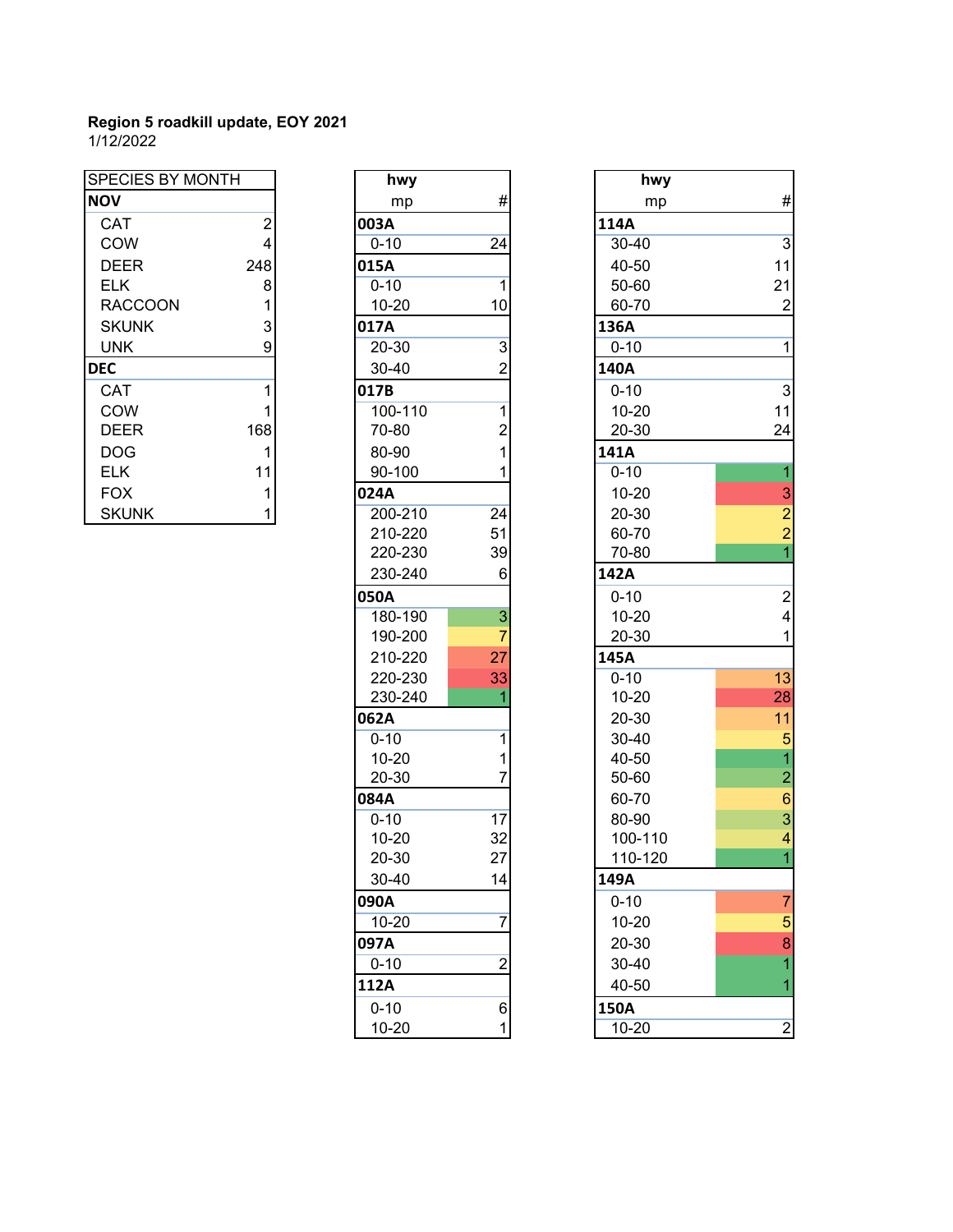| hwy       |                | hwy         |                         | hwy            |                |
|-----------|----------------|-------------|-------------------------|----------------|----------------|
| mp        | $\#$           | mp          | #                       | mp             | #              |
| 151A      |                | 184A        |                         | 550B           |                |
| $0 - 10$  | 13             | $0 - 10$    | 12                      | 20-30          | 17             |
| $10 - 20$ | $\bf 8$        | 10-20       | 16                      | 30-40          | 15             |
| 20-30     | 42             | 184B        |                         | 40-50          | 3              |
| 30-40     | 18             | $10 - 20$   | 34                      | 50-60          | $\overline{7}$ |
| 159A      |                | 20-30       | 11                      | 60-70          | 3              |
| $0 - 10$  | $\overline{3}$ | 30-40       | $\boldsymbol{9}$        | 70-80          | $\overline{1}$ |
| $10 - 20$ | 6              | <b>285A</b> |                         | 80-90          | 1              |
| 20-30     | 4              | $0 - 10$    | $\mathbf{1}$            | 100-110        | 32             |
| 30-40     | 5              | $10 - 20$   | $\overline{\mathbf{c}}$ | 110-120        | 23             |
| 160A      |                | 20-30       | $\mathbf{1}$            | 120-130        | 3              |
| $20 - 30$ | 1              | 30-40       | 6                       |                |                |
| 30-40     | 3              | 285B        |                         |                |                |
| 40-50     | 16             | $50 - 60$   | $\overline{2}$          | <b>Species</b> |                |
| 50-60     | 56             | 70-80       | $\overline{2}$          | hwy            |                |
| 60-70     | 41             | 80-90       | 8                       | mp             | #              |
| 70-80     | 39             | 90-100      | 5                       | <b>BEAR</b>    |                |
| 80-90     | 27             | 100-110     |                         | 160A           |                |
| 90-100    | 86             | 120-130     | $6\phantom{1}6$         | 60-70          | 1              |
| 100-110   | 73             | 130-140     | 3                       | 270-280        | 1              |
| 110-120   | 41             | <b>285C</b> |                         | <b>BEAVER</b>  |                |
| 120-130   | 78             | 130-140     | 41                      | 550A           |                |
| 130-140   | 38             | 140-150     | 16                      | $0 - 10$       | 1              |
| 140-150   | 34             | 150-160     | 3                       | <b>BOBCAT</b>  |                |
| 150-160   | $\overline{4}$ | 291A        |                         | 050A           |                |
| 170-180   | 4              | $0 - 10$    | 18                      | 190-200        | 1              |
| 180-190   | 3              | $10 - 20$   | 10                      | 140A           |                |
| 190-200   | 86             | 371A        |                         | $10 - 20$      | 1              |
| 200-210   | 42             | $0 - 10$    | 1                       | 160A           |                |
| 210-220   | 29             | 491B        |                         | 50-60          | 1              |
| 220-230   | $\overline{1}$ | 20-30       |                         | 491B           |                |
| 230-240   | 11             | 30-40       | 49                      | 50-60          |                |
| 240-250   | $\sqrt{3}$     | 40-50       | 48                      | 550B           |                |
| 250-260   | $\overline{2}$ | 50-60       | 123                     | 100-110        | 1              |
| 260-270   | 24             | 60-70       | 59                      | <b>CAT</b>     |                |
| 270-280   | $\overline{5}$ | 70-80       | 32                      | 050A           |                |
| 280-290   | 3              | 550A        |                         | 210-220        | 1              |
| 172A      |                | $0 - 10$    | 22                      | 151A           |                |
| $0 - 10$  | $\mathbf 5$    | $10 - 20$   | 50                      | $0 - 10$       | 5              |
| $10 - 20$ | 36             | 20-30       | $\mathbf 5$             | 285C           |                |
| 20-30     | 41             |             |                         | 140-150        | 1              |
|           |                |             |                         |                |                |

| hwy                      |                | hwy         |                | hwy            |
|--------------------------|----------------|-------------|----------------|----------------|
| mp                       | #              | mp          | #              | mp             |
| ١                        |                | 184A        |                | 550B           |
| $\overline{0}$           | 13             | $0 - 10$    | 12             | $20 - 30$      |
| -20                      | 8              | 10-20       | 16             | 30-40          |
| -30                      | 42             | 184B        |                | 40-50          |
| -40                      | 18             | 10-20       | 34             | 50-60          |
| Í.                       |                | 20-30       | 11             | 60-70          |
| $\overline{0}$           | $\overline{3}$ | 30-40       | 9              | 70-80          |
| $-20$                    | 6              | <b>285A</b> |                | 80-90          |
| $-30$                    | 4              | $0 - 10$    | $\mathbf{1}$   | 100-110        |
| -40                      | 5              | 10-20       | 2              | 110-120        |
| $\overline{\phantom{0}}$ |                | 20-30       | 1              | 120-130        |
| $-30$                    | 1              | 30-40       | 6              |                |
| -40                      | 3              | 285B        |                |                |
| $-50$                    | 16             | 50-60       | $\overline{2}$ | <b>Species</b> |
| -60                      | 56             | 70-80       | $\overline{2}$ | hwy            |
| -70                      | 41             | 80-90       | 8              | mp             |
| -80                      | 39             | 90-100      | 5              | <b>BEAR</b>    |
| -90                      | 27             | 100-110     | $\overline{1}$ | 160A           |
| $-100$                   | 86             | 120-130     | 6              | 60-70          |
| 0-110                    | 73             | 130-140     | 3              | 270-28         |
| 0-120                    | 41             | 285C        |                | <b>BEAVER</b>  |
| 0-130                    | 78             | 130-140     | 41             | 550A           |
| 0-140                    | 38             | 140-150     | 16             | $0 - 10$       |
| 0-150                    | 34             | 150-160     | 3              | <b>BOBCAT</b>  |
| 0-160                    | 4              | 291A        |                | 050A           |
| $0 - 180$                | 4              | $0 - 10$    | 18             | 190-20         |
| 0-190                    | 3              | $10 - 20$   | 10             | 140A           |
| 0-200                    | 86             | 371A        |                | $10 - 20$      |
| 0-210                    | 42             | $0 - 10$    | 1              | 160A           |
| 0-220                    | 29             | 491B        |                | 50-60          |
| 0-230                    | $\overline{1}$ | 20-30       | $\overline{1}$ | 491B           |
| 0-240                    | 11             | 30-40       | 49             | 50-60          |
| 0-250                    | 3              | 40-50       | 48             | 550B           |
| 0-260                    | $\overline{2}$ | 50-60       | 123            | 100-11         |
| 0-270                    | 24             | 60-70       | 59             | <b>CAT</b>     |
| 0-280                    | 5              | 70-80       | 32             | 050A           |
| 0-290                    | 3              | 550A        |                | 210-22         |
| V                        |                | $0 - 10$    | 22             | 151A           |
| 10                       | 5              | 10-20       | 50             | $0 - 10$       |
| $-20$                    | 36             | 20-30       | 5              | 285C           |
|                          |                |             |                |                |

|                | hwy       |    | hwy         |    |
|----------------|-----------|----|-------------|----|
| #              | mp        | #  | mp          | #  |
|                | 184A      |    | <b>550B</b> |    |
| 13             | $0 - 10$  | 12 | 20-30       | 17 |
| 8              | $10 - 20$ | 16 | $30 - 40$   | 15 |
| 42             | 184B      |    | 40-50       | 3  |
| 18             | $10 - 20$ | 34 | 50-60       | ⇁  |
|                | 20-30     | 11 | 60-70       | 3  |
| 3              | $30 - 40$ | 9  | 70-80       |    |
| 6 <sub>1</sub> | 285A      |    | 80-90       |    |
| 4              | $0 - 10$  |    | 100-110     | 32 |
| 5              | $10 - 20$ | ◠  | 110-120     | 23 |
|                | 20-30     |    | 120-130     | 3  |
|                |           |    |             |    |

|              |                |                |           |                | ⊽⊽ ⊤      |
|--------------|----------------|----------------|-----------|----------------|-----------|
|              | <b>Species</b> | $\overline{2}$ | 50-60     | 16             | 40-50     |
|              | hwy            | $\overline{2}$ | 70-80     | 56             | 50-60     |
| #            | mp             | 8              | 80-90     | 41             | 60-70     |
|              | <b>BEAR</b>    | 5              | 90-100    | 39             | 70-80     |
|              | 160A           |                | 100-110   | 27             | 80-90     |
| 1            | 60-70          | 6              | 120-130   | 86             | 90-100    |
| 1.           | 270-280        | 3              | 130-140   | 73             | 100-110   |
|              | <b>BEAVER</b>  |                | 285C      | 41             | 110-120   |
|              | 550A           | 41             | 130-140   | 78             | 120-130   |
| $\mathbf{1}$ | $0 - 10$       | 16             | 140-150   | 38             | 130-140   |
|              | <b>BOBCAT</b>  | 3              | 150-160   | 34             | 140-150   |
|              | 050A           |                | 291A      | 4              | 150-160   |
| $\mathbf{1}$ | 190-200        | 18             | $0 - 10$  | 4              | 170-180   |
|              | 140A           | 10             | $10 - 20$ | 3              | 180-190   |
| 1            | $10 - 20$      |                | 371A      | 86             | 190-200   |
|              | 160A           |                | $0 - 10$  | 42             | 200-210   |
| $\mathbf{1}$ | 50-60          |                | 491B      | 29             | 210-220   |
|              | 491B           |                | 20-30     |                | 220-230   |
| 1            | 50-60          | 49             | $30 - 40$ | 11             | 230-240   |
|              | 550B           | 48             | 40-50     | 3              | 240-250   |
| $\mathbf 1$  | 100-110        | 123            | 50-60     | $\overline{2}$ | 250-260   |
|              | <b>CAT</b>     | 59             | 60-70     | 24             | 260-270   |
|              | 050A           | 32             | 70-80     | 5              | 270-280   |
| $\mathbf{1}$ | 210-220        |                | 550A      | 3              | 280-290   |
|              | 151A           | 22             | $0 - 10$  |                | 72A       |
| 5            | $0 - 10$       | 50             | $10 - 20$ | 5              | $0 - 10$  |
|              | 285C           | $\sqrt{5}$     | 20-30     | 36             | $10 - 20$ |
| $\mathbf{1}$ | 140-150        |                |           | 41             | 20-30     |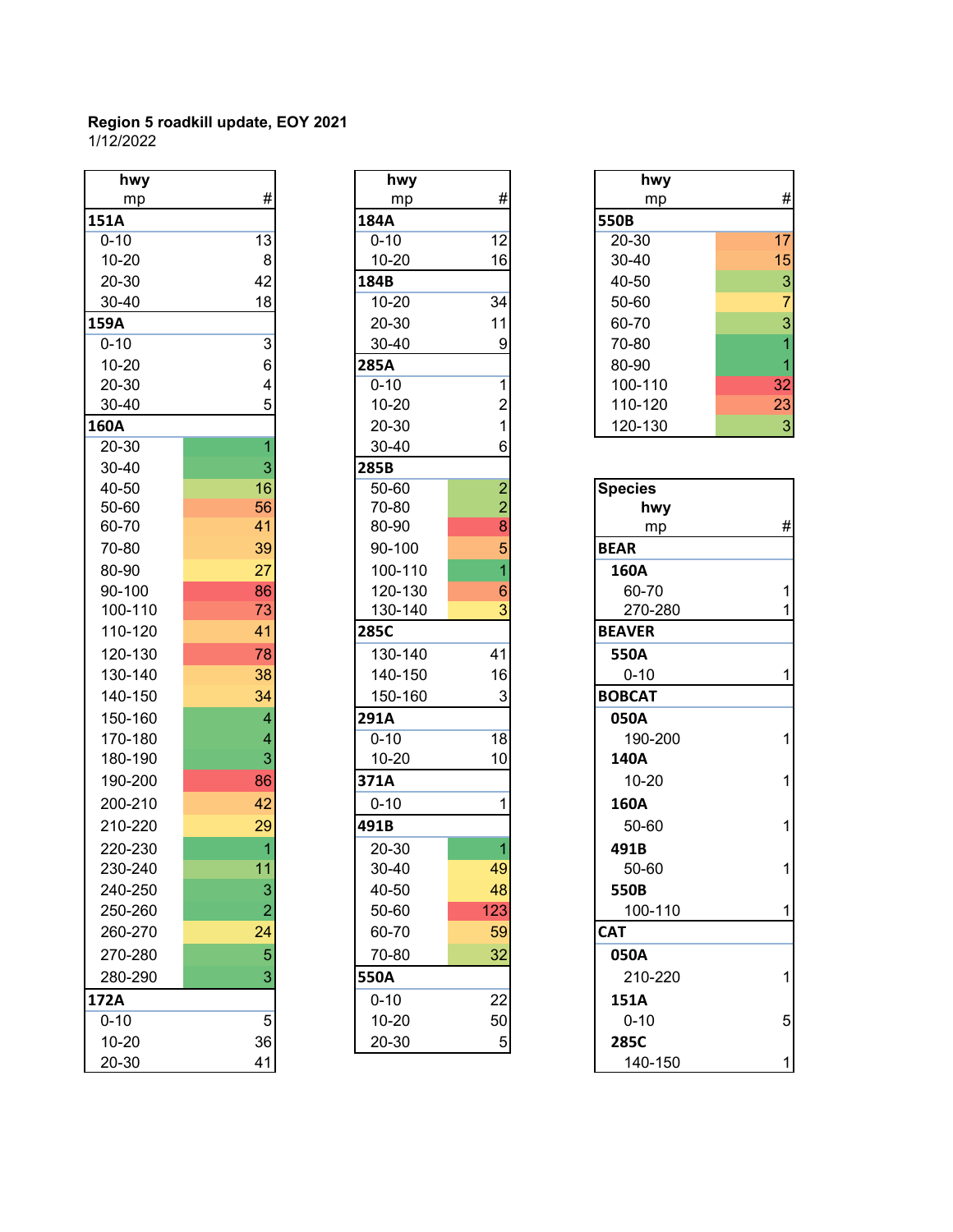| <b>Species</b> |                | <b>Species</b> |                | <b>Species</b> |
|----------------|----------------|----------------|----------------|----------------|
| hwy            |                | hwy            |                | hwy            |
| mp             | #              | mp             | #              | mp             |
| <b>CAT</b>     |                | <b>DEER</b>    |                | <b>DEER</b>    |
| 291A           |                | 024A           |                | 142A           |
| $0 - 10$       | 3              | 200-210        | 24             | $0 - 10$       |
| 491B           |                | 210-220        | 47             | 145A           |
| 40-50          | $\overline{2}$ | 230-240        | 6              | $10 - 20$      |
| 50-60          | 1              | 050A           |                | 20-30          |
| 70-80          | 1              | 180-190        | $\mathbf 1$    | 30-40          |
| <b>COW</b>     |                | 190-200        | 3              | 40-50          |
| 140A           |                | 210-220        | 16             | 50-60          |
| 20-30          | 1              | 220-230        | 32             | 60-70          |
| 141A           |                | 230-240        | 1              | 80-90          |
| 70-80          | $\mathbf{1}$   | 062A           |                | 100-11         |
| 145A           |                | $10 - 20$      | 1              | 110-12         |
| 100-110        | 3              | 20-30          | 4              | 149A           |
| 172A           |                | 084A           |                | $0 - 10$       |
| $10 - 20$      | $\overline{2}$ | $0 - 10$       | 15             | $10 - 20$      |
| 285B           |                | $10 - 20$      | 32             | 20-30          |
| 80-90          | 1              | 20-30          | 27             | 40-50          |
| <b>COYOTE</b>  |                | 30-40          | 14             | 150A           |
| 050A           |                | 090A           |                | $10 - 20$      |
| 180-190        | 1              | $10 - 20$      | 4              | 151A           |
| 190-200        | 1              | 097A           |                | $0 - 10$       |
| 210-220        | 1              | $0 - 10$       | $\overline{2}$ | $10 - 20$      |
| 160A           |                | 112A           |                | 20-30          |
| 60-70          | 1              | $0 - 10$       | 5              | 30-40          |
| 491B           |                | 114A           |                | 159A           |
| 50-60          | 1              | 40-50          | $\overline{2}$ | $10 - 20$      |
| 550B           |                | 50-60          | 21             | 30-40          |
| 60-70          | 1              | 60-70          | $\overline{2}$ |                |
| <b>DEER</b>    |                | 136A           |                |                |
| 003A           |                | $0 - 10$       | 1              |                |
| $0 - 10$       | 20             | 140A           |                |                |
| 015A           |                | $0 - 10$       | 3              |                |
| $10 - 20$      | 1              | $10 - 20$      | 9              |                |
| 017A           |                | 20-30          | 20             |                |
| 20-30          | 1              | 141A           |                |                |
| 30-40          | $\overline{2}$ | $0 - 10$       | 1              |                |
| 017B           |                | $10 - 20$      | 3              |                |
| 70-80          | 1              | 20-30          | $\overline{c}$ |                |
|                |                | co 70          |                |                |

| Species     |                                            |
|-------------|--------------------------------------------|
| hwy         |                                            |
| mp          | #                                          |
| <b>DEER</b> |                                            |
| 024A        |                                            |
| 200-210     | 24                                         |
| 210-220     | 47                                         |
| 230-240     | 6                                          |
| 050A        |                                            |
| 180-190     | 1                                          |
| 190-200     | 3                                          |
| 210-220     | 16                                         |
| 220-230     | 32                                         |
| 230-240     | 1                                          |
| 062A        |                                            |
| 10-20       | 1                                          |
| 20-30       | 4                                          |
| 084A        |                                            |
| $0 - 10$    | 15                                         |
| $10 - 20$   | 32                                         |
| 20-30       | 27                                         |
| 30-40       | 14                                         |
| 090A        |                                            |
| 10-20       | 4                                          |
| 097A        |                                            |
| $0 - 10$    | $\overline{2}$                             |
| 112A        |                                            |
| $0 - 10$    | 5                                          |
| 114A        |                                            |
| 40-50       |                                            |
| 50-60       | 21                                         |
| 60-70       |                                            |
| 136A        |                                            |
| $0 - 10$    | 1                                          |
| 140A        |                                            |
| $0 - 10$    |                                            |
| 10-20       | 3<br>9                                     |
| 20-30       | 20                                         |
| 141A        |                                            |
| $0 - 10$    |                                            |
| $10 - 20$   | $\begin{array}{c} 1 \\ 3 \\ 2 \end{array}$ |
| 20-30       |                                            |
| 60-70       |                                            |

| <b>Species</b>            |                | <b>Species</b> |                         | <b>Species</b> |                  |
|---------------------------|----------------|----------------|-------------------------|----------------|------------------|
| hwy                       |                | hwy            |                         | hwy            |                  |
| mp                        | #              | mp             | $\#$                    | mp             | $\#$             |
| $\overline{\textsf{CAT}}$ |                | <b>DEER</b>    |                         | <b>DEER</b>    |                  |
| 291A                      |                | 024A           |                         | 142A           |                  |
| $0 - 10$                  | 3              | 200-210        | 24                      | $0 - 10$       | $\mathbf{1}$     |
| 491B                      |                | 210-220        | 47                      | 145A           |                  |
| 40-50                     | $\overline{2}$ | 230-240        | 6                       | $10 - 20$      | $\boldsymbol{9}$ |
| 50-60                     |                | 050A           |                         | 20-30          | 10               |
| 70-80                     |                | 180-190        | 1                       | 30-40          | $\overline{2}$   |
| <b>COW</b>                |                | 190-200        | 3                       | 40-50          | $\mathbf{1}$     |
| 140A                      |                | 210-220        | 16                      | 50-60          | $\frac{2}{5}$    |
| 20-30                     |                | 220-230        | 32                      | 60-70          |                  |
| 141A                      |                | 230-240        |                         | 80-90          | $\overline{1}$   |
| 70-80                     |                | 062A           |                         | 100-110        | $\mathbf{1}$     |
| 145A                      |                | $10 - 20$      |                         | 110-120        | $\mathbf{1}$     |
| 100-110                   | 3              | 20-30          | 4                       | 149A           |                  |
| 172A                      |                | 084A           |                         | $0 - 10$       | $\,6$            |
| $10 - 20$                 | $\overline{2}$ | $0 - 10$       | 15                      | $10 - 20$      | 5                |
| 285B                      |                | $10 - 20$      | 32                      | 20-30          | 5                |
| 80-90                     |                | 20-30          | 27                      | 40-50          | $\mathbf{1}$     |
| <b>COYOTE</b>             |                | 30-40          | 14                      | <b>150A</b>    |                  |
| 050A                      |                | 090A           |                         | $10 - 20$      | $\mathbf{1}$     |
| 180-190                   |                | $10 - 20$      | 4                       | 151A           |                  |
| 190-200                   |                | 097A           |                         | $0 - 10$       | $\frac{2}{7}$    |
| 210-220                   |                | $0 - 10$       | $\overline{\mathbf{c}}$ | $10 - 20$      |                  |
| 160A                      |                | 112A           |                         | 20-30          | 37               |
| 60-70                     |                | $0 - 10$       | 5                       | 30-40          | 17               |
| 491B                      |                | 114A           |                         | 159A           |                  |
| 50-60                     |                | 40-50          | $\overline{c}$          | $10 - 20$      | $\mathbf{1}$     |
| 550B                      |                | 50-60          | 21                      | 30-40          | $\mathsf 3$      |
| 00.70                     |                | 00.70          | $\sim$                  |                |                  |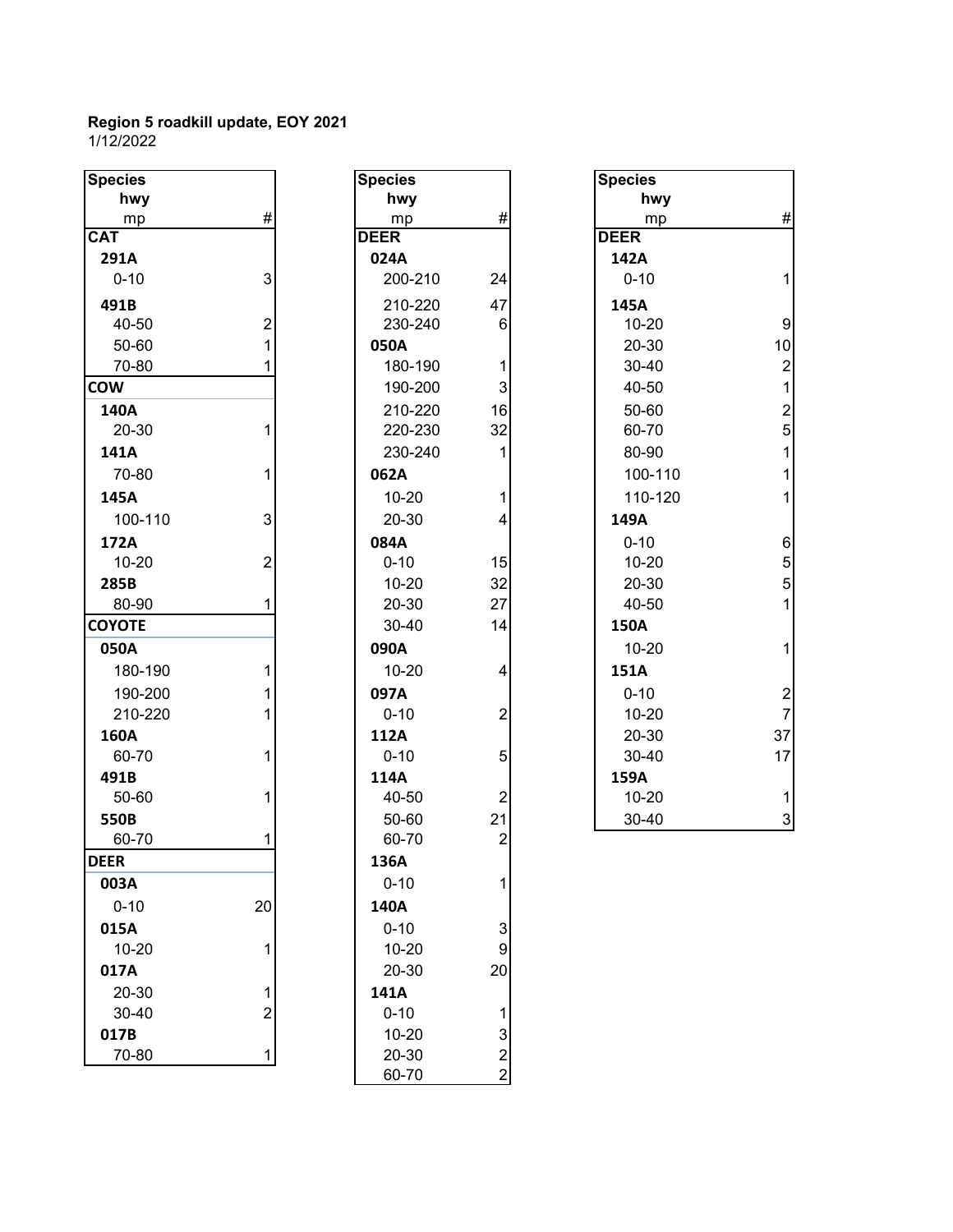| <b>Species</b>     |                                | <b>Species</b> |                         | <b>Species</b> |              |
|--------------------|--------------------------------|----------------|-------------------------|----------------|--------------|
| hwy                |                                | hwy            |                         | hwy            |              |
| mp                 | #                              | mp             | #                       | mp             | #            |
| <b>DEER</b>        |                                | <b>DEER</b>    |                         | <b>DOG</b>     |              |
| 160A               |                                | 285A           |                         | 142A           |              |
| 20-30              | 1                              | $0 - 10$       | 1                       | $0 - 10$       | 1            |
| 30-40              | $\mathbf{1}$                   | $10 - 20$      | 1                       | 160A           |              |
| 40-50              | 16                             | 20-30          | 1                       | 210-220        | $\mathbf{1}$ |
| 50-60              | 55                             | 30-40          | $\overline{c}$          | 240-250        | $\mathbf 1$  |
| 60-70              | 34                             | 285B           |                         | 260-270        | $\mathbf 1$  |
| 70-80              | 25                             | 120-130        | 4                       | 285B           |              |
| 80-90              | 23                             | 130-140        | 3                       | 100-110        | 1            |
| 90-100             | 78                             | 50-60          | 1                       | 491B           |              |
| 100-110            | 72                             | 70-80          | 1                       | 40-50          | 1            |
| 110-120            | 39                             | 80-90          | 5                       | <b>DUCK</b>    |              |
| 120-130            | 75                             | 90-100         | 4                       | 491B           |              |
| 130-140            | 38                             | 285C           |                         | 50-60          | 1            |
| 140-150            | 34                             | 130-140        | 32                      |                |              |
| 150-160            | 4                              | 140-150        | $\overline{7}$          |                |              |
| 170-180            | 4                              | 150-160        | $\mathbf{3}$            |                |              |
| 180-190            | $\mathbf{1}$                   | 291A           |                         |                |              |
| 190-200            | 84                             | $0 - 10$       | 12                      |                |              |
| 200-210            | 36                             | $10 - 20$      | 8                       |                |              |
| 210-220            | 24                             | 491B           |                         |                |              |
| 220-230            | $\mathbf{1}$                   | 20-30          | 1                       |                |              |
| 230-240            | $\boldsymbol{9}$               | 30-40          | 29                      |                |              |
| 240-250            | $\overline{c}$<br>$\mathbf{1}$ | 40-50<br>50-60 | 33<br>114               |                |              |
| 250-260<br>260-270 | 22                             | 60-70          | 56                      |                |              |
| 270-280            | $\overline{\mathbf{4}}$        | 70-80          | 29                      |                |              |
| 280-290            | 3                              | 550A           |                         |                |              |
| 172A               |                                | $0 - 10$       | 11                      |                |              |
| $0 - 10$           | 4                              | $10 - 20$      | 47                      |                |              |
| $10 - 20$          | 27                             | 20-30          | 5                       |                |              |
| 20-30              | 28                             | 550B           |                         |                |              |
| 184A               |                                | 20-30          | 17                      |                |              |
| $0 - 10$           | 8                              | 30-40          | 13                      |                |              |
| $10 - 20$          | 14                             | 40-50          | $\overline{\mathbf{c}}$ |                |              |
| 184B               |                                | 50-60          | $\overline{7}$          |                |              |
| $10 - 20$          | 29                             | 60-70          | $\overline{c}$          |                |              |
| 20-30              | $\,6$                          | 80-90          | $\overline{1}$          |                |              |
| 30-40              | $\,6$                          | 100-110        | 29                      |                |              |
|                    |                                | 110.100        | ሳስ                      |                |              |

| <b>Species</b>        |                                                             |
|-----------------------|-------------------------------------------------------------|
| hwy                   |                                                             |
| <u>mp</u>             | #                                                           |
| <b>DEER</b>           |                                                             |
| 285A                  |                                                             |
| $0 - 10$              | 1                                                           |
| 10-20                 |                                                             |
| 20-30                 |                                                             |
| 30-40                 |                                                             |
| 285B                  | $112$ $431154$                                              |
| 120-130               |                                                             |
| 130-140               |                                                             |
| 50-60                 |                                                             |
| 70-80                 |                                                             |
| 80-90                 |                                                             |
| 90-100                |                                                             |
| 285C                  |                                                             |
| 130-140               |                                                             |
| 140-150               | 32<br>7<br>3                                                |
| 150-160               |                                                             |
| 291A                  |                                                             |
| $0 - 10$              | 12                                                          |
| $10 - 20$             | 8                                                           |
| 491B                  |                                                             |
| 20-30                 | 1                                                           |
| 30-40                 | 29                                                          |
| 40-50                 | 33                                                          |
| 50-60                 | 114                                                         |
| 60-70<br>70-80        | 56<br>29                                                    |
|                       |                                                             |
| 550A                  |                                                             |
| $0 - 10$<br>$10 - 20$ | 11<br>47                                                    |
| 20-30                 | 5                                                           |
| 550B                  |                                                             |
| 20-30                 | 17                                                          |
| 30-40                 |                                                             |
| 40-50                 |                                                             |
| 50-60                 | $\begin{array}{c} 13 \\ 2 \\ 7 \\ 2 \\ 1 \\ 29 \end{array}$ |
| 60-70                 |                                                             |
| 80-90                 |                                                             |
| 100-110               |                                                             |
| 110-120               | 20                                                          |
| 120-130               |                                                             |

| <b>Species</b> |   |
|----------------|---|
| hwy            |   |
| mp             | # |
| <b>DOG</b>     |   |
| 142A           |   |
| $0 - 10$       |   |
| 160A           |   |
| 210-220        | 1 |
| 240-250        | 1 |
| 260-270        | 1 |
| 285B           |   |
| 100-110        |   |
| 491B           |   |
| 40-50          |   |
| <b>DUCK</b>    |   |
| 491B           |   |
| 50-60          |   |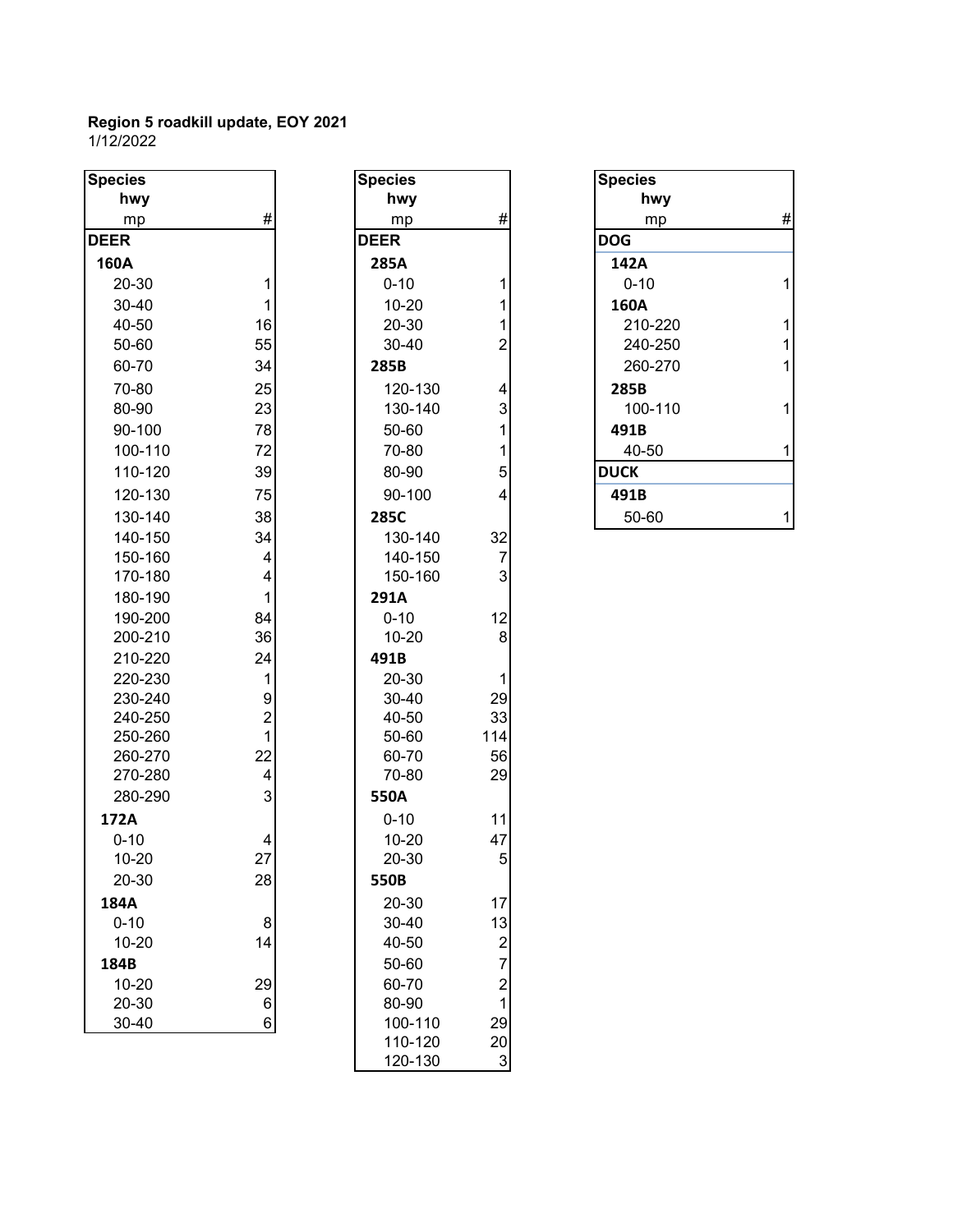#### **Region 5 roadkill update, EOY 2021** 1/12/2022

| <b>Species</b> |                                            |
|----------------|--------------------------------------------|
| hwy            |                                            |
| mp             | #                                          |
| <b>ELK</b>     |                                            |
| 015A           |                                            |
| 10-20          | 4                                          |
| 017A           |                                            |
| 20-30          | $\overline{c}$                             |
| 017B           |                                            |
| 100-110        | 1                                          |
| 70-80          | $\overline{1}$                             |
| 024A           |                                            |
| 210-220        | 4                                          |
| 220-230        | 4                                          |
| 050A           |                                            |
| 180-190        | 1                                          |
| 190-200        | 1<br>6                                     |
| 210-220        |                                            |
| 062A           |                                            |
| 20-30          | 3                                          |
| 084A           |                                            |
| $0 - 10$       | $\overline{c}$                             |
| 090A           |                                            |
| 10-20          | $\overline{c}$                             |
| 114A           |                                            |
| 30-40          | 3<br>9                                     |
| 40-50          |                                            |
| 140A           |                                            |
| 10-20          | $\frac{1}{3}$                              |
| 20-30          |                                            |
| 145A           | $\begin{array}{c} 2 \\ 1 \end{array}$      |
| $10 - 20$      |                                            |
| 80-90          |                                            |
| 149A           |                                            |
| $0 - 10$       |                                            |
| 20-30          | $\begin{array}{c} 1 \\ 3 \\ 1 \end{array}$ |
| 30-40          |                                            |
| 150A           |                                            |
| $10 - 20$      | 1                                          |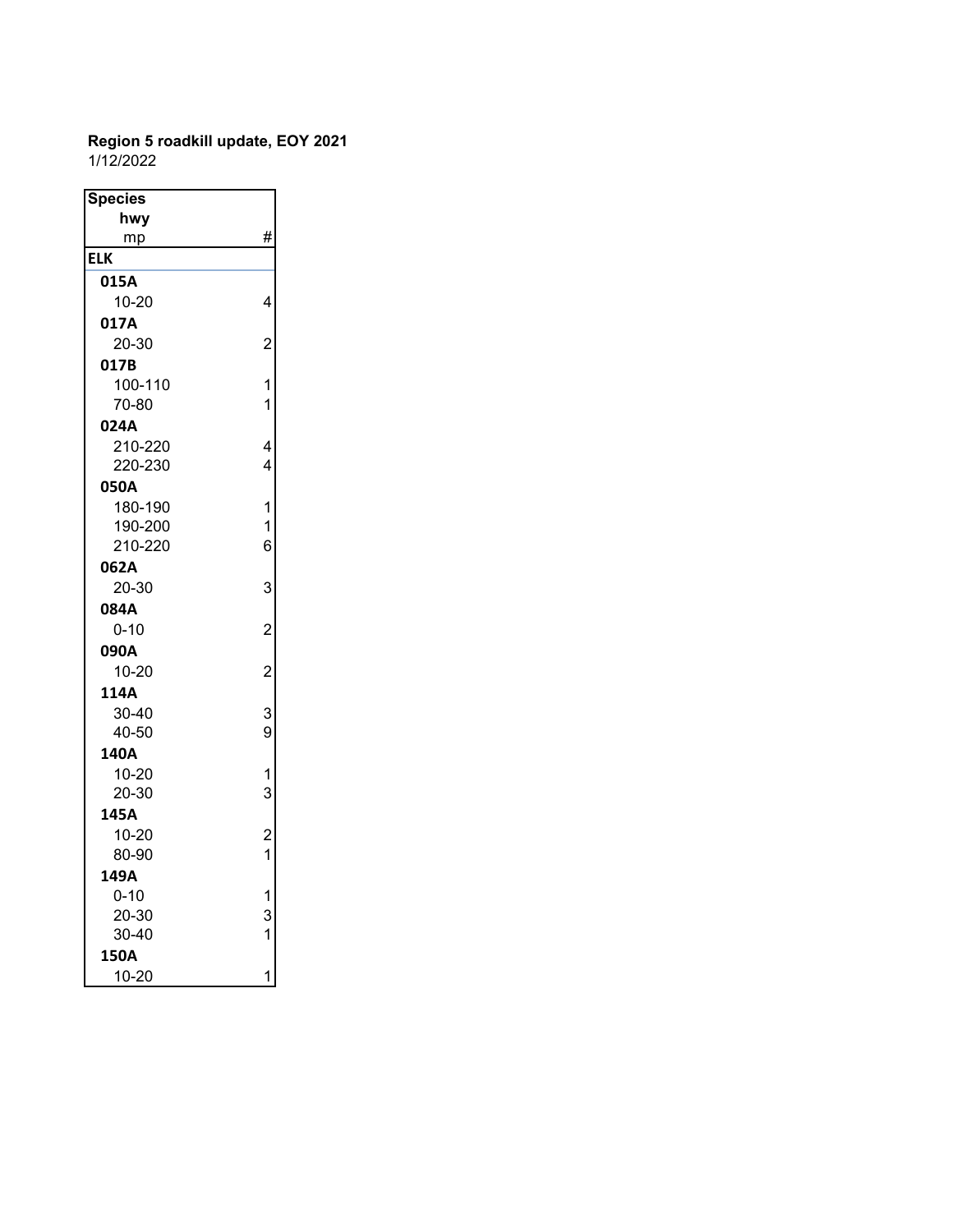| <b>Species</b> |                         | <b>Species</b>   |                | <b>Species</b> |
|----------------|-------------------------|------------------|----------------|----------------|
| hwy            |                         | hwy              |                | hwy            |
| mp             | #                       | mp               | #              | mp             |
| ELK            |                         | <b>FOX</b>       |                | <b>RABBIT</b>  |
| 159A           |                         | 050A             |                | 184B           |
| $10 - 20$      | 1                       | 190-200          | 1              | $20 - 30$      |
| 20-30          | 1                       | 210-220          | $\overline{2}$ | 291A           |
| 30-40          | $\overline{2}$          | 145A             |                | $10 - 20$      |
| 160A           |                         | 80-90            | 1              | <b>RACCOON</b> |
| 30-40          | 1                       | 160A             |                | 050A           |
| 60-70          | 5                       | 210-220          | 1              | 220-23         |
| 70-80          | 9                       | 491B             |                | 145A           |
| 100-110        | $\mathbf{1}$            | 50-60            | 1              | $0 - 10$       |
| 110-120        | $\overline{2}$          | <b>HORSE</b>     |                | $10 - 20$      |
| 120-130        | 3                       | 159A             |                | 151A           |
| 180-190        | $\mathbf{1}$            | $0 - 10$         | 3              | $0 - 10$       |
| 190-200        | 1                       | $10 - 20$        | 3              | 160A           |
| 230-240        | 1                       | <b>HOUSE CAT</b> |                | 90-100         |
| 250-260        | 1                       | 491B             |                | 180-19         |
| 260-270        | 1                       | 60-70            | 1              | 230-24         |
| 184B           |                         | <b>MOOSE</b>     |                | 184B           |
| 20-30          | 1                       | 550B             |                | $10 - 20$      |
| 285A           |                         | 70-80            | 1              | 285C           |
| $10 - 20$      | 1                       | <b>OWL</b>       |                | 130-14         |
| 285B           |                         | 285C             |                | 291A           |
| 80-90          | 1                       | 140-150          | 1              | $0 - 10$       |
| 90-100         | 1                       | <b>PORCUPINE</b> |                | 491B           |
| 120-130        | $\overline{2}$          | 285C             |                | 30-40          |
| 285C           |                         | 130-140          | 1              | 40-50          |
| 130-140        | 6                       | 140-150          | $\overline{2}$ | 550A           |
| 140-150        | 4                       | 371A             |                | $0 - 10$       |
| 491B           |                         | $0 - 10$         | 1              | 10-20          |
| 40-50          | 3                       | <b>PRONGHORN</b> |                | <b>SKUNK</b>   |
| 50-60          | 3                       | 142A             |                | 015A           |
| 550A           |                         | $10 - 20$        | 1              | 10-20          |
| $0 - 10$       | 3                       | 285B             |                | 050A           |
| $10 - 20$      | $\overline{2}$          | 80-90            | 1              | 210-22         |
| 550B           |                         | <b>RABBIT</b>    |                | 145A           |
| 30-40          | $\overline{\mathbf{c}}$ | 172A             |                | $0 - 10$       |
| 40-50          | $\mathbf{1}$            | 10-20            | 1              | $10 - 20$      |
| 100-110        | 1                       | 184A             |                | 20-30          |
| 110-120        | 1                       | $0 - 10$         | 1              |                |

| cies     |                | <b>Species</b>   |                | <b>Species</b> |
|----------|----------------|------------------|----------------|----------------|
| hwy      |                | hwy              |                | hwy            |
| mp       | #              | mp               | #              | mp             |
| C        |                | <b>FOX</b>       |                | <b>RABBIT</b>  |
| 59A      |                | 050A             |                | 184B           |
| 10-20    | 1              | 190-200          | 1              | 20-30          |
| 20-30    | 1              | 210-220          | $\overline{2}$ | 291A           |
| 30-40    | $\overline{2}$ | 145A             |                | 10-20          |
| 50A      |                | 80-90            | 1              | <b>RACCOON</b> |
| 30-40    | $\mathbf 1$    | 160A             |                | 050A           |
| 60-70    | 5              | 210-220          | 1              | 220-23         |
| 70-80    | 9              | 491B             |                | 145A           |
| 100-110  | 1              | 50-60            | 1              | $0 - 10$       |
| 110-120  | $\overline{2}$ | <b>HORSE</b>     |                | $10 - 20$      |
| 120-130  | 3              | 159A             |                | 151A           |
| 180-190  | 1              | $0 - 10$         | 3              | $0 - 10$       |
| 190-200  | $\mathbf{1}$   | $10 - 20$        | 3              | 160A           |
| 230-240  | 1              | <b>HOUSE CAT</b> |                | 90-100         |
| 250-260  | 1              | 491B             |                | 180-19         |
| 260-270  | 1              | 60-70            | 1              | 230-24         |
| 34B      |                | <b>MOOSE</b>     |                | 184B           |
| 20-30    | 1              | 550B             |                | $10 - 20$      |
| 35A      |                | 70-80            | 1              | 285C           |
| 10-20    | 1              | <b>OWL</b>       |                | 130-14         |
| 35B      |                | 285C             |                | 291A           |
| 80-90    | 1              | 140-150          | 1              | $0 - 10$       |
| 90-100   | 1              | <b>PORCUPINE</b> |                | 491B           |
| 120-130  | $\overline{2}$ | 285C             |                | $30 - 40$      |
| 35C      |                | 130-140          | 1              | 40-50          |
| 130-140  | 6              | 140-150          | $\overline{2}$ | 550A           |
| 140-150  | 4              | 371A             |                | $0 - 10$       |
| )1B      |                | $0 - 10$         | 1              | $10 - 20$      |
| 40-50    | 3              | <b>PRONGHORN</b> |                | <b>SKUNK</b>   |
| 50-60    | 3              | 142A             |                | 015A           |
| 50A      |                | $10 - 20$        | 1              | 10-20          |
| $0 - 10$ | 3              | 285B             |                | 050A           |
| 10-20    | $\overline{2}$ | 80-90            | 1              | 210-22         |
| 50B      |                | <b>RABBIT</b>    |                | 145A           |
| 30-40    | $\overline{2}$ | 172A             |                | $0 - 10$       |
| 40-50    | 1              | 10-20            | 1              | $10 - 20$      |
| 100-110  | 1              | 184A             |                | 20-30          |
| 110-120  | 1              | $0 - 10$         | 1              |                |

| pecies    |                           | <b>Species</b>   |                           | <b>Species</b> |                  |
|-----------|---------------------------|------------------|---------------------------|----------------|------------------|
| hwy       |                           | hwy              |                           | hwy            |                  |
| mp        | $\#$                      | mp               | $\#$                      | mp             | $\#$             |
| LK        |                           | <b>FOX</b>       |                           | <b>RABBIT</b>  |                  |
| 159A      |                           | 050A             |                           | 184B           |                  |
| $10 - 20$ | 1                         | 190-200          | 1                         | 20-30          | 1                |
| 20-30     | 1                         | 210-220          | $\overline{2}$            | 291A           |                  |
| 30-40     | $\overline{2}$            | 145A             |                           | $10 - 20$      | $\mathbf{1}$     |
| 160A      |                           | 80-90            | 1                         | <b>RACCOON</b> |                  |
| 30-40     | 1                         | 160A             |                           | 050A           |                  |
| 60-70     | 5                         | 210-220          |                           | 220-230        | $\mathbf{1}$     |
| 70-80     | 9                         | 491B             |                           | 145A           |                  |
| 100-110   | 1                         | 50-60            |                           | $0 - 10$       | $\mathbf{1}$     |
| 110-120   | $\overline{2}$            | <b>HORSE</b>     |                           | $10 - 20$      | $\overline{2}$   |
| 120-130   | 3                         | 159A             |                           | 151A           |                  |
| 180-190   | 1                         | $0 - 10$         | $\ensuremath{\mathsf{3}}$ | $0 - 10$       | 5                |
| 190-200   |                           | $10 - 20$        | 3                         | 160A           |                  |
| 230-240   | 1                         | <b>HOUSE CAT</b> |                           | 90-100         | $\boldsymbol{2}$ |
| 250-260   |                           | 491B             |                           | 180-190        | $\mathbf{1}$     |
| 260-270   |                           | 60-70            |                           | 230-240        | $\mathbf{1}$     |
| 184B      |                           | <b>MOOSE</b>     |                           | 184B           |                  |
| 20-30     | 1                         | 550B             |                           | $10 - 20$      | $\mathbf{1}$     |
| 285A      |                           | 70-80            |                           | 285C           |                  |
| $10 - 20$ | 1                         | <b>OWL</b>       |                           | 130-140        | $\boldsymbol{2}$ |
| 285B      |                           | 285C             |                           | 291A           |                  |
| 80-90     | 1                         | 140-150          |                           | $0 - 10$       | $\mathbf{1}$     |
| 90-100    | 1                         | <b>PORCUPINE</b> |                           | 491B           |                  |
| 120-130   | $\overline{c}$            | 285C             |                           | 30-40          | 5                |
| 285C      |                           | 130-140          | 1                         | 40-50          | $\mathbf{1}$     |
| 130-140   | 6                         | 140-150          | $\overline{2}$            | 550A           |                  |
| 140-150   | $\overline{4}$            | 371A             |                           | $0 - 10$       | $\mathbf{1}$     |
| 491B      |                           | $0 - 10$         | 1                         | $10 - 20$      | $\mathbf{1}$     |
| 40-50     | $\ensuremath{\mathsf{3}}$ | <b>PRONGHORN</b> |                           | <b>SKUNK</b>   |                  |
| 50-60     | 3                         | 142A             |                           | 015A           |                  |
| 550A      |                           | $10 - 20$        |                           | $10 - 20$      | $\overline{2}$   |
| $0 - 10$  | $\mathsf 3$               | 285B             |                           | 050A           |                  |
| $10 - 20$ | $\overline{2}$            | 80-90            | 1                         | 210-220        | 1                |
| 550B      |                           | <b>RABBIT</b>    |                           | 145A           |                  |
| 30-40     | $\overline{c}$            | 172A             |                           | $0 - 10$       | 1                |
| 40-50     | 1                         | $10 - 20$        | 1                         | $10 - 20$      | 4                |
| 100-110   | 1                         | 184A             |                           | 20-30          | 1                |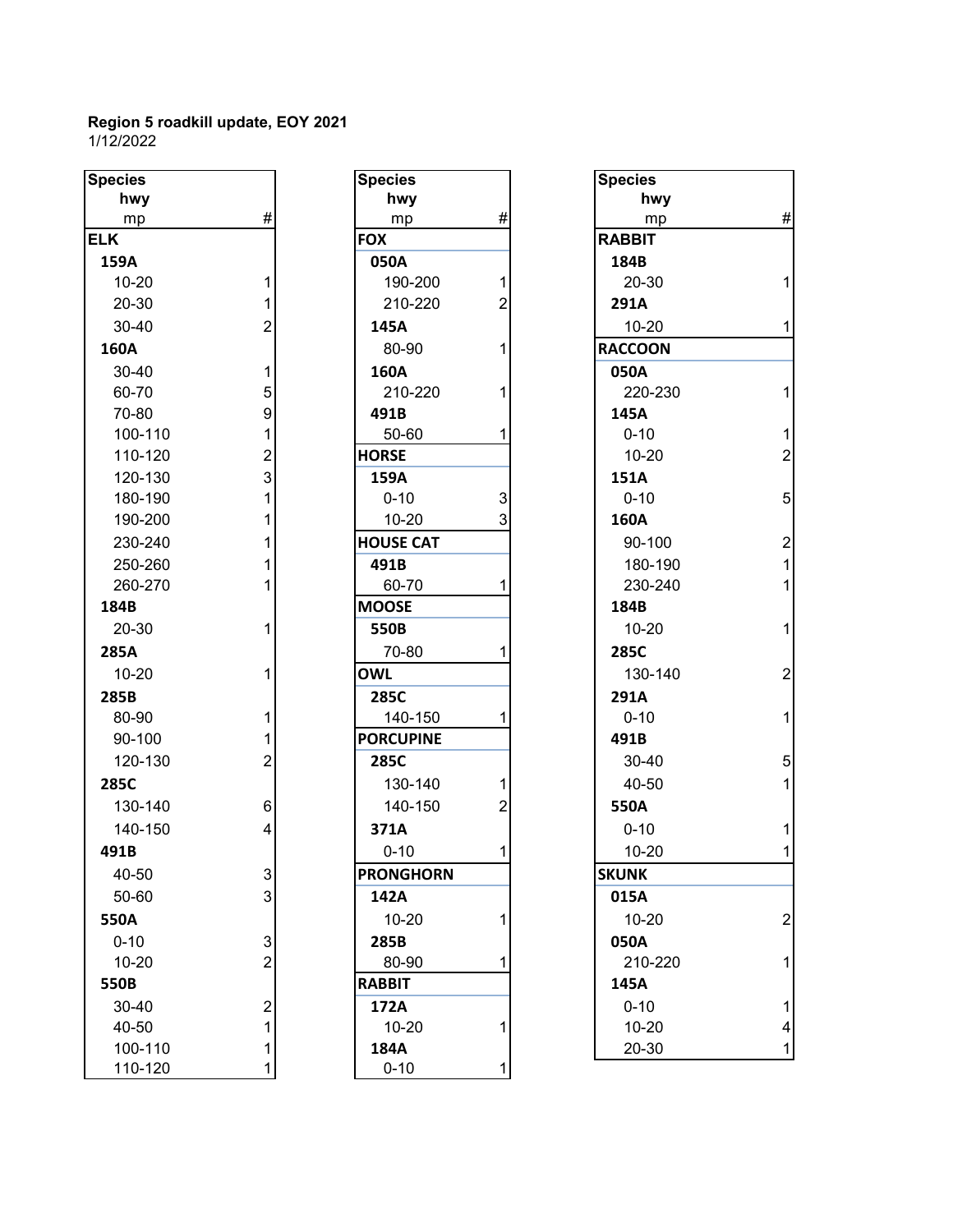| <b>Species</b>        |                         | <b>Species</b> |                | <b>Species</b> |
|-----------------------|-------------------------|----------------|----------------|----------------|
| hwy                   |                         | hwy            |                | hwy            |
| mp                    | #                       | mp             | #              | mp             |
| <b>SKUNK</b>          |                         | <b>UNK</b>     |                | <b>UNK</b>     |
| 172A                  |                         | 142A           |                | 491B           |
| $10 - 20$             | $\overline{\mathbf{c}}$ | $10 - 20$      | 3              | 30-40          |
| 20-30                 | $\overline{3}$          | 20-30          | 1              | 40-50          |
| 184B                  |                         | 145A           |                | 50-60          |
| $10 - 20$             | $\mathbf 1$             | $0 - 10$       | 4              | 60-70          |
| 20-30                 | $\overline{2}$          | $10 - 20$      | 5              | 70-80          |
| 30-40                 | $\overline{1}$          | 20-30          | 3              | 550A           |
| 285B                  |                         | 30-40          | 3              | $0 - 10$       |
| 50-60                 | 1                       | 60-70          | 1              | 550B           |
| 285C                  |                         | 151A           |                | 100-11         |
| 140-150               | 1                       | $0 - 10$       | 1              | 110-12         |
| 291A                  |                         | $10 - 20$      | 1              |                |
| $0 - 10$              | $\overline{c}$          | 20-30          | 5              |                |
| $10 - 20$             | $\overline{1}$          | 30-40          | 1              |                |
| 491B                  |                         | 159A           |                |                |
| 30-40                 | 1                       | $10 - 20$      | 1              |                |
| 40-50                 | 5                       | 20-30          | 3              |                |
| 550A                  |                         | 160A           |                |                |
| $0 - 10$              | 1                       | 30-40          | 1              |                |
| 550B                  |                         | 70-80          | 4              |                |
| 110-120               | 1                       | 80-90          | 4              |                |
| <b>TURKEY</b>         |                         | 90-100         | 6              |                |
| 160A                  |                         | 190-200        | $\mathbf{1}$   |                |
| 70-80                 | 1                       | 200-210        | 6              |                |
| <b>UNK</b>            |                         | 210-220        | 3              |                |
| 003A                  |                         | 172A           |                |                |
| $0 - 10$              | 4                       | $0 - 10$       | 1              |                |
| 015A                  |                         | $10 - 20$      | 4              |                |
| $0 - 10$              | 1                       | 20-30          | 10             |                |
| 10-20                 | 3                       | 184A           |                |                |
| 017B                  |                         | $0 - 10$       | 3              |                |
| 80-90                 | 1                       | $10 - 20$      | $\overline{2}$ |                |
| 90-100                | 1                       | 184B           |                |                |
| 062A                  |                         | $10 - 20$      | 3              |                |
| $0 - 10$              | 1                       | 20-30          | 1              |                |
| 090A                  |                         | 30-40          | $\overline{2}$ |                |
| $10 - 20$             | 1                       | 285A           |                |                |
| 112A                  |                         | 30-40          | 4              |                |
|                       |                         |                |                |                |
| $0 - 10$<br>$10 - 20$ | 1                       | 285B<br>70-80  | 1              |                |
|                       |                         |                |                |                |

| ≀cies            |                | <b>Species</b> |                         |
|------------------|----------------|----------------|-------------------------|
| hwy              |                | hwy            |                         |
| mp               | #              | mp             | #                       |
| <b>JNK</b>       |                | <b>UNK</b>     |                         |
| 72A              |                | 142A           |                         |
| 10-20            | $\overline{c}$ | 10-20          | 3                       |
| 20-30            | 3              | 20-30          | $\mathbf{1}$            |
| 34B              |                | 145A           |                         |
| 10-20            | 1              | $0 - 10$       | 4                       |
| 20-30            | 2              | $10 - 20$      | 5                       |
| 30-40            | 1              | 20-30          | 3                       |
| 35B              |                | 30-40          | 3                       |
| 50-60            | 1              | 60-70          | $\overline{1}$          |
| 35C              |                | 151A           |                         |
| 140-150          | 1              | $0 - 10$       | 1                       |
| 31A              |                | $10 - 20$      | 1                       |
| $0 - 10$         | $\overline{c}$ | 20-30          | 5                       |
| 10-20            | 1              | 30-40          | 1                       |
| )1B              |                | 159A           |                         |
| 30-40            | 1              | 10-20          | 1                       |
| 40-50            | 5              | 20-30          | 3                       |
| 50A              |                | 160A           |                         |
| $0 - 10$         | 1              | 30-40          | $\mathbf{1}$            |
| 50B              |                | 70-80          | 4                       |
| 110-120          | 1              | 80-90          | 4                       |
| <b>KEY</b>       |                | 90-100         | 6                       |
| 50A              |                | 190-200        | 1                       |
| 70-80            | 1              | 200-210        | 6                       |
| Ç                |                | 210-220        | 3                       |
| )3A              |                | 172A           |                         |
| $0 - 10$         | 4              | $0 - 10$       | 1                       |
| L5A              |                | $10 - 20$      | $\overline{\mathbf{4}}$ |
| 0-10             | 1              | 20-30<br>10    |                         |
| 10-20            | 3              | 184A           |                         |
| L7B              |                | $0 - 10$       | 3                       |
| 80-90            | 1              | 10-20          | $\overline{2}$          |
| 90-100           | 1              | 184B           |                         |
| 52A              |                | $10 - 20$      | 3                       |
| 0-10             | 1              | 20-30          | 1                       |
| )OA              |                | 30-40          | $\overline{c}$          |
| 10-20            | 1              | 285A           |                         |
| L <sub>2</sub> A |                | 30-40          | 4                       |
| $0 - 10$         | 1              | 285B           |                         |
| 10-20            | 1              | 70-80          | 1                       |
|                  |                |                |                         |

| pecies      |   | <b>Species</b> |   | <b>Species</b> |                |
|-------------|---|----------------|---|----------------|----------------|
| hwy         |   | hwy            |   | hwy            |                |
| mp          | # | mp             | # | mp             | $\#$           |
| <b>KUNK</b> |   | <b>UNK</b>     |   | <b>UNK</b>     |                |
| 172A        |   | 142A           |   | 491B           |                |
| 10-20       | 2 | $10 - 20$      | 3 | $30 - 40$      | 11             |
| 20-30       | 3 | 20-30          |   | 40-50          | 3              |
| 184B        |   | 145A           |   | 50-60          | 1              |
| $10 - 20$   |   | $0 - 10$       | 4 | 60-70          | 2              |
| 20-30       |   | $10 - 20$      | 5 | 70-80          | $\overline{2}$ |
| $30 - 40$   |   | 20-30          | 3 | 550A           |                |
| 285B        |   | $30 - 40$      | 3 | $0 - 10$       | 5              |
| 50-60       |   | 60-70          |   | 550B           |                |
| 285C        |   | 151A           |   | 100-110        |                |
| 140-150     |   | $0 - 10$       |   | 110-120        |                |
|             |   |                |   |                |                |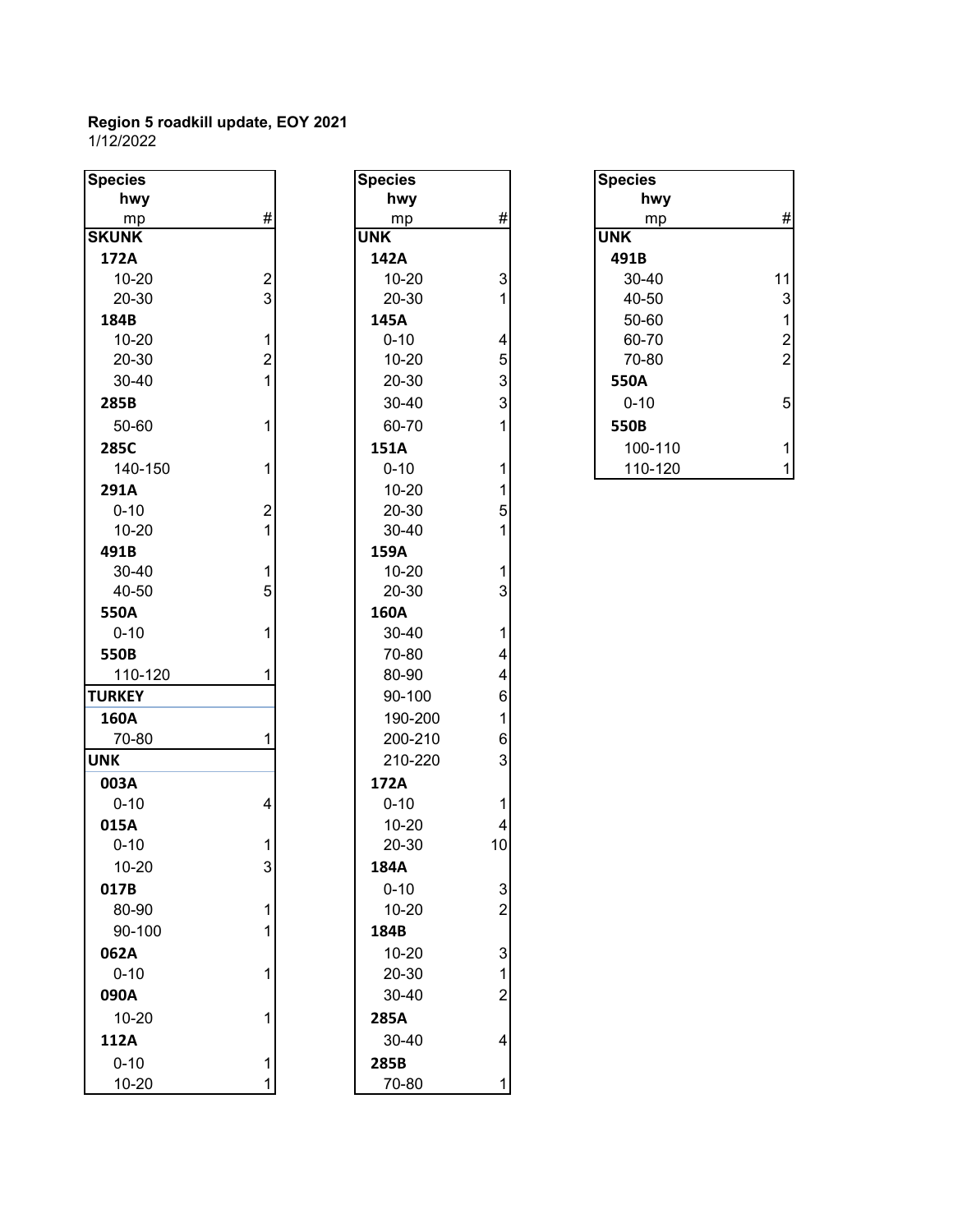| <b>PATROLS</b><br><b>REPORTING</b> |
|------------------------------------|
| 3243                               |
| 5301                               |
| 5302                               |
|                                    |
| 5303                               |
| 5304                               |
| 5305                               |
| 5307                               |
| 5310                               |
| 5311                               |
| 5312                               |
| 5313                               |
| 5314                               |
| 5315                               |
| 5317                               |
| 5319                               |
| 5320                               |
| 5321                               |
| 5324                               |
| 5327                               |
| 5329                               |
| 5701                               |
| 5702                               |
| 5703                               |
| 5704                               |
| 5705                               |
| 5706                               |
| 5707                               |
| 5708                               |
| 5709                               |
| 5710                               |
| 5711                               |
| 5717                               |
| 5718                               |
| 5719                               |
| 5723                               |
| 5724                               |
| 5725                               |
| 5727                               |
| 5728                               |
| 53J1                               |
| <b>CPW</b>                         |
| <b>PUBLIC</b>                      |
|                                    |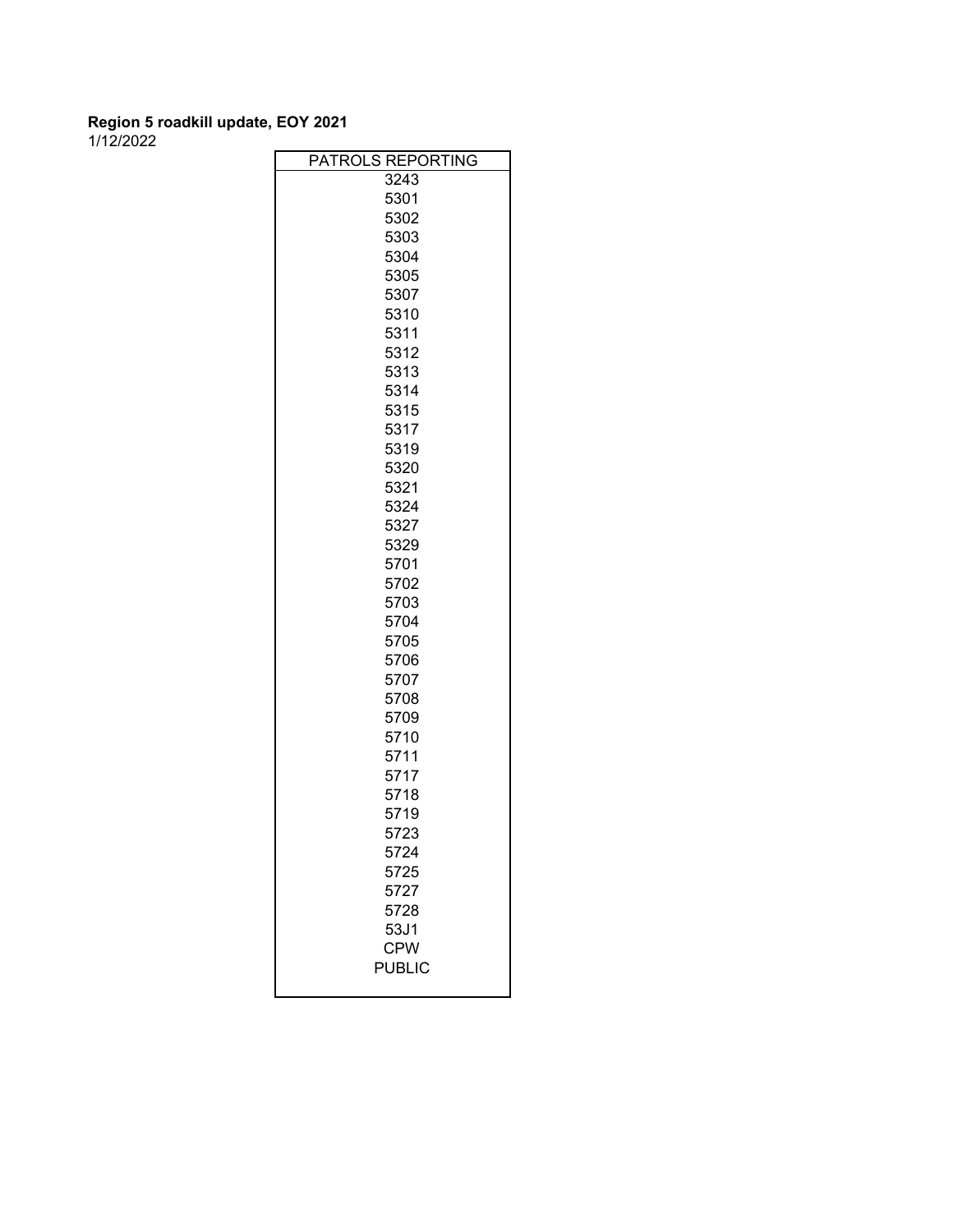# Statewide deer counts

**Note:** Due to a possible compromise in the data, the year 2018 has been excluded from these tables.



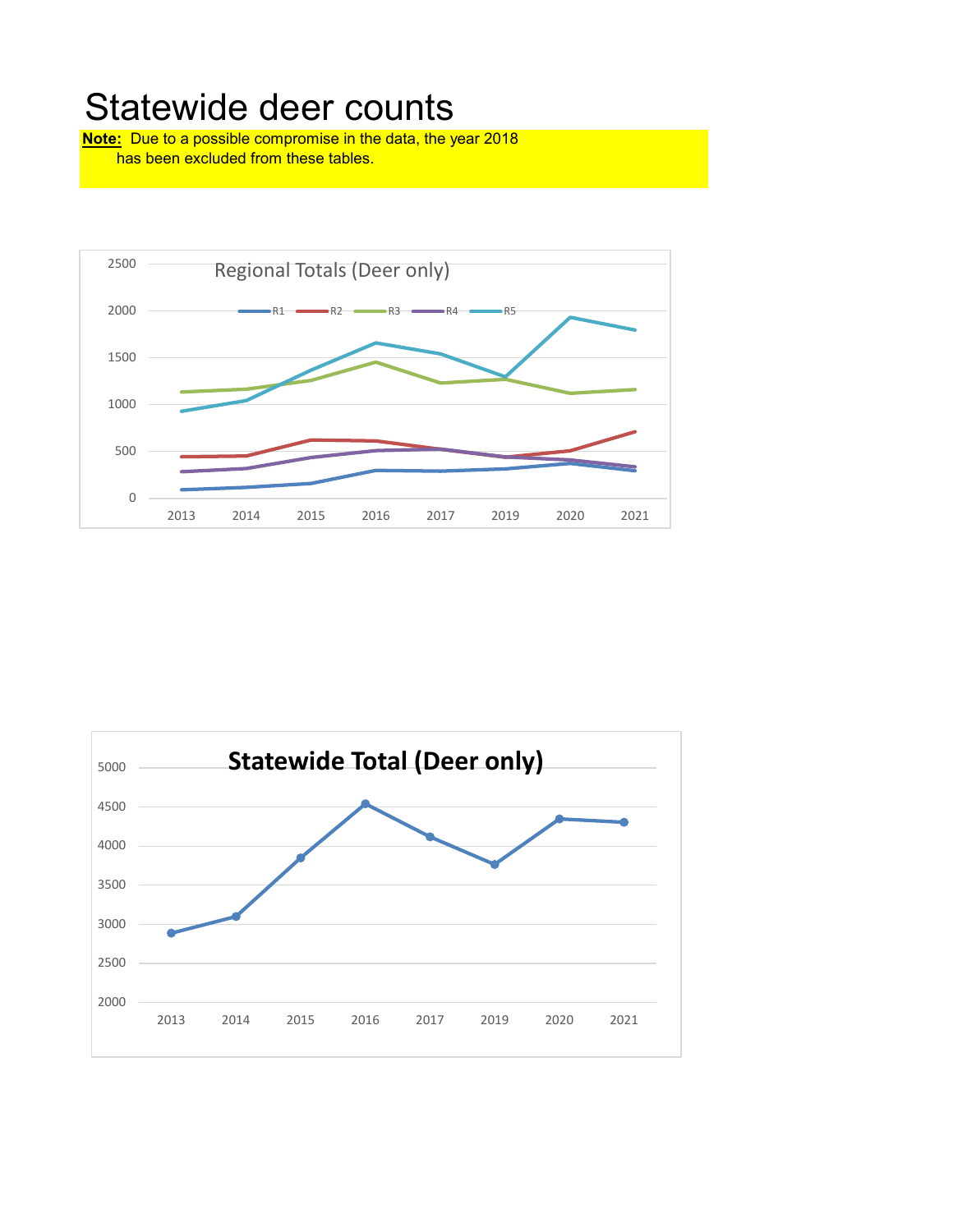Jan - Dec 2021

Total number of reported animals: 843

Notes: -CDOT was not actively collecting data until 9/17/21 -These data are not included in any of the previous summaries

-These data include CPW's black bear, bobcat and lion mortality counts

| Species                | Count            | County             | Count          | County            | Count          |
|------------------------|------------------|--------------------|----------------|-------------------|----------------|
| Badger                 | 3                | <b>ADAMS</b>       | 19             | <b>PARK</b>       | 37             |
| <b>Bighorn Sheep</b>   | $\boldsymbol{9}$ | <b>ALAMOSA</b>     | $\overline{2}$ | <b>PITKIN</b>     | 6              |
| <b>Black Bear</b>      | 129              | <b>ARAPAHOE</b>    | 26             | <b>PROWERS</b>    | 20             |
| <b>Bobcat</b>          | 22               | <b>ARCHULETA</b>   | 33             | <b>PUEBLO</b>     | $\overline{4}$ |
| Cat                    | 3                | <b>BACA</b>        | $\mathbf{3}$   | RIO BLANCO        | 8              |
| Coyote                 | 35               | <b>BENT</b>        | 1              | <b>RIO GRANDE</b> | 18             |
| Deer                   | 132              | <b>BOULDER</b>     | 7              | <b>ROUTT</b>      | 10             |
| Dog                    | 2                | <b>CHAFFEE</b>     | 66             | <b>SAGUACHE</b>   | $\overline{c}$ |
| Eagle                  | 4                | <b>CHEYENNE</b>    | 13             | <b>SAN MIGUEL</b> | 6              |
| Elk                    | 72               | <b>CLEAR CREEK</b> | 13             | <b>SEDGWICK</b>   | 1              |
| Fox                    | 8                | <b>CONEJOS</b>     | 4              | <b>SUMMIT</b>     | 39             |
| Fox squirrel           |                  | <b>COSTILLA</b>    | 5              | <b>TELLER</b>     | 3              |
| Horse                  |                  | <b>CUSTER</b>      | 5              | <b>WASHINGTON</b> | 1              |
| Magpie                 |                  | <b>DELTA</b>       | 5              | <b>WELD</b>       | $\overline{7}$ |
| Mink/Pine Marter       |                  | <b>DENVER</b>      | 1              | <b>YUMA</b>       | 24             |
| Moose                  | 23               | <b>DOUGLAS</b>     | 21             |                   |                |
| Mtn Lion               | 43               | <b>EAGLE</b>       | 10             |                   |                |
| Mule Deer              | 229              | EL PASO            | 16             |                   |                |
| Raptor or Owl          | 13               | <b>ELBERT</b>      | 23             |                   |                |
| Porcupine              | 12               | <b>FREMONT</b>     | 33             |                   |                |
| Pronghorn              | 4                | <b>GARFIELD</b>    | 24             |                   |                |
| Rabbit                 | 4                | <b>GILPIN</b>      | $\overline{2}$ |                   |                |
| Raccoon                | 36               | <b>GRAND</b>       | 26             |                   |                |
| <b>Skunk</b>           | 11               | <b>GUNNISON</b>    | 5              |                   |                |
| Snake                  | 3                | <b>HUERFANO</b>    | 16             |                   |                |
| Tortoise/Turtle        | 1                | <b>JACKSON</b>     | $\overline{7}$ |                   |                |
| Turkey                 | 4                | <b>JEFFERSON</b>   | 44             |                   |                |
| Unknown                | 13               | <b>KIOWA</b>       | 6              |                   |                |
| <b>White-tail Deer</b> | 24               | <b>KIT CARSON</b>  | $\overline{c}$ |                   |                |
|                        |                  | <b>LA PLATA</b>    | 44             |                   |                |
| Month                  | Count            | <b>LAKE</b>        | 11             |                   |                |
| Jan                    | 30               | <b>LARIMER</b>     | 8              |                   |                |
| Feb                    | 44               | <b>LAS ANIMAS</b>  | 43             |                   |                |
| Mar                    | 34               | <b>LINCOLN</b>     | 2              |                   |                |
| Apr                    | 38               | <b>LOGAN</b>       | 1              |                   |                |
| May                    | 38               | <b>MESA</b>        | 16             |                   |                |
| Jun                    | 35               | <b>MINERAL</b>     | 4              |                   |                |
| Jul                    | 37               | <b>MOFFAT</b>      | 30             |                   |                |
| Aug                    | 27               | <b>MONTEZUMA</b>   | 6              |                   |                |
| Sep                    | 67               | <b>MONTROSE</b>    | 14             |                   |                |
| Oct                    | 161              | <b>MORGAN</b>      | 22             |                   |                |
| Nov                    | 204              | <b>OTERO</b>       | $\,6$          |                   |                |
| Dec                    | 128              | <b>OURAY</b>       | 12             |                   |                |

| County            | Count |
|-------------------|-------|
| PARK              | 37    |
| <b>PITKIN</b>     | 6     |
| <b>PROWERS</b>    | 20    |
| <b>PUEBLO</b>     | 4     |
| <b>RIO BLANCO</b> | 8     |
| <b>RIO GRANDE</b> | 18    |
| ROUTT             | 10    |
| <b>SAGUACHE</b>   | 2     |
| <b>SAN MIGUEL</b> | 6     |
| <b>SEDGWICK</b>   | 1     |
| SUMMIT            | 39    |
| TELLER            | 3     |
| WASHINGTON        | 1     |
| WEI D             |       |
| YUMA              |       |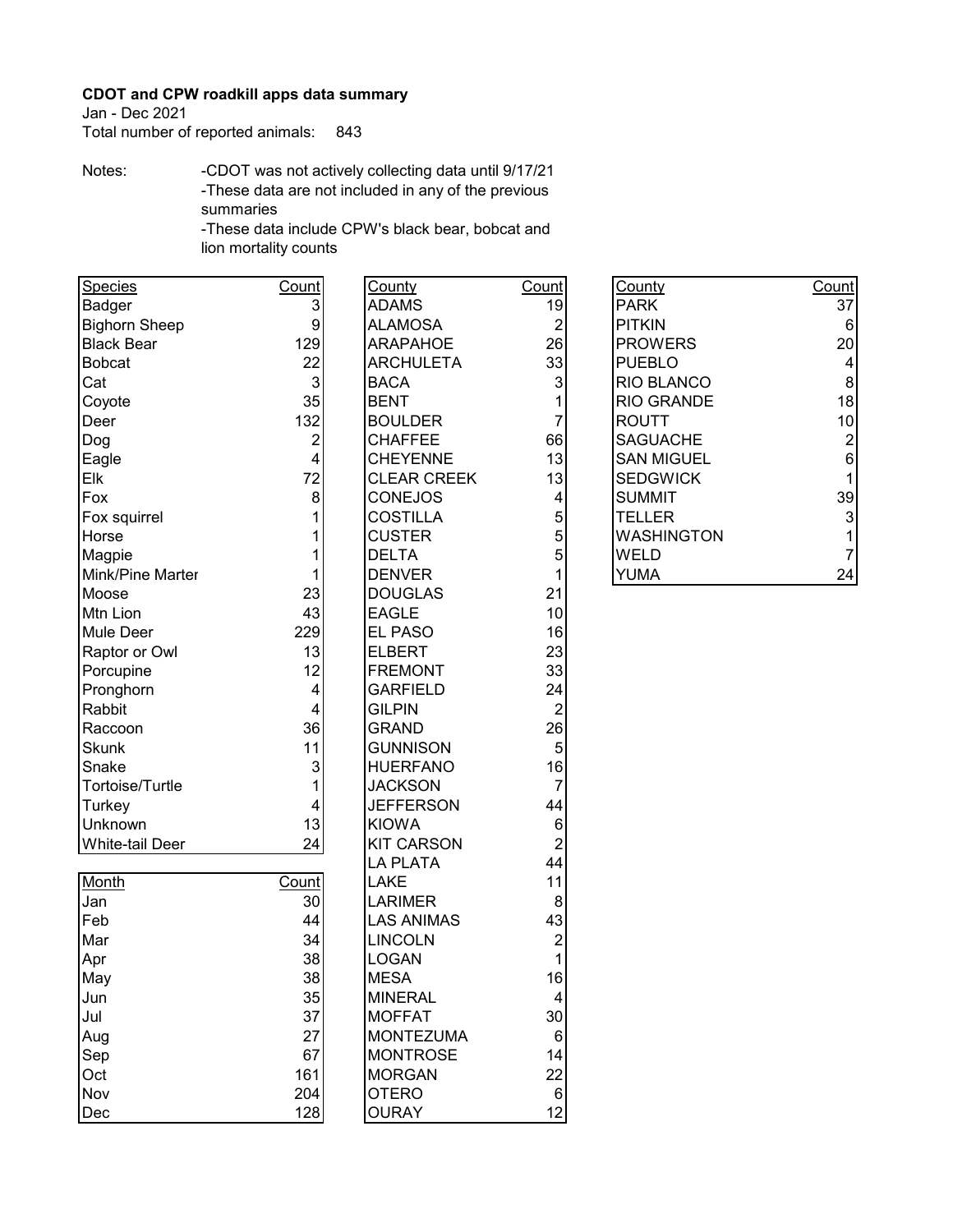| <b>Hwy</b> |                  | <b>Hwy</b> |       | <b>Hwy</b> |                |
|------------|------------------|------------|-------|------------|----------------|
| <b>MM</b>  | Count            | MM         | Count | MM         | Count          |
| 006D       | 2                | 009D       |       | 013A       | 9              |
| 102.6      |                  | 117.4      |       | 16.2       | 1              |
| 109.1      |                  | 118.1      |       | 24.8       |                |
| 006E       |                  | 118.1      |       | 26.6       |                |
| 151.5      |                  | 118.4      |       | 60.2       |                |
| 006F       | 1                | 118.5      |       | 65.1       |                |
| 210.2      |                  | 120.5      |       | 66.6       |                |
| 006G       | 3                | 120.6      |       | 74.0       |                |
| 258.2      |                  | 124.6      |       | 74.0       |                |
| 264.0      |                  | 125.9      |       | 85.0       |                |
| 265.0      |                  | 126.0      |       | 013B       | 20             |
| 006J       |                  | 126.1      |       | 107.7      |                |
| 388.3      |                  | 126.2      |       | 110.1      |                |
| 007A       | 2                | 128.6      |       | 110.6      |                |
| 3.5        | 1                | 010A       | 2     | 110.7      | $\overline{c}$ |
| 4.0        |                  | 0.3        |       | 110.8      |                |
| 008A       | 1                | 1.7        |       | 111.0      |                |
| 2.2        | 1                | 012A       | 26    | 111.0      |                |
| 009A       | 8                | 3.9        |       | 111.9      |                |
| 3.0        | $\boldsymbol{2}$ | 7.7        |       | 112.0      | $\overline{c}$ |
| 4.9        | 1                | 7.7        |       | 113.3      |                |
| 6.7        |                  | 40.1       |       | 113.8      |                |
| 10.4       | $\overline{c}$   | 42.2       |       | 114.1      |                |
| 13.9       |                  | 44.2       |       | 115.7      |                |
| 14.2       |                  | 47.6       |       | 116.6      |                |
| 009B       | 4                | 52.1       |       | 116.7      |                |
| 48.0       |                  | 52.8       |       | 116.8      |                |
| 52.6       |                  | 52.9       |       | 116.9      |                |
| 60.3       |                  | 54.3       |       | 116.9      |                |
| 63.3       |                  | 54.3       |       | 014A       | 3              |
| 009C       | 7                | 54.3       |       | 3.8        |                |
| 66.1       | 1                | 54.4       | 1     | 18.0       |                |
| 75.5       | 1                | 54.5       | 1     | 21.6       | 1              |
| 80.5       | 1                | 55.8       |       | 014B       | 3              |
| 81.8       |                  | 58.7       |       | 41.2       | 1              |
| 83.2       |                  | 60.2       |       | 94.5       |                |
| 83.9       |                  | 63.3       |       | 118.3      |                |
| 92.3       |                  | 64.3       |       | 014C       | 1              |
| 009D       | 21               | 64.5       |       | 208.3      | 1              |
| 106.9      |                  | 65.8       |       | 015A       | 3              |
| 107.5      |                  | 66.8       |       | 7.9        |                |
| 111.0      |                  | 67.2       |       | 8.3        |                |
| 114.2      | 1                | 67.2       |       | 8.5        |                |
| 114.2      | $\overline{a}$   | 68.5       | 1     |            |                |
| 115.0      | $\overline{2}$   |            |       |            |                |

| <b>Hwy</b> |                         |
|------------|-------------------------|
| МM         | Count                   |
| 009D       |                         |
| 117.4      | 1                       |
| 118.1      | 1                       |
| 118.1      | 1                       |
| 118.4      | 1                       |
| 118.5      | 1                       |
| 120.5      | 1                       |
| 120.6      | 1                       |
| 124.6      | 1                       |
| 125.9      | 1                       |
| 126.0      | 1                       |
| 126.1      | 1                       |
| 126.2      | 1                       |
| 128.6      | 1                       |
| 010A       | $\overline{\mathbf{c}}$ |
| 0.3        | $\overline{1}$          |
| 1.7        | 1                       |
| 012A       | 26                      |
| 3.9        | $\overline{1}$          |
| 7.7        | 1                       |
| 7.7        | 1                       |
| 40.1       | 1                       |
| 42.2       | 1                       |
| 44.2       | 1                       |
| 47.6       | 1                       |
| 52.1       | 1                       |
| 52.8       | 1                       |
| 52.9       | 1                       |
| 54.3       | 1                       |
| 54.3       | 1                       |
| 54.3       | $\overline{1}$          |
| 54.4       | 1                       |
| 54.5       | 1                       |
| 55.8       | 1                       |
| 58.7       | 1                       |
| 60.2       | 1                       |
| 63.3       | $\overline{1}$          |
| 64.3       | $\overline{1}$          |
| 64.5       | 1                       |
| 65.8       | 1                       |
| 66.8       | $\overline{1}$          |
| 67.2       | $\overline{1}$          |
| 67.2       | $\overline{1}$          |
| 68.5       | 1                       |

| <b>Hwy</b><br><b>Hwy</b><br>wy<br>Count<br><b>MM</b><br>Count<br>ΜМ<br>MM | Count                   |
|---------------------------------------------------------------------------|-------------------------|
|                                                                           |                         |
|                                                                           |                         |
| 06D<br>2<br>009D<br>013A                                                  | 9                       |
| 117.4<br>16.2<br>102.6                                                    | 1                       |
| 24.8<br>109.1<br>118.1                                                    | 1                       |
| 06E<br>118.1<br>26.6                                                      | 1                       |
| 60.2<br>151.5<br>118.4                                                    | 1                       |
| )6F<br>65.1<br>118.5<br>1                                                 | 1                       |
| 66.6<br>120.5<br>210.2                                                    | 1                       |
| 120.6<br>)6G<br>74.0<br>3                                                 | 1                       |
| 74.0<br>124.6<br>258.2                                                    | 1                       |
| 125.9<br>85.0<br>264.0                                                    | 1                       |
| 265.0<br>126.0<br>013B                                                    | 20                      |
| J6J<br>126.1<br>107.7                                                     | 1                       |
| 388.3<br>126.2<br>110.1                                                   | 1                       |
| )7A<br>128.6<br>110.6<br>2                                                | 1                       |
| 110.7<br>3.5<br>010A<br>2                                                 | $\overline{\mathbf{c}}$ |
| 0.3<br>110.8<br>4.0                                                       | $\overline{1}$          |
| )8A<br>111.0<br>1.7<br>1                                                  | 1                       |
| 2.2<br>26<br>111.0<br>012A                                                | 1                       |
| )9A<br>3.9<br>111.9<br>8                                                  | 1                       |
| 112.0<br>3.0<br>$\overline{c}$<br>7.7                                     | $\overline{c}$          |
| 7.7<br>113.3<br>4.9                                                       | $\mathbf 1$             |
| 40.1<br>113.8<br>6.7                                                      | $\mathbf 1$             |
| 10.4<br>42.2<br>114.1<br>2                                                | 1                       |
| 13.9<br>44.2<br>115.7                                                     | 1                       |
| 47.6<br>116.6<br>14.2                                                     | 1                       |
| )9B<br>52.1<br>116.7<br>4                                                 | 1                       |
| 52.8<br>116.8<br>48.0                                                     | 1                       |
| 52.9<br>116.9<br>52.6                                                     | 1                       |
| 116.9<br>60.3<br>54.3                                                     | 1                       |
| 54.3<br>63.3<br>014A                                                      | 3                       |
| )9C<br>54.3<br>3.8<br>7                                                   | 1                       |
| 66.1<br>54.4<br>18.0                                                      | 1                       |
| 75.5<br>54.5<br>21.6                                                      | 1                       |
| 80.5<br>55.8<br>014B                                                      | 3                       |
| 81.8<br>58.7<br>41.2                                                      | $\overline{1}$          |
| 60.2<br>83.2<br>94.5                                                      | 1                       |
| 63.3<br>83.9<br>118.3<br>014C                                             | 1                       |
| 92.3<br>64.3                                                              | 1                       |
| )9D<br>21<br>64.5<br>208.3                                                | 1                       |
| 106.9<br>65.8<br>015A                                                     | 3                       |
| 66.8<br>7.9<br>107.5                                                      | 1                       |
| 8.3<br>111.0<br>67.2                                                      | 1                       |
| 67.2<br>8.5<br>114.2<br><b>685</b><br>1112                                | 1                       |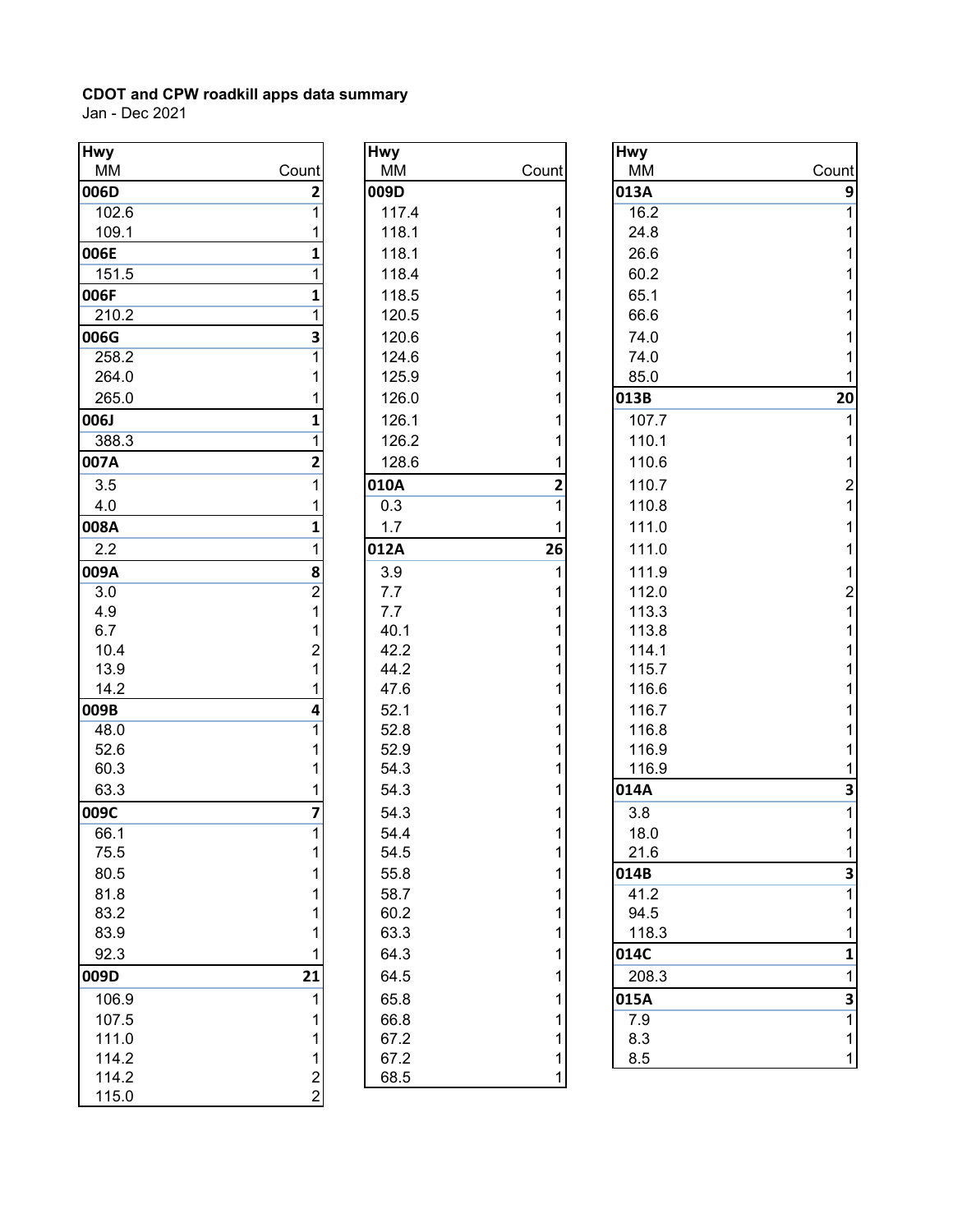| <b>Hwy</b> |       | <b>Hwy</b> |                | <b>Hwy</b>      |
|------------|-------|------------|----------------|-----------------|
| <b>MM</b>  | Count | MM         | Count          | MN              |
| 017A       | 3     | 025A       |                | 0360            |
| 28.6       | 1     | 148.6      | 1              | 76              |
| 30.5       | 1     | 171.2      | 1              | 77              |
| 31.6       | 1     | 171.6      | 1              | 80              |
| 024A       | 25    | 175.8      | 1              | 85              |
| 149.2      | 1     | 025B       | $\overline{2}$ | 0360            |
| 171.8      | 1     | 1.7        | $\overline{1}$ | 97              |
| 179.5      | 1     | 1.9        | 1              | 10              |
| 186.6      | 1     | 030A       | 1              | 10              |
| 187.5      | 1     | 13.7       | $\overline{1}$ | 11              |
| 188.7      | 1     | 034A       | 6              | 18 <sub>i</sub> |
| 189.1      | 1     | 2.0        | 1              | 040/            |
| 203.7      | 1     | 2.2        | 1              | 2.4             |
| 211.6      | 1     | 9.1        | 1              | 61              |
| 213.1      | 1     | 10.1       | 1              | 67              |
| 213.8      | 1     | 63.6       | 1              | 97              |
| 218.5      | 1     | 144.3      | 1              | 10 <sub>1</sub> |
| 237.8      | 1     | 034B       | 20             | 12              |
| 238.0      | 1     | 162.5      | 1              | 13              |
| 238.7      | 1     | 170.7      | 1              | 13              |
| 255.7      | 1     | 225.3      | 1              | 13 <sub>0</sub> |
| 265.7      | 1     | 232.6      | 1              | 13 <sub>o</sub> |
| 266.6      | 1     | 245.3      | 1              | 13 <sub>o</sub> |
| 271.1      | 1     | 245.3      | 1              | 14              |
| 287.4      | 1     | 246.1      | 1              | 14              |
| 289.6      | 1     | 246.2      | 1              | 15 <sub>5</sub> |
| 293.8      | 1     | 246.5      | 1              | 16              |
| 295.1      | 1     | 246.7      | 1              | 17              |
| 296.5      | 1     | 246.9      | 1              | 19              |
| 297.7      |       | 247.3      | 1              | 20 <sub>0</sub> |
| 025A       | 20    | 247.7      | 1              | $20^{\circ}$    |
| 0.9        | 1     | 248.5      | 1              | 20 <sub>o</sub> |
| 8.0        | 1     | 248.7      | 1              | 20 <sub>0</sub> |
| 8.6        | 1     | 251.2      | 1              | 20 <sub>o</sub> |
| 12.2       | 1     | 253.0      | 1              | 20              |
| 12.6       | 1     | 253.9      | 1              | 21              |
| 13.0       | 1     | 255.2      | 1              | 21              |
| 13.3       | 1     | 258.1      | 1              | 21              |
| 15.3       | 1     | 036B       | 5              | 22              |
| 16.9       | 1     | 10.1       | 1              | 22              |
| 22.7       | 1     | 22.0       | 1              | 23              |
| 30.1       | 1     | 24.5       | 1              | 25              |
| 33.0       | 1     | 38.7       | $\mathbf{1}$   | 040E            |
| 38.9       | 1     | 39.9       | 1              | 27              |
| 41.3       | 1     |            |                | 0400            |
| 49.1       | 1     |            |                | 28              |
| 73.3       | 1     |            |                | 31              |

| <b>Hwy</b> |                                       |
|------------|---------------------------------------|
| МM         | Count                                 |
| 025A       |                                       |
| 148.6      | 1                                     |
| 171.2      | 1                                     |
| 171.6      | $\overline{\mathbf{1}}$               |
| 175.8      | $\overline{\mathbf{1}}$               |
| 025B       | $\frac{1}{2}$                         |
| 1.7        | $\overline{1}$                        |
| 1.9        | $\overline{\mathbf{1}}$               |
| 030A       | 1                                     |
| 13.7       | $\overline{1}$                        |
| 034A       | 6                                     |
| 2.0        | $\overline{1}$                        |
| 2.2        | 1                                     |
| 9.1        |                                       |
| 10.1       | $\begin{array}{c} 1 \\ 1 \end{array}$ |
| 63.6       | $\overline{\mathbf{1}}$               |
| 144.3      | 1                                     |
| 034B       | 20                                    |
| 162.5      | $\overline{1}$                        |
| 170.7      | $\mathbf 1$                           |
| 225.3      | $\overline{1}$                        |
| 232.6      | $\overline{1}$                        |
| 245.3      | $\overline{\mathbf{1}}$               |
| 245.3      | $\mathbf 1$                           |
| 246.1      | 1                                     |
| 246.2      | 1                                     |
| 246.5      | $\mathbf{1}$                          |
| 246.7      | 1                                     |
| 246.9      | 1                                     |
| 247.3      | $\mathbf 1$                           |
| 247.7      | $\mathbf 1$                           |
| 248.5      | $\overline{1}$                        |
| 248.7      | 1                                     |
| 251.2      |                                       |
| 253.0      |                                       |
| 253.9      |                                       |
| 255.2      |                                       |
| 258.1      | $11111$<br>$115$<br>$11$              |
| 036B       |                                       |
| 10.1       |                                       |
| 22.0       |                                       |
| 24.5       |                                       |
| 38.7       | $\overline{\mathbf{1}}$               |
| 39.9       | 1                                     |

| <b>Hwy</b>   |       | <b>Hwy</b>     |       | <b>Hwy</b>     |       |
|--------------|-------|----------------|-------|----------------|-------|
| MM           | Count | MM             | Count | MM             | Count |
| 017A         | 3     | 025A           |       | 036C           | 4     |
| 28.6         |       | 148.6          |       | 76.8           |       |
| 30.5         |       | 171.2          |       | 77.8           |       |
| 31.6         |       | 171.6          |       | 80.8           |       |
| 024A         | 25    | 175.8          |       | 85.5           |       |
| 149.2        |       | 025B           | 2     | 036D           | 5     |
| 171.8        |       | 1.7            | 1     | 97.0           |       |
| 179.5        |       | 1.9            |       | 107.6          |       |
| 186.6        |       | 030A           | 1     | 109.5          |       |
| 187.5        |       | 13.7           | 1     | 111.6          |       |
| 188.7        |       | 034A           | 6     | 182.2          |       |
| 189.1        |       | 2.0            |       | 040A           | 31    |
| 203.7        |       | 2.2            |       | 2.4            |       |
| 211.6        |       | 9.1            |       | 61.5           |       |
| 213.1        |       | 10.1           |       | 67.0           |       |
| 213.8        |       | 63.6           |       | 97.8           |       |
| 218.5        |       | 144.3          |       | 104.6          |       |
| 237.8        |       | 034B           | 20    | 123.5          |       |
| 238.0        |       | 162.5          |       | 133.6          |       |
| 238.7        |       | 170.7          |       | 133.8          |       |
| 255.7        |       | 225.3          |       | 136.1          |       |
| 265.7        |       | 232.6          |       | 138.2          |       |
| 266.6        |       | 245.3          |       | 138.8          |       |
| 271.1        |       | 245.3          |       | 141.2          |       |
| 287.4        |       | 246.1          |       | 144.6          |       |
| 289.6        |       | 246.2          |       | 155.1          |       |
| 293.8        |       | 246.5          |       | 168.0          |       |
| 295.1        |       | 246.7          |       | 177.8          |       |
| 296.5        |       | 246.9          |       | 193.8          |       |
| 297.7        |       | 247.3          |       | 206.4          |       |
| 025A         | 20    | 247.7          |       | 207.6          |       |
| 0.9          |       | 248.5          |       | 208.1          | C.    |
| 8.0          | 1     | 248.7          | 1     | 208.2          |       |
| 8.6          |       | 251.2          |       | 208.4          |       |
| 12.2         |       | 253.0          |       | 208.5          |       |
| 12.6<br>13.0 |       | 253.9<br>255.2 |       | 216.4          |       |
| 13.3         |       | 258.1          |       | 218.3<br>219.6 |       |
|              |       |                |       | 220.8          |       |
| 15.3         |       | 036B           | 5     |                |       |
| 16.9         |       | 10.1           |       | 221.1          |       |
| 22.7<br>30.1 |       | 22.0<br>24.5   |       | 230.3<br>250.3 |       |
|              |       |                |       |                |       |
| 33.0         |       | 38.7           |       | 040B           | 1     |
| 38.9         |       | 39.9           | 1.    | 273.8          |       |
| 41.3         |       |                |       | 040C           | 2     |
| 49.1         |       |                |       | 281.7          |       |
| 73.3         |       |                |       | 310.3          |       |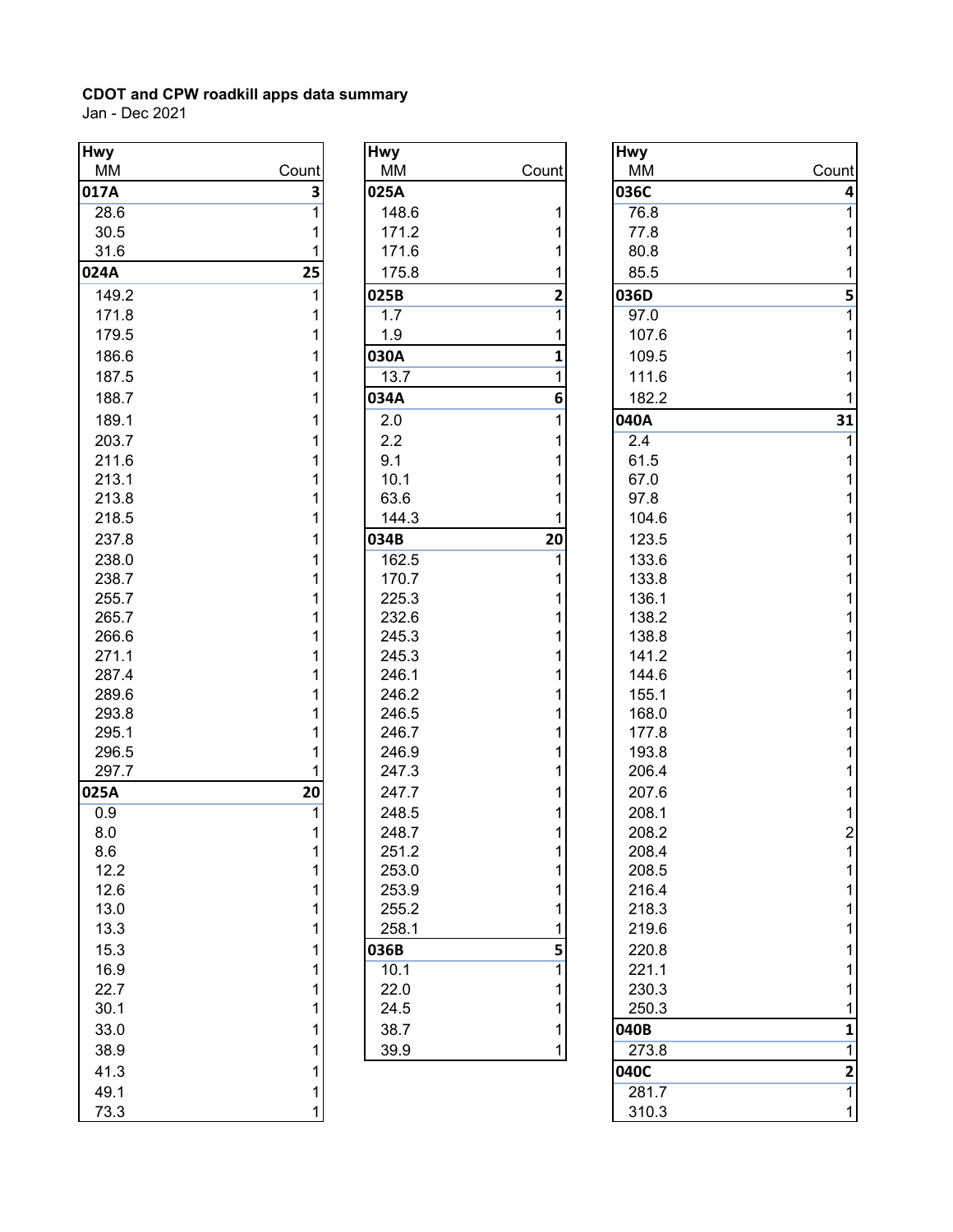| <b>Hwy</b> |                | <b>Hwy</b> |                | <b>Hwy</b>      |
|------------|----------------|------------|----------------|-----------------|
| <b>MM</b>  | Count          | MM         | Count          | ΜM              |
| 040H       | 8              | 050A       |                | 062/            |
| 423.2      | $\overline{1}$ | 223.2      | 1              | 11              |
| 441.1      | 1              | 223.4      | 1              | 11              |
| 453.9      | 1              | 223.9      | 1              | 15              |
| 462.0      | 1              | 234.5      | 1              | 18              |
| 466.2      | 1              | 235.0      | 1              | 19              |
| 471.3      | 1              | 236.1      | 1              | 064/            |
| 473.2      | 1              | 237.1      | 1              | 6.2             |
| 479.3      |                | 242.1      | 1              | 60              |
| 050A       | 54             | 251.3      | 1              | 66              |
| 45.7       | 1              | 253.1      | 1              | 66              |
| 63.8       | 1              | 253.4      | 1              | 67              |
| 90.7       | 1              | 280.6      | 1              | 72              |
| 104.5      | 1              | 280.6      | 2              | 065/            |
| 105.3      | 1              | 280.7      | $\mathbf{1}$   | 49              |
| 164.6      | 1              | 282.2      | 1              | 067E            |
| 207.5      | 1              | 287.1      | 1              | 12 <sub>0</sub> |
| 210.6      | 1              | 294.7      | 1              | 067F            |
| 210.6      | 1              | 050B       | 13             | 59              |
| 212.4      | 1              | 358.7      | 1              | 069/            |
| 212.5      | 1              | 376.7      | 1              | 1.2             |
| 214.8      | 1              | 422.2      | 1              | 56              |
| 215.2      | 1              | 438.4      | 1              | 59              |
| 215.6      | 1              | 439.4      | 1              | 59              |
| 217.1      | 1              | 441.4      | 1              | 070/            |
| 217.9      | 1              | 444.8      | 1              | 9.6             |
| 218.0      | 1              | 446.6      | 1              | 16              |
| 218.0      | 1              | 448.2      | 1              | 20              |
| 218.2      | 1              | 450.0      | 1              | 42              |
| 218.7      | 1              | 450.7      | 1              | 42              |
| 219.9      | 1              | 453.7      | 1              | 42              |
| 219.9      | 1              | 458.7      | 1              | 45              |
| 220.3      | 1              | 052A       | $\mathbf{1}$   | 48              |
| 220.6      | 1              | 20.0       | 1              | 50              |
| 220.8      | 1              | 058A       | 1              | 51              |
| 221.0      | 1              | 4.8        | 1              | 56              |
| 221.1      | 1              | 059A       | 1              | 58              |
| 221.3      | 1              | 21.7       | 1              | 10              |
| 221.3      | 1              | 059B       | 1              | 10              |
| 221.5      | 1              | 100.6      | 1              | 10 <sub>i</sub> |
| 221.6      | 1              | 060B       | 3              | 10 <sub>1</sub> |
| 221.9      | 1              | 15.1       | $\overline{1}$ | 10 <sub>1</sub> |
| 222.4      | 1              | 15.5       | 1              | 10 <sub>1</sub> |
| 222.4      | 1              | 16.0       | 1              | 10 <sub>1</sub> |
| 222.4      | 1              |            |                | 10              |
| 222.8      | 1              |            |                | 10              |

| <b>Hwy</b> |                                            |
|------------|--------------------------------------------|
| МM         | Count                                      |
| 050A       |                                            |
| 223.2      | 1                                          |
| 223.4      |                                            |
| 223.9      |                                            |
| 234.5      |                                            |
| 235.0      | $\begin{array}{c} 1 \\ 1 \\ 1 \end{array}$ |
| 236.1      | $\overline{\mathbf{1}}$                    |
| 237.1      | $\mathbf{1}$                               |
| 242.1      | $\overline{\mathbf{1}}$                    |
| 251.3      | $\overline{\mathbf{1}}$                    |
| 253.1      |                                            |
| 253.4      |                                            |
| 280.6      |                                            |
| 280.6      | 11121                                      |
| 280.7      |                                            |
| 282.2      | $\overline{\mathbf{1}}$                    |
| 287.1      | $\overline{\mathbf{1}}$                    |
| 294.7      | 1                                          |
| 050B       | 13                                         |
| 358.7      | 1                                          |
| 376.7      | 1                                          |
| 422.2      | 1                                          |
| 438.4      | $\overline{\mathbf{1}}$                    |
| 439.4      | $\overline{\mathbf{1}}$                    |
| 441.4      | $\overline{\mathbf{1}}$                    |
| 444.8      | 1                                          |
| 446.6      | $\overline{\mathbf{1}}$                    |
| 448.2      | $\overline{\mathbf{1}}$                    |
| 450.0      | $\overline{\mathbf{1}}$                    |
| 450.7      | $\overline{\mathbf{1}}$                    |
| 453.7      | $\mathbf{1}$                               |
| 458.7      | 1                                          |
| 052A       | 1                                          |
| 20.0       | $\overline{1}$                             |
| 058A       | 1                                          |
| 4.8        | $\overline{\mathbf{1}}$                    |
| 059A       | 1                                          |
| 21.7       | $\overline{1}$                             |
| 059B       | 1                                          |
| 100.6      | 1                                          |
| 060B       | 3                                          |
| 15.1       | $\overline{1}$                             |
| 15.5       | 1                                          |
| 16.0       | 1                                          |
|            |                                            |

| <b>Hwy</b> |       | <b>Hwy</b> |       | <b>Hwy</b> |       |
|------------|-------|------------|-------|------------|-------|
| MM         | Count | MM         | Count | MM         | Count |
| 040H       | 8     | 050A       |       | 062A       | 5     |
| 423.2      | 1     | 223.2      | 1     | 11.5       |       |
| 441.1      |       | 223.4      | 1     | 11.9       |       |
| 453.9      |       | 223.9      |       | 15.7       |       |
| 462.0      |       | 234.5      |       | 18.9       |       |
| 466.2      |       | 235.0      |       | 19.1       |       |
| 471.3      |       | 236.1      |       | 064A       | 6     |
| 473.2      |       | 237.1      |       | 6.2        |       |
| 479.3      |       | 242.1      |       | 60.5       |       |
| 050A       | 54    | 251.3      | 1     | 66.1       |       |
| 45.7       | 1     | 253.1      |       | 66.4       |       |
| 63.8       |       | 253.4      |       | 67.5       |       |
| 90.7       |       | 280.6      |       | 72.5       |       |
| 104.5      |       | 280.6      | 2     | 065A       |       |
| 105.3      |       | 280.7      | 1     | 49.0       |       |
| 164.6      |       | 282.2      |       | 067E       | 1     |
| 207.5      | 1     | 287.1      |       | 126.6      |       |
| 210.6      | 1     | 294.7      |       | 067F       | 1     |
| 210.6      | 1     | 050B       | 13    | 59.3       | 1     |
| 212.4      | 1     | 358.7      | 1     | 069A       | 4     |
| 212.5      |       | 376.7      |       | 1.2        |       |
| 214.8      |       | 422.2      |       | 56.5       |       |
| 215.2      |       | 438.4      |       | 59.4       |       |
| 215.6      |       | 439.4      |       | 59.4       |       |
| 217.1      |       | 441.4      | 1     | 070A       | 95    |
| 217.9      |       | 444.8      |       | 9.6        |       |
| 218.0      |       | 446.6      |       | 16.9       |       |
| 218.0      |       | 448.2      |       | 20.8       |       |
| 218.2      |       | 450.0      |       | 42.0       |       |
| 218.7      |       | 450.7      |       | 42.6       |       |
| 219.9      |       | 453.7      |       | 42.6       |       |
| 219.9      |       | 458.7      |       | 45.1       | 1     |
| 220.3      |       | 052A       |       | 48.5       |       |
| 220.6      | 1     | 20.0       |       | 50.0       |       |
| 220.8      |       | 058A       |       | 51.3       |       |
| 221.0      |       | 4.8        |       | 56.6       |       |
| 221.1      |       | 059A       |       | 58.2       |       |
| 221.3      |       | 21.7       |       | 101.0      |       |
| 221.3      |       | 059B       |       | 101.9      |       |
| 221.5      |       | 100.6      |       | 102.0      |       |
| 221.6      |       | 060B       | 3     | 104.5      |       |
| 221.9      |       | 15.1       | 1     | 108.3      |       |
| 222.4      |       | 15.5       | 1     | 108.4      |       |
| 222.4      |       | 16.0       | 1     | 108.9      |       |
| 222.4      | 1     |            |       | 109.0      |       |
| 222.8      |       |            |       | 109.7      |       |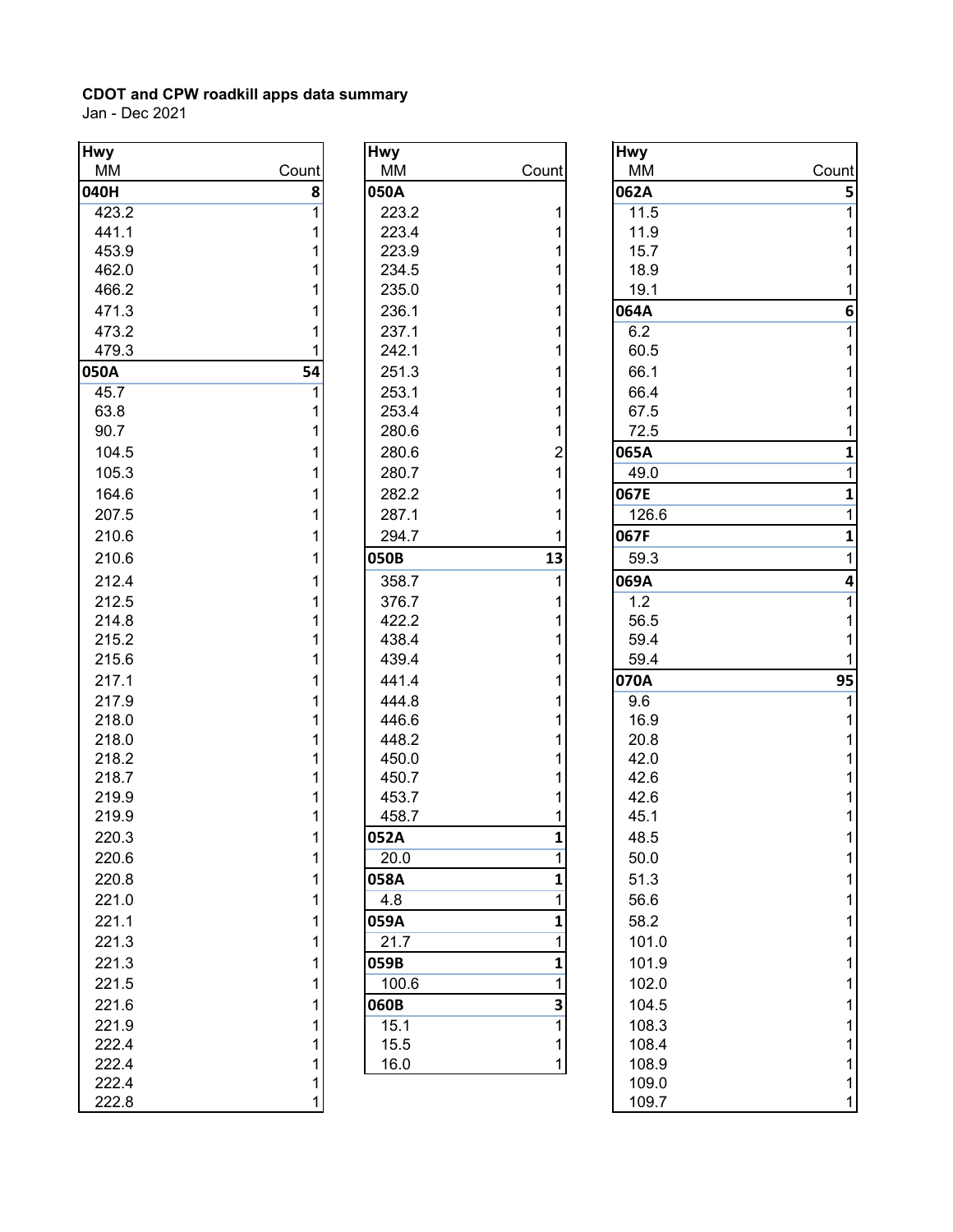| <b>Hwy</b> |       | <b>Hwy</b> |                         | <b>Hwy</b> |                |
|------------|-------|------------|-------------------------|------------|----------------|
| MM         | Count | MM         | Count                   | MM         | Count          |
| 070A       |       | 070A       |                         | 076A       |                |
| 112.6      | 1     | 295.4      | 1                       | 91.1       |                |
| 114.0      | 1     | 298.1      |                         | 95.4       |                |
| 116.0      |       | 298.2      | 1                       | 95.4       |                |
| 116.1      |       | 299.1      |                         | 105.1      |                |
| 117.3      |       | 299.8      | 1                       | 179.1      |                |
| 118.4      |       | 300.4      | 1                       | 078A       | $\mathbf{1}$   |
| 128.4      |       | 301.1      | 1                       | 13.5       | 1              |
| 132.7      |       | 304.7      | 1                       | 082A       | 11             |
| 151.8      |       | 304.8      | 1                       | 1.0        |                |
| 159.1      |       | 304.8      | 1                       | 2.3        |                |
| 170.2      |       | 304.8      | 1                       | 3.3        |                |
| 170.8      |       | 304.8      | 1                       | 4.6        |                |
| 178.8      |       | 305.2      | 1                       | 19.8       |                |
| 189.1      |       | 308.6      | 1                       | 30.6       |                |
| 192.9      |       | 314.5      | 1                       | 30.8       |                |
| 193.1      |       | 316.9      | 4                       | 31.3       |                |
| 193.2      |       | 318.0      | 1                       | 39.0       |                |
| 200.5      |       | 321.2      | 1                       | 39.4       |                |
| 201.5      |       | 321.7      | 1                       | 50.1       |                |
| 201.6      |       | 322.1      | 1                       | 083A       | 10             |
| 202.8      |       | 322.6      | 1                       | 25.9       |                |
| 203.0      |       | 330.7      | 1                       | 33.1       |                |
| 203.8      | 1     | 370.9      |                         | 34.9       |                |
| 208.3      | 1     | 412.0      |                         | 42.7       |                |
| 208.3      |       | 072A       | 1                       | 49.6       |                |
| 208.4      | 1     | 29.0       | 1                       | 49.8       |                |
| 211.7      | 1     | 072B       | $\mathbf{1}$            |            |                |
|            |       |            | 1                       | 51.0       |                |
| 221.3      | 2     | 46.5       |                         | 52.6       |                |
| 221.5      | 1     | 074A       | 3                       | 55.3       |                |
| 223.5      | 1     | 2.7        | 1                       | 57.8       |                |
| 224.1      |       | 5.7        | 1                       | 084A       | 3              |
| 228.2      | 1     | 6.6        | 1                       | 15.9       | $\overline{1}$ |
| 229.1      | 1     | 076A       | 19                      | 16.5       |                |
| 233.3      | 1     | 5.9        | 1                       | 21.3       |                |
| 233.8      | 1     | 64.8       |                         | 085C       | 1              |
| 244.5      |       | 71.2       | 1                       | 231.4      | 1              |
| 245.6      | 1     | 75.3       | 1                       | 086A       | 29             |
| 248.5      |       | 77.0       | 1                       | 4.0        |                |
| 254.1      |       | 81.9       | $\overline{\mathbf{c}}$ | 5.3        |                |
| 258.5      | 1     | 82.1       | 1                       | 7.1        |                |
| 278.8      |       | 84.0       |                         | 7.7        |                |
| 284.9      |       | 84.1       |                         | 9.1        |                |
| 289.5      |       | 85.1       |                         | 10.7       |                |
| 290.4      | 1     | 86.9       |                         | 14.2       |                |
| 290.7      | 1     | 91.0       | 1                       | 14.4       |                |
| 291.1      | 1     | 91.1       | 1                       | 14.8       |                |

| <b>Hwy</b>       |                                       |
|------------------|---------------------------------------|
| MM               | Count                                 |
| 070A             |                                       |
| 295.4            | $111$<br>$11$<br>$1$                  |
| 298.1            |                                       |
| 298.2            |                                       |
| 299.1            |                                       |
| 299.8            |                                       |
| 300.4            | $\overline{\mathbf{1}}$               |
| 301.1            | $\overline{\mathbf{1}}$               |
| 304.7            | $\overline{\mathbf{1}}$               |
| 304.8            | $\overline{\mathbf{1}}$               |
| 304.8            | $\overline{\mathbf{1}}$               |
| 304.8            | 1                                     |
| 304.8            | $\overline{\mathbf{1}}$               |
| 305.2            | $\mathbf{1}$                          |
| 308.6            | $\overline{\mathbf{1}}$               |
| 314.5            | $\overline{\mathbf{1}}$               |
| 316.9            | 4                                     |
| 318.0            | $\overline{\mathbf{1}}$               |
| 321.2            | $\begin{array}{c} 1 \\ 1 \end{array}$ |
| 321.7            |                                       |
| 322.1            | $\overline{\mathbf{1}}$               |
| 322.6            | 1                                     |
| 330.7            | 1                                     |
| 370.9            | $\overline{\mathbf{1}}$               |
| 412.0            | $\overline{\mathbf{1}}$               |
| 072A             | 1                                     |
| 29.0             | $\overline{1}$                        |
| 072B             | 1                                     |
| 46.5             | $\overline{1}$                        |
| 074A             | 3                                     |
| $\overline{2.7}$ | $\overline{1}$                        |
| 5.7              | $\overline{\mathbf{1}}$               |
| 6.6              | $\overline{\mathbf{1}}$               |
| 076A             | 19                                    |
| $\overline{5.9}$ |                                       |
| 64.8             |                                       |
| 71.2             |                                       |
|                  |                                       |
| 75.3             |                                       |
| 77.0             |                                       |
| 81.9             |                                       |
| 82.1             |                                       |
| 84.0             |                                       |
| 84.1             |                                       |
| 85.1             |                                       |
| 86.9             |                                       |
| 91.0<br>91.1     | 1 1 1 1 1 2 1 1 1 1 1 1 1 1           |
|                  |                                       |

| <b>Hwy</b>       |                         |
|------------------|-------------------------|
| МM               | Count                   |
| 076A             |                         |
| 91.1             | 1                       |
| 95.4             | $\mathbf 1$             |
| 95.4             | 1                       |
| 105.1            | 1                       |
| 179.1            | $\mathbf{1}$            |
| 078A             | $\mathbf{1}$            |
| 13.5             | $\overline{1}$          |
| 082A             | 11                      |
| 1.0              | $\overline{1}$          |
| 2.3              | 1                       |
| 3.3              | 1                       |
| 4.6              | 1                       |
| 19.8             | 1                       |
| 30.6             | $\overline{\mathbf{1}}$ |
| 30.8             | $\overline{\mathbf{1}}$ |
| 31.3             | $\overline{\mathbf{1}}$ |
| 39.0             | $\overline{\mathbf{1}}$ |
| 39.4             | $\overline{1}$          |
| 50.1             | 1                       |
| 083A             | 10                      |
| 25.9             | $\overline{1}$          |
| 33.1             | 1                       |
| 34.9             | 1                       |
| 42.7             | 1                       |
| 49.6             | $\mathbf{1}$            |
| 49.8             | $\overline{\mathbf{1}}$ |
| 51.0             | $\overline{\mathbf{1}}$ |
| 52.6             | $\overline{\mathbf{1}}$ |
| 55.3             | $\overline{1}$          |
| 57.8             | $\mathbf{1}$            |
| 084A             | 3                       |
| 15.9             | $\overline{1}$          |
|                  |                         |
| 16.5             | 1                       |
| 21.3             | 1                       |
| 085C             | 1                       |
| 231.4            | 1                       |
| 086A             | 29                      |
| $\overline{4.0}$ | $\overline{1}$          |
| 5.3              | $\overline{\mathbf{1}}$ |
| 7.1              | $\overline{\mathbf{1}}$ |
| 7.7              | $\overline{\mathbf{1}}$ |
| 9.1              | $\overline{\mathbf{1}}$ |
| 10.7             | $\overline{\mathbf{1}}$ |
| 14.2             | $\overline{\mathbf{1}}$ |
| 14.4             | $\overline{\mathbf{1}}$ |
| 14.8             | $\overline{1}$          |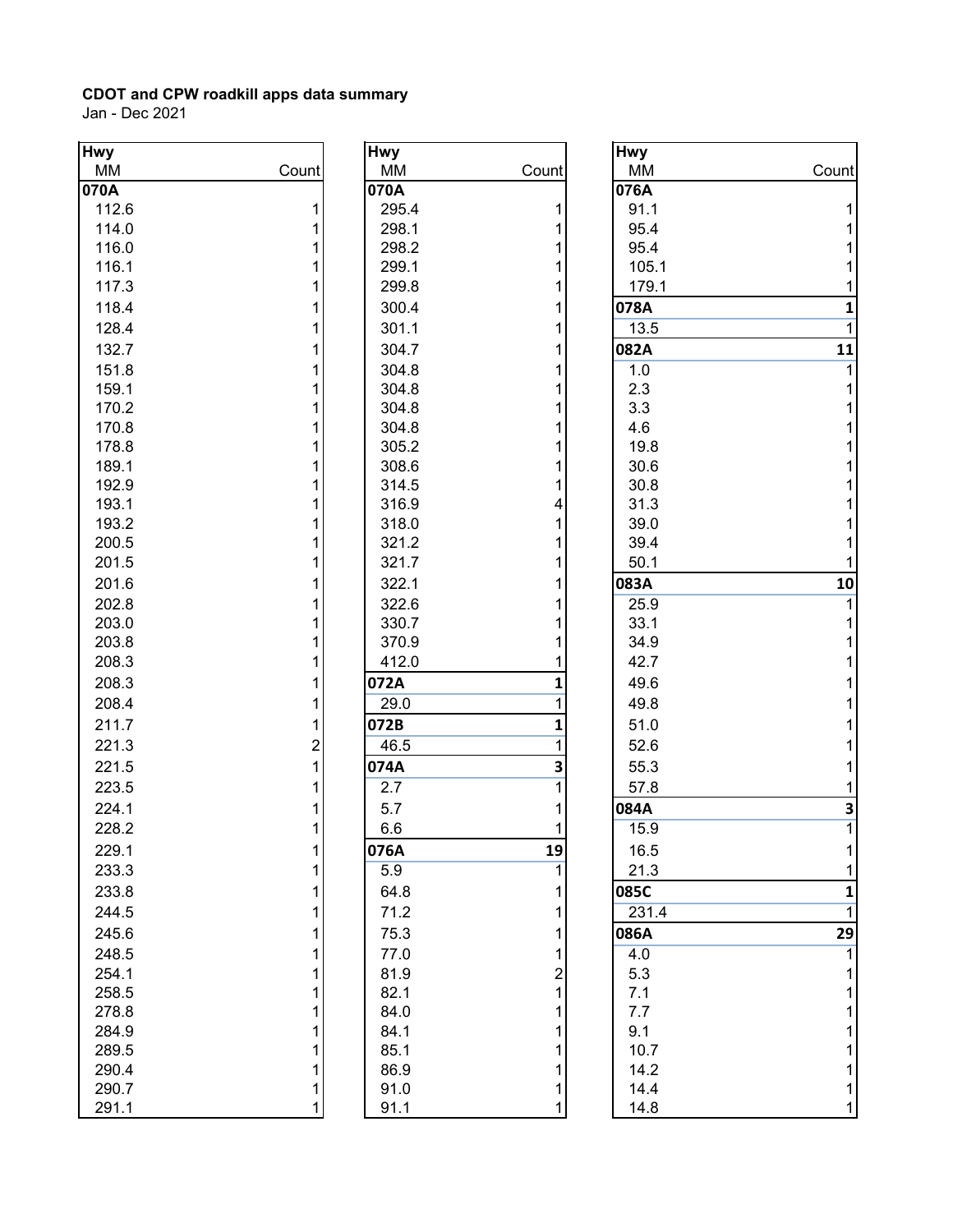| <b>Hwy</b> |                         | <b>Hwy</b>       |                | Hwy             |
|------------|-------------------------|------------------|----------------|-----------------|
| MM         | Count                   | MM               | Count          | ΜM              |
| 086A       |                         | 096C             | 2              | 133/            |
| 15.0       | 1                       | 143.7            | $\overline{1}$ | 0.9             |
| 15.1       | 1                       | 162.7            | 1              | 37              |
| 15.2       | 1                       | 105A             | $\mathbf{1}$   | 134/            |
| 15.2       | 1                       | 7.8              | 1              | 18              |
| 15.2       | 1                       | 109A             | 5              | 135/            |
| 17.2       | 1                       | 6.0              | $\overline{1}$ | 8.4             |
| 20.0       | 1                       | 14.3             | 1              | 8.4             |
| 21.8       | 1                       | 21.3             | 1              | 16              |
| 21.8       | 1                       | 40.2             | 1              | 139/            |
| 21.9       | 1                       | 58.1             | 1              | 13              |
| 22.8       | 1                       | 114A             | $\mathbf{1}$   | 140/            |
| 23.3       | 1                       | 59.8             | $\overline{1}$ | 2.7             |
| 26.3       | 1                       | 115A             | 18             | 7.1             |
| 27.1       | 1                       | 1.3              | $\overline{1}$ | 19              |
| 27.6       | 1                       | 1.6              | 1              | 19              |
| 27.9       | 1                       | 1.7              | 1              | 141/            |
| 28.5       | 1                       | 2.0              | 1              | 45              |
| 33.3       | 1                       | 2.9              | 1              | 13              |
| 34.3       | 1                       | 4.2              | 1              | 142/            |
| 39.6       | 1                       | 4.3              | 1              | 4.2             |
| 086B       | $\overline{\mathbf{c}}$ | 4.8              | 1              | 144/            |
| 100.6      | $\overline{1}$          | 6.1              | 1              | 11              |
| 101.7      | 1                       | 18.7             | 1              | 15              |
| 088A       | $\mathbf{1}$            | 30.8             | 1              | 22              |
| 13.1       | $\overline{1}$          | 33.2             | 1              | 145/            |
|            |                         |                  |                |                 |
| 091A       | 5                       | 33.4             | 1              | 3.3             |
| 2.1        | 1                       | 37.8             | 1              | 9.4             |
| 7.7<br>9.0 | 1<br>1                  | 38.1<br>42.9     | 1<br>1         | 17<br>66        |
| 10.0       | 1                       | 44.6             | 1              | 98              |
| 12.1       | 1                       | 44.6             | 1              | 10 <sub>1</sub> |
| 092A       | 4                       | 119A             | 3              | 10              |
| 16.9       |                         |                  |                | 149/            |
| 27.4       | 1<br>1                  | 15.5<br>20.7     | 1              | 1.5             |
| 28.2       | 1                       | 37.0             | 1<br>1         | 6.7             |
| 39.5       | 1                       | 121A             | 1              | 13              |
|            |                         |                  |                |                 |
| 094A       | 1                       | 7.4              | 1              | 20              |
| 68.0       | 1                       | 125A             | 6              | 151/            |
| 096A       | 4                       | 3.2              | 1              | 2.3             |
| 16.6       | 1                       | 4.3              | 1              | 4.2             |
| 29.1       | 1                       | 11.7             | 1              | 4.9             |
| 33.9       | 1                       | 17.9             | 1              | 8.5             |
| 45.6       | 1                       | 22.0<br>$AC$ $O$ | 1              | 19<br>$\Omega$  |

| Hwy              |                                            |
|------------------|--------------------------------------------|
| МM               | Count                                      |
| 096C             | $\overline{2}$                             |
| 143.7            | $\overline{1}$                             |
| 162.7            | 1                                          |
| 105A             | 1                                          |
| 7.8              | $\overline{1}$                             |
| 109A             |                                            |
| 6.0              | $rac{5}{1}$                                |
| 14.3             | $\begin{array}{c} 1 \\ 1 \end{array}$      |
| 21.3             |                                            |
| 40.2             | $\overline{\mathbf{1}}$                    |
| 58.1             | $\overline{\mathbf{1}}$                    |
| 114A             | 1                                          |
| 59.8             | $\overline{1}$                             |
| 115A             | 18                                         |
| $\overline{1.3}$ | $\overline{1}$                             |
| 1.6              | 1                                          |
| 1.7              | $\mathbf 1$                                |
| 2.0              | $\mathbf 1$                                |
| 2.9              | $\mathbf 1$                                |
| 4.2              | 1                                          |
| 4.3              | $\overline{\mathbf{1}}$                    |
| 4.8              | $\mathbf{1}$                               |
| 6.1              | $\mathbf 1$                                |
| 18.7             | $\overline{\mathbf{1}}$                    |
| 30.8             | $\overline{\mathbf{1}}$                    |
| 33.2             | $\overline{\mathbf{1}}$                    |
| 33.4             | $\mathbf 1$                                |
| 37.8             | 1                                          |
| 38.1             | $\overline{\mathbf{1}}$                    |
| 42.9             | $\overline{\mathbf{1}}$                    |
| 44.6             | $\overline{\mathbf{1}}$                    |
| 44.6             | $\overline{1}$                             |
| 119A             | $\overline{\mathbf{3}}$                    |
| 15.5             | 1                                          |
| 20.7             | $\begin{array}{c} 1 \\ 1 \end{array}$      |
| 37.0             |                                            |
| 121A             | $\mathbf{1}$                               |
| 7.4              | $\overline{\mathbf{1}}$                    |
| 125A             | 6                                          |
| 3.2              | $\overline{1}$                             |
| 4.3              |                                            |
| 11.7             | $\begin{array}{c} 1 \\ 1 \\ 1 \end{array}$ |
| 17.9             |                                            |
| 22.0             | $\overline{\mathbf{1}}$                    |
| 46.9             | $\overline{1}$                             |

| Hwy   |                | <b>Hwy</b> |       | <b>Hwy</b> |                                       |
|-------|----------------|------------|-------|------------|---------------------------------------|
| MM    | Count          | MM         | Count | MM         | Count                                 |
| 086A  |                | 096C       | 2     | 133A       |                                       |
| 15.0  | 1              | 143.7      |       | 0.9        | $\frac{2}{1}$                         |
| 15.1  |                | 162.7      |       | 37.0       | $\mathbf 1$                           |
| 15.2  |                | 105A       |       | 134A       | 1                                     |
| 15.2  |                | 7.8        |       | 18.1       | $\overline{1}$                        |
| 15.2  |                | 109A       | 5     | 135A       |                                       |
| 17.2  |                | 6.0        |       | 8.4        | $\frac{3}{1}$                         |
| 20.0  |                | 14.3       |       | 8.4        | $\mathbf 1$                           |
| 21.8  |                | 21.3       |       | 16.6       | $\mathbf 1$                           |
| 21.8  |                | 40.2       |       | 139A       | $\mathbf 1$                           |
| 21.9  |                | 58.1       |       | 13.8       | $\overline{1}$                        |
| 22.8  |                | 114A       |       | 140A       | 4                                     |
| 23.3  |                | 59.8       |       | 2.7        | $\overline{1}$                        |
| 26.3  |                | 115A       | 18    | 7.1        | $\mathbf 1$                           |
| 27.1  |                | 1.3        |       | 19.1       | 1                                     |
| 27.6  |                | 1.6        |       | 19.8       | $\mathbf 1$                           |
| 27.9  |                | 1.7        |       | 141A       |                                       |
| 28.5  |                | 2.0        |       | 45.7       | $\frac{2}{1}$                         |
| 33.3  |                | 2.9        |       | 137.8      | $\mathbf 1$                           |
| 34.3  |                | 4.2        |       | 142A       | $\mathbf 1$                           |
| 39.6  |                | 4.3        |       | 4.2        | $\overline{1}$                        |
| 086B  | 2              | 4.8        |       | 144A       |                                       |
| 100.6 | $\overline{1}$ | 6.1        |       | 11.8       | $\frac{3}{1}$                         |
| 101.7 |                | 18.7       |       | 15.4       | $\mathbf 1$                           |
| 088A  | 1              | 30.8       |       | 22.5       | $\mathbf 1$                           |
| 13.1  | 1              | 33.2       |       | 145A       | $\overline{\mathbf{z}}$               |
| 091A  | 5              | 33.4       |       | 3.3        | $\mathbf{1}$                          |
| 2.1   |                | 37.8       |       | 9.4        | $\mathbf 1$                           |
| 7.7   |                | 38.1       |       | 17.9       | $\mathbf 1$                           |
| 9.0   |                | 42.9       |       | 66.3       | $\mathbf 1$                           |
| 10.0  |                | 44.6       |       | 98.7       | $\mathbf 1$                           |
| 12.1  | 1              | 44.6       | 1     | 100.4      | $\overline{1}$                        |
| 092A  | 4              | 119A       | 3     | 109.9      | $\mathbf{1}$                          |
| 16.9  |                | 15.5       |       | 149A       | 4                                     |
| 27.4  |                | 20.7       |       | 1.5        | $\mathbf{1}$                          |
| 28.2  |                | 37.0       |       | 6.7        | 1                                     |
| 39.5  |                | 121A       |       | 13.8       | 1                                     |
| 094A  |                | 7.4        |       | 20.3       | 1                                     |
| 68.0  |                | 125A       | 6     | 151A       | 8                                     |
| 096A  | 4              | 3.2        |       | 2.3        | 1                                     |
| 16.6  |                | 4.3        |       | 4.2        | 1                                     |
| 29.1  |                | 11.7       |       | 4.9        | 1                                     |
| 33.9  |                | 17.9       |       | 8.5        | $\mathbf 1$                           |
| 45.6  |                | 22.0       |       | 19.8       | 1                                     |
|       |                | 46.9       |       | 20.2       | $\mathbf 1$                           |
|       |                |            |       | 20.8       |                                       |
|       |                |            |       | 27.7       | $\begin{array}{c} 1 \\ 1 \end{array}$ |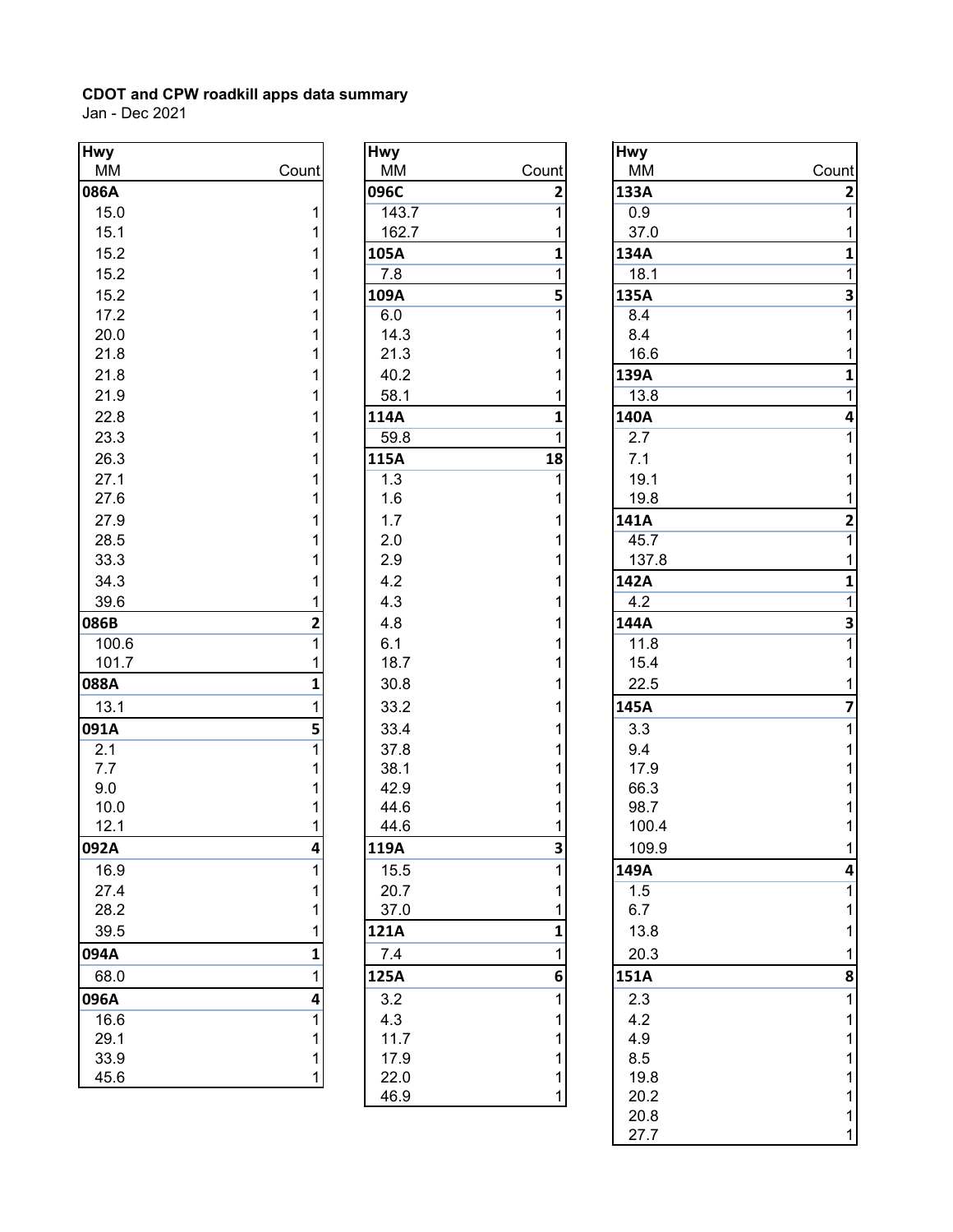| <b>Hwy</b> |       | <b>Hwy</b> |                | <b>Hwy</b> |                |
|------------|-------|------------|----------------|------------|----------------|
| MM         | Count | MM         | Count          | MM         | Count          |
| 159A       | 2     | 160A       |                | 257A       | $\overline{2}$ |
| 0.2        | 1     | 127.0      | 1              | 2.0        | 1              |
| 5.7        |       | 127.1      | 1              | 15.0       | 1              |
| 160A       | 77    | 127.9      | 1              | 266A       | $\mathbf{1}$   |
| 56.9       |       | 128.8      | 1              | 2.5        | 1              |
| 64.5       |       | 134.2      | 1              | 285B       | 4              |
| 65.6       |       | 148.5      | 1              | 52.5       |                |
| 67.0       |       | 152.3      |                | 84.4       |                |
| 70.0       |       | 153.8      | 1              | 121.1      |                |
| 72.6       |       | 167.8      |                | 124.8      |                |
| 73.1       | 2     | 189.2      | 1              | 285C       | 18             |
| 73.4       |       | 189.7      |                | 130.2      |                |
| 73.6       |       | 195.0      | 1              | 130.3      |                |
| 73.6       |       | 195.5      |                | 130.6      |                |
| 73.8       |       | 198.6      | 1              | 130.8      |                |
| 74.3       |       | 198.7      |                | 133.0      |                |
| 76.0       |       | 202.1      | 1              | 133.6      |                |
| 78.0       |       | 205.1      |                | 134.4      |                |
| 80.1       |       | 206.7      | 1              | 134.9      |                |
| 80.7       |       | 207.0      |                | 135.3      |                |
| 91.1       |       | 207.1      | 1              | 138.3      |                |
| 91.2       |       | 207.1      |                | 139.8      |                |
| 94.5       |       | 209.5      |                | 141.0      |                |
| 98.1       |       | 226.9      |                | 142.3      |                |
| 101.9      |       | 240.7      |                | 142.7      |                |
| 102.9      |       | 257.4      |                | 142.8      |                |
| 109.5      |       | 262.2      |                | 143.1      |                |
| 114.0      |       | 273.5      |                | 145.5      |                |
| 114.1      |       | 280.5      |                | 147.3      |                |
| 114.1      |       | 292.9      |                | 285D       | 53             |
| 114.5      |       | 298.0      |                | 162.0      |                |
| 114.8      |       | 298.2      |                | 170.0      |                |
| 115.1      |       | 301.9      |                | 176.5      |                |
| 115.9      |       | 302.2      |                | 178.6      |                |
| 115.9      |       | 302.5      |                | 187.5      |                |
| 117.2      |       | 302.8      |                | 188.0      |                |
| 119.7      |       | 160C       | 1              | 196.4      |                |
| 119.9      |       | 345.5      |                | 201.2      |                |
| 121.1      |       | 172A       | 2              | 201.9      |                |
| 121.1      |       | 21.1       |                | 204.7      |                |
| 124.0      |       | 24.3       |                | 214.8      |                |
| 124.1      |       | 184B       | 2              | 215.4      |                |
| 124.2      |       | 12.2       | $\overline{1}$ | 218.8      |                |
| 124.2      |       | 18.0       |                | 220.7      |                |
|            |       |            |                |            |                |
| 124.4      |       | 207A       | 1              | 222.3      |                |

| <b>Hwy</b> |                |
|------------|----------------|
| МM         | Count          |
| 160A       |                |
| 127.0      | 1              |
| 127.1      | 1              |
| 127.9      | 1              |
| 128.8      | 1              |
| 134.2      | 1              |
|            |                |
| 148.5      | 1              |
| 152.3      | 1              |
| 153.8      | 1              |
| 167.8      | 1              |
| 189.2      | 1              |
| 189.7      | 1              |
| 195.0      | 1              |
| 195.5      | 1              |
| 198.6      | 1              |
| 198.7      | 1              |
| 202.1      | 1              |
| 205.1      | 1              |
| 206.7      | 1              |
| 207.0      | 1              |
| 207.1      | 1              |
| 207.1      | 1              |
| 209.5      | 1              |
| 226.9      | 1              |
| 240.7      | 1              |
| 257.4      | 1              |
| 262.2      | 1              |
| 273.5      | 1              |
| 280.5      | 1              |
| 292.9      | 1              |
| 298.0      | 1              |
| 298.2      | 1              |
| 301.9      | 1              |
| 302.2      | 1              |
| 302.5      | 1              |
| 302.8      | 1              |
| 160C       | 1              |
| 345.5      | 1              |
| 172A       | $\overline{2}$ |
| 21.1       | 1              |
|            |                |
| 24.3       | 1              |
| 184B       | 2              |
| 12.2       | 1              |
| 18.0       | 1              |
| 207A       | $\mathbf{1}$   |
| 1.4        | $\overline{1}$ |

| wy    |              | <b>Hwy</b>  |       | <b>Hwy</b> |                |
|-------|--------------|-------------|-------|------------|----------------|
| МM    | Count        | MM          | Count | <b>MM</b>  | Count          |
| 59A   | $\mathbf{2}$ | 160A        |       | 257A       | $\mathbf 2$    |
| 0.2   |              | 127.0       |       | 2.0        | 1              |
| 5.7   |              | 127.1       |       | 15.0       | 1              |
| 50A   | 77           | 127.9       |       | 266A       | $\mathbf 1$    |
| 56.9  |              | 128.8       |       | 2.5        | $\overline{1}$ |
| 64.5  |              | 134.2       |       | 285B       | 4              |
| 65.6  |              | 148.5       |       | 52.5       | $\overline{1}$ |
| 67.0  |              | 152.3       |       | 84.4       | 1              |
| 70.0  |              | 153.8       |       | 121.1      | 1              |
| 72.6  |              | 167.8       |       | 124.8      | 1              |
| 73.1  | 2            | 189.2       |       | 285C       | 18             |
| 73.4  |              | 189.7       |       | 130.2      | 1              |
| 73.6  |              | 195.0       |       | 130.3      | 1              |
| 73.6  |              | 195.5       |       | 130.6      | 1              |
| 73.8  |              | 198.6       |       | 130.8      | 1              |
| 74.3  |              | 198.7       |       | 133.0      | 1              |
| 76.0  |              | 202.1       |       | 133.6      | 1              |
| 78.0  |              | 205.1       |       | 134.4      | 1              |
| 80.1  |              | 206.7       |       | 134.9      | 1              |
| 80.7  |              | 207.0       |       | 135.3      | 1              |
| 91.1  |              | 207.1       |       | 138.3      | 1              |
| 91.2  |              | 207.1       |       | 139.8      | 1              |
| 94.5  |              | 209.5       |       | 141.0      | 1              |
| 98.1  |              | 226.9       |       | 142.3      | 1              |
| 101.9 |              | 240.7       |       | 142.7      | 1              |
| 102.9 |              | 257.4       |       | 142.8      | 1              |
| 109.5 |              | 262.2       |       | 143.1      | $\mathbf 1$    |
| 114.0 |              | 273.5       |       | 145.5      | $\overline{1}$ |
| 114.1 |              | 280.5       |       | 147.3      | $\overline{1}$ |
| 114.1 |              | 292.9       |       | 285D       | 53             |
| 114.5 |              | 298.0       |       | 162.0      | 1              |
| 114.8 |              | 298.2       |       | 170.0      | 1              |
| 115.1 |              | 301.9       |       | 176.5      | 1              |
| 115.9 |              | 302.2       |       | 178.6      |                |
| 115.9 |              | 302.5       |       | 187.5      | 1              |
| 117.2 |              | 302.8       |       | 188.0      | 1              |
| 119.7 |              | <b>160C</b> |       | 196.4      | 1              |
| 119.9 |              | 345.5       |       | 201.2      | 1              |
| 121.1 |              | 172A        |       | 201.9      | 1              |
| 121.1 |              | 21.1        |       | 204.7      | 1              |
| 124.0 |              | 24.3        |       | 214.8      | 1              |
| 124.1 |              | 184B        | 2     | 215.4      | 1              |
| 124.2 |              | 12.2        |       | 218.8      | 1              |
| 124.2 |              | 18.0        |       | 220.7      | 1              |
| 124.4 | 1            | 207A        |       | 222.3      | 1              |
|       |              | 1.4         |       | 222.9      | $\mathbf{1}$   |
|       |              |             |       |            |                |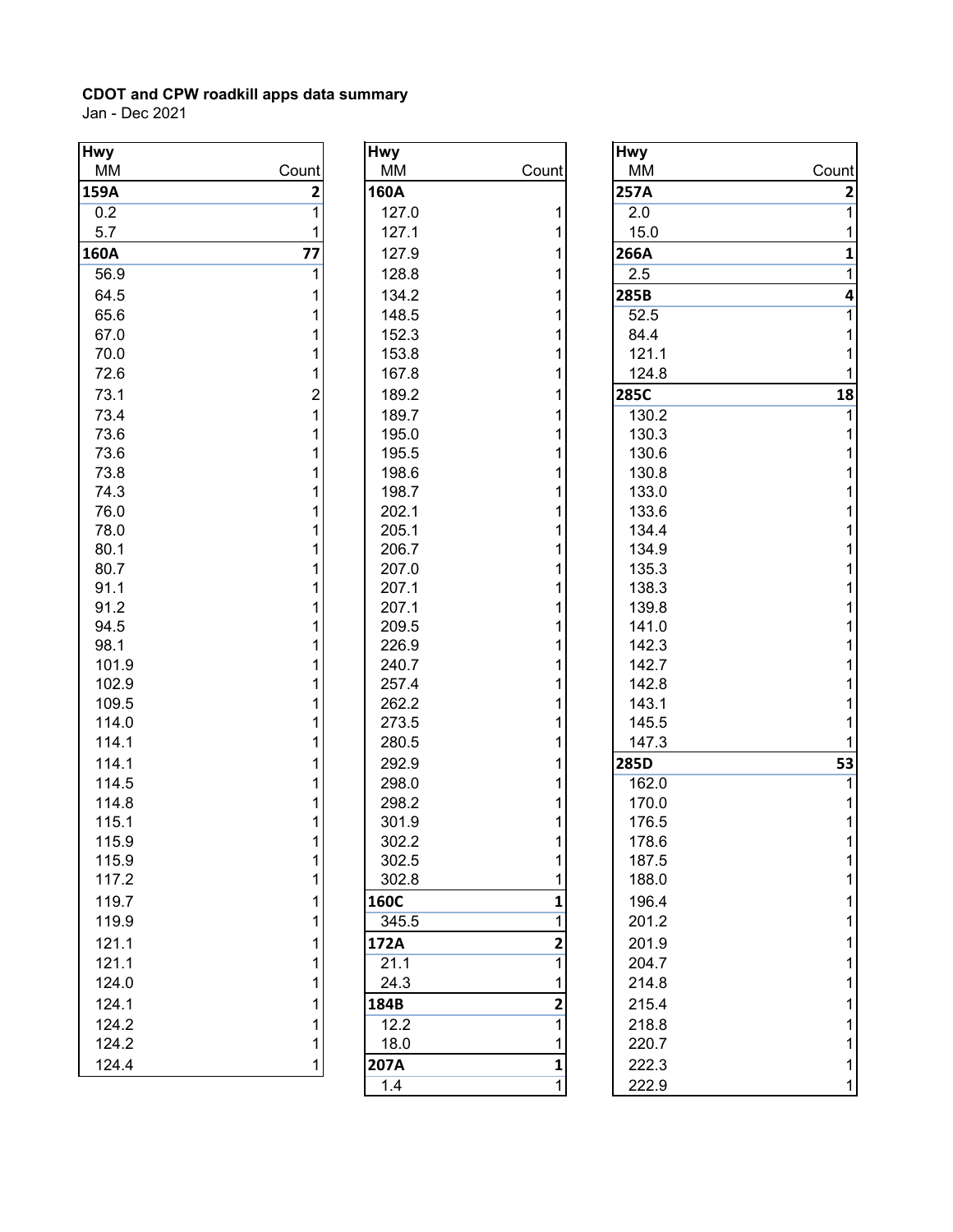| <b>Hwy</b> |       | <b>Hwy</b> |                         | <b>Hwy</b>      |
|------------|-------|------------|-------------------------|-----------------|
| MM         | Count | MM         | Count                   | ΜM              |
| 285D       |       | 287B       | 8                       | 470E            |
| 223.8      | 1     | 88.3       | $\overline{1}$          | 11              |
| 224.4      | 1     | 88.5       | 1                       | 34              |
| 225.1      | 1     | 92.5       | 1                       | 550/            |
| 226.1      | 1     | 103.8      | 1                       | 0.5             |
| 227.1      | 1     | 109.6      | 1                       | 7.1             |
| 227.4      | 1     | 114.6      | 1                       | 10              |
| 227.4      | 1     | 122.3      | 1                       | 550E            |
| 227.9      | 1     | 133.2      | 1                       | 22              |
| 228.0      | 1     | 287C       | $\overline{\mathbf{c}}$ | 24              |
| 228.9      | 1     | 349.7      | $\overline{1}$          | 26              |
| 229.2      | 1     | 364.0      | 1                       | 28              |
| 229.8      | 1     | 291A       | 8                       | 28              |
| 230.5      | 1     | 1.3        | $\mathbf{1}$            | 30              |
| 230.6      | 1     | 1.5        | 1                       | 33              |
| 230.6      | 1     | 1.8        | 1                       | 36              |
| 230.7      | 1     | 1.9        | 1                       | 98              |
| 231.2      | 1     | 2.2        | 1                       | 10 <sub>1</sub> |
| 231.8      | 1     | 2.5        | 1                       | 11              |
| 234.1      | 1     | 3.3        | 1                       | 11              |
| 236.0      | 1     | 4.0        | 1                       | 11              |
| 236.9      | 1     | 318A       | $\mathbf{1}$            | 11              |
| 238.7      | 1     | 53.6       | $\mathbf{1}$            | 11              |
| 239.1      | 1     | 330A       | $\mathbf{1}$            | 11              |
| 240.0      | 1     | 5.5        | 1                       | 11              |
| 240.0      | 1     | 350A       | $\mathbf{1}$            | 12              |
| 241.2      | 1     | 37.5       | 1                       | 12              |
| 243.2      | 1     | 385A       | $\overline{2}$          | 12              |
| 243.4      | 1     | 101.5      | $\overline{1}$          | 12              |
| 243.8      | 1     | 101.7      | 1                       | 12              |
| 245.0      | 1     | 385B       | 3                       | 12              |
| 245.8      | 1     | 137.3      | $\overline{1}$          | 12 <sub>0</sub> |
| 246.6      | 1     | 137.5      | $\overline{1}$          | 12              |
| 248.1      | 1     | 140.0      | 1                       |                 |
| 248.1      | 1     | 385C       | 1                       |                 |
| 248.4      | 1     | 164.1      | 1                       |                 |
| 249.5      | 1     | 385D       | 4                       |                 |
| 249.8      | 1     | 238.6      | $\mathbf{1}$            |                 |
| 287A       | 8     | 242.4      | 1                       |                 |
| 17.1       | 1     | 249.6      | 1                       |                 |
| 33.2       | 1     | 255.5      | 1                       |                 |
| 44.5       | 1     | 470A       | 3                       |                 |
| 54.5       | 1     | 1.1        | 1                       |                 |
| 64.6       | 1     | 1.4        | 1                       |                 |
| 64.7       | 1     | 8.6        | 1                       |                 |
| 66.5       | 1     |            |                         |                 |
| 68.3       | 1     |            |                         |                 |

| <b>Hwy</b>       |                         |
|------------------|-------------------------|
| МM               | Count                   |
| 287B             | 8                       |
| 88.3             | $\overline{1}$          |
| 88.5             | 1                       |
| 92.5             | 1                       |
| 103.8            | $\overline{1}$          |
| 109.6            | $\overline{1}$          |
| 114.6            | $\overline{1}$          |
| 122.3            | 1                       |
| 133.2            | 1                       |
| 287C             |                         |
| 349.7            | $\frac{2}{1}$           |
| 364.0            | $\overline{\mathbf{1}}$ |
| 291A             | 8                       |
| 1.3              | $\overline{1}$          |
| 1.5              | 1                       |
| 1.8              | 1                       |
| 1.9              | 1                       |
| 2.2              | $\overline{\mathbf{1}}$ |
| 2.5              | $\overline{\mathbf{1}}$ |
| 3.3              | $\overline{\mathbf{1}}$ |
| 4.0              | 1                       |
| 318A             | $\mathbf{1}$            |
| 53.6             | $\overline{1}$          |
| 330A             | $\mathbf{1}$            |
| $\overline{5.5}$ | $\overline{1}$          |
| 350A             | $\mathbf{1}$            |
| 37.5             | $\overline{1}$          |
| 385A             | $\frac{2}{1}$           |
| 101.5            |                         |
| 101.7            | $\overline{\mathbf{1}}$ |
| 385B             | $\frac{1}{3}$           |
| 137.3            |                         |
| 137.5            | $\overline{\mathbf{1}}$ |
| 140.0            | 1                       |
| 385C             | 1                       |
| 164.1            | $\overline{1}$          |
| 385D             | 4                       |
| 238.6            | $\overline{1}$          |
| 242.4            | 1                       |
| 249.6            |                         |
| 255.5            |                         |
| 470A             | 113711                  |
| 1.1              |                         |
| 1.4              |                         |
| 8.6              |                         |

| Hwy   |              | <b>Hwy</b>  |       | <b>Hwy</b> |                |
|-------|--------------|-------------|-------|------------|----------------|
| MM    | Count        | MM          | Count | MM         | Count          |
| 285D  |              | 287B        | 8     | 470B       | 2              |
| 223.8 | 1            | 88.3        | 1     | 11.8       | 1              |
| 224.4 | 1            | 88.5        | 1     | 34.8       |                |
| 225.1 |              | 92.5        | 1     | 550A       | 3              |
| 226.1 |              | 103.8       | 1     | 0.5        | 1              |
| 227.1 |              | 109.6       | 1     | 7.1        |                |
| 227.4 |              | 114.6       |       | 10.7       |                |
| 227.4 | 1            | 122.3       | 1     | 550B       | 26             |
| 227.9 | 1            | 133.2       |       | 22.0       |                |
| 228.0 | 1            | <b>287C</b> | 2     | 24.3       |                |
| 228.9 | 1            | 349.7       | 1     | 26.3       |                |
| 229.2 | 1            | 364.0       | 1     | 28.6       |                |
| 229.8 | 1            | 291A        | 8     | 28.7       |                |
| 230.5 | 1            | 1.3         | 1     | 30.0       |                |
| 230.6 |              | 1.5         | 1     | 33.8       |                |
| 230.6 | 1            | 1.8         |       | 36.0       |                |
| 230.7 | 1            | 1.9         | 1     | 98.6       |                |
| 231.2 | 1            | 2.2         | 1     | 104.2      |                |
| 231.8 | 1            | 2.5         | 1     | 110.7      |                |
| 234.1 | 1            | 3.3         | 1     | 112.1      |                |
| 236.0 | 1            | 4.0         |       | 113.3      |                |
| 236.9 | 1            | 318A        | 1     | 115.6      | 1              |
| 238.7 | 1            | 53.6        | 1     | 116.6      | $\overline{c}$ |
| 239.1 | 1            | 330A        | 1     | 117.2      | 1              |
| 240.0 | 1            | 5.5         | 1     | 118.1      |                |
| 240.0 | 1            | 350A        | 1     | 120.8      |                |
| 241.2 | 1            | 37.5        | 1     | 121.0      |                |
| 243.2 | 1            | 385A        | 2     | 121.4      |                |
| 243.4 |              | 101.5       | 1     | 121.9      |                |
| 243.8 |              | 101.7       |       | 123.0      |                |
| 245.0 |              | 385B        | 3     | 123.5      |                |
| 245.8 |              | 137.3       | 1     | 126.0      |                |
| 246.6 |              | 137.5       |       | 127.9      | 1              |
| 248.1 | $\mathbf{1}$ | 140.0       | 1     |            |                |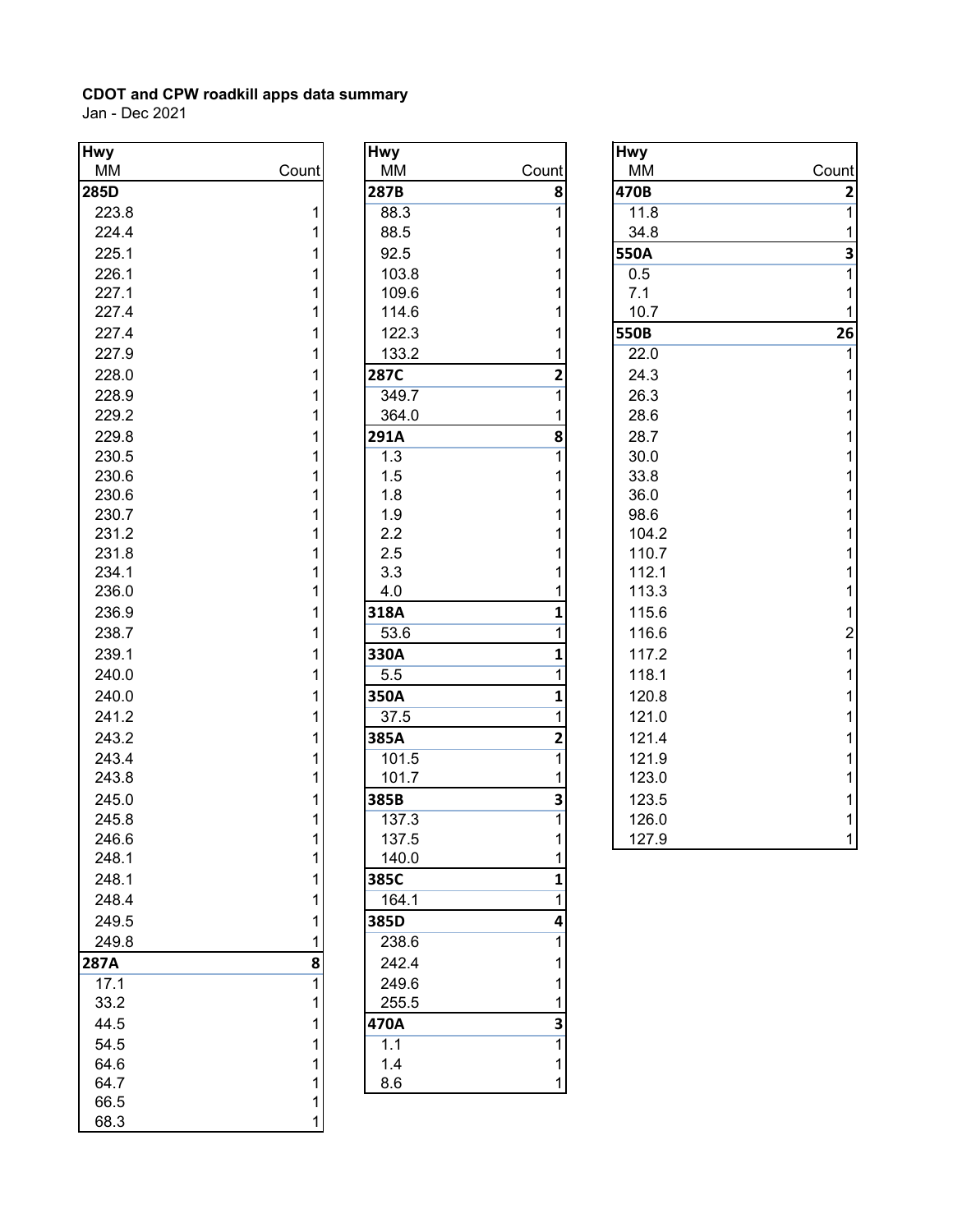| <b>Species</b>       |                | <b>Species</b>    |                  | <b>Species</b>    |       |
|----------------------|----------------|-------------------|------------------|-------------------|-------|
| <b>HWY</b>           |                | <b>HWY</b>        |                  | <b>HWY</b>        |       |
| MM                   | Count          | MM                | Count            | MM                | Count |
| <b>Badger</b>        |                | <b>Black Bear</b> |                  | <b>Black Bear</b> |       |
| 050A                 |                | 024A              |                  | 070A              |       |
| 287.1                |                | 149.2             |                  | 20.8              |       |
| 070A                 |                | 271.1             |                  | 42.0              |       |
| 298.2                |                | 287.4             |                  | 42.6              |       |
| 285D                 |                | 289.6             |                  | 42.6              |       |
| 176.5                |                | 295.1             |                  | 45.1              |       |
| <b>Bighorn Sheep</b> |                | 025A              |                  | 48.5              |       |
| 006G                 |                | 0.9               |                  | 56.6              |       |
| 258.2                |                | 8.0               |                  | 58.2              |       |
| 264.0                |                | 8.6               |                  | 101.0             |       |
| 265.0                |                | 12.2              |                  | 101.9             |       |
| 017A                 |                | 13.3              |                  | 102.0             |       |
| 28.6                 |                | 38.9              |                  | 104.5             |       |
| 024A                 |                | 148.6             |                  | 108.3             |       |
| 189.1                |                | 171.2             |                  | 108.4             |       |
| 070A                 |                | 036B              |                  | 108.9             |       |
| 118.4                |                | 10.1              |                  | 109.0             |       |
| 229.1                |                | 24.5              |                  | 109.7             |       |
| 149A                 |                | 38.7              |                  | 112.6             |       |
| 13.8                 |                | 39.9              |                  | 114.0             |       |
| 285B                 |                | 040A              |                  | 116.0             |       |
| 124.8                |                | 123.5             |                  | 116.1             |       |
| <b>Black Bear</b>    |                | 133.6             |                  | 159.1             |       |
| 006D                 |                | 133.8             |                  | 170.8             |       |
| 102.6                |                | 136.1             |                  | 178.8             |       |
| 006E                 |                | 138.2             |                  | 189.1             |       |
| 151.5                |                | 138.8             |                  | 208.3             |       |
| 009D                 |                | 141.2             |                  | 211.7             |       |
| 115.0                | $\overline{c}$ | 144.6             |                  | 221.3             |       |
| 126.1                |                | 208.2             | $\overline{c}$   | 074A              |       |
| 012A                 |                | 208.4             | 1                | 6.6               |       |
| 65.8                 |                | 050A              |                  | 082A              |       |
| 67.2                 |                | 104.5             | 1                | 1.0               |       |
| 013A                 |                | 280.6             |                  | 2.3               |       |
| 24.8                 |                | 280.6             | $\boldsymbol{2}$ | 4.6               |       |
| 26.6                 |                | 280.7             | 1                | 19.8              |       |
| 014B                 |                | 062A              |                  | 30.6              |       |
| 41.2                 |                | 11.5              |                  | 30.8              |       |
| 94.5                 | 1              | 11.9              |                  | 31.3              |       |
| 118.3                | 1              | 15.7              | 1                | 39.0              |       |
|                      |                | 18.9              | 1                | 39.4              |       |

| <b>HWY</b><br>МM<br>МM<br>Count<br><b>Black I</b><br><b>Black Bear</b><br>024A<br>070A<br>149.2<br>20.3<br>1<br>271.1<br>42.0<br>1<br>1<br>287.4<br>42.0<br>$\overline{1}$<br>289.6<br>42.0<br>$\overline{1}$<br>45.<br>295.1<br>025A<br>48.<br>0.9<br>1<br>56.0<br>58.<br>8.0<br>1<br>8.6<br>1<br>101<br>1<br>101<br>12.2<br>1<br>13.3<br>102<br>$\overline{1}$<br>104<br>38.9<br>$\overline{1}$<br>148.6<br>108<br>$\overline{1}$<br>171.2<br>108<br>108<br>036B<br>10.1<br>1<br>109<br>$\overline{1}$<br>24.5<br>109<br>$\overline{1}$<br>112<br>38.7<br>$\overline{1}$<br>39.9<br>116<br>040A<br>1<br>123.5<br>1<br>159<br>133.6<br><b>170</b><br>133.8<br>1<br>1<br>136.1<br>138.2<br>1<br>$\overline{1}$<br>138.8<br>1<br>141.2<br>1<br>144.6<br>$\overline{c}$<br>208.2<br>$\overline{1}$<br>208.4<br>6.6<br>050A<br>082A<br>104.5<br>1<br>1<br>280.6<br>$\overline{\mathbf{c}}$<br>280.6<br>1<br>280.7<br>062A<br>11.5<br>1<br>1<br>11.9<br>$\overline{1}$<br>15.7<br>1<br>18.9<br>39.4<br>1<br>19.1<br>084A<br>$\overline{E}$ | <b>Species</b> | Specie     |
|----------------------------------------------------------------------------------------------------------------------------------------------------------------------------------------------------------------------------------------------------------------------------------------------------------------------------------------------------------------------------------------------------------------------------------------------------------------------------------------------------------------------------------------------------------------------------------------------------------------------------------------------------------------------------------------------------------------------------------------------------------------------------------------------------------------------------------------------------------------------------------------------------------------------------------------------------------------------------------------------------------------------------------------|----------------|------------|
|                                                                                                                                                                                                                                                                                                                                                                                                                                                                                                                                                                                                                                                                                                                                                                                                                                                                                                                                                                                                                                        |                | <b>HWY</b> |
|                                                                                                                                                                                                                                                                                                                                                                                                                                                                                                                                                                                                                                                                                                                                                                                                                                                                                                                                                                                                                                        |                |            |
|                                                                                                                                                                                                                                                                                                                                                                                                                                                                                                                                                                                                                                                                                                                                                                                                                                                                                                                                                                                                                                        |                |            |
|                                                                                                                                                                                                                                                                                                                                                                                                                                                                                                                                                                                                                                                                                                                                                                                                                                                                                                                                                                                                                                        |                |            |
|                                                                                                                                                                                                                                                                                                                                                                                                                                                                                                                                                                                                                                                                                                                                                                                                                                                                                                                                                                                                                                        |                |            |
|                                                                                                                                                                                                                                                                                                                                                                                                                                                                                                                                                                                                                                                                                                                                                                                                                                                                                                                                                                                                                                        |                |            |
|                                                                                                                                                                                                                                                                                                                                                                                                                                                                                                                                                                                                                                                                                                                                                                                                                                                                                                                                                                                                                                        |                |            |
|                                                                                                                                                                                                                                                                                                                                                                                                                                                                                                                                                                                                                                                                                                                                                                                                                                                                                                                                                                                                                                        |                |            |
|                                                                                                                                                                                                                                                                                                                                                                                                                                                                                                                                                                                                                                                                                                                                                                                                                                                                                                                                                                                                                                        |                |            |
|                                                                                                                                                                                                                                                                                                                                                                                                                                                                                                                                                                                                                                                                                                                                                                                                                                                                                                                                                                                                                                        |                |            |
|                                                                                                                                                                                                                                                                                                                                                                                                                                                                                                                                                                                                                                                                                                                                                                                                                                                                                                                                                                                                                                        |                |            |
|                                                                                                                                                                                                                                                                                                                                                                                                                                                                                                                                                                                                                                                                                                                                                                                                                                                                                                                                                                                                                                        |                |            |
|                                                                                                                                                                                                                                                                                                                                                                                                                                                                                                                                                                                                                                                                                                                                                                                                                                                                                                                                                                                                                                        |                |            |
|                                                                                                                                                                                                                                                                                                                                                                                                                                                                                                                                                                                                                                                                                                                                                                                                                                                                                                                                                                                                                                        |                |            |
|                                                                                                                                                                                                                                                                                                                                                                                                                                                                                                                                                                                                                                                                                                                                                                                                                                                                                                                                                                                                                                        |                |            |
|                                                                                                                                                                                                                                                                                                                                                                                                                                                                                                                                                                                                                                                                                                                                                                                                                                                                                                                                                                                                                                        |                |            |
|                                                                                                                                                                                                                                                                                                                                                                                                                                                                                                                                                                                                                                                                                                                                                                                                                                                                                                                                                                                                                                        |                |            |
|                                                                                                                                                                                                                                                                                                                                                                                                                                                                                                                                                                                                                                                                                                                                                                                                                                                                                                                                                                                                                                        |                |            |
|                                                                                                                                                                                                                                                                                                                                                                                                                                                                                                                                                                                                                                                                                                                                                                                                                                                                                                                                                                                                                                        |                |            |
|                                                                                                                                                                                                                                                                                                                                                                                                                                                                                                                                                                                                                                                                                                                                                                                                                                                                                                                                                                                                                                        |                |            |
|                                                                                                                                                                                                                                                                                                                                                                                                                                                                                                                                                                                                                                                                                                                                                                                                                                                                                                                                                                                                                                        |                |            |
|                                                                                                                                                                                                                                                                                                                                                                                                                                                                                                                                                                                                                                                                                                                                                                                                                                                                                                                                                                                                                                        |                | 114        |
|                                                                                                                                                                                                                                                                                                                                                                                                                                                                                                                                                                                                                                                                                                                                                                                                                                                                                                                                                                                                                                        |                |            |
|                                                                                                                                                                                                                                                                                                                                                                                                                                                                                                                                                                                                                                                                                                                                                                                                                                                                                                                                                                                                                                        |                | 116        |
|                                                                                                                                                                                                                                                                                                                                                                                                                                                                                                                                                                                                                                                                                                                                                                                                                                                                                                                                                                                                                                        |                |            |
|                                                                                                                                                                                                                                                                                                                                                                                                                                                                                                                                                                                                                                                                                                                                                                                                                                                                                                                                                                                                                                        |                |            |
|                                                                                                                                                                                                                                                                                                                                                                                                                                                                                                                                                                                                                                                                                                                                                                                                                                                                                                                                                                                                                                        |                | 178        |
|                                                                                                                                                                                                                                                                                                                                                                                                                                                                                                                                                                                                                                                                                                                                                                                                                                                                                                                                                                                                                                        |                | 189        |
|                                                                                                                                                                                                                                                                                                                                                                                                                                                                                                                                                                                                                                                                                                                                                                                                                                                                                                                                                                                                                                        |                | 208        |
|                                                                                                                                                                                                                                                                                                                                                                                                                                                                                                                                                                                                                                                                                                                                                                                                                                                                                                                                                                                                                                        |                | 211        |
|                                                                                                                                                                                                                                                                                                                                                                                                                                                                                                                                                                                                                                                                                                                                                                                                                                                                                                                                                                                                                                        |                | 221        |
|                                                                                                                                                                                                                                                                                                                                                                                                                                                                                                                                                                                                                                                                                                                                                                                                                                                                                                                                                                                                                                        |                | 074A       |
|                                                                                                                                                                                                                                                                                                                                                                                                                                                                                                                                                                                                                                                                                                                                                                                                                                                                                                                                                                                                                                        |                |            |
|                                                                                                                                                                                                                                                                                                                                                                                                                                                                                                                                                                                                                                                                                                                                                                                                                                                                                                                                                                                                                                        |                |            |
|                                                                                                                                                                                                                                                                                                                                                                                                                                                                                                                                                                                                                                                                                                                                                                                                                                                                                                                                                                                                                                        |                | 1.0        |
|                                                                                                                                                                                                                                                                                                                                                                                                                                                                                                                                                                                                                                                                                                                                                                                                                                                                                                                                                                                                                                        |                | 2.3        |
|                                                                                                                                                                                                                                                                                                                                                                                                                                                                                                                                                                                                                                                                                                                                                                                                                                                                                                                                                                                                                                        |                | 4.6        |
|                                                                                                                                                                                                                                                                                                                                                                                                                                                                                                                                                                                                                                                                                                                                                                                                                                                                                                                                                                                                                                        |                | 19.3       |
|                                                                                                                                                                                                                                                                                                                                                                                                                                                                                                                                                                                                                                                                                                                                                                                                                                                                                                                                                                                                                                        |                | 30.0       |
|                                                                                                                                                                                                                                                                                                                                                                                                                                                                                                                                                                                                                                                                                                                                                                                                                                                                                                                                                                                                                                        |                | 30.3       |
|                                                                                                                                                                                                                                                                                                                                                                                                                                                                                                                                                                                                                                                                                                                                                                                                                                                                                                                                                                                                                                        |                | 31.3       |
|                                                                                                                                                                                                                                                                                                                                                                                                                                                                                                                                                                                                                                                                                                                                                                                                                                                                                                                                                                                                                                        |                | 39.0       |
|                                                                                                                                                                                                                                                                                                                                                                                                                                                                                                                                                                                                                                                                                                                                                                                                                                                                                                                                                                                                                                        |                |            |
|                                                                                                                                                                                                                                                                                                                                                                                                                                                                                                                                                                                                                                                                                                                                                                                                                                                                                                                                                                                                                                        |                |            |

| pecies      |                         | <b>Species</b>    |                  | <b>Species</b>    |       |
|-------------|-------------------------|-------------------|------------------|-------------------|-------|
| WY<br>ИΜ    | Count                   | <b>HWY</b><br>MM  | Count            | <b>HWY</b><br>MM  | Count |
| adger       |                         | <b>Black Bear</b> |                  | <b>Black Bear</b> |       |
| 050A        |                         | 024A              |                  | 070A              |       |
| 287.1       |                         | 149.2             |                  | 20.8              |       |
| 070A        |                         | 271.1             |                  | 42.0              |       |
| 298.2       |                         | 287.4             |                  | 42.6              |       |
| 285D        |                         | 289.6             |                  | 42.6              |       |
| 176.5       |                         | 295.1             |                  | 45.1              |       |
| ghorn Sheep |                         | 025A              |                  | 48.5              |       |
| 006G        |                         | 0.9               |                  | 56.6              |       |
| 258.2       |                         | 8.0               |                  | 58.2              |       |
| 264.0       |                         | 8.6               |                  | 101.0             |       |
| 265.0       |                         | 12.2              |                  | 101.9             |       |
| 017A        |                         | 13.3              |                  | 102.0             |       |
| 28.6        |                         | 38.9              |                  | 104.5             |       |
| 024A        |                         | 148.6             |                  | 108.3             |       |
| 189.1       |                         | 171.2             |                  | 108.4             |       |
| 070A        |                         | 036B              |                  | 108.9             |       |
| 118.4       |                         | 10.1              |                  | 109.0             |       |
| 229.1       |                         | 24.5              |                  | 109.7             |       |
| 149A        |                         | 38.7              |                  | 112.6             |       |
| 13.8        |                         | 39.9              |                  | 114.0             |       |
| 285B        |                         | 040A              |                  | 116.0             |       |
| 124.8       |                         | 123.5             |                  | 116.1             |       |
| ack Bear    |                         | 133.6             |                  | 159.1             |       |
| 006D        |                         | 133.8             |                  | 170.8             |       |
| 102.6       |                         | 136.1             |                  | 178.8             |       |
| 006E        |                         | 138.2             |                  | 189.1             |       |
| 151.5       |                         | 138.8             |                  | 208.3             |       |
| 009D        |                         | 141.2             |                  | 211.7             |       |
| 115.0       | $\overline{\mathbf{c}}$ | 144.6             |                  | 221.3             |       |
| 126.1       | 1                       | 208.2             | $\overline{c}$   | 074A              |       |
| 012A        |                         | 208.4             | 1                | 6.6               | 1     |
| 65.8        |                         | 050A              |                  | 082A              |       |
| 67.2        |                         | 104.5             | 1                | 1.0               |       |
| 013A        |                         | 280.6             | 1                | 2.3               |       |
| 24.8        |                         | 280.6             | $\boldsymbol{2}$ | 4.6               |       |
| 26.6        |                         | 280.7             | 1                | 19.8              |       |
| 014B        |                         | 062A              |                  | 30.6              |       |
| 41.2        |                         | 11.5              | 1                | 30.8              |       |
| 94.5        |                         | 11.9              |                  | 31.3              |       |
| 118.3       |                         | 15.7              |                  | 39.0              |       |
|             |                         | 18.9              | 1                | 39.4              | 1     |
|             |                         | 19.1              | 1                | 084A              |       |
|             |                         |                   |                  | 15.9              |       |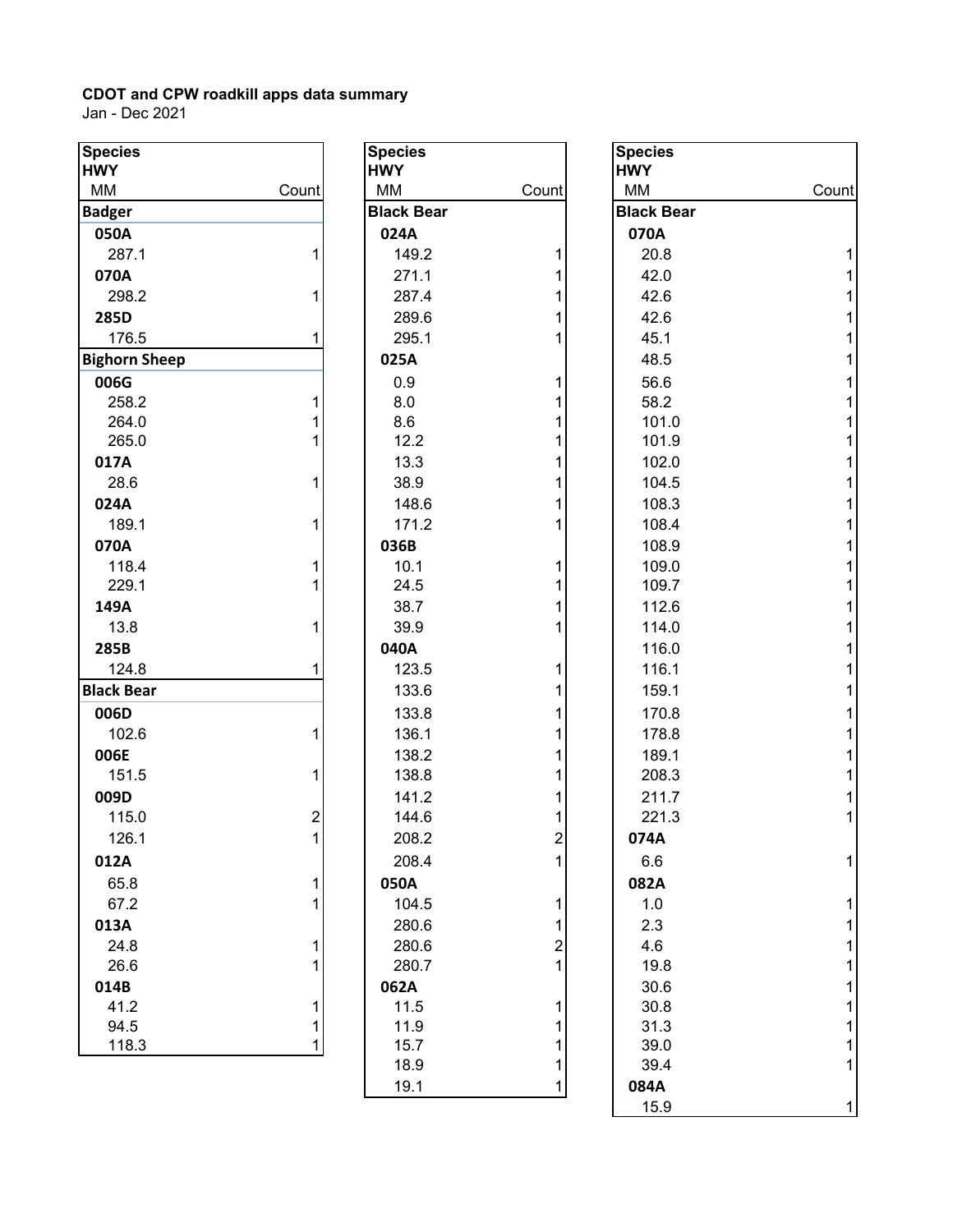| <b>Species</b>    |              | <b>Species</b>    |        | <b>Species</b> |
|-------------------|--------------|-------------------|--------|----------------|
| <b>HWY</b>        |              | <b>HWY</b>        |        | <b>HWY</b>     |
| MM                | Count        | MM                | Count  | MM             |
| <b>Black Bear</b> |              | <b>Black Bear</b> |        | <b>Bobcat</b>  |
| 091A              |              | 285D              |        | 096A           |
| 2.1               | 1            | 222.9             | 1      | 16.6           |
| 105A              |              | 227.9             | 1      | 115A           |
| 7.8               | 1            | 234.1             | 1      | 30.8           |
| 115A              |              | 240.0             | 1      | 42.9           |
| 4.8               | 1            | 243.8             | 1      | 207A           |
| 33.2              | 1            | 245.0             | 1      | 1.4            |
| 33.4              | 1            | 248.4             | 1      | 285D           |
| 38.1<br>44.6      | 1<br>1       | 249.5<br>249.8    | 1<br>1 | 201.9<br>239.  |
| 44.6              | 1            | 550B              |        | 470A           |
| 119A              |              | 36.0              | 1      | 8.6            |
| 37.0              | 1            | 98.6              | 1      | Cat            |
| 133A              |              | <b>Bobcat</b>     |        | 076A           |
| 0.9               | 1            | 007A              |        | 81.9           |
| 135A              |              | 3.5               | 1      | 115A           |
| 8.4               | $\mathbf{1}$ | 4.0               | 1      | 2.9            |
| 16.6              | 1            | 009B              |        | Coyote         |
| 141A              |              | 63.3              | 1      | 006F           |
| 137.8             | 1            | 013A              |        | 210.2          |
| 145A              |              | 60.2              | 1      | 024A           |
| 9.4               | 1            | 025A              |        | 237.           |
| 17.9              | 1            | 22.7              | 1      | 025A           |
| 98.7              | 1            | 052A              |        | 41.3           |
|                   |              |                   | 1      |                |
| 149A              |              | 20.0              |        | 036C           |
| 20.3              | 1            | 058A              |        | 77.8           |
| 151A              |              | 4.8               | 1      | 040A           |
| 19.8              | 1            | 060B              |        | 177.           |
| 160A              |              | 15.5              | 1      | 208.7          |
| 67.0              | 1            | 16.0              | 1      | 040H           |
| 72.6              | 1            | 070A              |        | 453.           |
| 73.1              | 2            | 132.7             | 1      | 462.           |
| 73.8              | $\mathbf{1}$ | 221.5             | 1      | 050A           |
| 117.2             | 1            | 072A              |        | 63.8           |
| 148.5             | 1            | 29.0              | 1      | 050B           |
| 152.3             | 1            | 078A              |        | 422.           |
| 153.8             | 1            | 13.5              | 1      | 070A           |
| 273.5             | 1            | 084A              |        | 193.           |
| 285C              |              | 16.5              | 1      | 221.3          |
| 141.0             | $\mathbf{1}$ | 092A              |        | 295.4          |
|                   |              | 39.5              |        | 298.           |

| cies         |                         | <b>Species</b>    |              | <b>Specie</b> |
|--------------|-------------------------|-------------------|--------------|---------------|
| Y            |                         | <b>HWY</b>        |              | <b>HWY</b>    |
| V            | Count                   | MM                | Count        | MM            |
| ck Bear      |                         | <b>Black Bear</b> |              | <b>Bobcat</b> |
| )1A          |                         | 285D              |              | 096A          |
| 2.1          | $\mathbf 1$             | 222.9             | $\mathbf{1}$ | 16.6          |
| )5A          | $\mathbf{1}$            | 227.9             | 1            | 115A          |
| 7.8<br>L5A   |                         | 234.1             | 1<br>1       | 30.8          |
|              |                         | 240.0             |              | 42.           |
| 4.8          | 1                       | 243.8             | 1            | 207A<br>1.4   |
| 33.2         | 1                       | 245.0             | 1            |               |
| 33.4<br>38.1 | 1<br>1                  | 248.4<br>249.5    | 1<br>1       | 285D<br>201   |
| 44.6         | 1                       | 249.8             | 1            | 239           |
| 44.6         | 1                       | 550B              |              | 470A          |
| L9A          |                         | 36.0              | 1            | 8.6           |
| 37.0         | 1                       | 98.6              | 1            | Cat           |
| 33A          |                         | <b>Bobcat</b>     |              | 076A          |
| 0.9          | 1                       | 007A              |              | 81.9          |
| 35A          |                         | 3.5               | 1            | 115A          |
| 8.4          | 1                       | 4.0               | 1            | 2.9           |
| 16.6         | 1                       | 009B              |              | Coyote        |
| 11 A         |                         | 63.3              | 1            | 006F          |
|              | 1                       |                   |              |               |
| 137.8        |                         | 013A              |              | 210           |
| 15A          |                         | 60.2              | $\mathbf{1}$ | 024A          |
| 9.4          | 1                       | 025A              |              | 237           |
| 17.9         | 1                       | 22.7              | 1            | 025A          |
| 98.7         | 1                       | 052A              |              | 41.3          |
| 19A          |                         | 20.0              | $\mathbf 1$  | 036C          |
| 20.3         | 1                       | 058A              |              | 77.8          |
| 51A          |                         | 4.8               | $\mathbf{1}$ | 040A          |
| 19.8         | 1                       | 060B              |              | 177           |
| 50A          |                         | 15.5              | 1            | 208           |
| 67.0         | $\mathbf{1}$            | 16.0              | 1            | 040H          |
| 72.6         | 1                       | 070A              |              | 453           |
| 73.1         | $\overline{\mathbf{c}}$ | 132.7             | 1            | 462           |
| 73.8         | 1                       | 221.5             | 1            | 050A          |
| 117.2        | 1                       | 072A              |              | 63.8          |
| 148.5        | 1                       | 29.0              | $\mathbf{1}$ | 050B          |
| 152.3        | 1                       | 078A              |              | 422           |
| 153.8        | 1                       | 13.5              | 1            | 070A          |
| 273.5        | 1                       | 084A              |              | 193           |
| 35C          |                         | 16.5              | 1            | 221           |
| 141.0        | 1                       | 092A              |              | 295           |
|              |                         | 39.5              | 1            | 298           |
|              |                         |                   |              |               |

| <b>Species</b><br><b>HWY</b> |       | <b>Species</b><br><b>HWY</b> |       | <b>Species</b><br><b>HWY</b> |                |
|------------------------------|-------|------------------------------|-------|------------------------------|----------------|
| МM                           | Count | MM                           | Count | MM                           | Count          |
| <b>Black Bear</b>            |       | <b>Black Bear</b>            |       | <b>Bobcat</b>                |                |
| 091A                         |       | 285D                         |       | 096A                         |                |
| 2.1                          |       | 222.9                        |       | 16.6                         |                |
| 105A                         |       | 227.9                        |       | 115A                         |                |
| 7.8                          |       | 234.1                        |       | 30.8                         |                |
| 115A                         |       | 240.0                        |       | 42.9                         |                |
| 4.8                          |       | 243.8                        |       | 207A                         |                |
| 33.2                         |       | 245.0                        |       | 1.4                          |                |
| 33.4                         |       | 248.4                        |       | 285D                         |                |
| 38.1                         |       | 249.5                        |       | 201.9                        |                |
| 44.6                         |       | 249.8                        |       | 239.1                        |                |
| 44.6                         |       | 550B                         |       | 470A                         |                |
| 119A                         |       | 36.0                         | 1     | 8.6                          | 1              |
| 37.0                         |       | 98.6                         |       | Cat                          |                |
| 133A                         |       | <b>Bobcat</b>                |       | 076A                         |                |
| 0.9                          |       | 007A                         |       | 81.9                         | $\overline{a}$ |
| 135A                         |       | 3.5                          |       | 115A                         |                |
| 8.4                          | 1     | 4.0                          |       | 2.9                          | 1              |
| 16.6                         |       | 009B                         |       | Coyote                       |                |
| 141A                         |       | 63.3                         | 1     | 006F                         |                |
| 137.8                        | 1     | 013A                         |       | 210.2                        | 1              |
| 145A                         |       | 60.2                         | 1     | 024A                         |                |
| 9.4                          | 1     | 025A                         |       | 237.8                        |                |
| 17.9                         |       | 22.7                         |       | 025A                         |                |
| 98.7                         |       | 052A                         |       | 41.3                         |                |
| 149A                         |       | 20.0                         | 1     | 036C                         |                |
| 20.3                         |       | 058A                         |       | 77.8                         |                |
| 151A                         |       | 4.8                          | 1     | 040A                         |                |
| 19.8                         |       | 060B                         |       | 177.8                        |                |
| 160A                         |       | 15.5                         | 1     | 208.1                        | 1              |
| 67.0                         | 1     | 16.0                         |       | 040H                         |                |
| 72.6                         |       | 070A                         |       | 453.9                        |                |
| 73.1                         | 2     | 132.7                        |       | 462.0                        |                |
| 73.8                         |       | 221.5                        |       | 050A                         |                |
| 117.2                        |       | 072A                         |       | 63.8                         |                |
| 148.5                        |       | 29.0                         | 1     | 050B                         |                |
| 152.3                        |       | 078A                         |       | 422.2                        |                |
| 153.8                        |       | 13.5                         | 1     | 070A                         |                |
| 273.5                        |       | 084A                         |       | 193.2                        |                |
| 285C                         |       |                              |       |                              |                |
|                              |       | 16.5                         |       | 221.3                        |                |
| 141.0                        | 1     | 092A                         |       | 295.4                        |                |
|                              |       | 39.5                         |       | 298.1                        |                |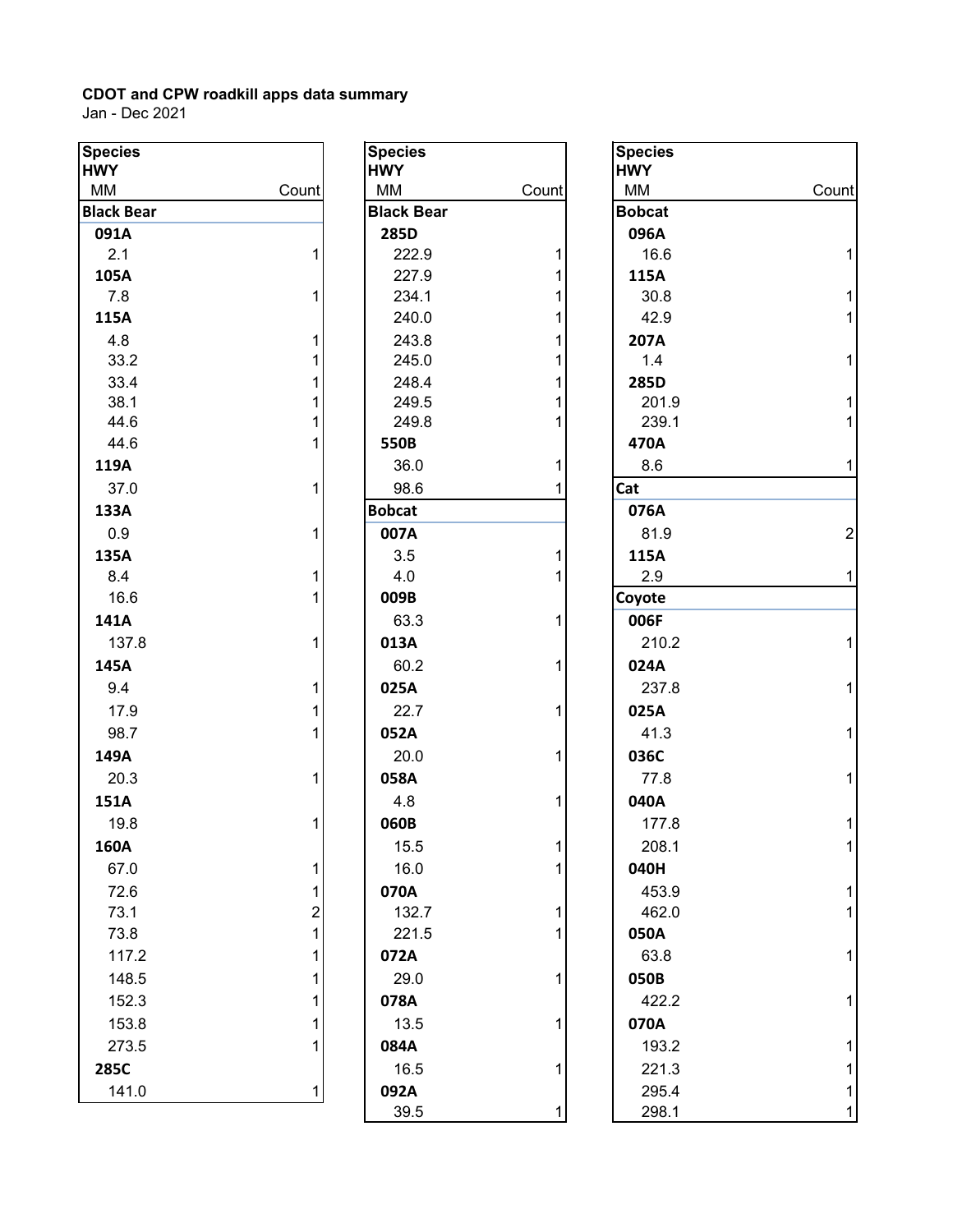| <b>Species</b>    |                         | <b>Species</b> |       | <b>Species</b> |        |
|-------------------|-------------------------|----------------|-------|----------------|--------|
| <b>HWY</b>        |                         | <b>HWY</b>     |       | <b>HWY</b>     |        |
| MM                | Count                   | МM             | Count | MM             | Count  |
| <b>Black Bear</b> |                         | <b>Deer</b>    |       | <b>Deer</b>    |        |
| 070A              |                         | 009D           |       | 040A           |        |
| 301.1             |                         | 106.9          |       | 67.0           |        |
| 304.7             |                         | 114.2          |       | 97.8           |        |
| 304.8<br>304.8    |                         | 118.1<br>118.4 |       | 193.8<br>206.4 |        |
| 305.2             |                         | 120.6          |       | 207.6          | 1<br>1 |
| 314.5             |                         | 124.6          |       | 040C           |        |
| 322.6             |                         | 126.0          |       | 281.7          | 1      |
| 330.7             |                         | 126.2          |       | 040H           |        |
| 076A              |                         |                |       | 466.2          |        |
| 105.1             |                         | 012A<br>3.9    |       | 471.3          |        |
|                   |                         | 7.7            |       | 050A           |        |
| 083A<br>42.7      |                         | 47.6           |       | 90.7           |        |
|                   |                         |                |       |                |        |
| 151A              |                         | 52.8<br>54.3   |       | 218.0<br>218.2 |        |
| 8.5               |                         |                |       |                |        |
| 160A              |                         | 55.8           |       | 218.7          |        |
| 292.9             |                         | 64.3           |       | 219.9          |        |
| 285D              |                         | 67.2           |       | 220.3          |        |
| 201.2             |                         | 013B           |       | 222.8          |        |
| 243.2             |                         | 110.1          |       | 223.4          |        |
| 287A              |                         | 110.7          |       | 223.9          |        |
| 33.2              |                         | 111.0          |       | 234.5          |        |
| 64.7              |                         | 111.0          |       | 235.0          |        |
| 68.3              |                         | 111.9          |       | 236.1          |        |
| 287B              |                         | 112.0          | 2     | 251.3          |        |
| 114.6             |                         | 113.3          |       | 050B           |        |
| 385A              |                         | 113.8          |       | 438.4          |        |
| 101.7             |                         | 115.7          |       | 439.4          |        |
| 385D              |                         | 116.7          |       | 444.8          |        |
| 255.5             |                         | 116.8          |       | 069A           |        |
| 470A              |                         | 116.9          |       | 59.4           |        |
| 1.1               |                         | 024A           |       | 59.4           |        |
| <b>Deer</b>       |                         | 238.0          |       | 070A           |        |
| 009A              |                         | 238.7          |       | 201.6          |        |
| 3.0               | $\overline{\mathbf{c}}$ | 265.7          |       | 318.0          |        |
| 4.9               |                         | 025A           |       | 074A           |        |
| 10.4              | 2                       | 30.1           |       | 5.7            |        |
| 13.9              |                         | 034A           |       | 076A           |        |
| 14.2              |                         | 10.1           | 1     | 75.3           |        |
| 009B              |                         | 63.6           | 1     | 77.0           |        |
| 48.0              |                         |                |       | 84.0           |        |

| <b>Species</b>   |                                                 |
|------------------|-------------------------------------------------|
| <b>HWY</b><br>ΜМ | Count                                           |
| Deer             |                                                 |
| 009D             |                                                 |
| 106.9            | 1                                               |
| 114.2            | 1                                               |
| 118.1            | $\mathbf 1$                                     |
| 118.4            | 1                                               |
| 120.6            | $\mathbf{1}$                                    |
| 124.6            | $\overline{\mathbf{1}}$                         |
| 126.0            | $\overline{\mathbf{1}}$                         |
| 126.2            | $\overline{1}$                                  |
| 012A             |                                                 |
| 3.9              | 1                                               |
| 7.7              | 1                                               |
| 47.6             | 1                                               |
| 52.8             | 1                                               |
| 54.3             | $\mathbf{1}$                                    |
| 55.8             | $\mathbf{1}$                                    |
| 64.3             | $\overline{\mathbf{1}}$                         |
| 67.2             | $\overline{1}$                                  |
| 013B             |                                                 |
| 110.1            | 1                                               |
| 110.7            | $\overline{1}$                                  |
| 111.0            | $\overline{\mathbf{1}}$                         |
| 111.0            |                                                 |
| 111.9            |                                                 |
| 112.0            | $\begin{array}{c} 1 \\ 1 \\ 2 \\ 1 \end{array}$ |
| 113.3            |                                                 |
| 113.8            | $\overline{1}$                                  |
| 115.7            | $\overline{\mathbf{1}}$                         |
| 116.7            | $\overline{1}$                                  |
| 116.8            | 1                                               |
| 116.9            | 1                                               |
| 024A             |                                                 |
| 238.0            | 1                                               |
| 238.7            | 1                                               |
| 265.7            | $\overline{1}$                                  |
| 025A             |                                                 |
| 30.1             | 1                                               |
| 034A             |                                                 |
| 10.1             | 1                                               |
| 63.6             | 1                                               |

| pecies<br>WY |                         | <b>Species</b><br><b>HWY</b> |                  | <b>Species</b><br><b>HWY</b> |       |
|--------------|-------------------------|------------------------------|------------------|------------------------------|-------|
| ИΜ           | Count                   | MM                           | Count            | MM                           | Count |
| ack Bear     |                         | Deer                         |                  | <b>Deer</b>                  |       |
| 70A          |                         | 009D                         |                  | 040A                         |       |
| 301.1        |                         | 106.9                        | 1                | 67.0                         |       |
| 304.7        |                         | 114.2                        |                  | 97.8                         |       |
| 304.8        |                         | 118.1                        |                  | 193.8                        |       |
| 304.8        |                         | 118.4                        |                  | 206.4                        |       |
| 305.2        |                         | 120.6                        |                  | 207.6                        |       |
| 314.5        |                         | 124.6                        |                  | 040C                         |       |
| 322.6        |                         | 126.0                        |                  | 281.7                        |       |
| 330.7        |                         | 126.2                        |                  | 040H                         |       |
| 076A         |                         | 012A                         |                  | 466.2                        |       |
| 105.1        | 1                       | 3.9                          | 1                | 471.3                        |       |
| 083A         |                         | 7.7                          |                  | 050A                         |       |
| 42.7         | 1                       | 47.6                         |                  | 90.7                         |       |
| 151A         |                         | 52.8                         |                  | 218.0                        |       |
| 8.5          |                         | 54.3                         |                  | 218.2                        |       |
| 160A         |                         | 55.8                         |                  | 218.7                        |       |
| 292.9        |                         | 64.3                         |                  | 219.9                        |       |
| 285D         |                         | 67.2                         |                  | 220.3                        |       |
| 201.2        |                         | 013B                         |                  | 222.8                        |       |
| 243.2        |                         | 110.1                        |                  | 223.4                        |       |
| 287A         |                         | 110.7                        |                  | 223.9                        |       |
| 33.2         |                         | 111.0                        |                  | 234.5                        |       |
| 64.7         |                         | 111.0                        |                  | 235.0                        |       |
| 68.3         |                         | 111.9                        | 1                | 236.1                        |       |
| 287B         |                         | 112.0                        | $\boldsymbol{2}$ | 251.3                        |       |
| 114.6        |                         | 113.3                        | 1                | 050B                         |       |
|              |                         |                              |                  |                              |       |
| 385A         |                         | 113.8                        |                  | 438.4                        |       |
| 101.7        | 1                       | 115.7                        |                  | 439.4                        |       |
| 385D         |                         | 116.7                        |                  | 444.8                        |       |
| 255.5        |                         | 116.8                        | 1                | 069A                         |       |
| 470A         |                         | 116.9                        |                  | 59.4                         | 1     |
| 1.1          |                         | 024A                         |                  | 59.4                         |       |
| eer          |                         | 238.0                        |                  | 070A                         |       |
| 009A         |                         | 238.7                        |                  | 201.6                        |       |
| 3.0          | $\overline{\mathbf{c}}$ | 265.7                        |                  | 318.0                        |       |
| 4.9          |                         | 025A                         |                  | 074A                         |       |
| 10.4         | 2                       | 30.1                         | 1                | 5.7                          |       |
| 13.9         |                         | 034A                         |                  | 076A                         |       |
| 14.2         |                         | 10.1                         | 1                | 75.3                         |       |
| 009B         |                         | 63.6                         | 1                | 77.0                         |       |
| 48.0         |                         |                              |                  | 84.0                         |       |
|              |                         |                              |                  | 91.1                         |       |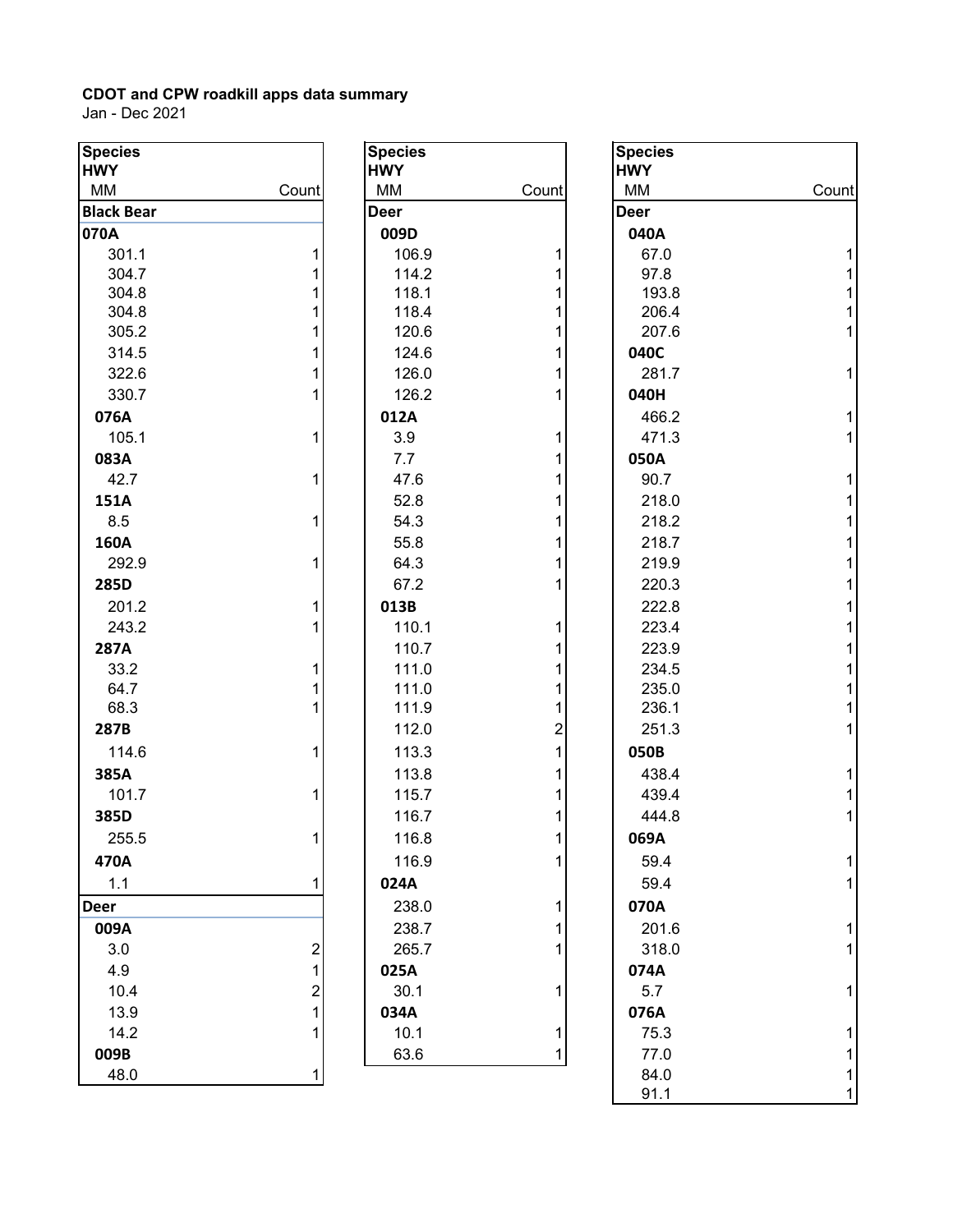| <b>Species</b> |       | <b>Species</b> |       | <b>Species</b> |       |
|----------------|-------|----------------|-------|----------------|-------|
| <b>HWY</b>     |       | <b>HWY</b>     |       | <b>HWY</b>     |       |
| MM             | Count | MM             | Count | MM             | Count |
| <b>Deer</b>    |       | <b>Deer</b>    |       | <b>Elk</b>     |       |
| 094A           |       | 184B           |       | 006D           |       |
| 68.0           |       | 12.2           |       | 109.1          |       |
| 096C           |       | 285D           |       | 009B           |       |
| 143.7          | 1     | 215.4          |       | 60.3           | 1     |
| 115A           |       | 218.8          |       | 009C           |       |
| 1.3            | 1     | 226.1          |       | 66.1           | 1     |
| 1.6            |       | 227.1          |       | 009D           |       |
| 2.0            |       | 227.4          |       | 125.9          | 1     |
| 125A           |       | 230.5          |       | 012A           |       |
| 11.7           |       | 230.6          |       | 7.7            |       |
| 22.0           |       | 230.7          |       | 54.3           |       |
| 140A           |       | 231.2          |       | 54.3           |       |
| 2.7            |       | 231.8          |       | 54.4           |       |
| 7.1            |       | 236.9          |       | 58.7           |       |
| 151A           |       | 243.4          |       | 63.3           |       |
| 4.9            | 1     | 248.1          |       | 64.5           |       |
| 20.2           |       | 287A           |       | 66.8           |       |
| 20.8           |       | 54.5           |       | 013A           |       |
| 160A           |       | 64.6           |       | 65.1           |       |
| 65.6           |       | 287B           |       | 74.0           | 1     |
| 78.0           |       | 109.6          |       | 013B           |       |
| 80.7           |       | 133.2          |       | 110.6          |       |
| 91.2           |       | 385B           |       | 110.7          |       |
| 94.5           |       | 140.0          |       | 110.8          |       |
| 98.1           |       | 550A           |       | 114.1          |       |
| 102.9          |       | 10.7           |       | 116.6          |       |
| 114.0          |       | 550B           |       | 014A           |       |
| 114.1          |       | 22.0           |       | 3.8            | 1     |
| 114.5          | 1     | 33.8           |       | 015A           |       |
|                |       |                |       |                |       |
| 114.8          | 11    | <b>Dog</b>     |       | 7.9            |       |
| 115.1          | 1     | 069A           |       | 8.3            |       |
| 115.9          | 1     | 1.2            |       | 8.5            |       |
| 134.2          | 1     | 070A           |       | 017A           |       |
| 167.8          |       | 291.1          |       | 31.6           |       |
| 262.2          | 1     | <b>Eagle</b>   |       | 024A           |       |
| 280.5          | 1     | 064A           |       | 171.8          |       |
| 298.0          |       | 67.5           |       | 179.5          |       |
| 302.2          |       | 114A           |       | 186.6          |       |
| 302.8          |       | 59.8           |       | 187.5          |       |
| 172A           |       | 160A           |       | 188.7          |       |
| 21.1           | 1     | 119.7          |       |                |       |
| 24.3           |       | 124.2          |       |                |       |

| <b>Species</b> |                     |
|----------------|---------------------|
| <b>HWY</b>     |                     |
| МM             | Count               |
| <b>Deer</b>    |                     |
| 184B           |                     |
| 12.2           | 1                   |
| 285D           |                     |
| 215.4<br>218.8 | 1                   |
| 226.1          | 1<br>$\overline{1}$ |
| 227.1          | 1                   |
| 227.4          | 1                   |
| 230.5          | 1                   |
| 230.6          | $\overline{1}$      |
| 230.7          | $\overline{1}$      |
| 231.2          | 1                   |
| 231.8          | 1                   |
| 236.9          | 1                   |
| 243.4          | 1                   |
| 248.1          | 1                   |
| 287A           |                     |
| 54.5           | 1                   |
| 64.6           | $\overline{1}$      |
| 287B           |                     |
| 109.6          | 1                   |
| 133.2          | 1                   |
| 385B           |                     |
| 140.0          | 1                   |
| 550A           |                     |
| 10.7           | 1                   |
| 550B           |                     |
| 22.0           | 1                   |
| 33.8           | $\overline{1}$      |
| Dog            |                     |
| 069A           |                     |
| 1.2            | 1                   |
| 070A           |                     |
| 291.1          | 1                   |
| <b>Eagle</b>   |                     |
| 064A           |                     |
| 67.5           | 1                   |
| 114A           |                     |
| 59.8           | 1                   |
| 160A           |                     |
| 119.7          | 1                   |
| 124.2          |                     |

| cies  |       | <b>Species</b> |       | <b>Species</b> |       |
|-------|-------|----------------|-------|----------------|-------|
| Y     |       | <b>HWY</b>     |       | <b>HWY</b>     |       |
| VI.   | Count | MM             | Count | MM             | Count |
| r.    |       | <b>Deer</b>    |       | Elk            |       |
| )4A   |       | 184B           |       | 006D           |       |
| 68.0  |       | 12.2           |       | 109.1          |       |
| 96C   |       | 285D           |       | 009B           |       |
| 143.7 | 1     | 215.4          | 1     | 60.3           |       |
| L5A   |       | 218.8          |       | 009C           |       |
| 1.3   |       | 226.1          |       | 66.1           |       |
| 1.6   |       | 227.1          |       | 009D           |       |
| 2.0   |       | 227.4          |       | 125.9          |       |
| 25A   |       | 230.5          |       | 012A           |       |
| 11.7  |       | 230.6          |       | 7.7            |       |
| 22.0  |       | 230.7          |       | 54.3           |       |
| 10A   |       | 231.2          |       | 54.3           |       |
| 2.7   |       | 231.8          |       | 54.4           |       |
| 7.1   |       | 236.9          |       | 58.7           |       |
| 51A   |       | 243.4          |       | 63.3           |       |
| 4.9   |       | 248.1          |       | 64.5           |       |
| 20.2  |       | 287A           |       | 66.8           |       |
| 20.8  |       | 54.5           | 1     | 013A           |       |
| 50A   |       | 64.6           |       | 65.1           |       |
| 65.6  |       | 287B           |       | 74.0           |       |
| 78.0  |       | 109.6          |       | 013B           |       |
| 80.7  |       | 133.2          |       | 110.6          |       |
| 91.2  |       | 385B           |       | 110.7          |       |
| 94.5  |       | 140.0          | 1     | 110.8          |       |
| 98.1  |       | 550A           |       | 114.1          |       |
| 102.9 |       | 10.7           |       | 116.6          |       |
| 114.0 |       | 550B           |       | 014A           |       |
| 114.1 |       | 22.0           |       | 3.8            |       |
| 114.5 | 1     | 33.8           | 1     | 015A           |       |
| 114.8 |       | <b>Dog</b>     |       | 7.9            |       |
| 115.1 |       | 069A           |       | 8.3            |       |
| 115.9 |       | 1.2            | 1     | 8.5            |       |
| 134.2 |       | 070A           |       | 017A           |       |
| 167.8 |       | 291.1          |       | 31.6           |       |
| 262.2 |       | <b>Eagle</b>   |       | 024A           |       |
| 280.5 |       | 064A           |       | 171.8          |       |
| 298.0 |       | 67.5           |       | 179.5          |       |
| 302.2 |       | 114A           |       | 186.6          |       |
| 302.8 |       | 59.8           |       | 187.5          |       |
| 72A   |       | 160A           |       | 188.7          |       |
| 211   |       | 1197           |       |                |       |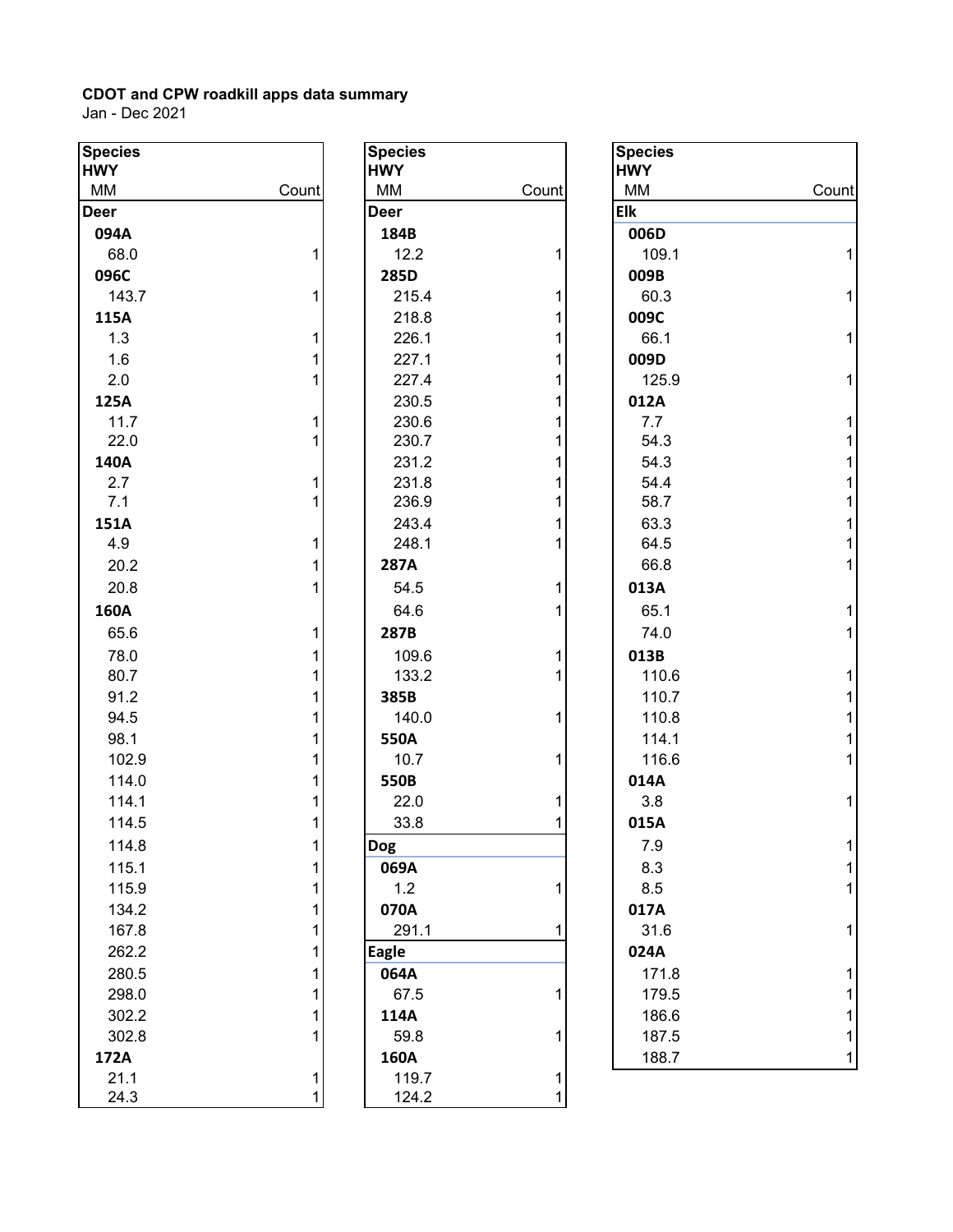| <b>Species</b> |       | <b>Species</b>      |              | <b>Species</b> |
|----------------|-------|---------------------|--------------|----------------|
| <b>HWY</b>     |       | <b>HWY</b>          |              | <b>HWY</b>     |
| MM             | Count | MM                  | Count        | MM             |
| <b>Elk</b>     |       | <b>Elk</b>          |              | <b>Horse</b>   |
| 034A           |       | 160A                |              | 159A           |
| 2.0            | 1     | 124.1               | 1            | 5.7            |
| 2.2            | 1     | 124.2               | 1            | <b>Magpie</b>  |
| 050A           |       | 124.4               | 1            | 070A           |
| 105.3          | 1     | 127.0               | 1            | 304.           |
| 212.4          | 1     | 285C                |              | Mink/Pi        |
| 212.5          | 1     | 133.0               | 1            | 144A           |
| 064A           |       | 134.9               | 1            | 11.8           |
| 6.2            | 1     | 135.3               | $\mathbf{1}$ | <b>Moose</b>   |
| 067E           |       | 285D                |              | 009C           |
| 126.6          | 1     | 170.0               | 1            | 75.5           |
| 070A           |       | 178.6               | 1            | 80.5           |
| 248.5          | 1     | 228.0               | 1            | 81.8           |
| 254.1          | 1     | 229.8               | 1            | 83.2           |
| 074A           |       | 236.0               | 1            | 83.9           |
| 2.7            | 1     | 238.7               | 1            | 92.3           |
| 076A           |       | 550A                |              | 009D           |
| 179.1          | 1     | 7.1                 | 1            | 117.4          |
| 091A           |       | 550B                |              | 118.           |
| 10.0           | 1     | 28.6                | 1            | 014A           |
| 12.1           | 1     | 28.7                | 1            | 18.0           |
| 125A           |       | 30.0                | 1            | 21.6           |
| 46.9           | 1     | Fox                 |              | 040A           |
| 133A           |       | 010A                |              | 221.7          |
| 37.0           | 1     | 0.3                 | 1            | 250.3          |
| 139A           |       | 036D                |              | 070A           |
| 13.8           | 1     | 109.5               | 1            | 201.           |
| 151A           |       | 070A                |              | 202.8          |
| 4.2            | 1     | 228.2               | 1            | 208.           |
| 159A           |       | 233.8               | 1            | 072B           |
| 0.2            | 1     | 096C                |              | 46.5           |
| 160A           |       | 162.7               | 1            | 082A           |
| 64.5           | 1     | <b>287A</b>         |              | 3.3            |
| 70.0           | 1     | 17.1                | 1            | 50.1           |
| 73.4           | 1     | 287B                |              | 091A           |
| 73.6           | 1     | 103.8               | 1            | 7.7            |
| 73.6           | 1     | 385B                |              | 119A           |
| 121.1          | 1     | 137.3               | 1            | 15.5           |
| 121.1          | 1     | <b>Fox squirrel</b> |              | 20.7           |
| 124.0          | 1     | 086A                |              | 134A           |
|                |       | 7 <sub>1</sub>      |              | 181            |

| cies    |              | <b>Species</b>      |       | <b>Species</b>          |  |
|---------|--------------|---------------------|-------|-------------------------|--|
| Y       |              | <b>HWY</b>          |       | <b>HWY</b>              |  |
| V       | Count        | MM                  | Count | MM                      |  |
|         |              | <b>Elk</b>          |       | <b>Horse</b>            |  |
| 34A     |              | 160A                |       | 159A                    |  |
| $2.0\,$ | $\mathbf{1}$ | 124.1               | 1     | 5.7                     |  |
| $2.2\,$ | $\mathbf{1}$ | 124.2               | 1     | <b>Magpie</b>           |  |
| 50A     |              | 124.4               | 1     | 070A                    |  |
| 105.3   | $\mathbf{1}$ | 127.0               | 1     | 304.8                   |  |
| 212.4   | $\mathbf{1}$ | 285C                |       | Mink/Pine Marten/Weasel |  |
| 212.5   | $\mathbf{1}$ | 133.0               | 1     | 144A                    |  |
| 54A     |              | 134.9               | 1     | 11.8                    |  |
| 6.2     | $\mathbf{1}$ | 135.3               | 1     | <b>Moose</b>            |  |
| 57E     |              | 285D                |       | 009C                    |  |
| 126.6   | $\mathbf{1}$ | 170.0               | 1     | 75.5                    |  |
| 70A     |              | 178.6               | 1     | 80.5                    |  |
| 248.5   | $\mathbf{1}$ | 228.0               | 1     | 81.8                    |  |
| 254.1   | $\mathbf{1}$ | 229.8               | 1     | 83.2                    |  |
| 74A     |              | 236.0               | 1     | 83.9                    |  |
| $2.7\,$ | $\mathbf{1}$ | 238.7               | 1     | 92.3                    |  |
| 76A     |              | 550A                |       | 009D                    |  |
| 179.1   | $\mathbf{1}$ | 7.1                 | 1     | 117.4                   |  |
| )1A     |              | 550B                |       | 118.5                   |  |
| 10.0    | $\mathbf{1}$ | 28.6                | 1     | 014A                    |  |
| 12.1    | $\mathbf{1}$ | 28.7                |       | 18.0                    |  |
| 25A     |              | 30.0                | 1     | 21.6                    |  |
| 46.9    | 1            | Fox                 |       | 040A                    |  |
| 33A     |              | 010A                |       | 221.1                   |  |
| 37.0    | $\mathbf{1}$ | 0.3                 | 1     | 250.3                   |  |
| 39A     |              | 036D                |       | 070A                    |  |
| 13.8    | $\mathbf{1}$ | 109.5               | 1     | 201.5                   |  |
| 51A     |              | 070A                |       | 202.8                   |  |
| 4.2     | 1            | 228.2               | 1     | 208.3                   |  |
| 59A     |              | 233.8               | 1     | 072B                    |  |
| 0.2     | $\mathbf{1}$ | 096C                |       | 46.5                    |  |
| 50A     |              | 162.7               | 1     | 082A                    |  |
| 64.5    | $\mathbf{1}$ | 287A                |       | 3.3                     |  |
| 70.0    | 1            | 17.1                | 1     | 50.1                    |  |
| 73.4    | $\mathbf{1}$ | 287B                |       | 091A                    |  |
| 73.6    | $\mathbf{1}$ | 103.8               | 1     | 7.7                     |  |
| 73.6    | $\mathbf{1}$ | 385B                |       | 119A                    |  |
| 121.1   | $\mathbf{1}$ | 137.3               |       | 15.5                    |  |
| 121.1   | 1            | <b>Fox squirrel</b> |       | 20.7                    |  |
| 124.0   | 1            | 086A                |       | 134A                    |  |
|         |              | 7.1                 | 1     | 18.1                    |  |
|         |              |                     |       | norn                    |  |

| Species<br><b>HWY</b> |       | <b>Species</b><br><b>HWY</b> |       | <b>Species</b><br><b>HWY</b> |       |
|-----------------------|-------|------------------------------|-------|------------------------------|-------|
| MM                    | Count | MM                           | Count | MM                           | Count |
| Elk                   |       | <b>Elk</b>                   |       | Horse                        |       |
| 034A                  |       | 160A                         |       | 159A                         |       |
| 2.0                   |       | 124.1                        |       | 5.7                          | 1     |
| 2.2                   |       | 124.2                        |       | <b>Magpie</b>                |       |
| 050A                  |       | 124.4                        |       | 070A                         |       |
| 105.3                 |       | 127.0                        |       | 304.8                        |       |
| 212.4                 |       | 285C                         |       | Mink/Pine Marten/Weasel      |       |
| 212.5                 |       | 133.0                        |       | 144A                         |       |
| 064A                  |       | 134.9                        |       | 11.8                         |       |
| 6.2                   |       | 135.3                        |       | <b>Moose</b>                 |       |
| 067E                  |       | 285D                         |       | 009C                         |       |
| 126.6                 |       | 170.0                        |       | 75.5                         |       |
| 070A                  |       | 178.6                        |       | 80.5                         |       |
| 248.5                 |       | 228.0                        |       | 81.8                         |       |
| 254.1                 |       | 229.8                        |       | 83.2                         |       |
| 074A                  |       | 236.0                        |       | 83.9                         |       |
| 2.7                   |       | 238.7                        |       | 92.3                         |       |
| 076A                  |       | 550A                         |       | 009D                         |       |
| 179.1                 |       | 7.1                          |       | 117.4                        |       |
| 091A                  |       | 550B                         |       | 118.5                        |       |
| 10.0                  |       | 28.6                         |       | 014A                         |       |
| 12.1                  |       | 28.7                         |       | 18.0                         |       |
| 125A                  |       | 30.0                         |       | 21.6                         |       |
| 46.9                  | 1     | Fox                          |       | 040A                         |       |
| 133A                  |       | 010A                         |       | 221.1                        |       |
| 37.0                  | 1     | 0.3                          | 1     | 250.3                        |       |
| 139A                  |       | 036D                         |       | 070A                         |       |
| 13.8                  |       | 109.5                        | 1     | 201.5                        |       |
| 151A                  |       | 070A                         |       | 202.8                        |       |
| 4.2                   | 1     | 228.2                        | 1     | 208.3                        |       |
| 159A                  |       | 233.8                        | 1     | 072B                         |       |
| 0.2                   |       | 096C                         |       | 46.5                         |       |
| 160A                  |       | 162.7                        | 1     | 082A                         |       |
| 64.5                  |       | 287A                         |       | 3.3                          |       |
| 70.0                  |       | 17.1                         |       | 50.1                         |       |
| 73.4                  |       | 287B                         |       | 091A                         |       |
| 73.6                  |       | 103.8                        |       | 7.7                          | 1     |
| 73.6                  |       | 385B                         |       | 119A                         |       |
| 121.1                 |       | 137.3                        |       | 15.5                         |       |
| 121.1                 |       | Fox squirrel                 |       | 20.7                         |       |
| 124.0                 |       | 086A                         |       | 134A                         |       |
|                       |       | 7.1                          | 1     | 18.1                         |       |
|                       |       |                              |       | 285D                         |       |
|                       |       |                              |       | 204.7                        | 1     |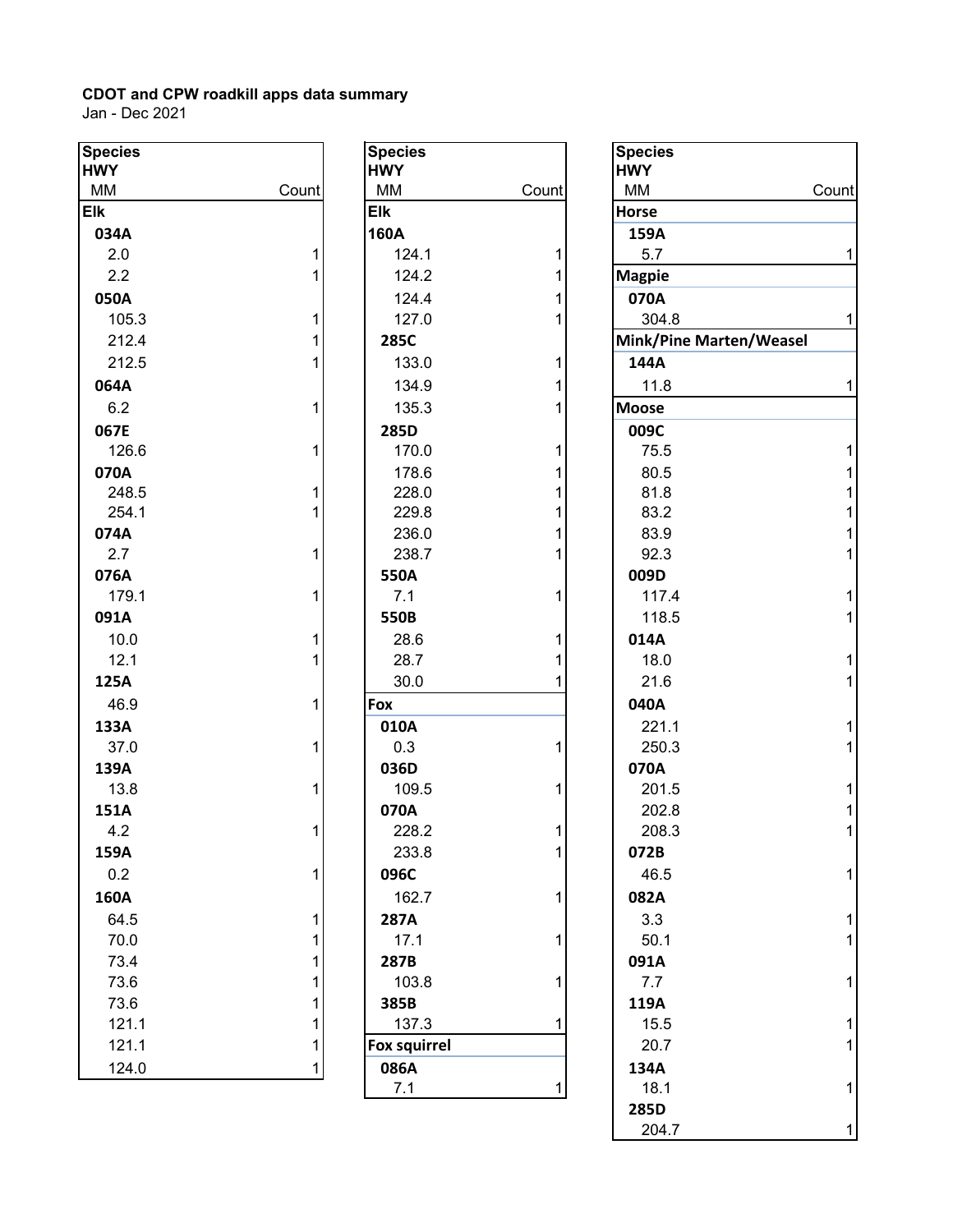| MM<br>MM<br>MM<br>Count<br>Count<br>Count<br><b>Mountain Lion</b><br><b>Mtn Lion</b><br><b>Mule Deer</b><br>115A<br>050A<br>54.5<br>4.2<br>253.1<br>60.2<br><b>Mtn Lion</b><br>18.7<br>68.5<br>1<br>37.8<br>009A<br>013A<br>6.7<br>16.2<br>135A<br>1<br>1<br>74.0<br>009D<br>8.4<br>1<br>107.5<br>145A<br>013B<br>024A<br>66.3<br>107.7<br>1<br>293.8<br>149A<br>017A<br>296.5<br>6.7<br>30.5<br>1<br>297.7<br>160A<br>024A<br>101.9<br>203.7<br>025A<br>211.6<br>175.8<br>257A<br>036B<br>15.0<br>213.8<br>22.0<br>285B<br>218.5<br>040A<br>84.4<br>255.7<br>155.1<br>266.6<br>285D<br>050A<br>240.0<br>025A<br>246.6<br>164.6<br>12.6<br>242.1<br>248.1<br>15.3<br>253.4<br>16.9<br>287C<br>070A<br>364.0<br>73.3<br>50.0<br>171.6<br>550B<br>117.3<br>110.7<br>025B<br>115.6<br>128.4<br>1.7<br>1<br>151.8<br>117.2<br>1.9<br>1<br>170.2<br><b>Mule Deer</b><br>034A<br>192.9<br>008A<br>9.1<br>1<br>200.5<br>2.2<br>034B<br>$\mathbf{1}$<br>1<br>203.8<br>009B<br>1<br>253.0<br>208.4<br>52.6<br>255.2<br>009D<br>223.5<br>036D<br>224.1<br>114.2<br>107.6<br>182.2<br>233.3<br>118.1<br>128.6<br>258.5<br>040A<br>084A<br>012A<br>2.4<br>21.3<br>42.2<br>61.5<br>1<br>086A<br>44.2<br>218.3<br>4.0<br>219.6<br>52.9<br>1<br>2200 | <b>Species</b><br><b>HWY</b> | <b>Species</b><br><b>HWY</b> | <b>Species</b><br><b>HWY</b> |  |
|---------------------------------------------------------------------------------------------------------------------------------------------------------------------------------------------------------------------------------------------------------------------------------------------------------------------------------------------------------------------------------------------------------------------------------------------------------------------------------------------------------------------------------------------------------------------------------------------------------------------------------------------------------------------------------------------------------------------------------------------------------------------------------------------------------------------------------------------------------------------------------------------------------------------------------------------------------------------------------------------------------------------------------------------------------------------------------------------------------------------------------------------------------------------------------------------------------------------------------------|------------------------------|------------------------------|------------------------------|--|
|                                                                                                                                                                                                                                                                                                                                                                                                                                                                                                                                                                                                                                                                                                                                                                                                                                                                                                                                                                                                                                                                                                                                                                                                                                       |                              |                              |                              |  |
|                                                                                                                                                                                                                                                                                                                                                                                                                                                                                                                                                                                                                                                                                                                                                                                                                                                                                                                                                                                                                                                                                                                                                                                                                                       |                              |                              |                              |  |
|                                                                                                                                                                                                                                                                                                                                                                                                                                                                                                                                                                                                                                                                                                                                                                                                                                                                                                                                                                                                                                                                                                                                                                                                                                       |                              |                              |                              |  |
|                                                                                                                                                                                                                                                                                                                                                                                                                                                                                                                                                                                                                                                                                                                                                                                                                                                                                                                                                                                                                                                                                                                                                                                                                                       |                              |                              |                              |  |
|                                                                                                                                                                                                                                                                                                                                                                                                                                                                                                                                                                                                                                                                                                                                                                                                                                                                                                                                                                                                                                                                                                                                                                                                                                       |                              |                              |                              |  |
|                                                                                                                                                                                                                                                                                                                                                                                                                                                                                                                                                                                                                                                                                                                                                                                                                                                                                                                                                                                                                                                                                                                                                                                                                                       |                              |                              |                              |  |
|                                                                                                                                                                                                                                                                                                                                                                                                                                                                                                                                                                                                                                                                                                                                                                                                                                                                                                                                                                                                                                                                                                                                                                                                                                       |                              |                              |                              |  |
|                                                                                                                                                                                                                                                                                                                                                                                                                                                                                                                                                                                                                                                                                                                                                                                                                                                                                                                                                                                                                                                                                                                                                                                                                                       |                              |                              |                              |  |
|                                                                                                                                                                                                                                                                                                                                                                                                                                                                                                                                                                                                                                                                                                                                                                                                                                                                                                                                                                                                                                                                                                                                                                                                                                       |                              |                              |                              |  |
|                                                                                                                                                                                                                                                                                                                                                                                                                                                                                                                                                                                                                                                                                                                                                                                                                                                                                                                                                                                                                                                                                                                                                                                                                                       |                              |                              |                              |  |
|                                                                                                                                                                                                                                                                                                                                                                                                                                                                                                                                                                                                                                                                                                                                                                                                                                                                                                                                                                                                                                                                                                                                                                                                                                       |                              |                              |                              |  |
|                                                                                                                                                                                                                                                                                                                                                                                                                                                                                                                                                                                                                                                                                                                                                                                                                                                                                                                                                                                                                                                                                                                                                                                                                                       |                              |                              |                              |  |
|                                                                                                                                                                                                                                                                                                                                                                                                                                                                                                                                                                                                                                                                                                                                                                                                                                                                                                                                                                                                                                                                                                                                                                                                                                       |                              |                              |                              |  |
|                                                                                                                                                                                                                                                                                                                                                                                                                                                                                                                                                                                                                                                                                                                                                                                                                                                                                                                                                                                                                                                                                                                                                                                                                                       |                              |                              |                              |  |
|                                                                                                                                                                                                                                                                                                                                                                                                                                                                                                                                                                                                                                                                                                                                                                                                                                                                                                                                                                                                                                                                                                                                                                                                                                       |                              |                              |                              |  |
|                                                                                                                                                                                                                                                                                                                                                                                                                                                                                                                                                                                                                                                                                                                                                                                                                                                                                                                                                                                                                                                                                                                                                                                                                                       |                              |                              |                              |  |
|                                                                                                                                                                                                                                                                                                                                                                                                                                                                                                                                                                                                                                                                                                                                                                                                                                                                                                                                                                                                                                                                                                                                                                                                                                       |                              |                              |                              |  |
|                                                                                                                                                                                                                                                                                                                                                                                                                                                                                                                                                                                                                                                                                                                                                                                                                                                                                                                                                                                                                                                                                                                                                                                                                                       |                              |                              |                              |  |
|                                                                                                                                                                                                                                                                                                                                                                                                                                                                                                                                                                                                                                                                                                                                                                                                                                                                                                                                                                                                                                                                                                                                                                                                                                       |                              |                              |                              |  |
|                                                                                                                                                                                                                                                                                                                                                                                                                                                                                                                                                                                                                                                                                                                                                                                                                                                                                                                                                                                                                                                                                                                                                                                                                                       |                              |                              |                              |  |
|                                                                                                                                                                                                                                                                                                                                                                                                                                                                                                                                                                                                                                                                                                                                                                                                                                                                                                                                                                                                                                                                                                                                                                                                                                       |                              |                              |                              |  |
|                                                                                                                                                                                                                                                                                                                                                                                                                                                                                                                                                                                                                                                                                                                                                                                                                                                                                                                                                                                                                                                                                                                                                                                                                                       |                              |                              |                              |  |
|                                                                                                                                                                                                                                                                                                                                                                                                                                                                                                                                                                                                                                                                                                                                                                                                                                                                                                                                                                                                                                                                                                                                                                                                                                       |                              |                              |                              |  |
|                                                                                                                                                                                                                                                                                                                                                                                                                                                                                                                                                                                                                                                                                                                                                                                                                                                                                                                                                                                                                                                                                                                                                                                                                                       |                              |                              |                              |  |
|                                                                                                                                                                                                                                                                                                                                                                                                                                                                                                                                                                                                                                                                                                                                                                                                                                                                                                                                                                                                                                                                                                                                                                                                                                       |                              |                              |                              |  |
|                                                                                                                                                                                                                                                                                                                                                                                                                                                                                                                                                                                                                                                                                                                                                                                                                                                                                                                                                                                                                                                                                                                                                                                                                                       |                              |                              |                              |  |
|                                                                                                                                                                                                                                                                                                                                                                                                                                                                                                                                                                                                                                                                                                                                                                                                                                                                                                                                                                                                                                                                                                                                                                                                                                       |                              |                              |                              |  |
|                                                                                                                                                                                                                                                                                                                                                                                                                                                                                                                                                                                                                                                                                                                                                                                                                                                                                                                                                                                                                                                                                                                                                                                                                                       |                              |                              |                              |  |
|                                                                                                                                                                                                                                                                                                                                                                                                                                                                                                                                                                                                                                                                                                                                                                                                                                                                                                                                                                                                                                                                                                                                                                                                                                       |                              |                              |                              |  |
|                                                                                                                                                                                                                                                                                                                                                                                                                                                                                                                                                                                                                                                                                                                                                                                                                                                                                                                                                                                                                                                                                                                                                                                                                                       |                              |                              |                              |  |
|                                                                                                                                                                                                                                                                                                                                                                                                                                                                                                                                                                                                                                                                                                                                                                                                                                                                                                                                                                                                                                                                                                                                                                                                                                       |                              |                              |                              |  |
|                                                                                                                                                                                                                                                                                                                                                                                                                                                                                                                                                                                                                                                                                                                                                                                                                                                                                                                                                                                                                                                                                                                                                                                                                                       |                              |                              |                              |  |
|                                                                                                                                                                                                                                                                                                                                                                                                                                                                                                                                                                                                                                                                                                                                                                                                                                                                                                                                                                                                                                                                                                                                                                                                                                       |                              |                              |                              |  |
|                                                                                                                                                                                                                                                                                                                                                                                                                                                                                                                                                                                                                                                                                                                                                                                                                                                                                                                                                                                                                                                                                                                                                                                                                                       |                              |                              |                              |  |
|                                                                                                                                                                                                                                                                                                                                                                                                                                                                                                                                                                                                                                                                                                                                                                                                                                                                                                                                                                                                                                                                                                                                                                                                                                       |                              |                              |                              |  |
|                                                                                                                                                                                                                                                                                                                                                                                                                                                                                                                                                                                                                                                                                                                                                                                                                                                                                                                                                                                                                                                                                                                                                                                                                                       |                              |                              |                              |  |
|                                                                                                                                                                                                                                                                                                                                                                                                                                                                                                                                                                                                                                                                                                                                                                                                                                                                                                                                                                                                                                                                                                                                                                                                                                       |                              |                              |                              |  |
|                                                                                                                                                                                                                                                                                                                                                                                                                                                                                                                                                                                                                                                                                                                                                                                                                                                                                                                                                                                                                                                                                                                                                                                                                                       |                              |                              |                              |  |
|                                                                                                                                                                                                                                                                                                                                                                                                                                                                                                                                                                                                                                                                                                                                                                                                                                                                                                                                                                                                                                                                                                                                                                                                                                       |                              |                              |                              |  |
|                                                                                                                                                                                                                                                                                                                                                                                                                                                                                                                                                                                                                                                                                                                                                                                                                                                                                                                                                                                                                                                                                                                                                                                                                                       |                              |                              |                              |  |
|                                                                                                                                                                                                                                                                                                                                                                                                                                                                                                                                                                                                                                                                                                                                                                                                                                                                                                                                                                                                                                                                                                                                                                                                                                       |                              |                              |                              |  |
|                                                                                                                                                                                                                                                                                                                                                                                                                                                                                                                                                                                                                                                                                                                                                                                                                                                                                                                                                                                                                                                                                                                                                                                                                                       |                              |                              |                              |  |

| <b>Species</b><br><b>HWY</b> |                              |
|------------------------------|------------------------------|
| MM                           | Count                        |
| <b>Mtn Lion</b>              |                              |
| 115A                         |                              |
| 4.2                          | 1                            |
| 18.7                         | 1                            |
| 37.8                         | $\overline{1}$               |
| 135A                         |                              |
| 8.4                          | 1                            |
| 145A                         |                              |
| 66.3                         | 1                            |
| 149A                         |                              |
| 6.7                          | 1                            |
| 160A                         |                              |
| 101.9                        | 1                            |
| 257A                         |                              |
| 15.0                         | 1                            |
| 285B                         |                              |
| 84.4                         | 1                            |
| 285D                         |                              |
| 240.0                        | 1                            |
| 246.6                        | 1                            |
| 248.1                        | $\overline{1}$               |
| 287C                         |                              |
| 364.0                        | 1                            |
| 550B                         |                              |
| 110.7                        | 1                            |
| 115.6                        | $\overline{\mathbf{1}}$<br>1 |
| 117.2<br><b>Mule Deer</b>    |                              |
| 008A                         |                              |
| 2.2                          | 1                            |
| 009B                         |                              |
| 52.6                         | 1                            |
| 009D                         |                              |
| 114.2                        | 1                            |
| 118.1                        | 1                            |
| 128.6                        | $\overline{1}$               |
| 012A                         |                              |
| 42.2                         | 1                            |
| 44.2                         | 1                            |
| 52.9                         | 1                            |

| $\overline{pecies}$<br>WY |       | <b>Species</b><br><b>HWY</b> |       | <b>Species</b><br><b>HWY</b> |       |
|---------------------------|-------|------------------------------|-------|------------------------------|-------|
| ИΜ                        | Count | MM                           | Count | MM                           | Count |
| <b>Jountain Lion</b>      |       | <b>Mtn Lion</b>              |       | <b>Mule Deer</b>             |       |
| 050A                      |       | 115A                         |       | 54.5                         |       |
| 253.1                     |       | 4.2                          |       | 60.2                         |       |
| Itn Lion                  |       | 18.7                         |       | 68.5                         |       |
| 009A                      |       | 37.8                         |       | 013A                         |       |
| 6.7                       |       | 135A                         |       | 16.2                         |       |
| 009D                      |       | 8.4                          | 1     | 74.0                         |       |
| 107.5                     |       | 145A                         |       | 013B                         |       |
| 024A                      |       | 66.3                         | 1     | 107.7                        |       |
| 293.8                     |       | 149A                         |       | 017A                         |       |
| 296.5                     |       | 6.7                          |       | 30.5                         |       |
| 297.7                     |       | 160A                         |       | 024A                         |       |
| 025A                      |       | 101.9                        | 1     | 203.7                        |       |
| 175.8                     |       | 257A                         |       | 211.6                        |       |
| 036B                      |       | 15.0                         | 1     | 213.8                        |       |
| 22.0                      |       | 285B                         |       | 218.5                        |       |
| 040A                      |       | 84.4                         |       | 255.7                        |       |
| 155.1                     |       | 285D                         |       | 266.6                        |       |
| 050A                      |       | 240.0                        |       | 025A                         |       |
| 164.6                     |       | 246.6                        |       | 12.6                         |       |
| 242.1                     |       | 248.1                        |       | 15.3                         |       |
| 253.4                     |       | 287C                         |       | 16.9                         |       |
| 070A                      |       | 364.0                        |       | 73.3                         |       |
| 50.0                      |       | 550B                         |       | 171.6                        |       |
| 117.3                     |       | 110.7                        |       | 025B                         |       |
| 128.4                     |       | 115.6                        |       | 1.7                          |       |
| 151.8                     |       | 117.2                        |       | 1.9                          |       |
| 170.2                     |       | <b>Mule Deer</b>             |       | 034A                         |       |
| 192.9                     |       | 008A                         |       | 9.1                          | 1     |
| 200.5                     |       | 2.2                          | 1     | 034B                         |       |
| 203.8                     |       | 009B                         |       | 253.0                        | 1     |
| 208.4                     |       | 52.6                         | 1     | 255.2                        |       |
| 223.5                     |       | 009D                         |       | 036D                         |       |
| 224.1                     |       | 114.2                        | 1     | 107.6                        |       |
| 233.3                     |       | 118.1                        |       | 182.2                        |       |
| 258.5                     |       | 128.6                        |       | 040A                         |       |
| 084A                      |       | 012A                         |       | 2.4                          |       |
| 21.3                      |       | 42.2                         | 1     | 61.5                         |       |
| 086A                      |       | 44.2                         |       | 218.3                        |       |
| 4.0                       |       | 52.9                         | 1     | 219.6<br>220.8               |       |
|                           |       |                              |       | 230.3                        |       |
|                           |       |                              |       |                              |       |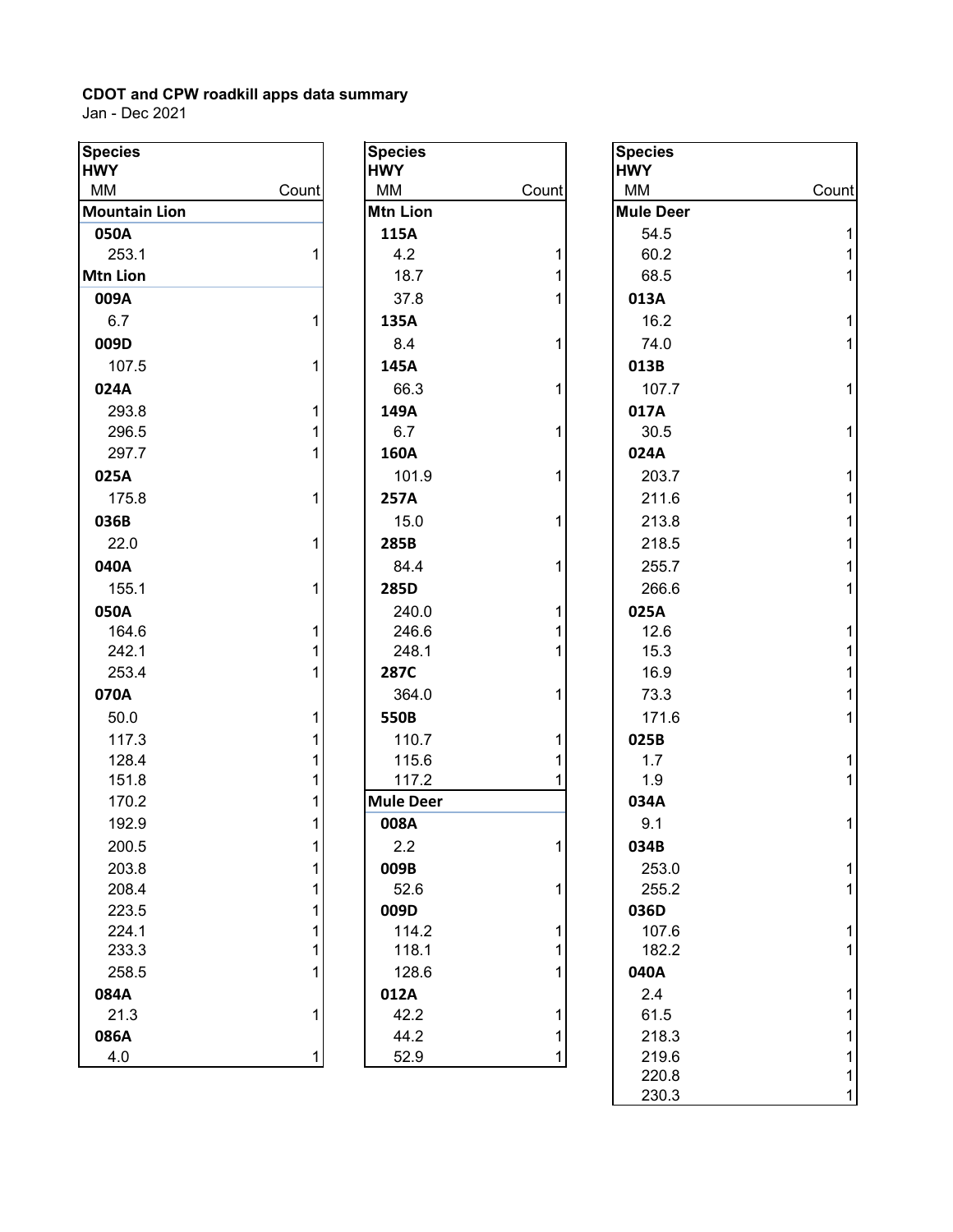| <b>Species</b>         |        | <b>Species</b>         |       | <b>Species</b>         |       |
|------------------------|--------|------------------------|-------|------------------------|-------|
| <b>HWY</b>             |        | <b>HWY</b>             |       | <b>HWY</b>             |       |
| MM<br><b>Mule Deer</b> | Count  | MM<br><b>Mule Deer</b> | Count | MM<br><b>Mule Deer</b> | Count |
|                        |        | 070A                   |       |                        |       |
| 040H<br>473.2          |        | 9.6                    |       | 086B<br>100.6          |       |
|                        |        |                        |       |                        |       |
| 050A                   |        | 16.9<br>51.3           |       | 088A<br>13.1           |       |
| 45.7                   |        |                        |       |                        | 1     |
| 207.5                  |        | 203.0                  |       | 091A                   |       |
| 210.6                  |        | 244.5                  |       | 9.0                    | 1     |
| 210.6                  |        | 278.8                  |       | 092A                   |       |
| 215.2                  |        | 284.9<br>290.4         |       | 16.9<br>27.4           | 1     |
| 215.6                  |        |                        |       |                        |       |
| 217.9                  |        | 299.1                  |       | 096A                   |       |
| 218.0<br>220.6         |        | 304.8<br>316.9         |       | 29.1<br>33.9           |       |
| 220.8                  |        | 321.2                  |       | 45.6                   | 1     |
| 221.0                  |        | 321.7                  |       | 109A                   |       |
| 221.1                  |        | 322.1                  |       | 6.0                    |       |
| 221.3                  |        | 370.9                  |       | 14.3                   |       |
| 221.3                  |        | 412.0                  |       | 21.3                   |       |
| 221.5                  |        | 076A                   |       | 40.2                   |       |
| 221.6                  |        | 64.8                   |       | 58.1                   | 1     |
| 221.9                  |        | 083A                   |       | 121A                   |       |
| 222.4                  |        | 25.9                   |       | 7.4                    | 1     |
| 222.4                  |        | 33.1                   |       | 125A                   |       |
| 222.4                  |        | 34.9                   |       | 3.2                    | 1     |
| 223.2                  |        | 49.8                   |       | 140A                   |       |
| 237.1                  |        | 51.0                   |       | 19.1                   |       |
| 294.7                  |        | 57.8                   |       | 19.8                   |       |
| 050B                   |        | 086A                   |       | 141A                   |       |
| 446.6                  | 1      | 7.7                    |       | 45.7                   | 1     |
| 453.7                  |        | 9.1                    |       | 144A                   |       |
| 059A                   |        | 10.7                   |       | 22.5                   | 1     |
| 21.7                   | 1      | 14.2                   |       | 145A                   |       |
|                        |        |                        |       |                        |       |
| 064A                   |        | 14.4                   |       | 3.3                    |       |
| 60.5<br>66.1           | 1<br>1 | 14.8<br>15.0           |       | 100.4<br>109.9         |       |
|                        |        |                        |       |                        |       |
| 66.4                   |        | 15.1                   |       | 149A                   |       |
| 72.5                   |        | 15.2                   |       | 1.5                    |       |
| 065A                   |        | 17.2                   |       | 151A                   |       |
| 49.0                   | 1      | 20.0                   |       | 2.3                    |       |
| 067F                   |        | 21.8                   |       | 27.7                   | 1     |
| 59.3                   | 1      | 21.9                   |       |                        |       |
| 069A                   |        | 23.3                   |       |                        |       |
| 56.5                   | 1      | 27.1                   |       |                        |       |
|                        |        | 27.9                   |       |                        |       |

| <b>Species</b>   |                         |
|------------------|-------------------------|
| <b>HWY</b>       |                         |
| MМ               | Count                   |
| <b>Mule Deer</b> |                         |
| 070A             |                         |
| 9.6              | 1                       |
| 16.9             | $\overline{\mathbf{1}}$ |
| 51.3             | $\overline{\mathbf{1}}$ |
| 203.0            | $\overline{1}$          |
| 244.5            | $\overline{1}$          |
| 278.8            | 1                       |
| 284.9            | 1                       |
| 290.4            | $\overline{\mathbf{1}}$ |
| 299.1            | $\overline{\mathbf{1}}$ |
| 304.8            | $\mathbf 1$             |
| 316.9            | 4                       |
| 321.2            | 1                       |
| 321.7            | $\mathbf 1$             |
| 322.1            | $\mathbf 1$             |
| 370.9            | $\overline{1}$          |
| 412.0            | $\overline{1}$          |
| 076A             |                         |
| 64.8             | 1                       |
| 083A             |                         |
| 25.9             | 1                       |
| 33.1             | $\overline{\mathbf{1}}$ |
| 34.9             | 1                       |
| 49.8             | 1                       |
| 51.0             | $\overline{1}$          |
| 57.8             | $\overline{1}$          |
| 086A             |                         |
| 7.7              | 1                       |
| 9.1              | 1                       |
| 10.7             | $\overline{1}$          |
| 14.2             | 1                       |
| 14.4             | $\mathbf{1}$            |
| 14.8             | $\mathbf{1}$            |
| 15.0             | $\overline{\mathbf{1}}$ |
| 15.1             | $\overline{\mathbf{1}}$ |
| 15.2             | $\overline{\mathbf{1}}$ |
| 17.2             | $\overline{\mathbf{1}}$ |
| 20.0             | $\overline{\mathbf{1}}$ |
| 21.8             | 1                       |
| 21.9             | $\mathbf{1}$            |
| 23.3             | $\mathbf{1}$            |
| 27.1             | $\overline{\mathbf{1}}$ |
| 27.9             | 1                       |
| 33.3             | $\overline{1}$          |

| <b>Species</b><br><b>HWY</b> |                         |
|------------------------------|-------------------------|
| МM                           | Count                   |
| <b>Mule Deer</b>             |                         |
| 086B                         |                         |
| 100.6                        | 1                       |
| 088A                         |                         |
| 13.1                         | 1                       |
| 091A                         |                         |
| 9.0                          | 1                       |
| 092A                         |                         |
| 16.9                         | 1                       |
| 27.4                         | 1                       |
| 096A                         |                         |
| 29.1                         | 1                       |
| 33.9                         | 1                       |
| 45.6                         | $\overline{1}$          |
| 109A                         |                         |
| 6.0                          | 1                       |
| 14.3                         | 1<br>1                  |
| 21.3                         | $\overline{\mathbf{1}}$ |
| 40.2<br>58.1                 | $\overline{1}$          |
|                              |                         |
| 121A<br>7.4                  | 1                       |
| 125A                         |                         |
| 3.2                          | 1                       |
| 140A                         |                         |
| 19.1                         | 1                       |
| 19.8                         | 1                       |
| 141A                         |                         |
| 45.7                         | 1                       |
| 144A                         |                         |
| 22.5                         | 1                       |
| 145A                         |                         |
| 3.3                          | 1                       |
| 100.4                        | $\mathbf 1$             |
| 109.9                        | 1                       |
| 149A                         |                         |
| 1.5                          | 1                       |
| 151A                         |                         |
| 2.3                          | 1                       |
| 27.7                         | 1                       |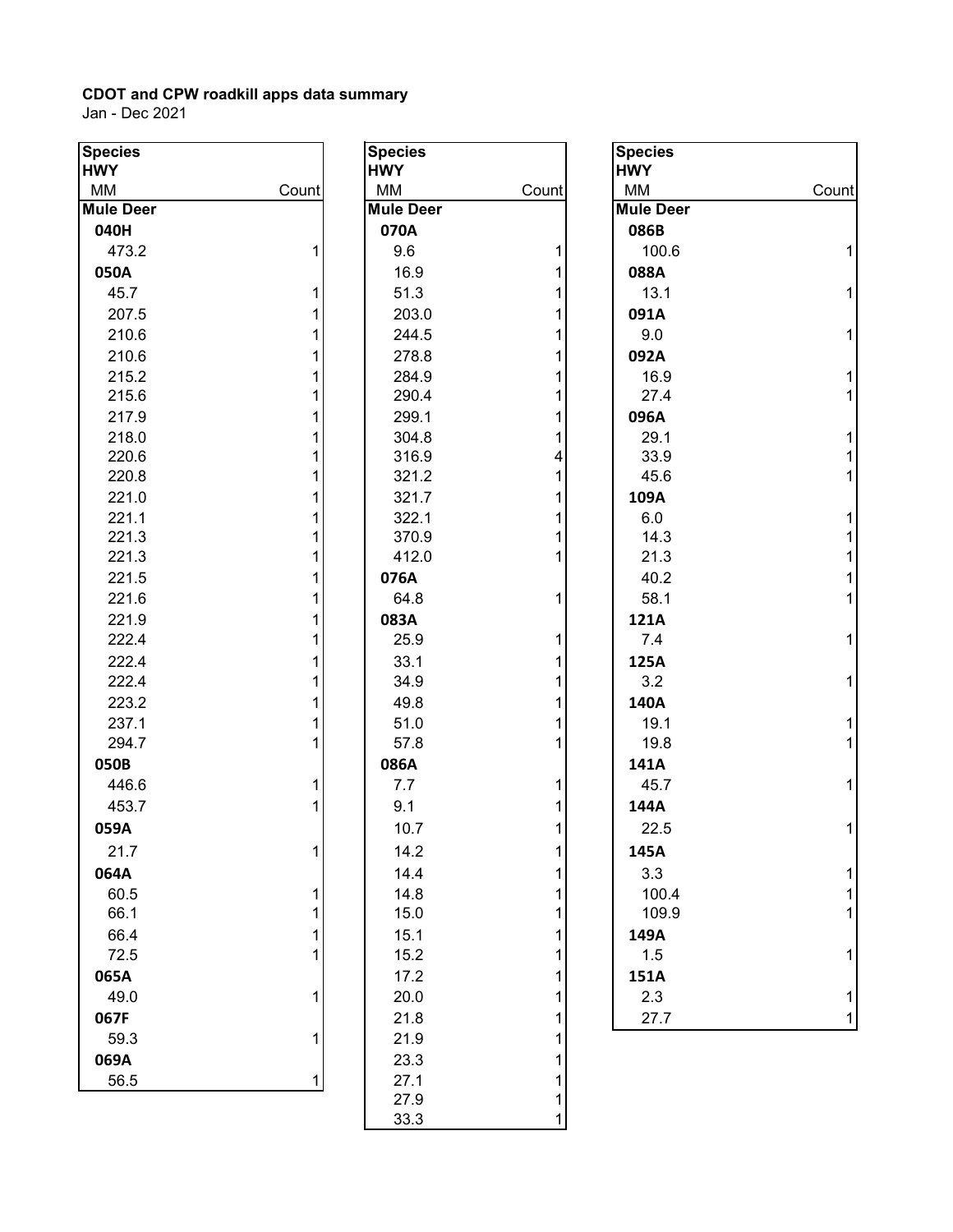Jan - Dec 2021

ı

| <b>Species</b><br><b>HWY</b> |       | <b>Species</b><br><b>HWY</b> |       | <b>Species</b><br><b>HWY</b> |                |
|------------------------------|-------|------------------------------|-------|------------------------------|----------------|
| MM                           | Count | МM                           | Count | MM                           | Count          |
| <b>Mule Deer</b>             |       | <b>Mule Deer</b>             |       | <b>Mule Deer</b>             |                |
| 160A                         |       | 285C                         |       | 470A                         |                |
| 56.9                         |       | 142.8                        | 1     | 1.4                          | 1              |
| 74.3                         |       | 143.1                        |       | 550A                         |                |
| 76.0                         |       | 147.3                        |       | 0.5                          | 1              |
| 80.1                         |       | 285D                         |       | 550B                         |                |
| 109.5                        |       | 187.5                        | 1     | 24.3                         | 1              |
| 114.1                        |       | 188.0                        |       | 26.3                         |                |
| 119.9                        |       | 196.4                        |       | 104.2                        |                |
| 127.1                        |       | 220.7                        |       | 112.1                        | 1              |
| 127.9                        |       | 222.3                        |       | 113.3                        | 1              |
| 128.8                        |       | 223.8                        |       | 116.6                        | $\overline{a}$ |
| 189.2                        |       | 224.4                        |       | 118.1                        |                |
| 195.0                        |       | 225.1                        |       | 120.8                        |                |
| 195.5                        |       | 227.4                        |       | 121.0                        |                |
| 198.6                        |       | 229.2                        |       | 121.4                        |                |
| 198.7                        |       | 230.6                        |       | 121.9                        |                |
| 202.1                        |       | 241.2                        |       | 123.0                        |                |
| 205.1                        |       | 245.8                        |       | 123.5                        |                |
| 206.7                        |       | 287A                         |       | 126.0                        |                |
| 207.0                        |       | 44.5                         | 1     | 127.9                        | 1              |
| 207.1                        |       | 287C                         |       | Other                        |                |
| 207.1                        |       | 349.7                        | 1     | 034B                         |                |
| 209.5                        |       | 291A                         |       | 162.5                        | 1              |
| 257.4                        |       | 1.3                          | 1     | 040B                         |                |
| 298.2                        |       | 1.5                          |       | 273.8                        | 1              |
| 301.9                        |       | 1.8                          |       | 040H                         |                |
| <b>160C</b>                  |       | 1.9                          |       | 479.3                        | 1              |
| 345.5                        |       | 2.2                          |       | 050B                         |                |
| 184B                         |       | 2.5                          |       | 358.7                        |                |
| 18.0                         |       | 3.3                          |       | 450.7                        |                |
| 285B                         |       | 4.0                          | 1     |                              |                |
|                              |       |                              |       | 160A                         |                |
| 52.5                         |       | 318A                         |       | 302.5                        | 1              |
| 121.1                        |       | 53.6                         | 1     | <b>Other Raptor or Owl</b>   |                |
| 285C                         |       | 330A                         |       | 010A                         |                |
| 130.2                        |       | 5.5                          | 1     | 1.7                          |                |
| 130.3                        |       | 350A                         |       | 013A                         |                |
| 130.6                        |       | 37.5                         | 1     | 66.6                         |                |
| 133.6                        |       | 385C                         |       | 013B                         |                |
| 134.4                        |       | 164.1                        |       | 116.9                        |                |
| 138.3                        |       | 385D                         |       | 024A                         |                |
| 139.8                        |       | 238.6                        |       | 213.1                        |                |
| 142.3                        |       | 242.4                        |       | 025A                         |                |
|                              |       |                              |       |                              |                |

| cies<br>Y      |       | <b>Species</b>         |       | <b>Species</b>             |       |
|----------------|-------|------------------------|-------|----------------------------|-------|
|                |       | <b>HWY</b>             |       | <b>HWY</b>                 | Count |
| VI.<br>e Deer  | Count | МM<br><b>Mule Deer</b> | Count | MM<br><b>Mule Deer</b>     |       |
| 50A            |       | 285C                   |       | 470A                       |       |
| 56.9           |       | 142.8                  |       | 1.4                        |       |
|                |       |                        |       |                            |       |
| 74.3           |       | 143.1                  |       | 550A                       |       |
| 76.0           |       | 147.3                  |       | 0.5                        |       |
| 80.1           |       | 285D                   |       | 550B                       |       |
| 109.5          |       | 187.5                  |       | 24.3                       |       |
| 114.1          |       | 188.0                  |       | 26.3                       |       |
| 119.9          |       | 196.4                  |       | 104.2                      |       |
| 127.1          |       | 220.7<br>222.3         |       | 112.1                      |       |
| 127.9<br>128.8 |       | 223.8                  |       | 113.3<br>116.6             |       |
| 189.2          |       | 224.4                  |       | 118.1                      | 2     |
| 195.0          |       | 225.1                  |       | 120.8                      |       |
| 195.5          |       | 227.4                  |       | 121.0                      |       |
| 198.6          |       | 229.2                  |       | 121.4                      |       |
| 198.7          |       | 230.6                  |       | 121.9                      |       |
| 202.1          |       | 241.2                  |       | 123.0                      |       |
| 205.1          |       | 245.8                  |       | 123.5                      |       |
| 206.7          |       | 287A                   |       | 126.0                      |       |
| 207.0          |       | 44.5                   |       | 127.9                      |       |
| 207.1          |       | 287C                   |       | Other                      |       |
| 207.1          |       | 349.7                  |       | 034B                       |       |
| 209.5          |       | 291A                   |       | 162.5                      |       |
| 257.4          |       | 1.3                    |       | 040B                       |       |
| 298.2          |       | 1.5                    |       | 273.8                      |       |
| 301.9          |       | 1.8                    |       | 040H                       |       |
| 50C            |       | 1.9                    |       | 479.3                      |       |
| 345.5          | 1     | 2.2                    |       | 050B                       |       |
|                |       |                        |       |                            |       |
| 34B            |       | 2.5                    |       | 358.7                      |       |
| 18.0           | 1     | 3.3                    |       | 450.7                      |       |
| 35B            |       | 4.0                    |       | 160A                       |       |
| 52.5           | 1     | 318A                   |       | 302.5                      | 1     |
| 121.1          |       | 53.6                   |       | <b>Other Raptor or Owl</b> |       |
| 35C            |       | 330A                   |       | 010A                       |       |
| 130.2          |       | 5.5                    |       | 1.7                        |       |
| 130.3          |       | 350A                   |       | 013A                       |       |
| 130.6          |       | 37.5                   |       | 66.6                       |       |
| 133.6          |       | 385C                   |       | 013B                       |       |
| 134.4          |       | 164.1                  |       | 116.9                      |       |
| 138.3          |       | 385D                   |       | 024A                       |       |
| 139.8          |       | 238.6                  |       | 213.1                      |       |
| 142.3          | 1     | 242.4                  |       | 025A                       |       |
| 142.7          | 1     |                        |       | 49.1                       | 1     |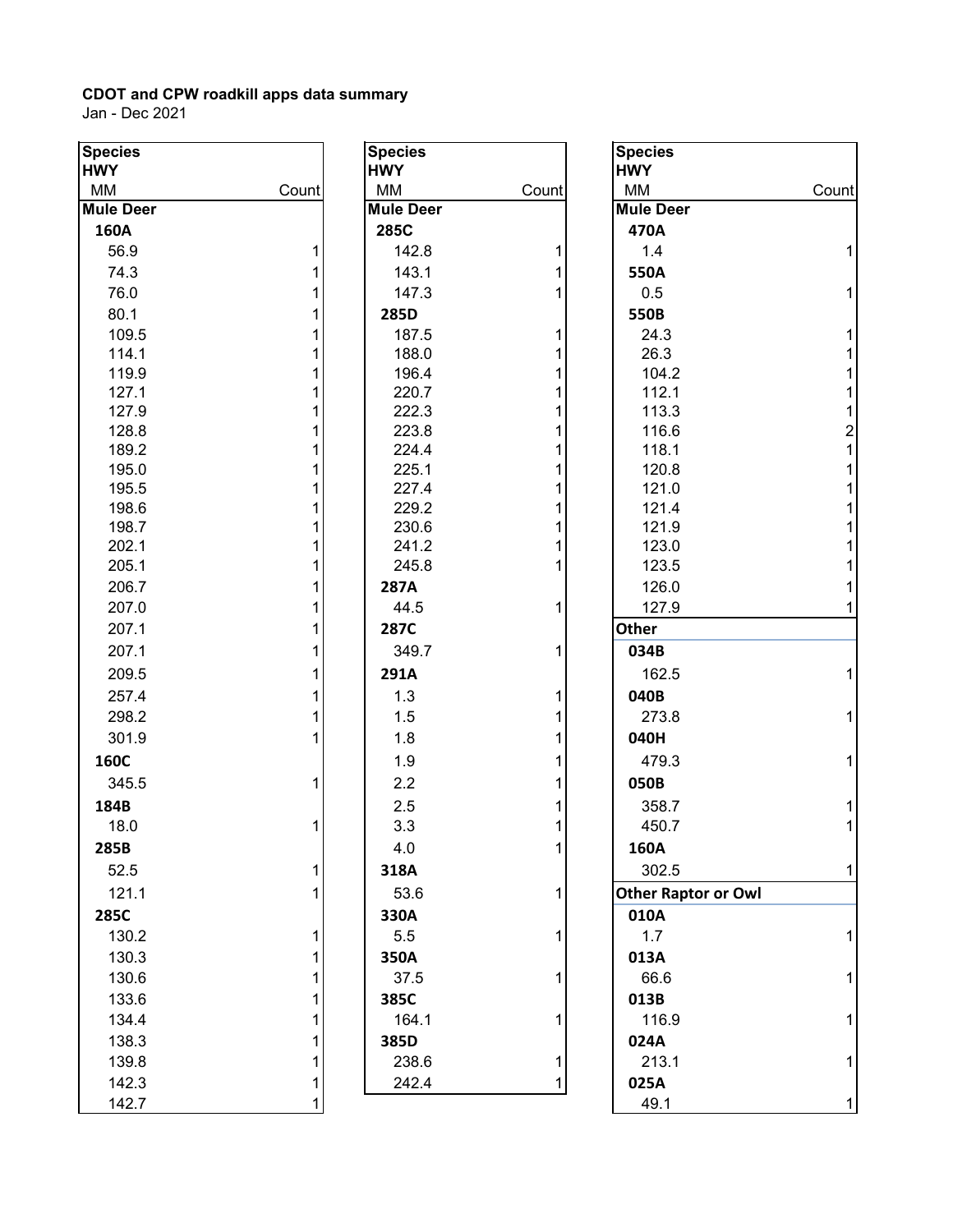| <b>Species</b>             |       | <b>Species</b> |       | <b>Species</b>   |
|----------------------------|-------|----------------|-------|------------------|
| <b>HWY</b>                 |       | <b>HWY</b>     |       | <b>HWY</b>       |
| MM                         | Count | <b>MM</b>      | Count | MM               |
| <b>Other Raptor or Owl</b> |       | <b>Rabbit</b>  |       | Raccoon          |
| 040H                       |       | 009D           |       | 076A             |
| 441.1                      | 1     | 114.2          | 1     | 84.1             |
| 050B                       |       | 013A           |       | 85.1             |
| 448.2                      | 1     | 85.0           | 1     | 86.9             |
| 060B                       |       | 144A           |       | 91.0             |
| 15.1                       | 1     | 15.4           | 1     | 91.1             |
| 086A                       |       | 285D           |       | 083A             |
| 15.2                       | 1     | 162.0          | 1     | 55.3             |
| 160A                       |       | Raccoon        |       | 086A             |
| 240.7                      | 1     | 006J           |       | 15.2             |
| 285C                       |       | 388.3          | 1     | 22.8             |
| 130.8                      | 1     | 014C           |       | 115A             |
| 145.5                      | 1     | 208.3          | 1     | 1.7              |
| 385A                       |       | 030A           |       | 4.3              |
| 101.5                      | 1     | 13.7           | 1     | 6.1              |
| Porcupine                  |       | 034A           |       | 142A             |
| 009D                       |       | 144.3          | 1     | 4.2              |
| 111.0                      | 1     | 034B           |       | 257A             |
| 120.5                      |       | 232.6          | 1     | 2.0              |
| 070A                       |       | 245.3          | 1     | 285D             |
| 193.1                      | 1     | 253.9          | 1     | 214.8            |
| 308.6                      | 1     | 036C           |       | 228.9            |
| 086A                       |       | 76.8           | 1     | 287A             |
| 5.3                        | 1     | 80.8           | 1     | 66.5             |
| 21.8                       |       | 040A           |       | 287B             |
| 27.6                       |       | 208.5          | 1     | 88.5             |
| 28.5                       |       | 050A           |       | 385D             |
| 34.3                       |       | 214.8          | 1     | 249.6            |
| 39.6                       | 1     | 282.2          | 1     | 470B             |
| 125A                       |       | 050B           |       | 11.8             |
| 4.3                        | 1     | 450.0          | 1     | <b>Rio Grand</b> |
| 160A                       |       | 458.7          | 1     | 034B             |
| 226.9                      | 1     | 059B           |       | 245.3            |
| Pronghorn                  |       | 100.6          | 1     | 246.7            |
| 036C                       |       | 070A           |       | <b>Skunk</b>     |
| 85.5                       | 1     | 245.6          | 1     | 034B             |
| 040A                       |       | 289.5          | 1     | 225.3            |
| 168.0                      |       |                |       | 258.1            |
| 216.4                      | 1     |                |       | 036D             |
| 385B                       |       |                |       | 97.0             |
| 137.5                      | 1     |                |       | 111.6            |

| cies<br>Y        |       | <b>Species</b><br><b>HWY</b> |       | <b>Species</b><br><b>HWY</b> |  |
|------------------|-------|------------------------------|-------|------------------------------|--|
| VI.              | Count | MM                           | Count | МM                           |  |
| er Raptor or Owl |       | <b>Rabbit</b>                |       | <b>Raccoon</b>               |  |
| 10H              |       | 009D                         |       | 076A                         |  |
| 441.1            | 1     | 114.2                        | 1     | 84.1                         |  |
| 50B              |       | 013A                         |       | 85.1                         |  |
| 448.2            | 1     | 85.0                         | 1     | 86.9                         |  |
| 50B              |       | 144A                         |       | 91.0                         |  |
| 15.1             | 1     | 15.4                         | 1     | 91.1                         |  |
| 36A              |       | 285D                         |       | 083A                         |  |
| 15.2             | 1     | 162.0                        | 1     | 55.3                         |  |
| 50A              |       | Raccoon                      |       | 086A                         |  |
| 240.7            | 1     | 006J                         |       | 15.2                         |  |
| 35C              |       | 388.3                        | 1     | 22.8                         |  |
| 130.8            | 1     | 014C                         |       | 115A                         |  |
| 145.5            | 1     | 208.3                        | 1     | 1.7                          |  |
| 35A              |       | 030A                         |       | 4.3                          |  |
| 101.5            | 1     | 13.7                         | 1     | 6.1                          |  |
| cupine           |       | 034A                         |       | 142A                         |  |
| )9D              |       | 144.3                        | 1     | 4.2                          |  |
| 111.0            | 1     | 034B                         |       | 257A                         |  |
| 120.5            | 1     | 232.6                        | 1     | 2.0                          |  |
| 70A              |       | 245.3                        | 1     | 285D                         |  |
| 193.1            | 1     | 253.9                        | 1     | 214.8                        |  |
| 308.6            | 1     | 036C                         |       | 228.9                        |  |
| 36A              |       | 76.8                         | 1     | 287A                         |  |
| 5.3              | 1     | 80.8                         | 1     | 66.5                         |  |
| 21.8             | 1     | 040A                         |       | 287B                         |  |
| 27.6             | 1     | 208.5                        | 1     | 88.5                         |  |
| 28.5             | 1     | 050A                         |       | 385D                         |  |
| 34.3             | 1     | 214.8                        | 1     | 249.6                        |  |
| 39.6             | 1     | 282.2                        | 1     | 470B                         |  |
| 25A              |       | 050B                         |       | 11.8                         |  |
| 4.3              | 1     | 450.0                        | 1     | <b>Rio Grande Turkey</b>     |  |
| 50A              |       | 458.7                        | 1     | 034B                         |  |
| 226.9            | 1     | 059B                         |       | 245.3                        |  |
| nghorn           |       | 100.6                        | 1     | 246.7                        |  |
| 36C              |       | 070A                         |       | <b>Skunk</b>                 |  |
| 85.5             | 1     | 245.6                        | 1     | 034B                         |  |
| 10A              |       | 289.5                        |       | 225.3                        |  |
|                  |       |                              |       |                              |  |

| <b>Species</b><br><b>HWY</b> |       | <b>Species</b><br><b>HWY</b> |       | <b>Species</b><br><b>HWY</b> |       |
|------------------------------|-------|------------------------------|-------|------------------------------|-------|
| MM                           | Count | MM                           | Count | MM                           | Count |
| <b>Other Raptor or Owl</b>   |       | <b>Rabbit</b>                |       | Raccoon                      |       |
| 040H                         |       | 009D                         |       | 076A                         |       |
| 441.1                        |       | 114.2                        |       | 84.1                         |       |
| 050B                         |       | 013A                         |       | 85.1                         |       |
| 448.2                        | 1     | 85.0                         |       | 86.9                         |       |
| 060B                         |       | 144A                         |       | 91.0                         |       |
| 15.1                         | 1     | 15.4                         |       | 91.1                         |       |
| 086A                         |       | 285D                         |       | 083A                         |       |
| 15.2                         | 1     | 162.0                        |       | 55.3                         |       |
| 160A                         |       | Raccoon                      |       | 086A                         |       |
| 240.7                        |       | 006J                         |       | 15.2                         |       |
| 285C                         |       | 388.3                        |       | 22.8                         |       |
| 130.8                        |       | 014C                         |       | 115A                         |       |
| 145.5                        |       | 208.3                        |       | 1.7                          |       |
| 385A                         |       | 030A                         |       | 4.3                          |       |
| 101.5                        |       | 13.7                         |       | 6.1                          |       |
| Porcupine                    |       | 034A                         |       | 142A                         |       |
| 009D                         |       | 144.3                        |       | 4.2                          |       |
| 111.0                        |       | 034B                         |       | 257A                         |       |
| 120.5                        |       | 232.6                        |       | 2.0                          |       |
| 070A                         |       | 245.3                        |       | 285D                         |       |
| 193.1                        |       | 253.9                        |       | 214.8                        |       |
| 308.6                        |       | 036C                         |       | 228.9                        |       |
| 086A                         |       | 76.8                         |       | 287A                         |       |
| 5.3                          |       | 80.8                         |       | 66.5                         |       |
| 21.8                         |       | 040A                         |       | 287B                         |       |
| 27.6                         |       | 208.5                        |       | 88.5                         |       |
| 28.5                         |       | 050A                         |       | 385D                         |       |
| 34.3                         |       | 214.8                        |       | 249.6                        |       |
| 39.6                         |       | 282.2                        |       | 470B                         |       |
| 125A                         |       | 050B                         |       | 11.8                         | 1     |
| 4.3                          |       | 450.0                        |       | <b>Rio Grande Turkey</b>     |       |
| 160A                         |       | 458.7                        |       | 034B                         |       |
| 226.9                        |       | 059B                         |       | 245.3                        |       |
| Pronghorn                    |       | 100.6                        |       | 246.7                        |       |
| 036C                         |       | 070A                         |       | <b>Skunk</b>                 |       |
| 85.5                         |       | 245.6                        |       | 034B                         |       |
| 040A                         |       | 289.5                        |       | 225.3                        |       |
| 168.0                        |       |                              |       | 258.1                        |       |
| 216.4                        |       |                              |       | 036D                         |       |
| 385B                         |       |                              |       | 97.0                         |       |
| 137.5                        |       |                              |       | 111.6                        |       |